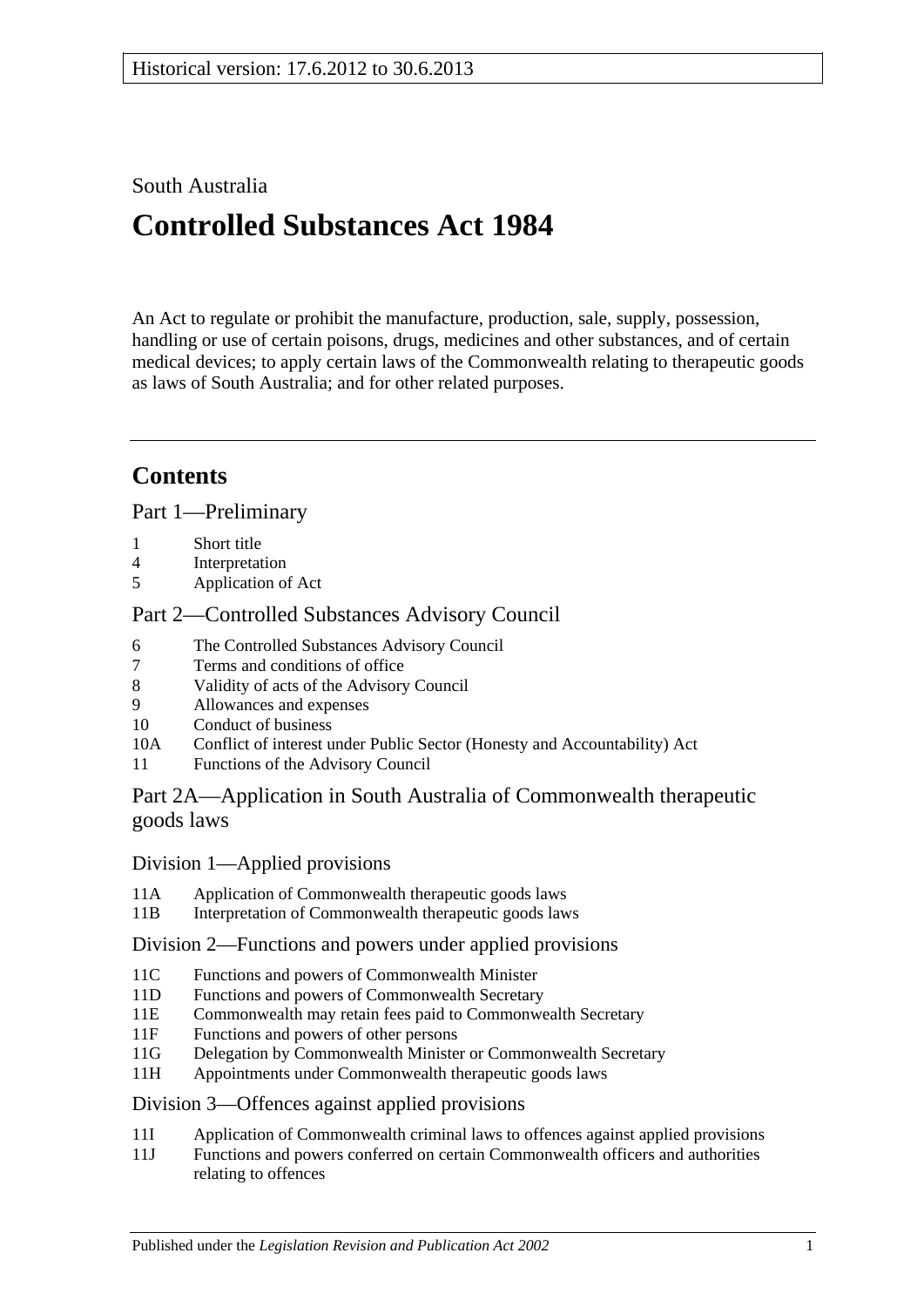11K [No double jeopardy for offences against applied provisions](#page-15-1)

#### Division [4—Reviews and appeals](#page-15-2)

- 11L [District Court may sit with assessors](#page-15-3)
- [Part 3—Controlled substances](#page-16-0)
- 12 [Declaration of poisons, prescription drugs, drugs of dependence, controlled drugs etc](#page-16-1)

#### [Part 4—General offences](#page-16-2)

- 13 [Manufacture and packing](#page-16-3)
- 14 [Sale by wholesale](#page-17-0)
- 15 [Sale or supply to end user](#page-17-1)
- 16 [Sale of certain poisons](#page-18-0)
- 17 [Sale of poisons the possession of which requires a licence](#page-18-1)
- 17A [Manufacture, sale, supply or possession of certain precursors](#page-18-2)
- 17B [Storage and sale of certain precursors](#page-19-0)
- 17C [Regulation of sale of certain precursors](#page-20-0)
- 18 [Regulation of prescription drugs](#page-20-1)
- 18A [Restriction of prescription or supply of drug of dependence in certain circumstances](#page-24-0)
- 19 Sale or [supply of volatile solvents](#page-26-0)
- 20 [Prohibition of automatic vending machines](#page-26-1)
- 21 [Sale, supply, possession or administration of other potentially harmful substances or](#page-27-0)  [devices](#page-27-0)
- 22 [Possession](#page-27-1)
- 23 Ouality
- 24 [Packaging and labelling](#page-27-3)
- 25 [Storage](#page-28-0)
- 26 [Transport](#page-28-1)
- 27 [Use](#page-28-2)
- 28 [Prohibition of advertisement](#page-28-3)
- 29 [Regulation of advertisement](#page-28-4)
- 30 [Forgery etc of prescriptions](#page-28-5)

## [Part 5—Offences relating to controlled drugs, precursors and plants](#page-29-0)

#### [Division 1—Preliminary](#page-29-1)

31 [Application of Part](#page-29-2)

[Division 2—Commercial offences](#page-31-0)

[Subdivision 1—Trafficking in controlled drugs](#page-31-1)

32 [Trafficking](#page-31-2)

[Subdivision 2—Manufacture of controlled drugs](#page-32-0)

- 33 [Manufacture of controlled drugs for sale](#page-32-1)
- 33A [Sale, manufacture etc of controlled precursor](#page-33-0)

#### [Subdivision 3—Cultivation and sale of controlled plants](#page-34-0)

- 33B [Cultivation of controlled plants for sale](#page-34-1)
- 33C [Sale of controlled plants](#page-35-0)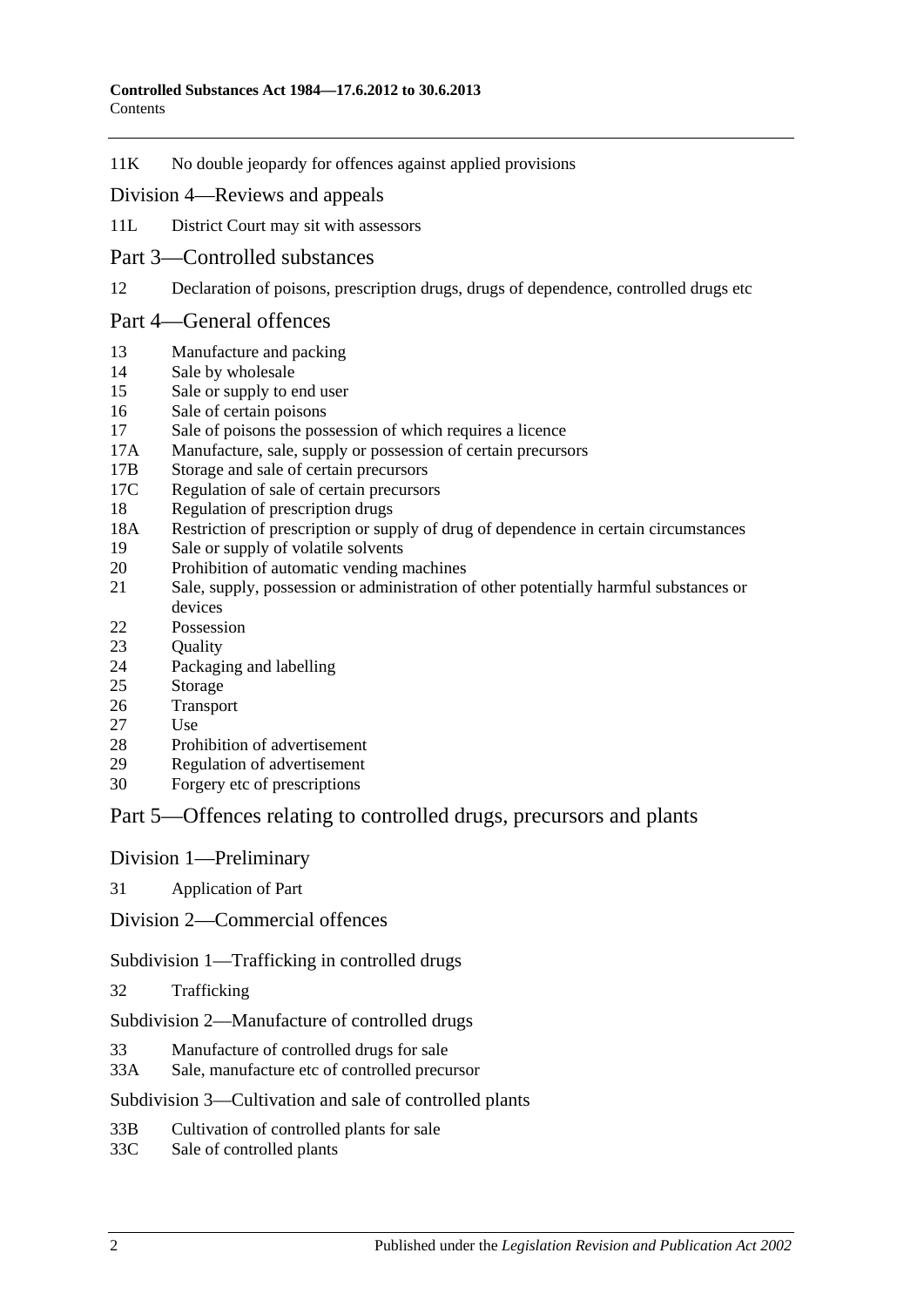#### [Subdivision 4—Sale of equipment etc](#page-36-0)

- 33D [Sale of equipment](#page-36-1)
- 33DA [Sale of instructions](#page-36-2)

#### [Division 3—Offences involving children and school zones](#page-36-3)

- 33E [Application of Division](#page-36-4)
- 33F [Sale, supply or administration of controlled drug to child](#page-37-0)
- 33G [Sale, supply or administration of controlled drug in school zone](#page-37-1)
- 33GA [Sale of equipment to child for use in connection with consumption of controlled drugs](#page-37-2)
- 33GB [Sale of instructions to a child](#page-37-3)
- 33H [Procuring child to commit offence](#page-38-0)

#### [Division 4—Other offences](#page-38-1)

- 33I [Supply or administration of controlled drug](#page-38-2)
- 33J [Manufacture of controlled drugs](#page-38-3)
- 33K [Cultivation of controlled plants](#page-39-0)
- 33L [Possession or consumption of controlled drug etc](#page-39-1)
- 33LA [Possession or supply of prescribed equipment](#page-40-0)
- 33LAB [Possession or supply of instructions](#page-40-1)
- 33LB [Possession or supply of prescribed quantity of controlled](#page-40-2) precursor

#### [Division 5—General provisions relating to offences](#page-41-0)

- 33M [Interpretation](#page-41-1)
- 33N [Aggregation of offences](#page-41-2)
- 33O [Offences involving more than one kind of substance](#page-42-0)
- 33OA [Basis for determining quantity of controlled substance](#page-43-0)
- 33P [Knowledge or recklessness with respect to identity or quantity](#page-43-1)
- 33Q [Alternative conviction—mistake as to identity of controlled substance](#page-44-0)
- 33R [Alternative verdicts](#page-44-1)
- 33S [No accessorial liability for certain offences](#page-44-2)

#### [Division 6—Procedure in relation to simple possession offences](#page-44-3)

- 34 [Application of this Division](#page-44-4)
- 35 [Accreditation of drug assessment and treatment services](#page-44-5)
- 36 [Referral for assessment](#page-45-0)
- 37 [Assessment of referred person](#page-45-1)
- 38 [Undertakings](#page-46-0)
- 39 [Release from custody for the purposes of assessment or undertaking](#page-47-0)
- 40 [Prosecution of simple possession offences](#page-47-1)
- 40A [Confidentiality](#page-47-2)

#### [Part 6—Offences, penalties etc](#page-48-0)

- 43 [Aggravated offences](#page-48-1)
- 44 [Matters to be considered when court fixes penalty](#page-49-0)
- 45A [Expiation of simple cannabis offences](#page-49-1)

#### [Part 7—Search, seizure, forfeiture and analysis](#page-50-0)

- 50 [Authorised officers](#page-50-1)
- 51 [Analysts](#page-50-2)
- 52 [Power to search, seize etc](#page-51-0)
- 52A [General drug detection powers](#page-52-0)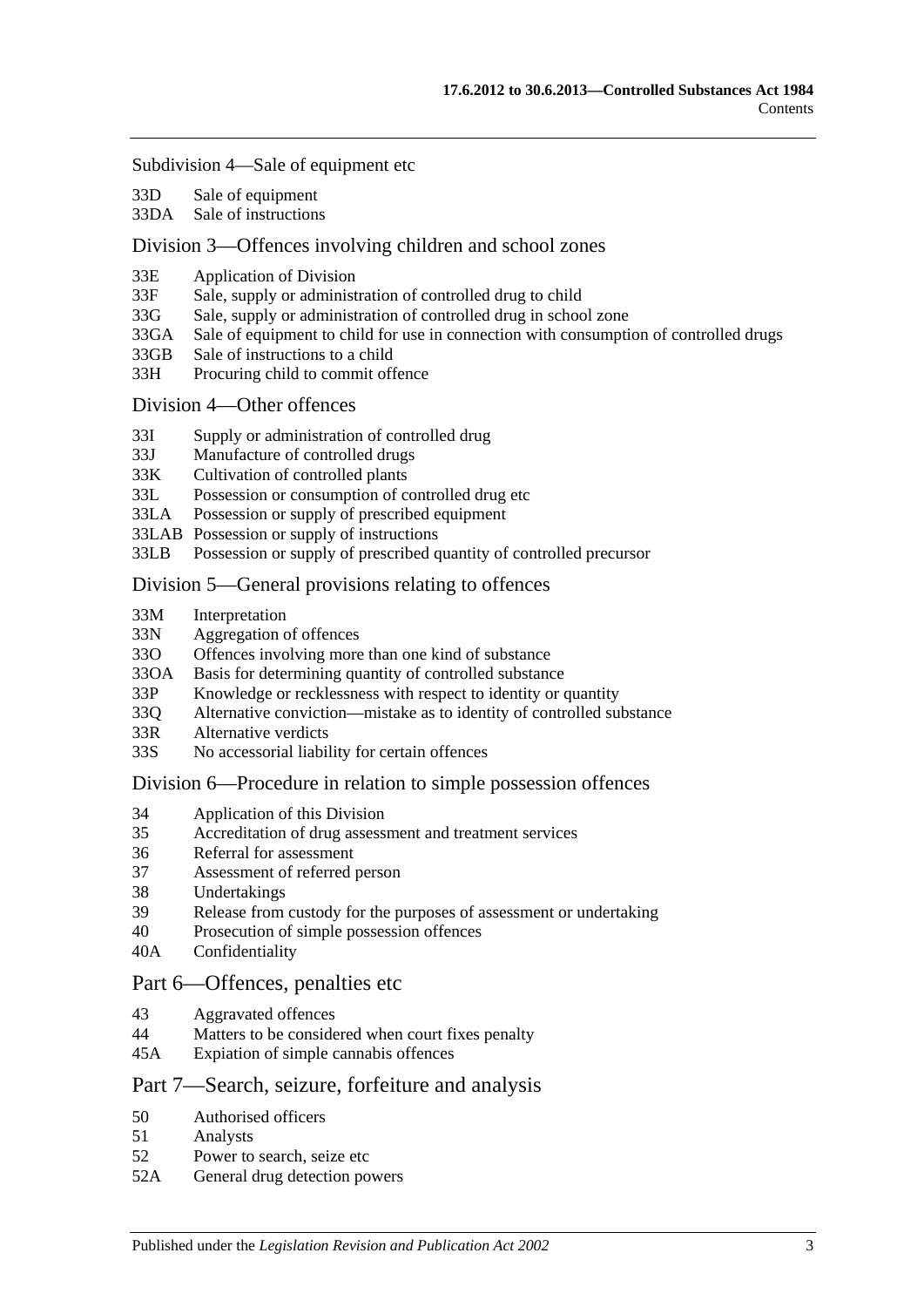- 52B [Special powers relating to drug transit routes](#page-54-0)
- 52C [Report to Minister on issue of authorisations](#page-55-0)
- 52D [General provisions relating to exercise of powers](#page-55-1)
- 52E [Seized property and forfeiture](#page-56-0)
- 53 [Analysis](#page-58-0)

#### [Part 8—Miscellaneous](#page-58-1)

- 55 [Licences, authorities and permits](#page-58-2)
- 56 [Permits for research etc](#page-59-0)
- 57 [Power of Minister to prohibit certain activities](#page-59-1)
- 57A [Warnings](#page-60-0)
- 58 [Publication of information](#page-61-0)
- 60 [Minister may require certain information to be given](#page-61-1)
- 60A [Confidentiality](#page-62-0)
- 60B [False or misleading information](#page-63-0)
- 61 [Evidentiary provisions](#page-63-1)
- 62A [Delegation](#page-63-2)
- 63 [Regulations](#page-64-0)

[Legislative history](#page-66-0)

## <span id="page-3-0"></span>**The Parliament of South Australia enacts as follows:**

## **Part 1—Preliminary**

#### <span id="page-3-1"></span>**1—Short title**

This Act may be cited as the *Controlled Substances Act 1984*.

## <span id="page-3-2"></span>**4—Interpretation**

(1) In this Act, unless the contrary intention appears—

*Advisory Council* means the Controlled Substances Advisory Council established under [Part 2;](#page-10-1)

*aggravated offence*—where a provision differentiates between the penalty for an aggravated offence and the penalty for a basic offence, the reference to an aggravated offence is a reference to the offence in its aggravated form (see [section](#page-48-1) 43);

*analyst* means—

- (a) a person appointed as an analyst for the purposes of this Act; or
- (b) a person holding a position of a class approved by the Governor for the purposes of this Act;

*applied provisions* means the Commonwealth therapeutic goods laws that apply as a law of South Australia by virtue of [section](#page-13-2) 11A;

#### *artificially enhanced cultivation* means—

- (a) cultivation in a solution comprised wholly or principally of water enriched with nutrients; or
- (b) cultivation involving the application of an artificial source of light or heat;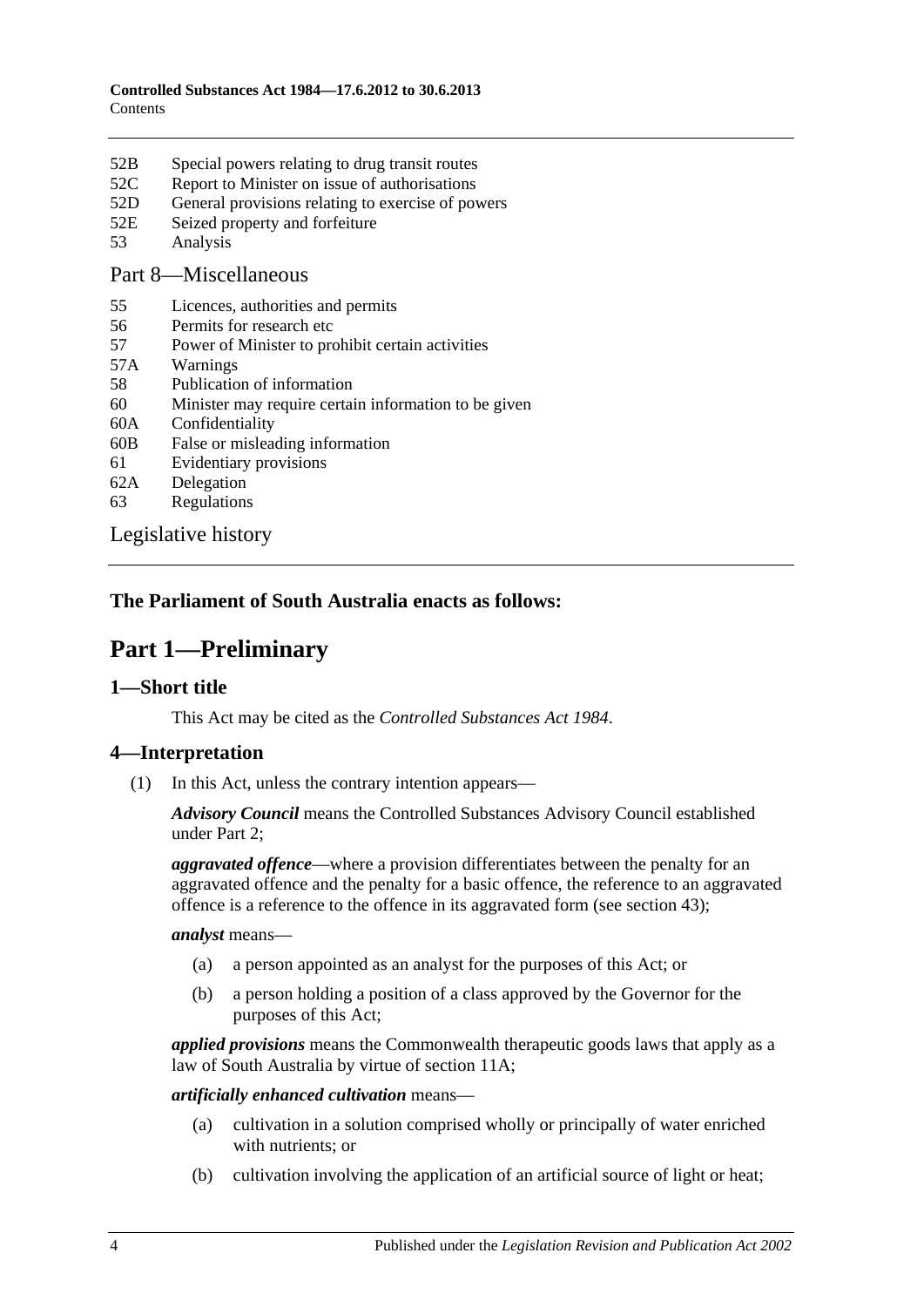*assessment service* means a drug assessment service accredited under [Division](#page-44-3) 2 of Part 5:

*authorised officer*—see [section](#page-50-3) 50(1);

*basic offence***—where a provision differentiates between the penalty for an aggravated** offence and the penalty for a basic offence, the reference to a basic offence is a reference to the offence in its non-aggravated form (see [section](#page-48-1) 43);

*cannabis* means a plant, or any part (including the seed) of a plant, of the genus *cannabis*, but does not include cannabis resin or cannabis oil;

*cannabis oil* means a substance that contains chemicals of any one or more of the following classes;

- (a) cannabinoids;
- (b) tetrahydrocannabinols;
- (c) alkyl homologues of tetrahydrocannabinols,

where the amount of soluble material in any quantity of the substance, when dissolved in the solvent known as hexane, constitutes more than 85 per cent of the weight of that quantity of substance;

*cannabis resin* means a substance that contains chemicals of any one or more of the following classes:

- (a) cannabinoids;
- (b) tetrahydrocannabinols;
- (c) alkyl homologues of tetrahydrocannabinols,

where the amount of soluble material in any quantity of the substance, when dissolved in the solvent known as hexane, constitutes more than 15 per cent but not more than 85 per cent of the weight of that quantity of substance;

*child* means a person under the age of 18 years and, in relation to the alleged commission of an offence, means a person who was, at the time of the alleged commission of the offence, under that age;

*commercial quantity* of a controlled drug, controlled precursor or controlled plant means—

- (a) in relation to a controlled drug or controlled precursor contained in a mixture—
	- (i) a quantity of the drug or precursor that equals or exceeds the amount prescribed as a commercial quantity for the drug or precursor (as the case may be) in its pure form; or
	- (ii) a quantity of the mixture that equals or exceeds the amount prescribed as a commercial quantity for any mixture containing the drug or precursor (as the case may be); or
	- (iii) a number of discrete dosage units of the mixture that equals or exceeds the number of discrete dosage units prescribed as a commercial quantity for any mixture containing the drug or precursor (as the case may be); or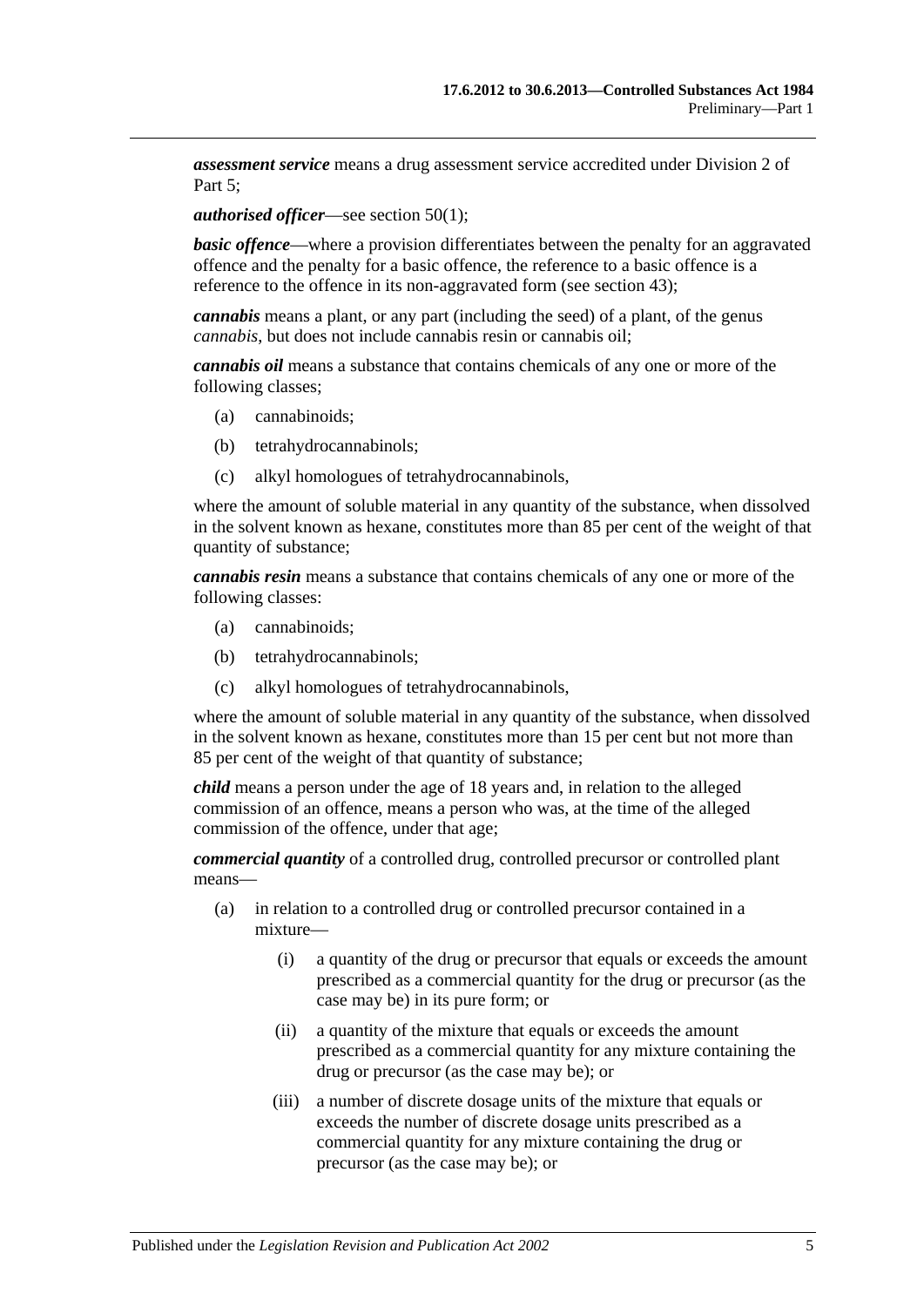- (b) in relation to a controlled drug or controlled precursor that is not contained in a mixture—a quantity of the drug or precursor that equals or exceeds the amount prescribed as a commercial quantity for the drug or precursor (as the case may be) in its pure form; or
- (c) in relation to a controlled plant—
	- (i) a number of the plant that equals or exceeds the number of plants prescribed as a commercial quantity for the plant; or
	- (ii) a weight of the plant that equals or exceeds the weight prescribed as a commercial quantity for the plant;

*Commonwealth Act* means the *Therapeutic Goods Act 1989* of the Commonwealth;

*Commonwealth Minister* means the Minister of the Commonwealth responsible for the administration of the Commonwealth therapeutic goods laws;

*Commonwealth Secretary* means the Secretary of the Department of the Commonwealth that is, under the Commonwealth Minister, responsible for the administration of the Commonwealth therapeutic goods laws;

*Commonwealth therapeutic goods laws* means the Commonwealth Act and the regulations, orders and manufacturing principles under that Act;

*controlled drug* means—

- (a) a drug of dependence; or
- (b) a substance declared by the regulations to be a controlled drug for the purposes of this Act,

but does not include a controlled plant;

*controlled plant* means a growing cannabis plant or a cutting of a cannabis plant (provided that the cutting has been planted or otherwise placed in a growing medium) or any other plant declared by the regulations to be a controlled plant for the purposes of this Act;

*controlled precursor* means a substance declared by the regulations to be a controlled precursor for the purposes of this Act;

*cultivate* a controlled plant means—

- (a) plant a seed, seedling or cutting of the plant or transplant the plant; or
- (b) nurture, tend or grow the plant; or
- (c) harvest the plant (including pick any part of the plant or separate any resin or other substance from the plant); or
- (d) dry the harvested plant or part of the plant; or
- (e) take part in the process of cultivation of the plant;

*dentist* means a person registered under the *Health Practitioner Regulation National Law*—

- (a) to practise in the dental profession as a dentist (other than as a student); and
- (b) in the dentists division of that profession;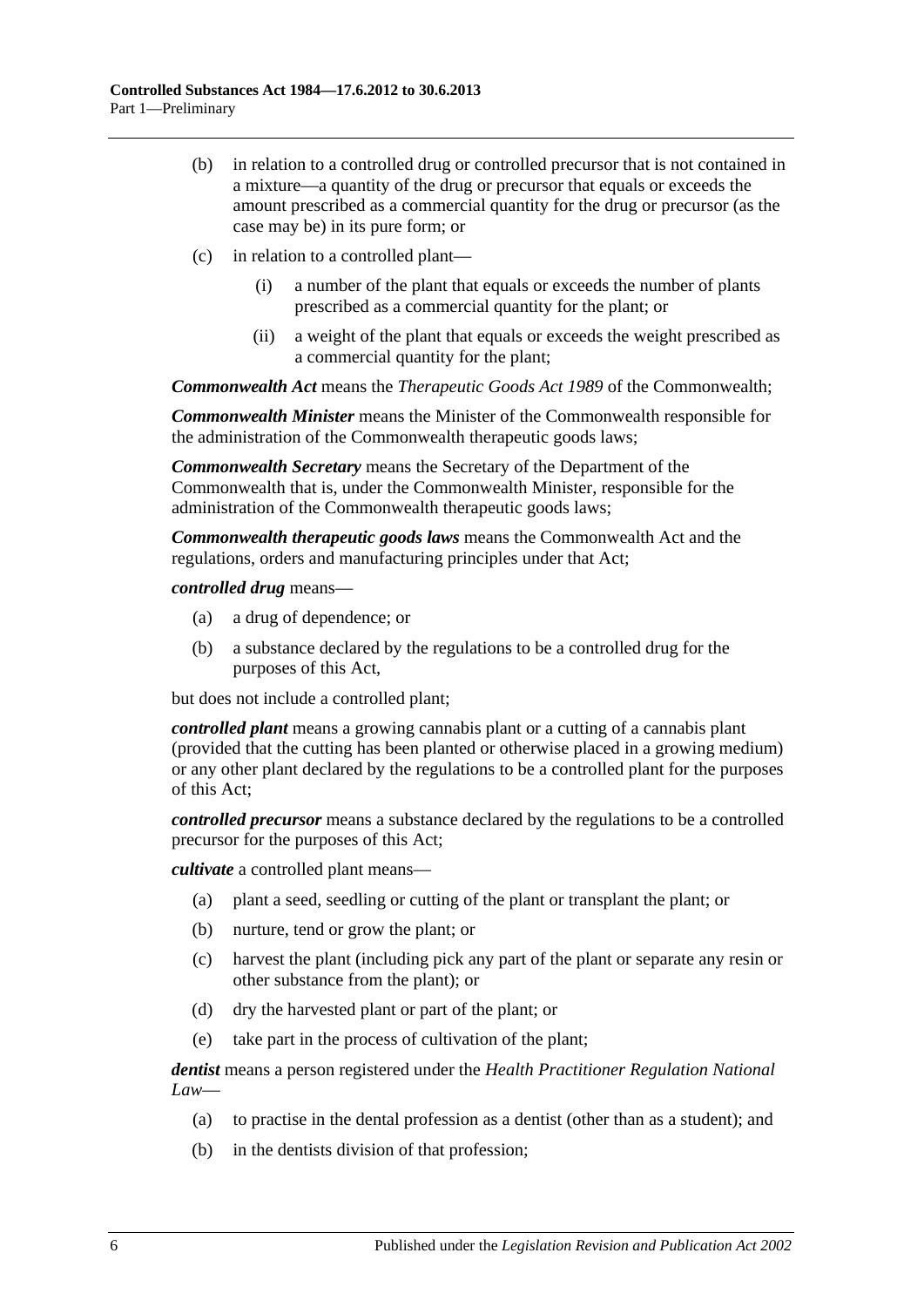*Department* means the department of the Minister to whom the administration of this Act has been committed;

*discrete dosage unit*, in relation to a controlled drug contained in a mixture or a controlled precursor contained in a mixture, means an amount of the mixture which is prepared or apparently prepared for the purpose of being administered as a single dose;

*drug detection dog* means a dog that has completed training of a kind approved by the Commissioner of Police for the purpose of detecting the presence of a controlled drug, controlled precursor or controlled plant;

*drug of dependence* means a poison declared by the regulations to be a drug of dependence;

*electronic drug detection system* means—

- (a) an electronic device of a kind approved by the Commissioner of Police; or
- (b) a system, of a kind approved by the Commissioner of Police, that involves the use of an electronic device,

for the purpose of detecting the presence of a controlled drug, controlled precursor or controlled plant;

*general drug detection* means—

- (a) walking or otherwise placing a drug detection dog in the vicinity of a person or property; or
- (b) using an electronic drug detection system in relation to a person or property in a manner prescribed by regulation,

for the purpose of determining whether the dog or system (as the case may be) detects the presence of a controlled drug, controlled precursor or controlled plant (but does not include any other conduct by a person that would constitute a search);

*large commercial quantity* of a controlled drug, controlled precursor or controlled plant means—

- (a) in relation to a controlled drug or controlled precursor contained in a mixture—
	- (i) a quantity of the drug or precursor that equals or exceeds the amount prescribed as a large commercial quantity for the drug or precursor (as the case may be) in its pure form; or
	- (ii) a quantity of the mixture that equals or exceeds the amount prescribed as a large commercial quantity for any mixture containing the drug or precursor (as the case may be); or
	- (iii) a number of discrete dosage units of the mixture that equals or exceeds the number of discrete dosage units prescribed as a large commercial quantity for any mixture containing the drug or precursor (as the case may be); or
- (b) in relation to a controlled drug or controlled precursor that is not contained in a mixture—a quantity of the drug or precursor that equals or exceeds the amount prescribed as a large commercial quantity for the drug or precursor (as the case may be) in its pure form; or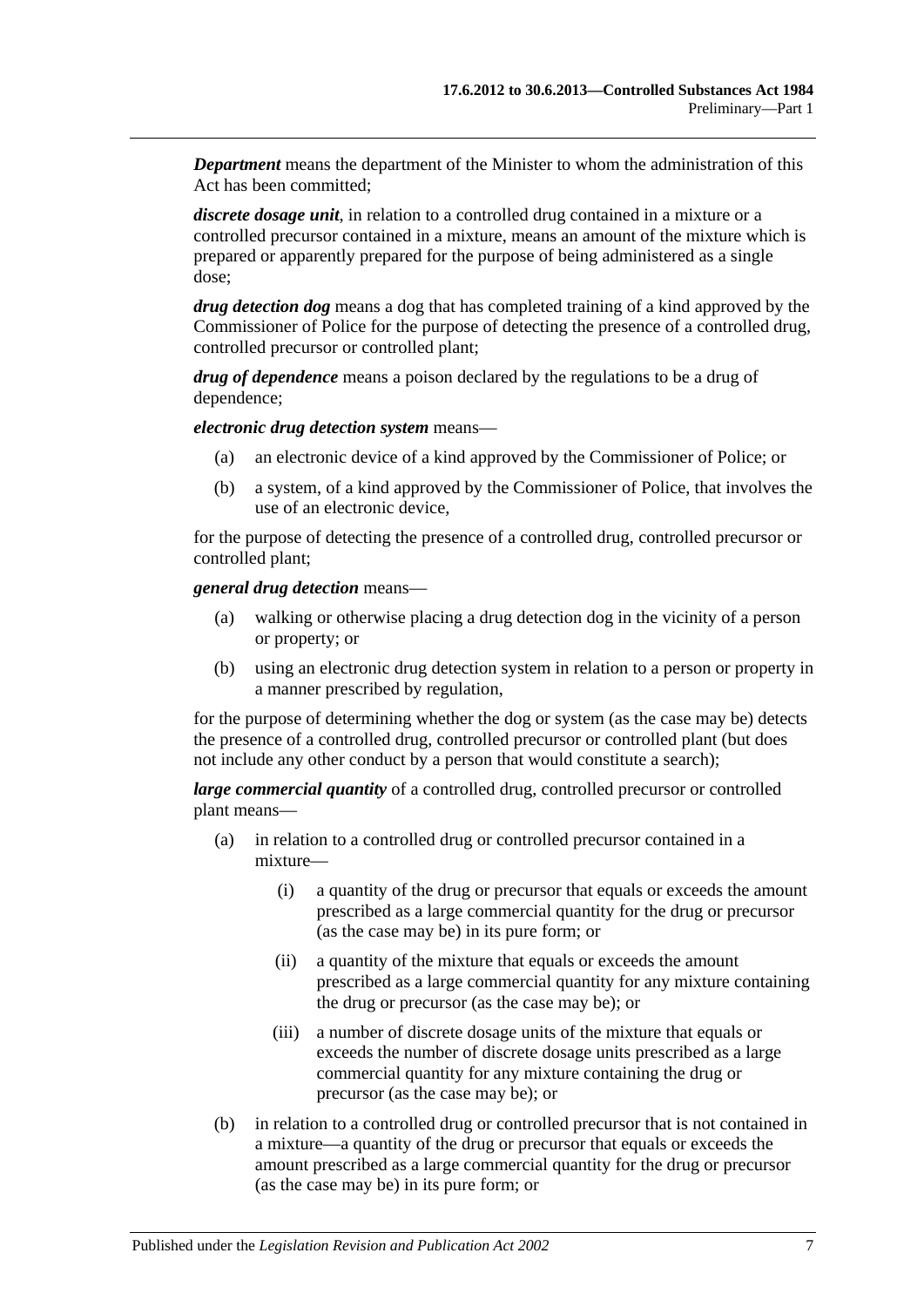- (c) in relation to a controlled plant—
	- (i) a number of the plant that equals or exceeds the number of plants prescribed as a large commercial quantity for the plant; or
	- (ii) a weight of the plant that equals or exceeds the weight prescribed as a large commercial quantity for the plant;

*manufacture*, in relation to a controlled drug means—

- (a) undertake any process by which the drug is extracted, produced or refined; or
- (b) take part in the process of manufacture of the substance;

*medical device* has the same meaning as in the applied provisions;

*medical practitioner* means a person registered under the *Health Practitioner Regulation National Law* to practise in the medical profession (other than as a student);

*medicine* has the same meaning as in the applied provisions;

*midwife* means a person registered under the *Health Practitioner Regulation National Law* to practise in the nursing and midwifery profession as a midwife (other than as a student);

*nurse* means a person registered under the *Health Practitioner Regulation National Law* to practise in the nursing and midwifery profession as a nurse (other than as a student);

*nurse practitioner* means a nurse whose registration under the *Health Practitioner Regulation National Law* is endorsed as being qualified to practise as a nurse practitioner;

*owner*, in relation to premises, includes the occupier of the premises;

*pharmacist* means a person registered under the *Health Practitioner Regulation National Law* to practise in the pharmacy profession (other than as a student);

*poison* means a substance declared by the regulations to be a poison for the purposes of this Act;

*possession* of a substance or thing includes—

- (a) having control over the disposition of the substance or thing; and
- (b) having joint possession of the substance or thing;

*premises* means any land, building, structure, vehicle, vessel or aircraft;

*prescription drug* means a poison declared by the regulations to be a prescription drug for the purposes of this Act;

*product* of a controlled plant includes—

- (a) a seed of the plant; and
- (b) a part of the plant (whether live or dead); and
- (c) a substance separated from the plant;

*registered health practitioner* has the same meaning as in the *Health Practitioner Regulation National Law*;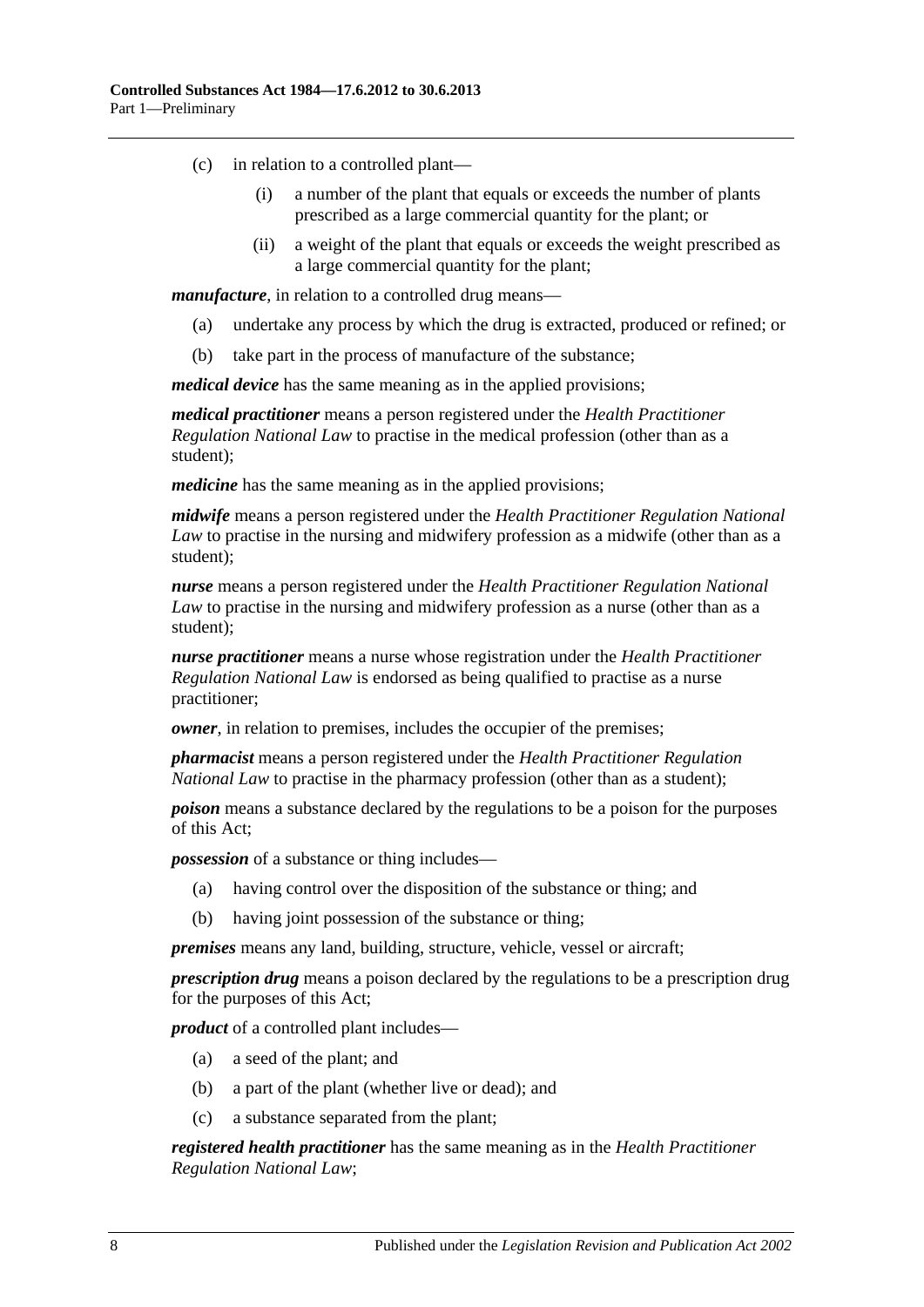*school zone* means the grounds of a primary or secondary school and the area within 500 metres of the boundary of the school;

*sell* means sell, barter or exchange, offer or agree to sell, barter or exchange or expose for sale, barter or exchange;

*senior police officer* means a police officer of or above the rank of Inspector;

*simple possession offence* means an offence against [section](#page-39-2) 33L(1) other than an offence relating to a prescribed controlled drug;

*substance* means any gaseous, liquid or solid substance and includes a plant or fungus;

*supply* means provide or distribute or offer to provide or distribute;

*traffic* in a controlled drug means—

- (a) sell the drug; or
- (b) have possession of the drug intending to sell it; or
- (c) take part in the process of sale of the drug;

*trafficable quantity* of a controlled drug or controlled plant means—

- (a) in relation to a controlled drug contained in a mixture—
	- (i) a quantity of the drug that equals or exceeds the amount prescribed as a trafficable quantity for the drug in its pure form; or
	- (ii) a quantity of the mixture that equals or exceeds the amount prescribed as a trafficable quantity for any mixture containing the drug; or
	- (iii) a number of discrete dosage units of the mixture that equals or exceeds the number of discrete dosage units prescribed as a trafficable quantity for any mixture containing the drug; or
- (b) in relation to a controlled drug that is not contained in a mixture—a quantity of the drug that equals or exceeds the amount prescribed as a trafficable quantity for the drug in its pure form; or
- (c) in relation to a controlled plant—
	- (i) a number of the plant that equals or exceeds the number of plants prescribed as a trafficable quantity for the plant; or
	- (ii) a weight of the plant that equals or exceeds the weight prescribed as a trafficable quantity for the plant;

*vessel* means any ship, boat or other water craft;

*veterinary surgeon* means a person registered as a veterinary surgeon under the *[Veterinary Practice Act](http://www.legislation.sa.gov.au/index.aspx?action=legref&type=act&legtitle=Veterinary%20Practice%20Act%202003) 2003*;

*volatile solvent* means a substance declared by the regulations to be a volatile solvent for the purposes of this Act.

- (2) A substance is an analogue of another for the purposes of this Act if—
	- (a) they both have substantially similar chemical structures; or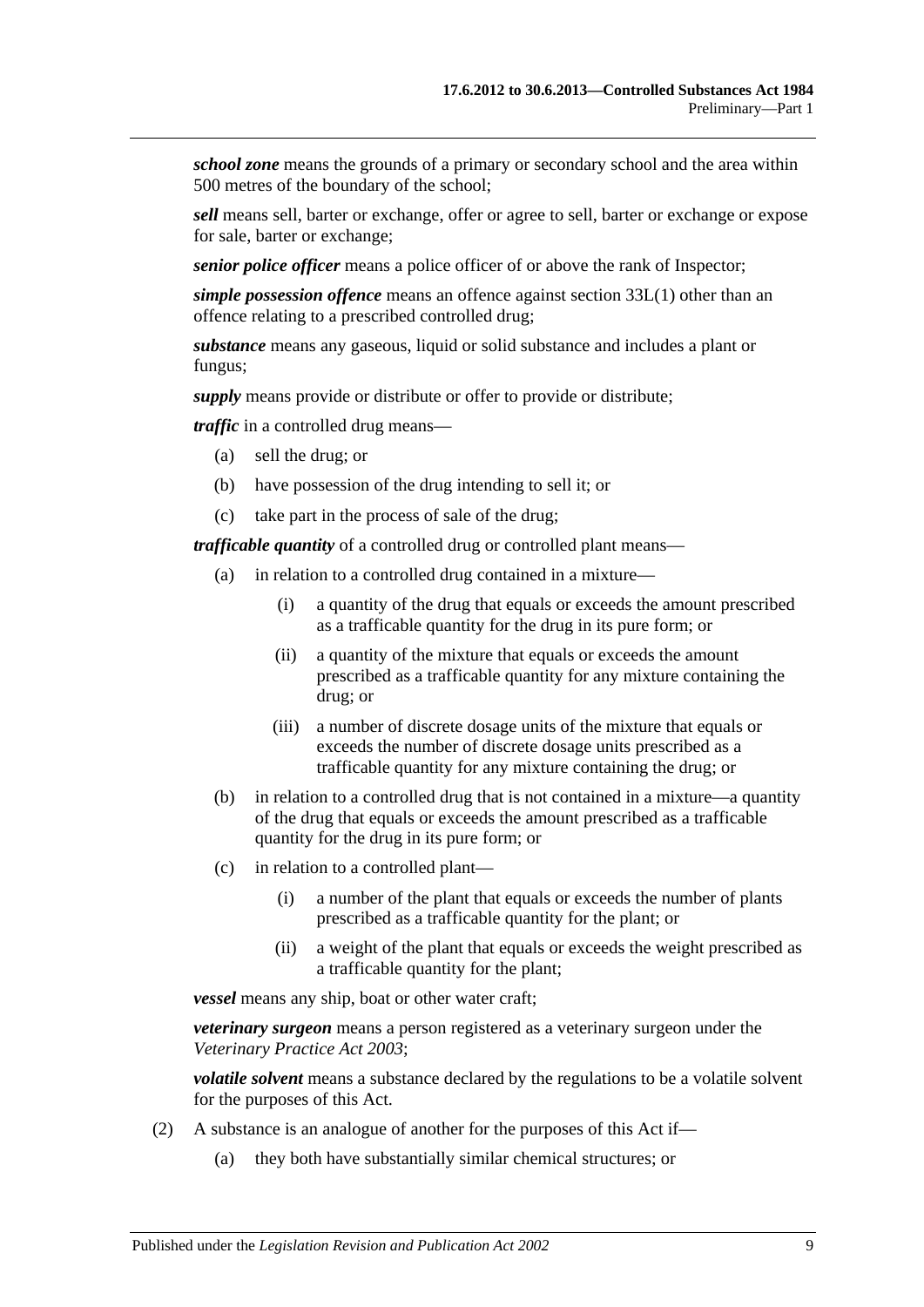- (b) they both have substantially similar pharmacological effects.
- (3) Subject to the regulations, an analogue of a controlled drug (not being an analogue that is itself declared by regulation to be a drug of dependence or a controlled drug) is by virtue of this subsection a controlled drug.
- (4) For the purposes of this Act, a person takes part in the process of sale, manufacture or cultivation of a controlled drug or controlled plant if the person directs, takes or participates in any step, or causes any step to be taken, in the process of sale, manufacture or cultivation of the drug or plant.
- (5) For the purposes of this Act, a step in the process of sale of a controlled drug includes, without limitation, any of the following when done for the purpose of sale of the drug:
	- (a) storing the drug;
	- (b) carrying, transporting, loading or unloading the drug;
	- (c) packaging the drug, separating the drug into discrete units or otherwise preparing the drug;
	- (d) guarding or concealing the drug;
	- (e) providing or arranging finance (including finance for the acquisition of the drug);
	- (f) providing or allowing the use of premises or jointly occupying premises.
- (6) For the purposes of this Act, a step in the process of manufacture of a controlled drug includes, without limitation, any of the following when done for the purpose of manufacture of the drug:
	- (a) acquiring equipment, substances or materials;
	- (b) storing equipment, substances or materials;
	- (c) carrying, transporting, loading or unloading equipment, substances or materials;
	- (d) guarding or concealing equipment, substances or materials;
	- (e) providing or arranging finance (including finance for the acquisition of equipment, substances or materials);
	- (f) providing or allowing the use of premises or jointly occupying premises.
- <span id="page-9-0"></span>(7) For the purposes of this Act, a step in the process of cultivation of a controlled plant includes, without limitation, any of the following when done for the purpose of cultivation of the plant:
	- (a) acquiring the plant or equipment, substances or materials;
	- (b) storing the plant or equipment, substances or materials;
	- (c) carrying, transporting, loading or unloading the plant or equipment, substances or materials;
	- (d) guarding or concealing the plant or equipment, substances or materials;
	- (e) providing or arranging finance (including finance for the acquisition of the plant or equipment, substances or materials);
	- (f) providing or allowing the use of premises or jointly occupying premises.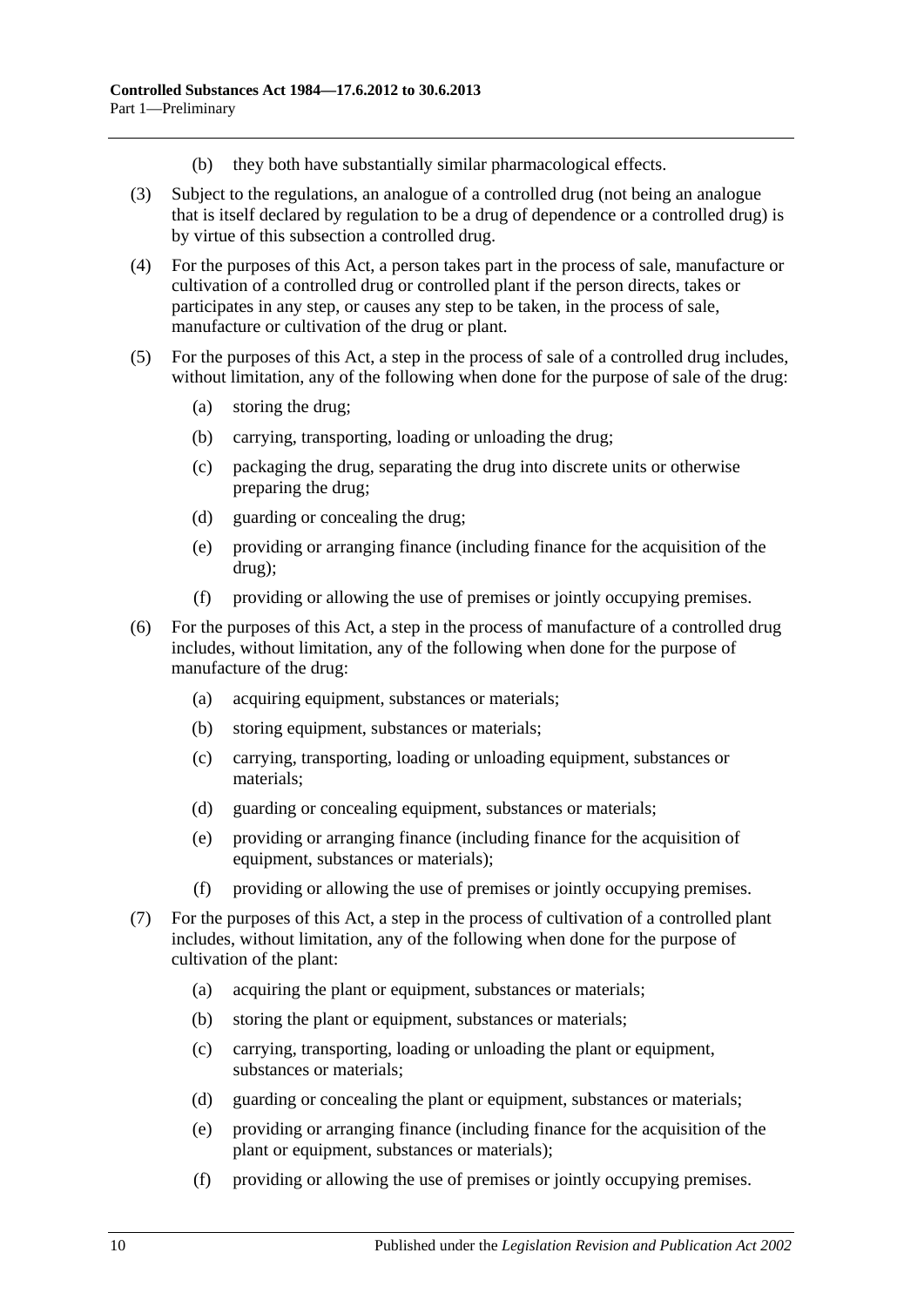(8) In [subsection](#page-9-0) (7)—

*materials* includes seeds, seedlings and cuttings.

## <span id="page-10-0"></span>**5—Application of Act**

- (1) This Act binds the Crown.
- (2) The provisions of this Act are in addition to, and do not derogate from the obligations imposed by, the provisions of any other Act.
- (3) The provisions of this Act do not limit or derogate from any civil remedy at law or in equity.

## <span id="page-10-1"></span>**Part 2—Controlled Substances Advisory Council**

## <span id="page-10-2"></span>**6—The Controlled Substances Advisory Council**

- (1) The *Controlled Substances Advisory Council* is established.
- (2) The Advisory Council consists of 10 members appointed by the Governor, on the nomination of the Minister, of whom—
	- (a) 1 (the presiding member) is an officer or employee of the Department or of another administrative unit of the Public Service, or body incorporated under the *[Health Care Act](http://www.legislation.sa.gov.au/index.aspx?action=legref&type=act&legtitle=Health%20Care%20Act%202008) 2008*, involved in the administration of this Act; and
	- (b) 1 is a medical practitioner; and
	- (c) 1 is a police officer; and
	- (ca) 1 is a legal practitioner who, in the opinion of the Minister, has experience in the administration and operation of this Act; and
	- (d) 2 are persons who, in the opinion of the Minister, have qualifications and extensive experience in the field of chemistry, pharmacy or pharmacology; and
	- (e) 1 is a person who, in the opinion of the Minister, has had extensive experience in the manufacture or sale of substances or devices to which this Act applies; and
	- (f) 2 are persons who, in the opinion of the Minister, have a wide knowledge of the factors and issues involved in controlling the manufacture, sale and supply of substances or devices to which this Act applies; and
	- (g) 1 is, in the opinion of the Minister, a suitable person to represent the interests of the general public.
- (3) The Governor may appoint a suitable person to be the deputy of a member of the Advisory Council.
- (4) If a member is for any reason absent or unable to act as a member of the Advisory Council, his or her deputy may act as a member of the Advisory Council.

#### <span id="page-10-3"></span>**7—Terms and conditions of office**

(1) A member of the Advisory Council will be appointed for a term of office, not exceeding 3 years, specified in the instrument of appointment and will, on the expiration of any such term, be eligible for reappointment.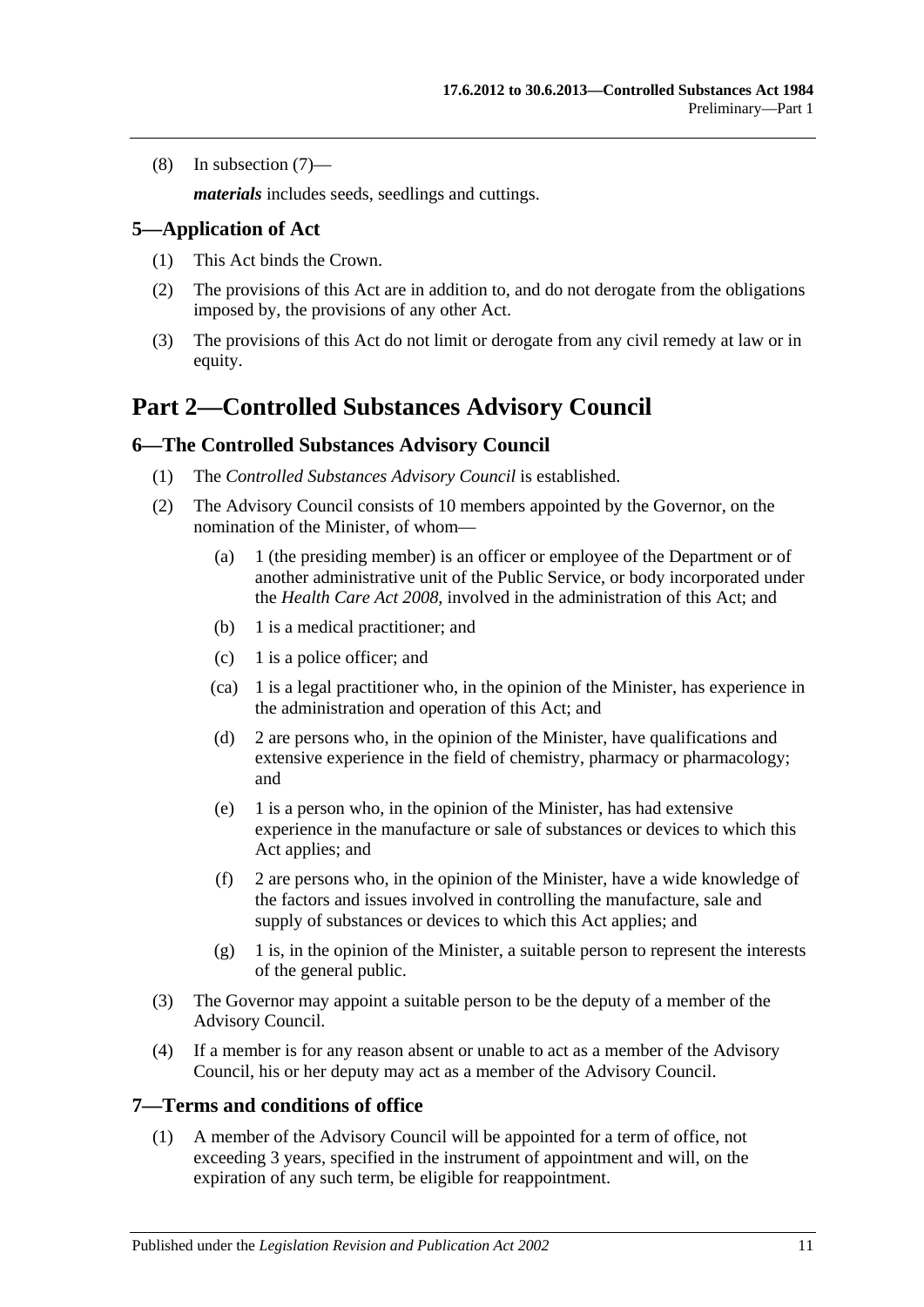- <span id="page-11-3"></span>(2) The Governor may remove a member of the Advisory Council from office on the ground of—
	- (a) mental or physical incapacity to carry out satisfactorily the duties of office; or
	- (b) neglect of duty; or
	- (c) dishonourable conduct.
- (3) The office of a member of the Advisory Council becomes vacant if the member—
	- (a) dies; or
	- (b) completes a term of office and is not reappointed; or
	- (c) resigns by giving notice in writing to the Minister; or
	- (d) is removed from office by the Governor pursuant to [subsection](#page-11-3) (2).
- (4) On the office of a member of the Advisory Council becoming vacant, a person must be appointed to that office in accordance with this Act.

### <span id="page-11-0"></span>**8—Validity of acts of the Advisory Council**

An act or proceeding of the Advisory Council is not invalid by reason of a vacancy in the membership of the Advisory Council or of a defect in the appointment of a person to the Advisory Council.

#### <span id="page-11-1"></span>**9—Allowances and expenses**

A member of the Advisory Council is entitled to receive such allowances and expenses as the Governor may from time to time determine

#### <span id="page-11-2"></span>**10—Conduct of business**

- (1) The presiding member or, in the presiding member's absence, his or her deputy, will preside at any meeting of the Advisory Council.
- (2) In the absence of both the presiding member and the presiding member's deputy from a meeting of the Advisory Council, the members present may elect one of their number to preside at that meeting.
- (3) Six members constitute a quorum of the Advisory Council, and no business may be transacted at any meeting of the Advisory Council unless a quorum is present.
- (4) A decision carried by the votes of a majority of the members present at a meeting is a decision of the Advisory Council.
- (5) The person presiding at a meeting of the Advisory Council will, in the event of an equality of votes, have a second, or casting, vote.
- (6) Subject to this Act, the business of the Advisory Council may be conducted in a manner determined by the Advisory Council.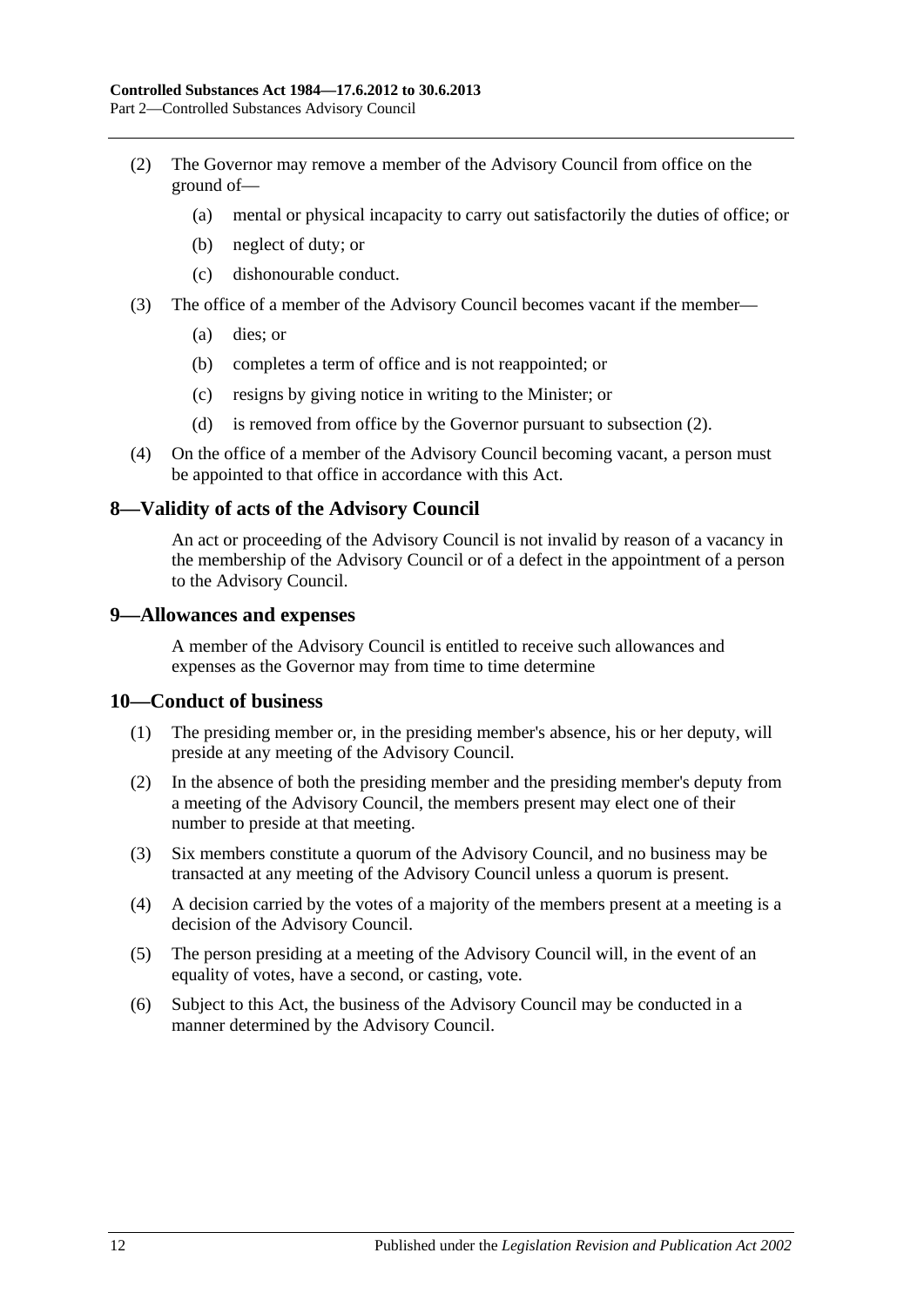## <span id="page-12-0"></span>**10A—Conflict of interest under Public Sector (Honesty and Accountability) Act**

A member of the Advisory Council will not be taken to have a direct or indirect interest in a matter for the purposes of the *[Public Sector \(Honesty and Accountability\)](http://www.legislation.sa.gov.au/index.aspx?action=legref&type=act&legtitle=Public%20Sector%20(Honesty%20and%20Accountability)%20Act%201995)  Act [1995](http://www.legislation.sa.gov.au/index.aspx?action=legref&type=act&legtitle=Public%20Sector%20(Honesty%20and%20Accountability)%20Act%201995)* by reason only of the fact that the member has an interest in a matter that is shared in common with those engaged in or associated with the manufacture or sale of substances or devices to which the *[Controlled Substances Act](http://www.legislation.sa.gov.au/index.aspx?action=legref&type=act&legtitle=Controlled%20Substances%20Act%201984) 1984* applies generally, or a substantial section of those engaged in or associated with the manufacture or sale of such substances or devices.

## <span id="page-12-1"></span>**11—Functions of the Advisory Council**

- (1) The functions of the Advisory Council are as follows:
	- (a) to keep under review substances and devices that are subject to this Act or that may, in the opinion of the Advisory Council, need to be brought under this Act and the controls (if any) that are, or should be, applicable to them; and
	- (b) to advise the Minister on the measures that should, in the opinion of the Advisory Council, be taken in relation to imposing, withdrawing or varying controls in respect of any of those substances or devices; and
	- (c) to monitor the administration and operation of this Act; and
	- (d) such other functions as the Minister may assign to the Advisory Council.
- (2) The Advisory Council may make recommendations to the Minister for—
	- (a) amendments to this Act; or
	- (b) making, varying or revoking regulations under this Act.
- (3) The Advisory Council must advise the Minister on any matter referred by the Minister to the Advisory Council for advice.
- (4) The Advisory Council may establish subcommittees for the purpose of giving advice to the Advisory Council in the performance of its functions.
- (5) A subcommittee will consist of such members of the Advisory Council, and such other persons co-opted by the Advisory Council, as the Advisory Council thinks fit.
- <span id="page-12-2"></span>(6) The Advisory Council must, not later than 31 October in each year, report to the Minister on the administration and operation of this Act during the previous financial year.
- (7) The Minister must, as soon as practicable after receipt of a report submitted under [subsection](#page-12-2) (6), cause a copy of the report to be laid before each House of Parliament.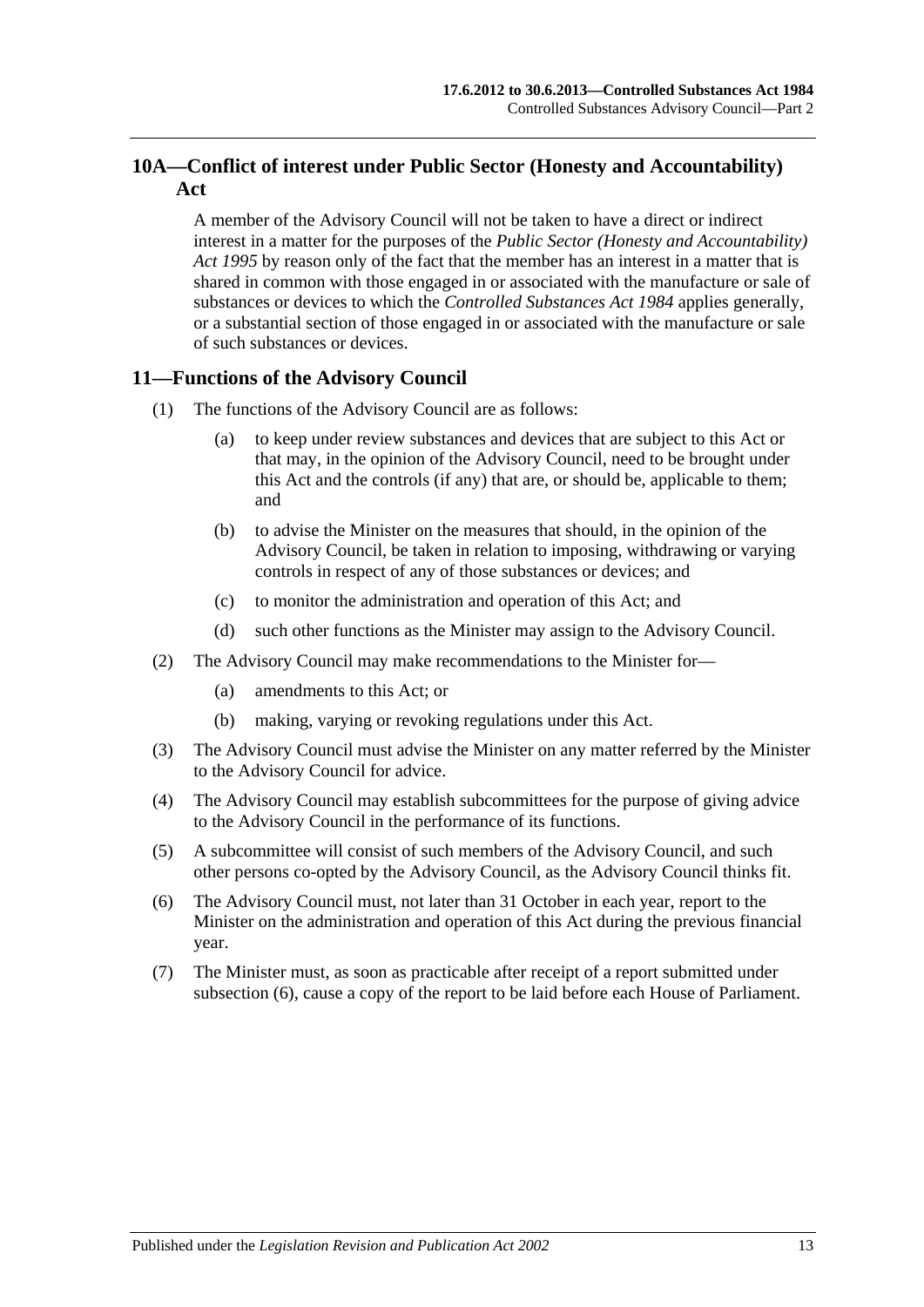## <span id="page-13-0"></span>**Part 2A—Application in South Australia of Commonwealth therapeutic goods laws**

## <span id="page-13-1"></span>**Division 1—Applied provisions**

## <span id="page-13-2"></span>**11A—Application of Commonwealth therapeutic goods laws**

- (1) The Commonwealth therapeutic goods laws, as in force for the time being and as modified by or under this Part, apply as a law of South Australia.
- (2) Those Commonwealth therapeutic goods laws so apply as if they extended to—
	- (a) things done or omitted to be done by persons who are not corporations; and
	- (b) things done or omitted to be done in the course of trade and commerce within the limits of South Australia.
- (3) For the purposes of this section, the Commonwealth therapeutic goods laws are modified as follows:
	- (a) a reference to the Federal Court or the Federal Court of Australia is to be read as a reference to the District Court of South Australia;
	- (b) a reference to the Administrative Appeals Tribunal is to be read as a reference to the Administrative and Disciplinary Division of the District Court of South Australia;
	- (c) a reference to a prescribed court is to be read as a reference to a prescribed court excluding the Federal Court;
	- (d) any other modifications specified by the regulations.

## <span id="page-13-3"></span>**11B—Interpretation of Commonwealth therapeutic goods laws**

- (1) The *Acts Interpretation Act 1901* of the Commonwealth, as in force for the time being—
	- (a) applies to the interpretation of the applied provisions; and
	- (b) so applies as if the applied provisions were an Act of the Commonwealth or regulations or orders under a Commonwealth Act, as the case requires.
- (2) The *[Acts Interpretation Act](http://www.legislation.sa.gov.au/index.aspx?action=legref&type=act&legtitle=Acts%20Interpretation%20Act%201915) 1915* does not apply to the applied provisions.

## <span id="page-13-4"></span>**Division 2—Functions and powers under applied provisions**

## <span id="page-13-5"></span>**11C—Functions and powers of Commonwealth Minister**

The Commonwealth Minister has the same functions and powers under the applied provisions as that Minister has under the Commonwealth therapeutic goods laws as those laws apply to the Commonwealth.

## <span id="page-13-7"></span><span id="page-13-6"></span>**11D—Functions and powers of Commonwealth Secretary**

(1) The Commonwealth Secretary has the same functions and powers under the applied provisions as that Secretary has under the Commonwealth therapeutic goods laws as those laws apply to the Commonwealth.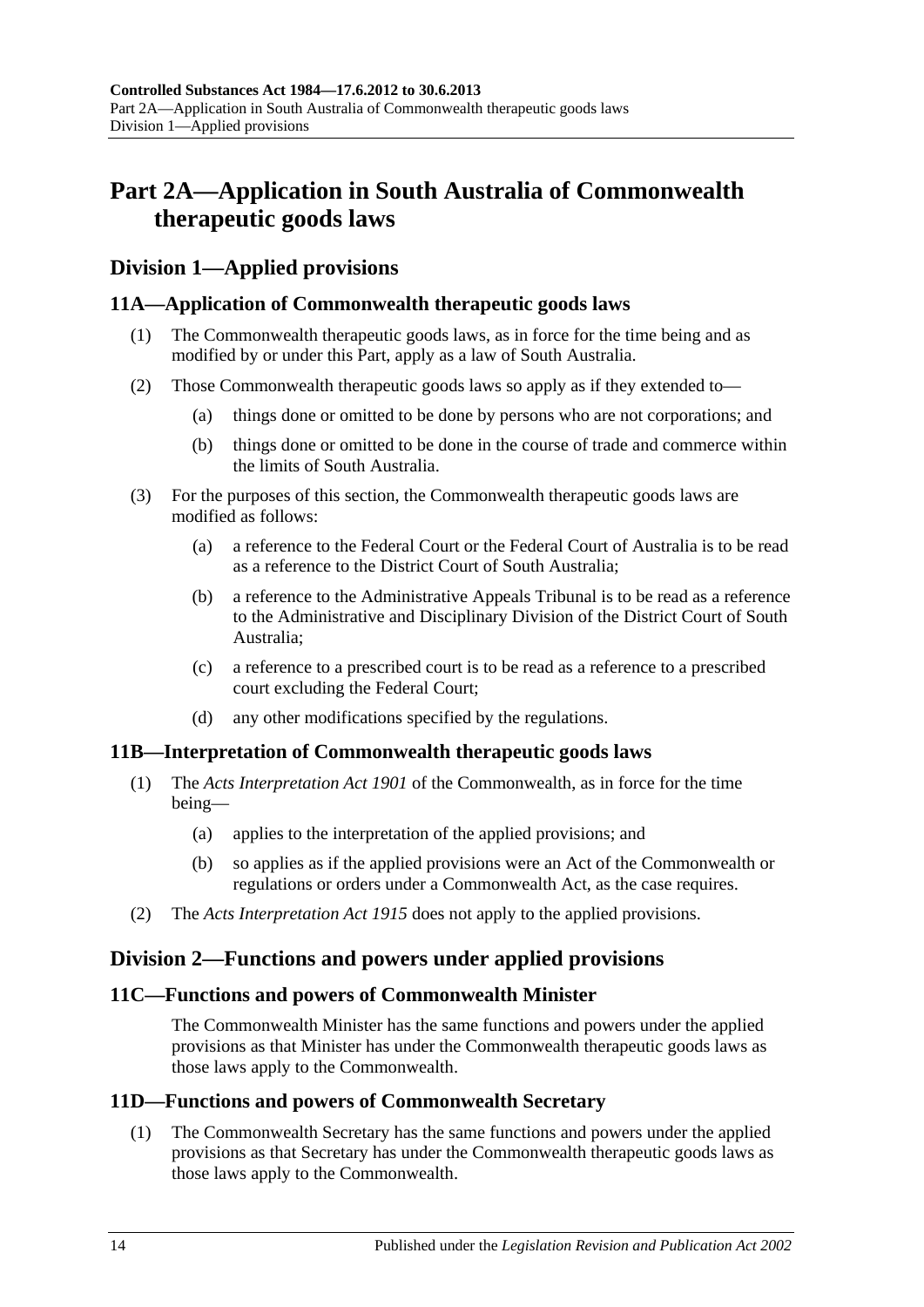(2) Without limiting [subsection](#page-13-7) (1), the Commonwealth Secretary has the function of including goods in the Australian Register of Therapeutic Goods kept under the applied provisions and is authorised to cancel the inclusion of goods in that Register in accordance with those provisions.

## <span id="page-14-0"></span>**11E—Commonwealth may retain fees paid to Commonwealth Secretary**

The Commonwealth may retain fees paid to, or recovered by, the Commonwealth Secretary in respect of the performance or exercise of functions or powers conferred on the Commonwealth Secretary by the applied provisions.

## <span id="page-14-1"></span>**11F—Functions and powers of other persons**

An authorised person, authorised officer or official analyst appointed under the Commonwealth therapeutic goods laws has the same functions and powers under the applied provisions as that person, officer or analyst has under the Commonwealth therapeutic goods laws as those laws apply to the Commonwealth.

### <span id="page-14-2"></span>**11G—Delegation by Commonwealth Minister or Commonwealth Secretary**

Any delegation by the Commonwealth Minister or the Commonwealth Secretary under section 57 of the Commonwealth Act is taken to extend to, and have effect for the purposes of, the corresponding provision of the applied provisions.

### <span id="page-14-3"></span>**11H—Appointments under Commonwealth therapeutic goods laws**

The appointment of a person to an office or position under a provision of the Commonwealth therapeutic goods laws is taken to extend to, and have effect for the purposes of, the applied provisions.

## <span id="page-14-4"></span>**Division 3—Offences against applied provisions**

## <span id="page-14-5"></span>**11I—Application of Commonwealth criminal laws to offences against applied provisions**

- (1) The relevant Commonwealth laws apply as laws of South Australia in relation to any offence committed against the applied provisions as if the applied provisions were a law of the Commonwealth and not a law of South Australia.
- <span id="page-14-6"></span>(2) For the purposes of a law of South Australia, an offence against the applied provisions—
	- (a) is taken to be an offence against the laws of the Commonwealth in the same way as if the applied provisions were a law of the Commonwealth; and
	- (b) is taken not to be an offence against the laws of South Australia.
- (3) [Subsection](#page-14-6) (2) has effect for the purposes of a law of South Australia except as prescribed by the regulations.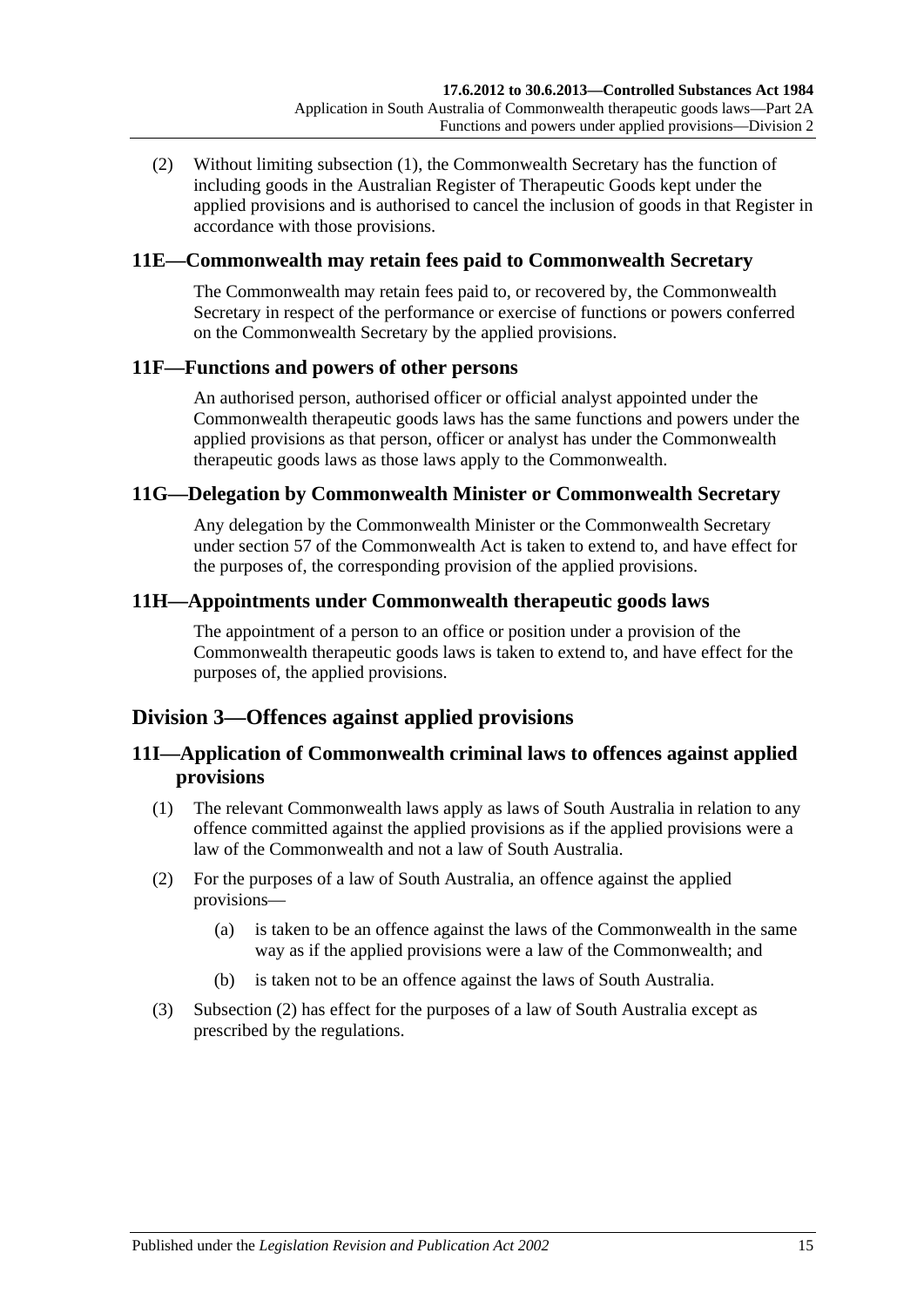## <span id="page-15-0"></span>**11J—Functions and powers conferred on certain Commonwealth officers and authorities relating to offences**

- <span id="page-15-4"></span>(1) A provision of the applied provisions applying because of [section](#page-14-5) 11I that confers on a Commonwealth officer or authority a function or power in relation to an offence against the Commonwealth therapeutic goods laws also confers on the officer or authority the same function or power in relation to an offence against the corresponding provision of the applied provisions.
- (2) In performing a function, or exercising a power, conferred by [subsection](#page-15-4) (1), the Commonwealth officer or authority must act as nearly as is practicable as the officer or authority would act in performing or exercising the same function or power in relation to an offence against the corresponding provision of the Commonwealth therapeutic goods laws.

## <span id="page-15-1"></span>**11K—No double jeopardy for offences against applied provisions**

If—

- (a) an act or omission is both an offence against the applied provisions and an offence against the Commonwealth therapeutic goods laws; and
- (b) the offender has been punished for that offence under the Commonwealth therapeutic goods laws,

the offender is not liable to be punished for that offence under the applied provisions.

## <span id="page-15-2"></span>**Division 4—Reviews and appeals**

## <span id="page-15-3"></span>**11L—District Court may sit with assessors**

- (1) In proceedings for review by or on an appeal to the Administrative and Disciplinary Division of the District Court under the applied provisions, the Court will, if a Judge of the Court so determines, sit with assessors.
- <span id="page-15-5"></span>(2) For the purposes of this section, if a Judge of the Court determines that the Court is to sit with assessors—
	- (a) the Minister must establish a panel of persons who may sit as assessors; and
	- (b) a member of the panel will hold office on terms and conditions specified by the Minister in the instrument of appointment (and a member of the panel whose term of office expires is eligible for reappointment); and
	- (c) subject to [paragraph](#page-15-5) (d), if assessors are to sit with the District Court, the Judge of the Court on the appeal will select 2 members of the panel to sit with the Court in the proceedings; and
	- (d) a member of the panel who has a personal or direct or indirect pecuniary interest in a matter before the District Court is disqualified from participating in proceedings relating to the matter; and
	- (e) if an assessor dies or is for any reason unable to continue with any proceedings, the District Court constituted of the judicial officer who is presiding at the proceedings and the other assessor may, if the judicial officer so determines, continue and complete the proceedings.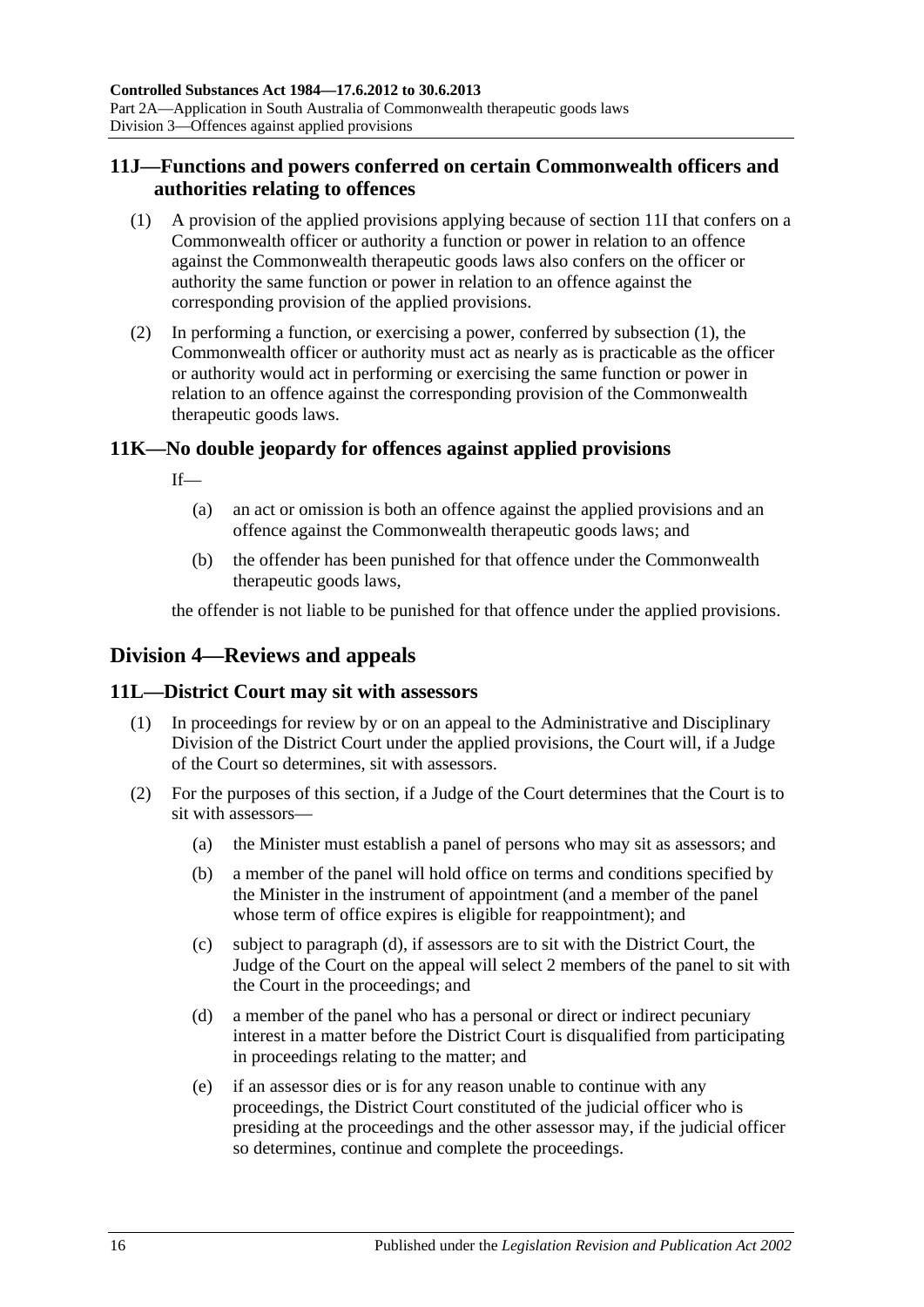## <span id="page-16-0"></span>**Part 3—Controlled substances**

## <span id="page-16-1"></span>**12—Declaration of poisons, prescription drugs, drugs of dependence, controlled drugs etc**

- (1) The Governor may, by regulation, declare, individually or by class, any substance that in the Governor's opinion has the potential to be harmful to humans to be a poison for the purposes of this Act.
- (2) The Governor may, by regulation, declare, individually or by class, a poison to be a prescription drug for the purposes of this Act.
- (3) The Governor may, by regulation, declare, individually or by class, a poison that in the Governor's opinion may lead to dependence in humans to be a drug of dependence for the purposes of this Act.
- (4) The Governor may, by regulation, declare, individually or by class, any substance that in the Governor's opinion may lead to dependence in humans or is of exceptional danger to humans to be a controlled drug for the purposes of this Act.
- (4a) The Governor may, by regulation, declare, individually or by class, a substance that in the Governor's opinion may be used in the manufacture of a controlled drug to be a controlled precursor for the purposes of this Act.
- (4b) The Governor may, by regulation, declare, individually or by class, a plant that in the Governor's opinion has the potential if it, or any product of it, is smoked or consumed by, or administered to, humans to lead to dependence in humans to be a controlled plant for the purposes of this Act.
- (7) The Governor may, by regulation, declare, individually or by class, any substance that in the Governor's opinion is a volatile solvent, or contains a volatile solvent, to be a volatile solvent for the purposes of this Act.
- (8) In any regulations made for the purposes of this section, the Governor may assign a poison or drug of dependence to a specified class or specified classes.

## <span id="page-16-2"></span>**Part 4—General offences**

## <span id="page-16-4"></span><span id="page-16-3"></span>**13—Manufacture and packing**

- (1) A person must not manufacture or pack a poison, medicine or medical device to which this section applies unless the person—
	- (a) is a registered health practitioner or veterinary surgeon acting in the ordinary course of his or her profession; or
	- (b) is licensed to do so by the Minister.

Maximum penalty: \$10 000.

(2) This section applies to such poisons (other than prescription drugs), medicines or medical devices as may be prescribed, individually or by class, by the regulations.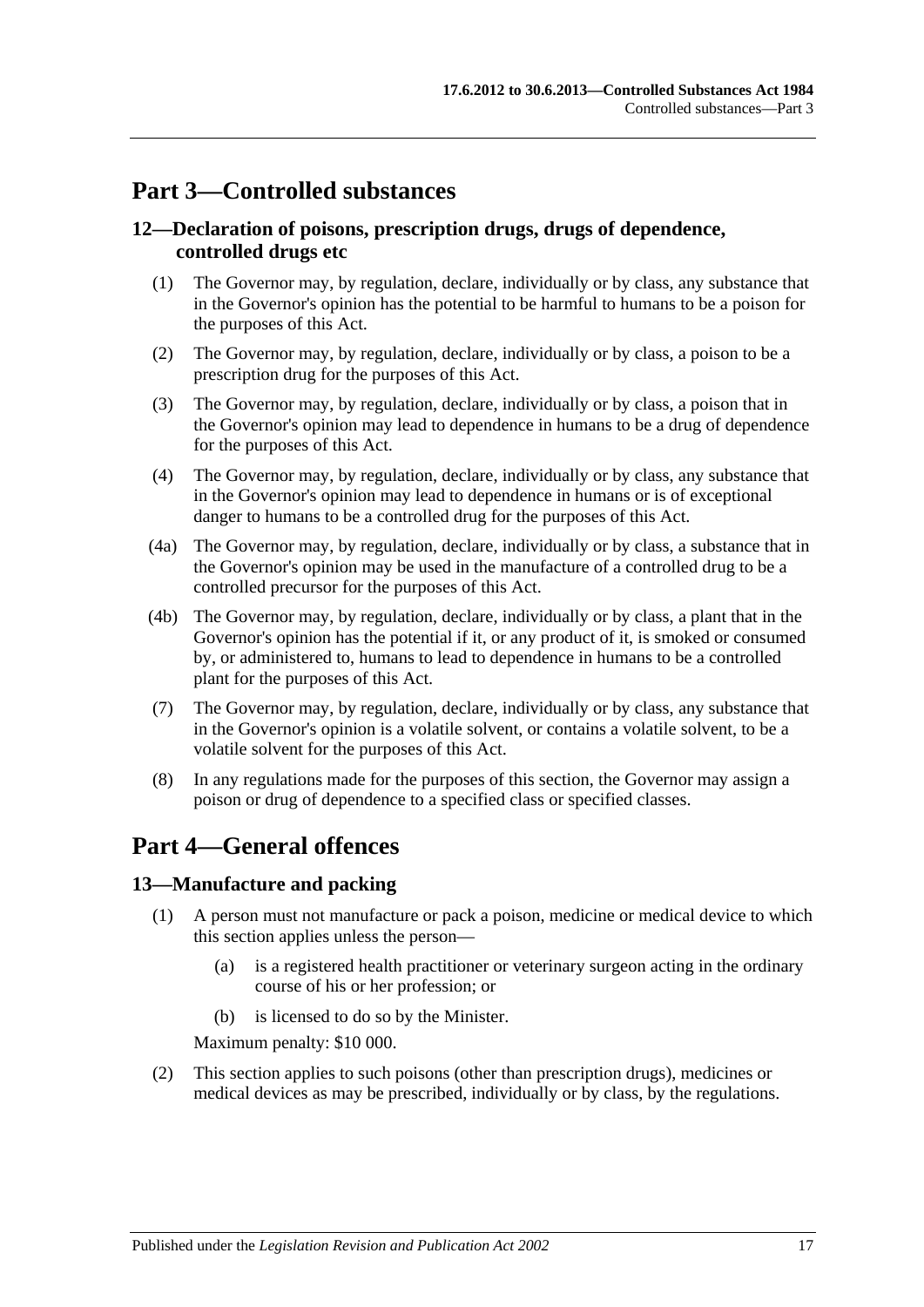- (3) In proceedings for an offence against [subsection](#page-16-4) (1), the paragraphs of the subsection are to be treated as providing exceptions, and, if the complaint negatives the exceptions or alleges that the defendant acted without lawful authority, no proof will be required in relation to the exceptions by the prosecution but the application of an exception will be a matter for proof by the defendant.
- (4) In this section—

#### *manufacture*—

- (a) in relation to a substance, means undertake any process by which the substance is extracted, produced, refined, separated into discrete units or otherwise prepared; and
- (b) in relation to a device, means undertake any process by which the device is produced.

#### <span id="page-17-2"></span><span id="page-17-0"></span>**14—Sale by wholesale**

- (1) A person must not sell by wholesale a poison, medicine or medical device to which this section applies unless the person—
	- (a) is a pharmacist acting in the ordinary course of his or her profession; or
	- (b) is licensed to do so by the Minister.

Maximum penalty: \$10 000.

- (2) This section applies to such poisons (other than prescription drugs), medicines or medical devices as may be prescribed, individually or by class, by the regulations.
- (3) In proceedings for an offence against [subsection](#page-17-2) (1), the paragraphs of the subsection are to be treated as providing exceptions, and, if the complaint negatives the exceptions or alleges that the defendant acted without lawful authority, no proof will be required in relation to the exceptions by the prosecution but the application of an exception will be a matter for proof by the defendant.

## <span id="page-17-3"></span><span id="page-17-1"></span>**15—Sale or supply to end user**

- (1) A person must not sell by retail or supply to a person a poison, medicine or medical device to which this section applies unless the person—
	- (a) is a registered health practitioner or veterinary surgeon acting in the ordinary course of his or her profession; or
	- (b) is licensed to do so by the Minister.

Maximum penalty: \$10 000.

- (2) This section applies to such poisons (other than prescription drugs), medicines or medical devices as may be prescribed, individually or by class, by the regulations.
- (3) In proceedings for an offence against [subsection](#page-17-3) (1), the paragraphs of the subsection are to be treated as providing exceptions, and, if the complaint negatives the exceptions or alleges that the defendant acted without lawful authority, no proof will be required in relation to the exceptions by the prosecution but the application of an exception will be a matter for proof by the defendant.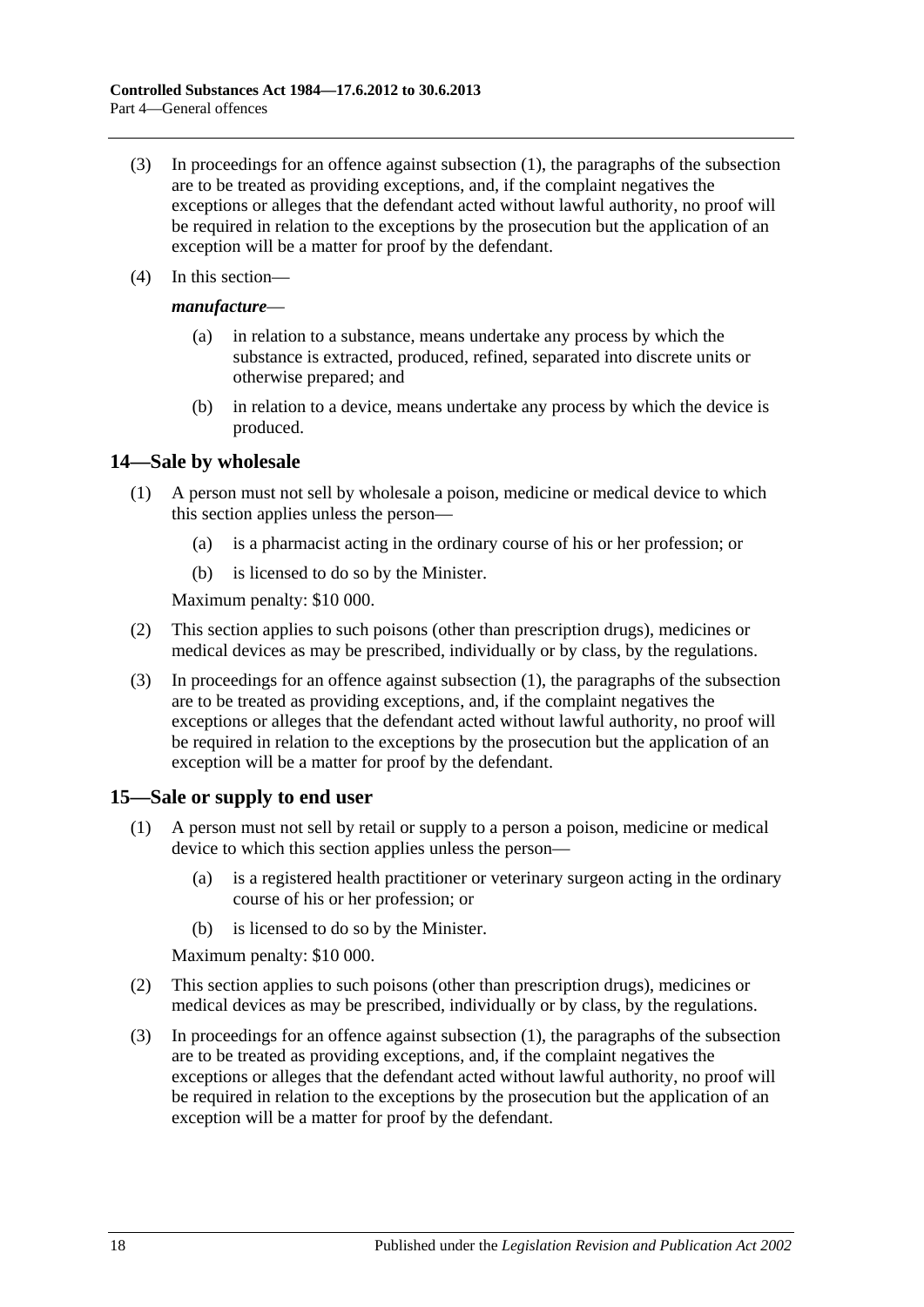#### <span id="page-18-0"></span>**16—Sale of certain poisons**

(1) A person must not sell a poison to which this section applies to a person under the age of 18 years.

Maximum penalty: \$10 000.

- (2) A person must not sell a poison to which this section applies—
	- (a) unless the purchaser is known to the vendor; or
	- (b) unless the purchaser produces satisfactory evidence of his or her identity.

Maximum penalty: \$10 000.

(3) If a person seeks to purchase a poison to which this section applies, the vendor must ask the prospective purchaser the purpose for which the poison is required, and must not proceed with the sale unless the question is satisfactorily answered.

Maximum penalty: \$10 000.

- (4) A person who sells poisons to which this section applies must keep a record of—
	- (a) the names of the purchasers of those poisons; and
	- (b) the stated purposes for which they were purchased; and
	- (c) such other matters as may be prescribed.

Maximum penalty: \$10 000.

(5) This section applies to such poisons as may be prescribed, individually or by class, by the regulations.

#### <span id="page-18-1"></span>**17—Sale of poisons the possession of which requires a licence**

A person must not sell a poison the possession of which requires a licence under this Act unless the purchaser produces his or her licence.

Maximum penalty: \$10 000.

#### <span id="page-18-2"></span>**17A—Manufacture, sale, supply or possession of certain precursors**

(1) A person must not, unless he or she holds a permit from the Minister to do so, manufacture, sell or supply a poison to which this section applies (a *section 17A precursor*).

Maximum penalty: \$15 000 or imprisonment for 3 years, or both.

(2) A person must not, unless he or she holds a permit from the Minister to do so, be in possession of a section 17A precursor.

Maximum penalty: \$10 000 or imprisonment for 2 years, or both.

(3) A person must not sell a section 17A precursor unless the purchaser produces the permit under which the person is entitled to be in possession of the section 17A precursor.

Maximum penalty: \$10 000 or imprisonment for 2 years, or both.

(4) This section applies to such poisons as may be prescribed, individually or by class, by the regulations.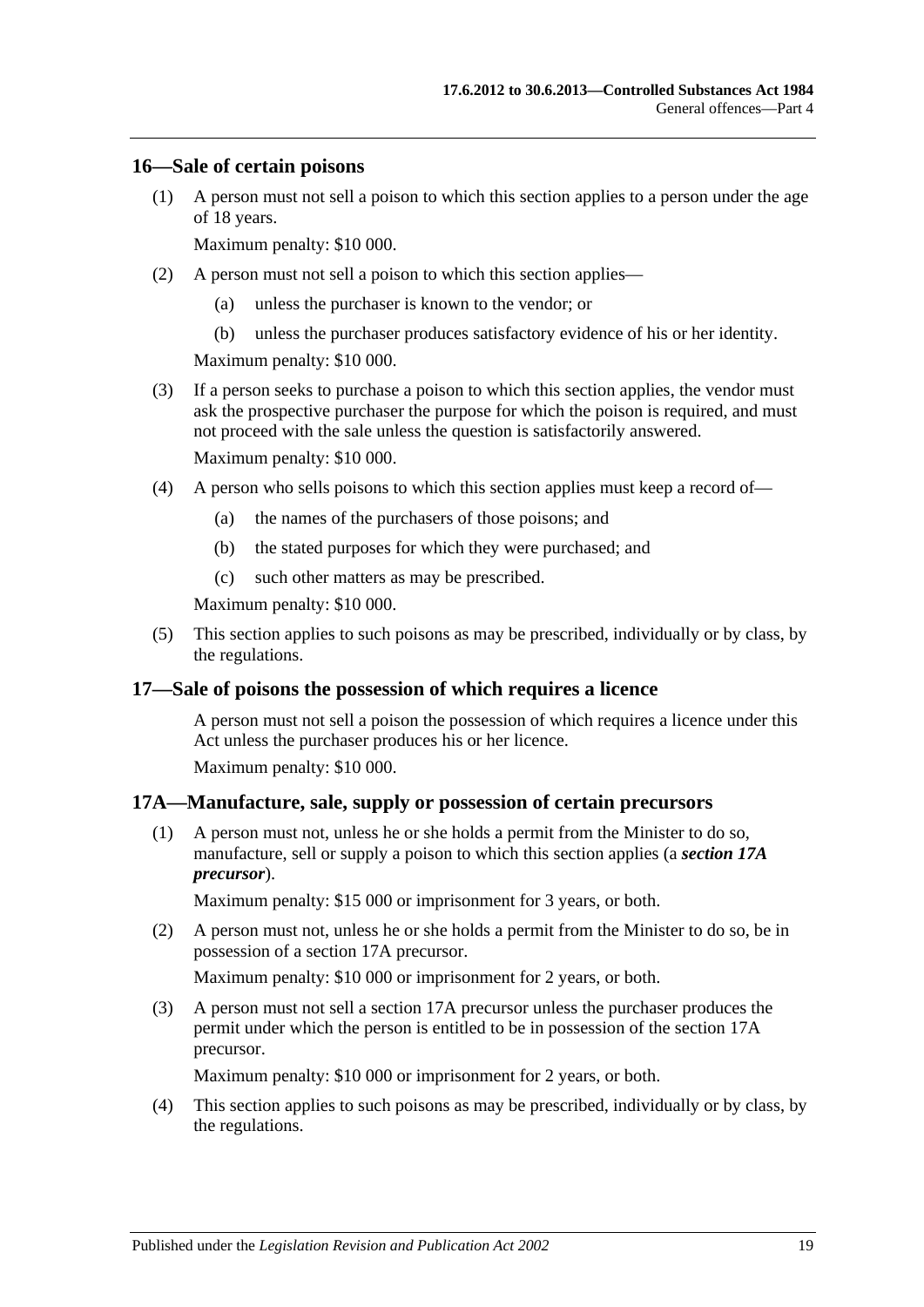#### <span id="page-19-0"></span>**17B—Storage and sale of certain precursors**

- (1) A person must not sell a poison to which this section applies (a *section 17B precursor*) to another person unless—
	- (a) the purchaser holds an account with the seller; and
	- (b) the sale is transacted as a sale on account pursuant to a duly completed order form supplied by the purchaser; and
	- (c) the order form is accompanied by a duly completed end user statement in the form prescribed by regulation; and
	- (d) the person collecting the precursor produces his or her driver's licence, passport or other satisfactory evidence of the person's identity that includes a photograph; and
	- (e) the seller is satisfied that the person collecting the precursor is the purchaser or is acting on behalf of the purchaser; and
	- (f) the seller duly completes the seller's section of the end user statement.

Maximum penalty: \$10 000 or imprisonment for 3 years, or both.

- <span id="page-19-1"></span>(2) A seller of section 17B precursors—
	- (a) must, in relation to each sale of such a precursor, keep a record of—
		- (i) the name and address of the purchaser; and
		- (ii) the name of the precursor and the quantity sold; and
		- (iii) the date of the sale; and
	- (b) must retain an end user statement for at least 5 years after the date of the sale to which it relates; and
	- (c) must make the record referred to in [paragraph](#page-19-1) (a) and the end user statements available for inspection at any time by an authorised officer.

Maximum penalty: \$10 000 or imprisonment for 3 years, or both.

(3) A seller of section 17B precursors must, if at any time he or she forms a suspicion that an order or enquiry for the purchase of such a precursor may be connected to an unlawful use of the precursor, inform the Commissioner of Police of the suspicion.

Maximum penalty: \$1 000 or imprisonment for 12 months, or both.

- (4) A seller of section 17B precursors—
	- (a) must keep those precursors in storage that is secure from access by any person other than the seller or a person who is authorised in writing by the seller to have such access; and
	- (b) must retain such a written authorisation while it is current and for at least 5 years after it ceases to have effect and make it available for inspection at any time by an authorised officer; and
	- (c) must cause the stock of those precursors to be checked, after each sale, by some person other than the person who directly handled the sale.

Maximum penalty: \$1 000 or imprisonment for 12 months, or both.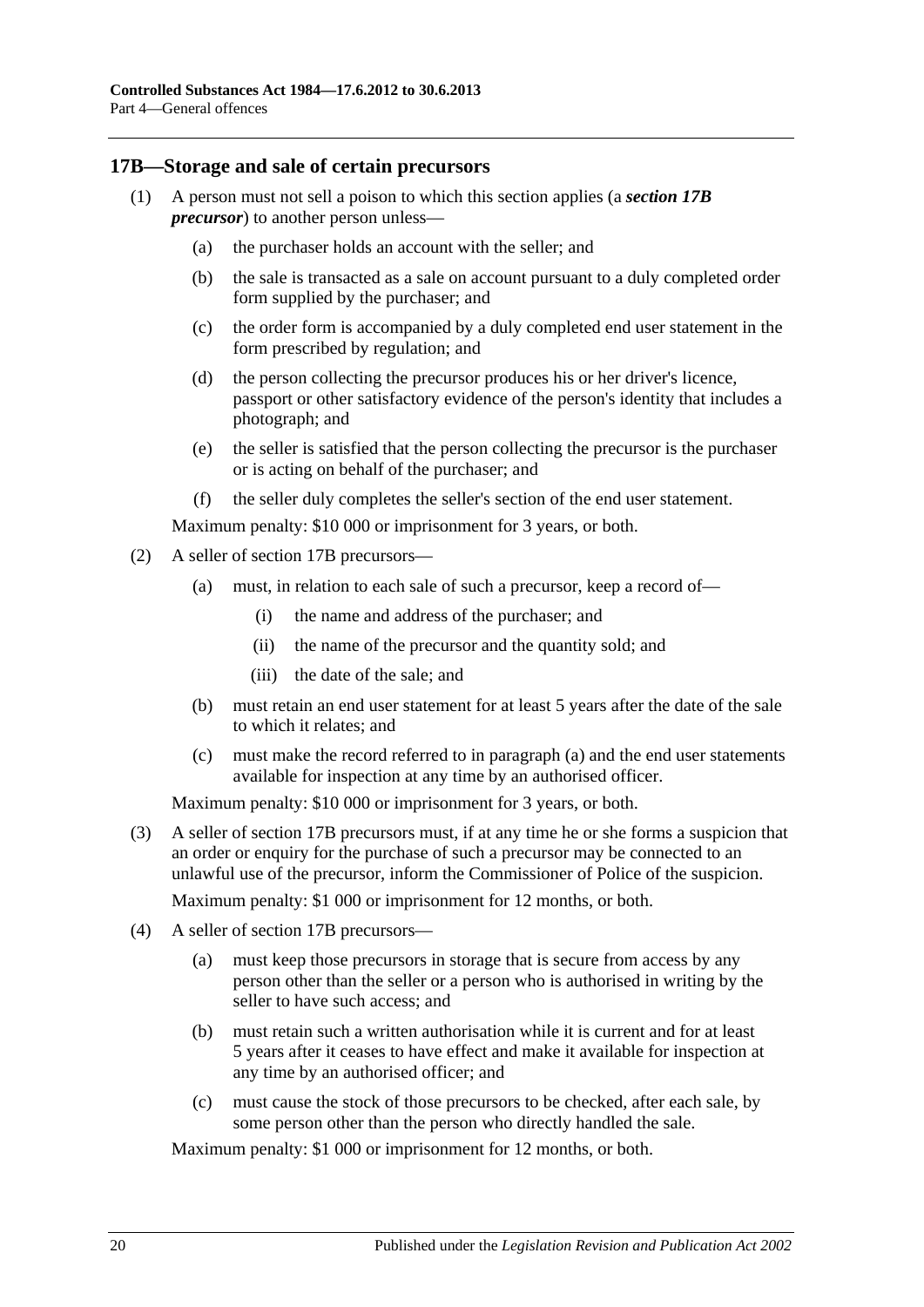- (5) This section does not apply in relation to the sale of a section 17B precursor if the sale—
	- (a) is of a section 17B precursor contained in a preparation designed, packaged and labelled for human or animal therapeutic use; and
	- (b) is made to, or by, a registered health practitioner or veterinary surgeon acting in the ordinary course of his or her profession.
- (6) This section applies to such poisons as may be prescribed, individually or by class, by the regulations.

## <span id="page-20-0"></span>**17C—Regulation of sale of certain precursors**

- (1) A person must not sell a poison to which this section applies (a *section 17C precursor*) to another person unless—
	- (a) the purchaser provides the seller with a duly completed end user statement in the form prescribed by regulation; and
	- (b) the purchaser produces his or her driver's licence, passport or other satisfactory evidence of the person's identity that includes a photograph; and
	- (c) the seller duly completes the seller's section of the end user statement.

Maximum penalty: \$10 000 or imprisonment for 3 years, or both.

(2) A seller of section 17C precursors must, if at any time he or she forms a suspicion that an order or enquiry for the purchase of such a precursor may be connected to an unlawful use of the precursor, inform the Commissioner of Police of the suspicion.

Maximum penalty: \$1 000 or imprisonment for 12 months, or both.

- (3) This section does not apply in relation to the sale of a section 17C precursor if the sale—
	- (a) is of a section 17C precursor contained in a preparation designed, packaged and labelled for human or animal therapeutic use; and
	- (b) is made to, or by, a registered health practitioner or veterinary surgeon acting in the ordinary course of his or her profession.
- (4) This section applies to such poisons as may be prescribed, individually or by class, by the regulations.

#### <span id="page-20-2"></span><span id="page-20-1"></span>**18—Regulation of prescription drugs**

- (1) A person must not prescribe a prescription drug (not being a drug of dependence) except as follows:
	- (a) a registered health practitioner may prescribe a prescription drug (not being a drug of dependence) for a person if he or she is acting in the ordinary course of the practitioner's profession and—
		- (i) the practitioner is a dentist, medical practitioner or nurse practitioner; or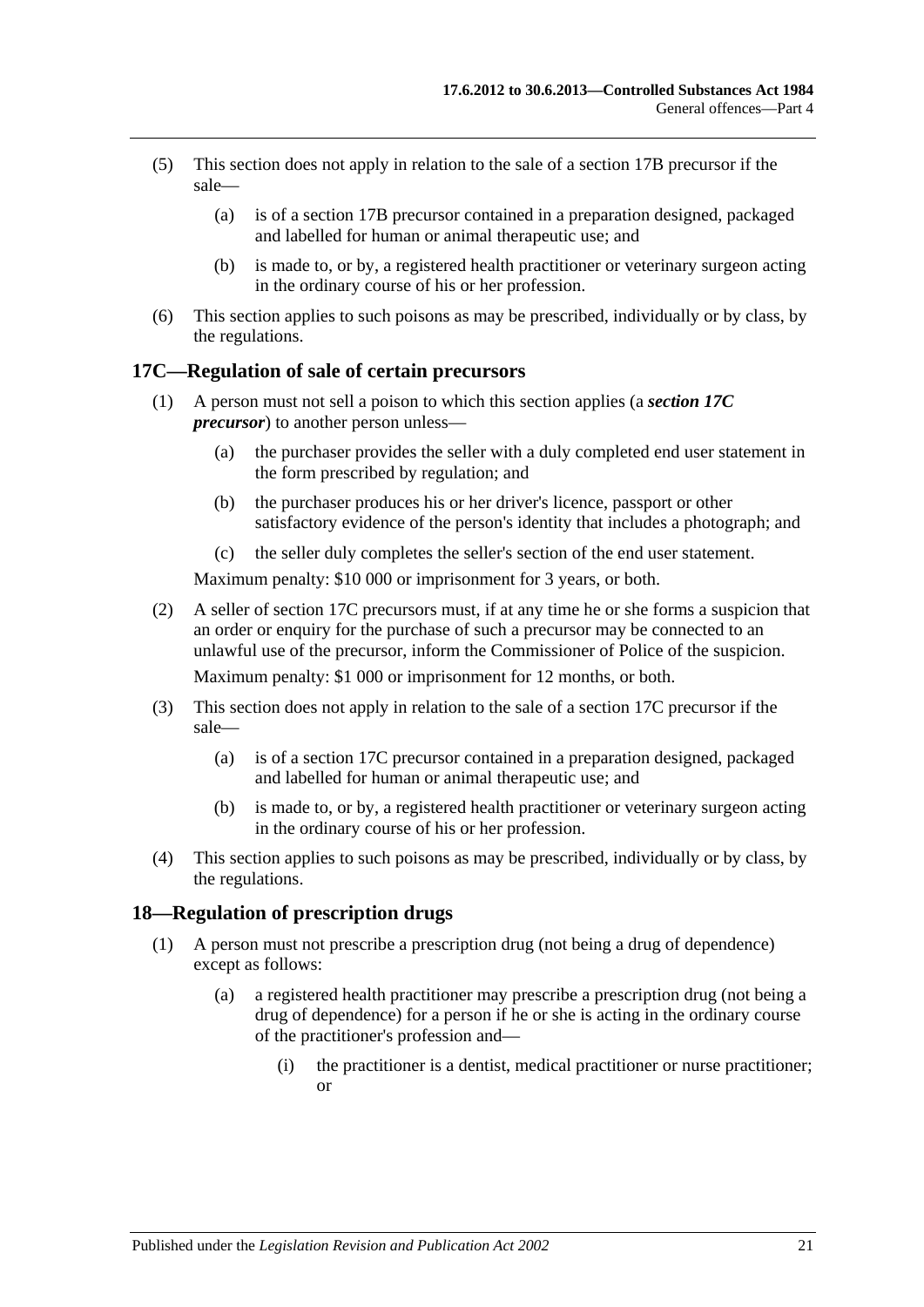- (ii) the practitioner's registration is endorsed under section 94 of the *Health Practitioner Regulation National Law* as being qualified to prescribe a scheduled medicine or class of scheduled medicines and the drug is a scheduled medicine or of a class of scheduled medicines specified in the endorsement; or
- (iii) the practitioner is authorised to prescribe the drug by the regulations;
- (b) a veterinary surgeon may prescribe a prescription drug (not being a drug of dependence) for an animal if the veterinary surgeon is acting in the ordinary course of the veterinary surgeon's profession;
- (c) a person may prescribe a prescription drug (not being a drug of dependence) for a person or an animal if licensed to do so by the Minister.

Maximum penalty: \$10 000 or imprisonment for 2 years.

- (1a) A person must not sell a prescription drug (not being a drug of dependence) by wholesale except as follows:
	- (a) a pharmacist may sell a prescription drug (not being a drug of dependence) by wholesale if the pharmacist is acting in the ordinary course of the pharmacist's profession;
	- (b) a person may sell a prescription drug (not being a drug of dependence) by wholesale if licensed to do so by the Minister.

- (1b) A person must not sell a prescription drug (not being a drug of dependence) by retail except as follows:
	- (a) a pharmacist may sell a prescription drug (not being a drug of dependence) by retail if the pharmacist—
		- (i) is dispensing the drug on the prescription of a person of a class authorised to prescribe the drug; and
		- (ii) is acting in the ordinary course of the pharmacist's profession;
	- (b) a registered health practitioner may sell a prescription drug (not being a drug of dependence) by retail if the practitioner is acting in the ordinary course of the practitioner's profession and—
		- (i) the practitioner is a dentist, medical practitioner or nurse practitioner; or
		- (ii) the practitioner's registration is endorsed under section 94 of the *Health Practitioner Regulation National Law* as being qualified to sell a scheduled medicine or class of scheduled medicines and the drug is a scheduled medicine or of a class of scheduled medicines specified in the endorsement; or
		- (iii) the practitioner is authorised to sell the drug by the regulations;
	- (c) a veterinary surgeon may sell a prescription drug (not being a drug of dependence) by retail if the veterinary surgeon is acting in the ordinary course of the veterinary surgeon's profession;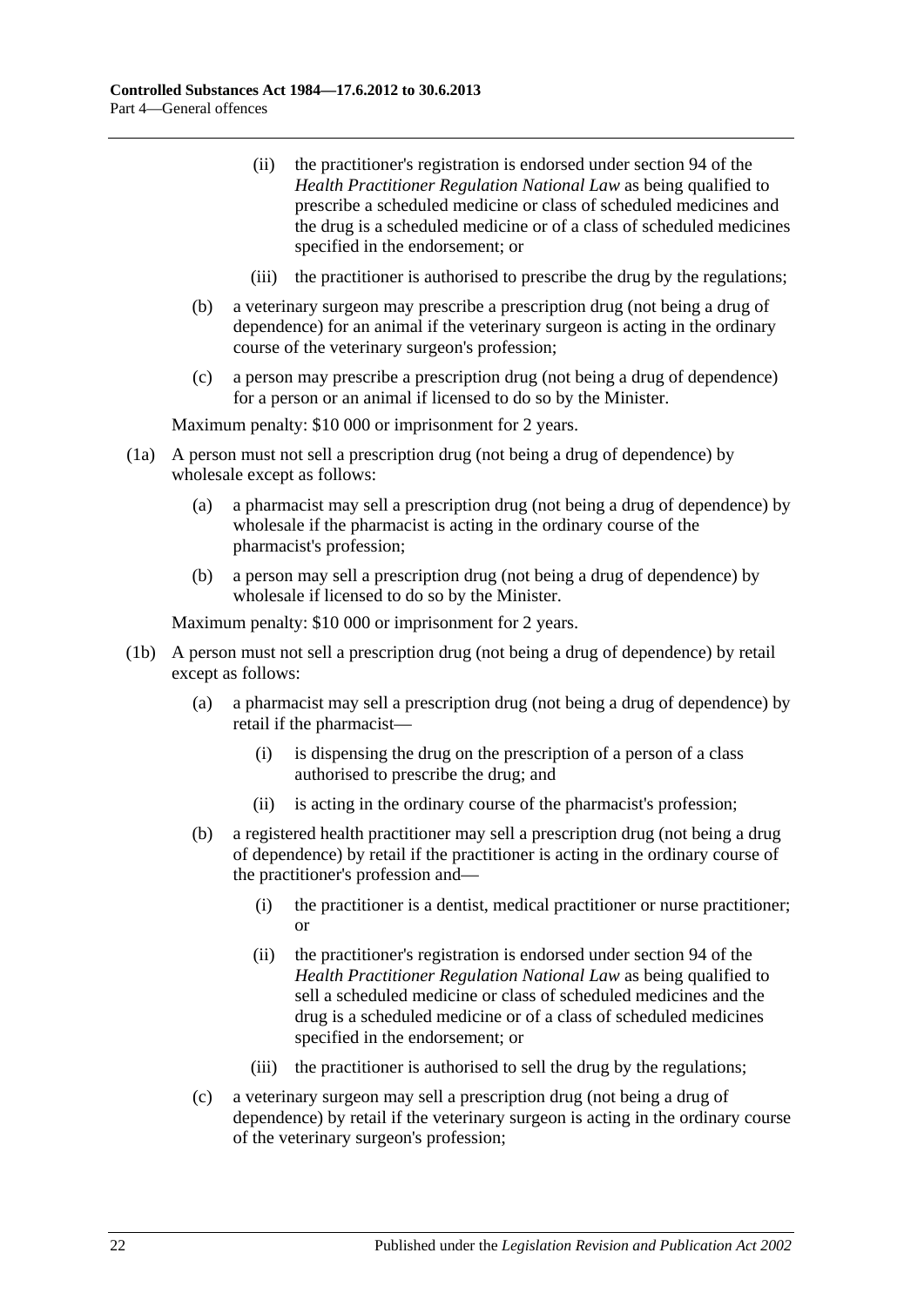(d) a person may sell a prescription drug (not being a drug of dependence) by retail if the person is licensed to do so by the Minister.

Maximum penalty: \$10 000 or imprisonment for 2 years.

- (1c) A person must not supply a prescription drug (not being a drug of dependence) to another person except as follows:
	- (a) a pharmacist may supply a prescription drug (not being a drug of dependence) to a person if the pharmacist—
		- (i) is dispensing the drug on the prescription of a person of a class authorised to prescribe the drug; and
		- (ii) is acting in the ordinary course of the pharmacist's profession;
	- (b) a registered health practitioner may supply a prescription drug (not being a drug of dependence) to a person if the practitioner is acting in the ordinary course of the practitioner's profession and—
		- (i) the practitioner is a dentist, medical practitioner, nurse or midwife; or
		- (ii) the practitioner's registration is endorsed under section 94 of the *Health Practitioner Regulation National Law* as being qualified to supply a scheduled medicine or class of scheduled medicines and the drug is a scheduled medicine or of a class of scheduled medicines specified in the endorsement; or
		- (iii) the practitioner is authorised to supply the drug by the regulations;
	- (c) a veterinary surgeon may supply a prescription drug (not being a drug of dependence) to a person for an animal if the veterinary surgeon is acting in the ordinary course of the veterinary surgeon's profession;
	- (d) a person may supply a prescription drug (not being a drug of dependence) to another person if licensed to do so by the Minister.

- (1d) A person must not administer a prescription drug (not being a drug of dependence) to another person or an animal except as follows:
	- (a) a registered health practitioner may administer a prescription drug (not being a drug of dependence) to a person if the practitioner is acting in the ordinary course of the practitioner's profession and—
		- (i) the practitioner is a dentist, medical practitioner, nurse or midwife; or
		- (ii) the practitioner's registration is endorsed under section 94 of the *Health Practitioner Regulation National Law* as being qualified to administer a scheduled medicine or class of scheduled medicines and the drug is a scheduled medicine or of a class of scheduled medicines specified in the endorsement; or
		- (iii) the practitioner is authorised to administer the drug by the regulations;
	- (b) a veterinary surgeon may administer a prescription drug (other than a drug of dependence) to an animal if the veterinary surgeon is acting in the ordinary course of the veterinary surgeon's profession;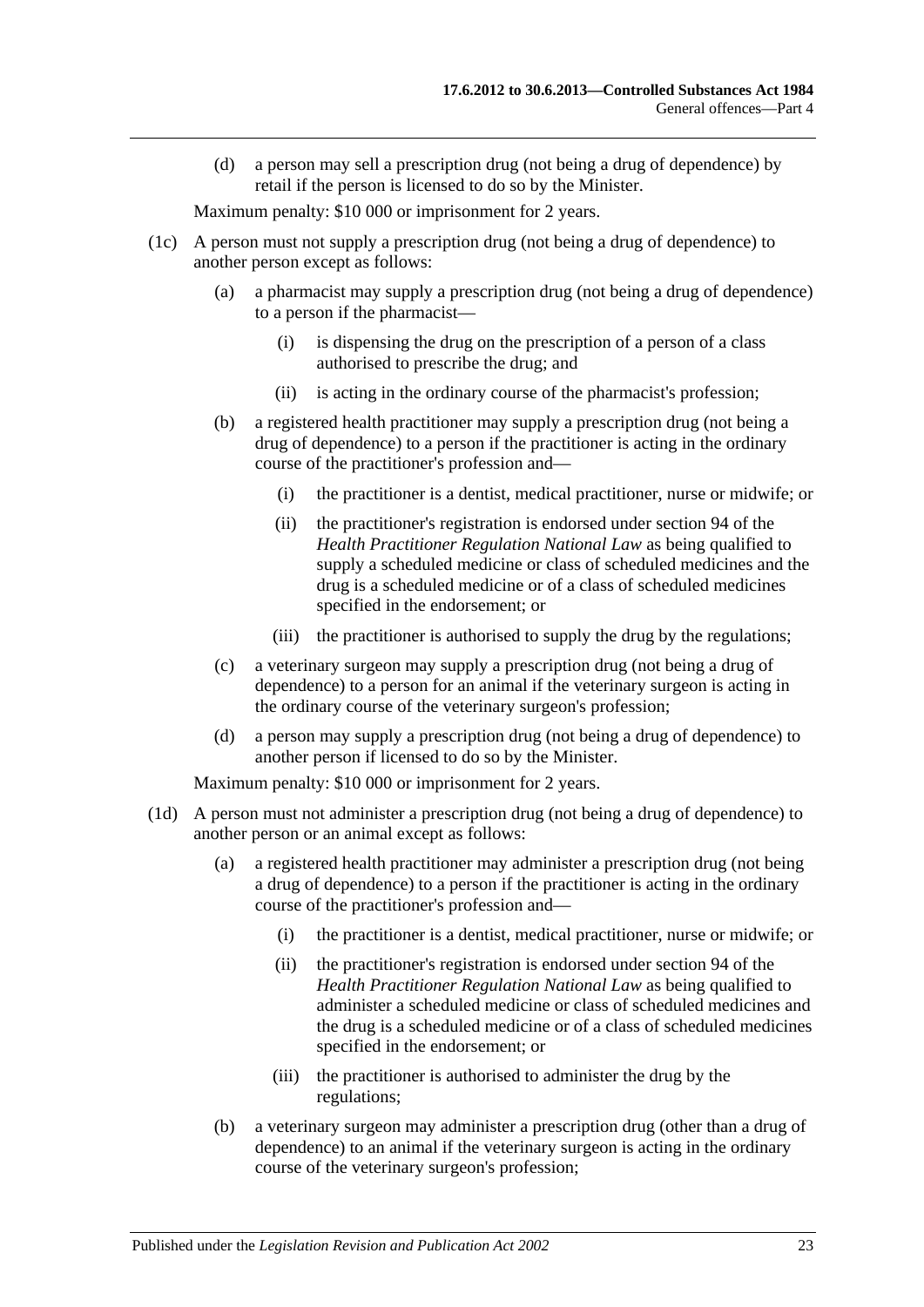- (c) a person may administer to another person or an animal a prescription drug (not being a drug of dependence) if the drug has been lawfully prescribed for, or supplied to, that other person or that animal;
- (d) a person may administer a prescription drug (not being a drug of dependence) to another person if licensed to do so by the Minister.

Maximum penalty: \$10 000 or imprisonment for 2 years.

- (1e) A person must not manufacture or pack a prescription drug (not being a drug of dependence) except as follows:
	- (a) a pharmacist may manufacture or pack a prescription drug (not being a drug of dependence) if the pharmacist is acting in the ordinary course of the pharmacist's profession;
	- (b) a registered health practitioner may manufacture or pack a prescription drug (not being a drug of dependence) if the practitioner is acting in the ordinary course of the practitioner's profession and—
		- (i) the practitioner is a dentist, medical practitioner or nurse practitioner; or
		- (ii) the practitioner's registration is endorsed under section 94 of the *Health Practitioner Regulation National Law* as being qualified to sell, supply or administer a scheduled medicine or class of scheduled medicines, the drug is a scheduled medicine or of a class of scheduled medicines specified in the endorsement and the manufacture or packing is incidental to the sale, supply or administration of the drug; or
		- (iii) the practitioner is authorised to manufacture or pack the drug by the regulations;
	- (c) a veterinary surgeon may manufacture or pack a prescription drug (not being a drug of dependence) if the veterinary surgeon is acting in the ordinary course of the veterinary surgeon's profession;
	- (d) a person may manufacture or pack a prescription drug (not being a drug of dependence) if licensed to do so by the Minister;
	- (e) a person may manufacture or pack a prescription drug (not being a drug of dependence) if—
		- (i) the drug has been lawfully prescribed for the person, another person or an animal; and
		- (ii) the manufacture or packing is incidental to the administration of the drug as so prescribed.

Maximum penalty: \$10 000 or imprisonment for 2 years.

(2) A person must not prescribe a prescribed prescription drug unless the person has the qualifications or meets the requirements specified in the regulations for the purposes of this subsection.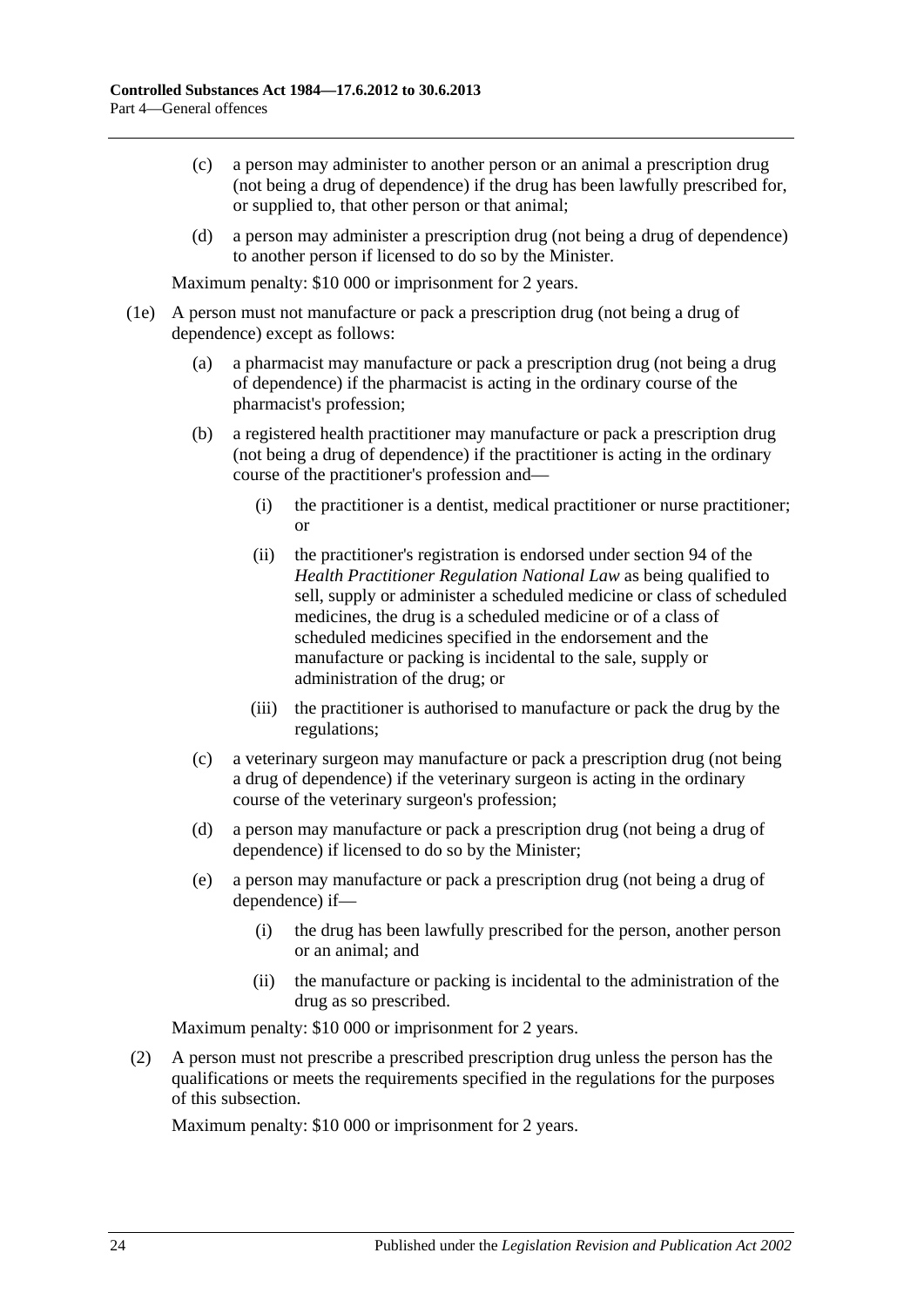- <span id="page-24-1"></span>(3) A person must not have in his or her possession a prescription drug (not being a drug of dependence) unless he or she—
	- (a) is the person, or is acting on behalf of the person, for whom the drug has been lawfully prescribed or supplied; or
	- (b) is the owner, or is acting on behalf of the owner, of an animal for whom the drug has been lawfully prescribed or supplied; or
	- (c) is a person authorised by law to sell or supply prescription drugs; or
	- (d) is licensed to do so by the Minister; or
	- (e) has other lawful authority or reasonable excuse for doing so.

Maximum penalty: \$10 000 or imprisonment for 2 years.

- (4) In proceedings for an offence against [subsection](#page-20-2) (1) or [\(3\),](#page-24-1) the paragraphs of the subsection are to be treated as providing exceptions, and, if the complaint negatives the exceptions or alleges that the defendant acted without lawful authority and, in the case of a complaint for an offence against [subsection](#page-24-1) (3), without reasonable excuse, no proof will be required in relation to the exceptions by the prosecution but the application of an exception will be a matter for proof by the defendant.
- (5) In this section—

*manufacture*, in relation to a substance, means undertake any process by which the substance is extracted, produced, refined, separated into discrete units or otherwise prepared.

### <span id="page-24-0"></span>**18A—Restriction of prescription or supply of drug of dependence in certain circumstances**

- (a1) A person must not prescribe for a person or an animal a drug of dependence except as follows:
	- (a) a registered health practitioner may prescribe a drug of dependence for a person if the practitioner is acting in the ordinary course of the practitioner's profession and—
		- (i) the practitioner is a dentist, medical practitioner or nurse practitioner; or
		- (ii) the practitioner is a registered health practitioner whose registration is endorsed under section 94 of the *Health Practitioner Regulation National Law* as being qualified to prescribe a scheduled medicine or class of scheduled medicines and the drug is a scheduled medicine or of a class of scheduled medicines specified in the endorsement; or
		- (iii) the practitioner is authorised to prescribe the drug by the regulations;
	- (b) a veterinary surgeon may prescribe a drug of dependence for an animal if the veterinary surgeon is acting in the ordinary course of the veterinary surgeon's profession.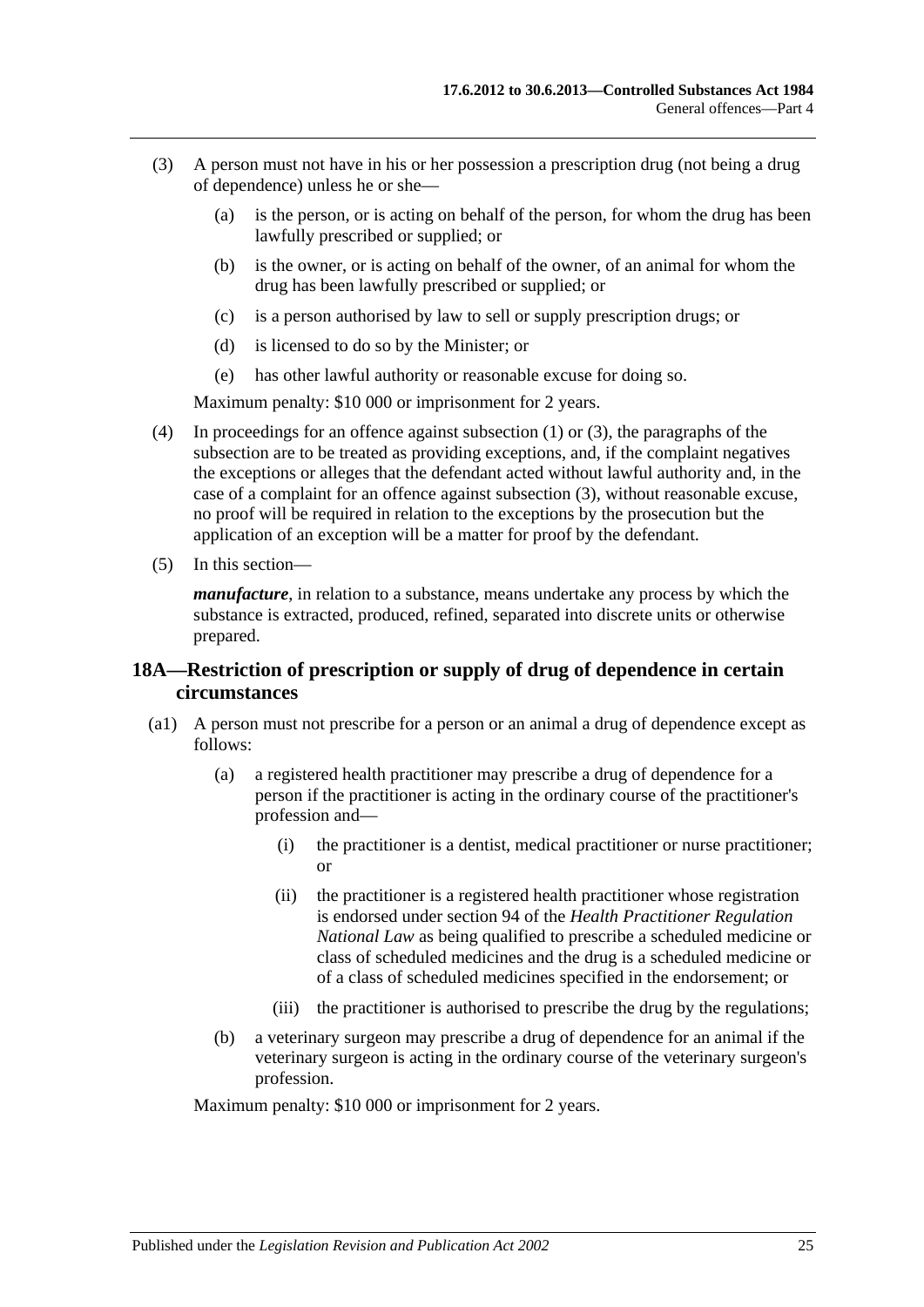- (1) A registered health practitioner must not prescribe any drug of dependence for, or supply any drug of dependence to—
	- (a) a person for regular use by the person during a period exceeding 2 months, or during a period that, together with any other period for which a drug of dependence has, to the practitioner's knowledge, been prescribed or supplied by a registered health practitioner, would result in drugs of dependence being regularly used by the person during a period exceeding 2 months; or
	- (b) a person who the practitioner knows or has reasonable cause to believe is dependent on drugs,

unless the practitioner prescribes or supplies the drug in accordance with an authority granted by the Minister under this section or in circumstances that are exempted from this subsection by the regulations.

- (2) For the purposes of this section, a person is dependent on drugs if—
	- (a) the person—
		- (i) has acquired, as a result of the repeated administration of prescription drugs or controlled drugs, an overpowering desire for the continued administration of such drugs; and
		- (ii) is likely to suffer mental or physical distress or disorder on cessation of the administration of such drugs; or
	- (b) the person has a history of consuming or using prescription drugs or controlled drugs in a quantity or manner that—
		- (i) in the case of drugs lawfully supplied to the person—is contrary to the prescribing practitioner's instructions relating to consumption or use of the drug; and
		- (ii) in any case—presents a risk to the person's health.
- (3) An application for the authority of the Minister to prescribe or supply a drug of dependence under this section must—
	- (a) be in writing and be signed by the registered health practitioner who proposes to prescribe or supply the drug; and
	- (b) contain such information as may be prescribed.
- (4) The Minister may give an authority to the registered health practitioner by whom any such application is made to prescribe for or supply to the person to whom the application relates a drug of dependence specified in the authority for therapeutic purposes.
- (5) Any such authority must be in writing and must specify—
	- (a) the quantity of the drug of dependence that may be so prescribed or supplied by the practitioner; and
	- (b) the period for which any such drug may be so prescribed or supplied.
- (6) In the case of an emergency the Minister may issue a registered health practitioner authorised to prescribe a drug of dependence a temporary authority to prescribe or supply a drug of dependence under this section.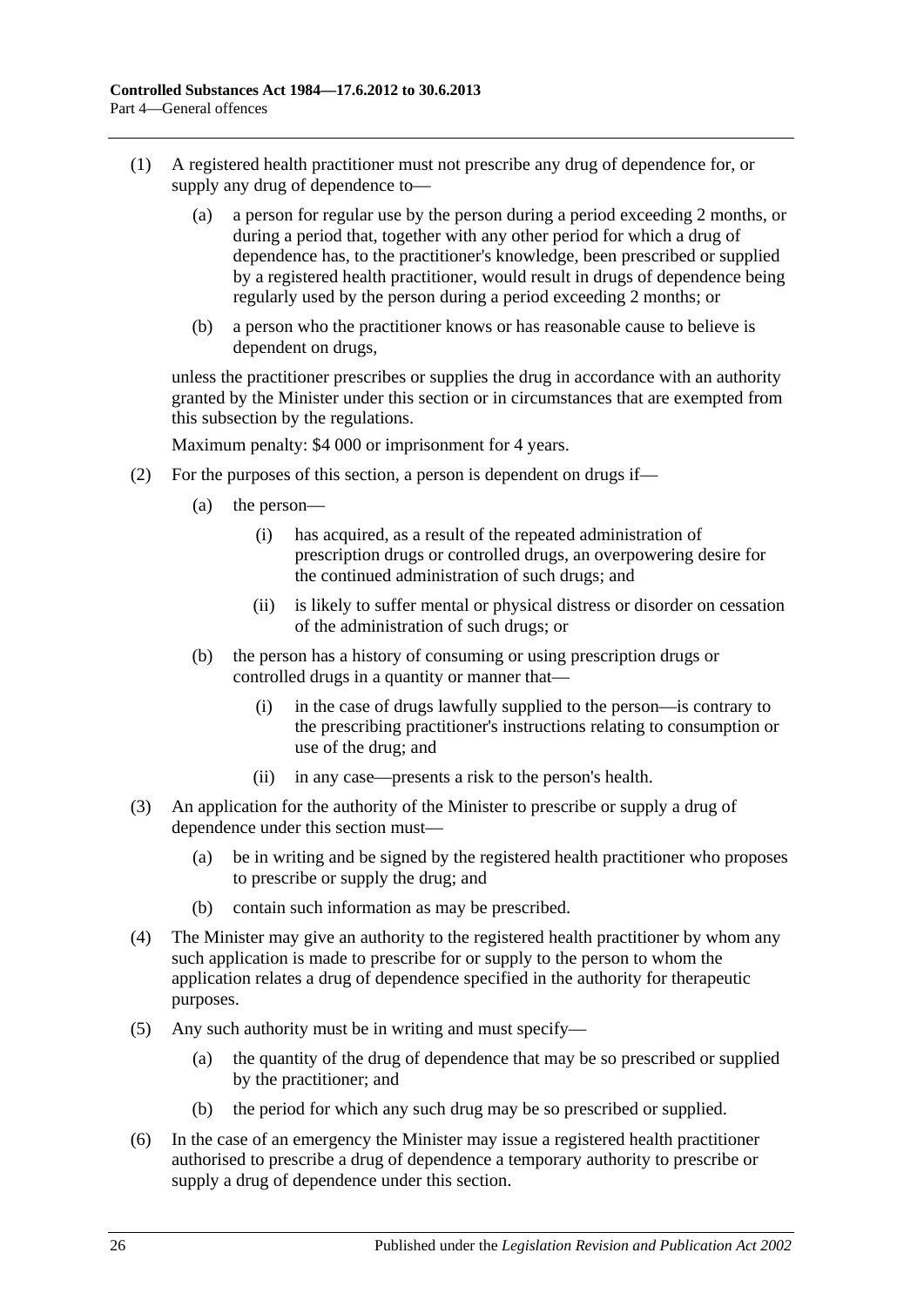- (7) A temporary authority—
	- (a) may be applied for, and given, orally; and
	- (b) cannot operate in respect of a period longer than 2 months.
- (8) An authority or temporary authority given under this section—
	- (a) may be subject to such conditions as the Minister thinks fit; and
	- (b) may be varied or revoked by the Minister at any time by notice in writing given personally or by post to the holder of the authority or temporary authority.

### <span id="page-26-0"></span>**19—Sale or supply of volatile solvents**

- (1) A person must not sell or supply a volatile solvent to another person if he or she suspects, or there are reasonable grounds for suspecting, that the other person—
	- (a) intends to inhale the solvent; or
	- (b) intends to sell or supply the solvent to a further person for inhalation by that further person.

Maximum penalty: \$10 000 or imprisonment for 2 years.

(2) If a person, acting at the request of another person, purchases a volatile solvent on behalf of the other person for the purpose of inhalation, the person is guilty of an offence.

Maximum penalty: \$10 000 or imprisonment for 2 years.

- <span id="page-26-2"></span>(3) A person must not sell or supply a volatile solvent to which this subsection applies to a person under the age prescribed for the volatile solvent. Maximum penalty: \$10 000.
- (4) [Subsection](#page-26-2) (3) applies to such volatile solvents as may be prescribed, individually or by class, by the regulations.
- <span id="page-26-3"></span>(5) An authorised officer may confiscate a volatile solvent (together with its container) found in the possession of a person if the authorised officer has reason to suspect that the person has the solvent for the purpose of inhalation.
- (6) Anything confiscated under [subsection](#page-26-3) (5) is forfeited to the Crown and may be sold, destroyed or otherwise disposed of as the Minister or the Commissioner of Police directs.

#### <span id="page-26-1"></span>**20—Prohibition of automatic vending machines**

- (1) A person must not—
	- (a) whether on premises of which the person is the owner or in any other place—
		- (i) install an automatic vending machine for the sale or supply of a poison, medicine or medical device; or
		- (ii) sell or supply a poison, medicine or medical device by means of an automatic vending machine; or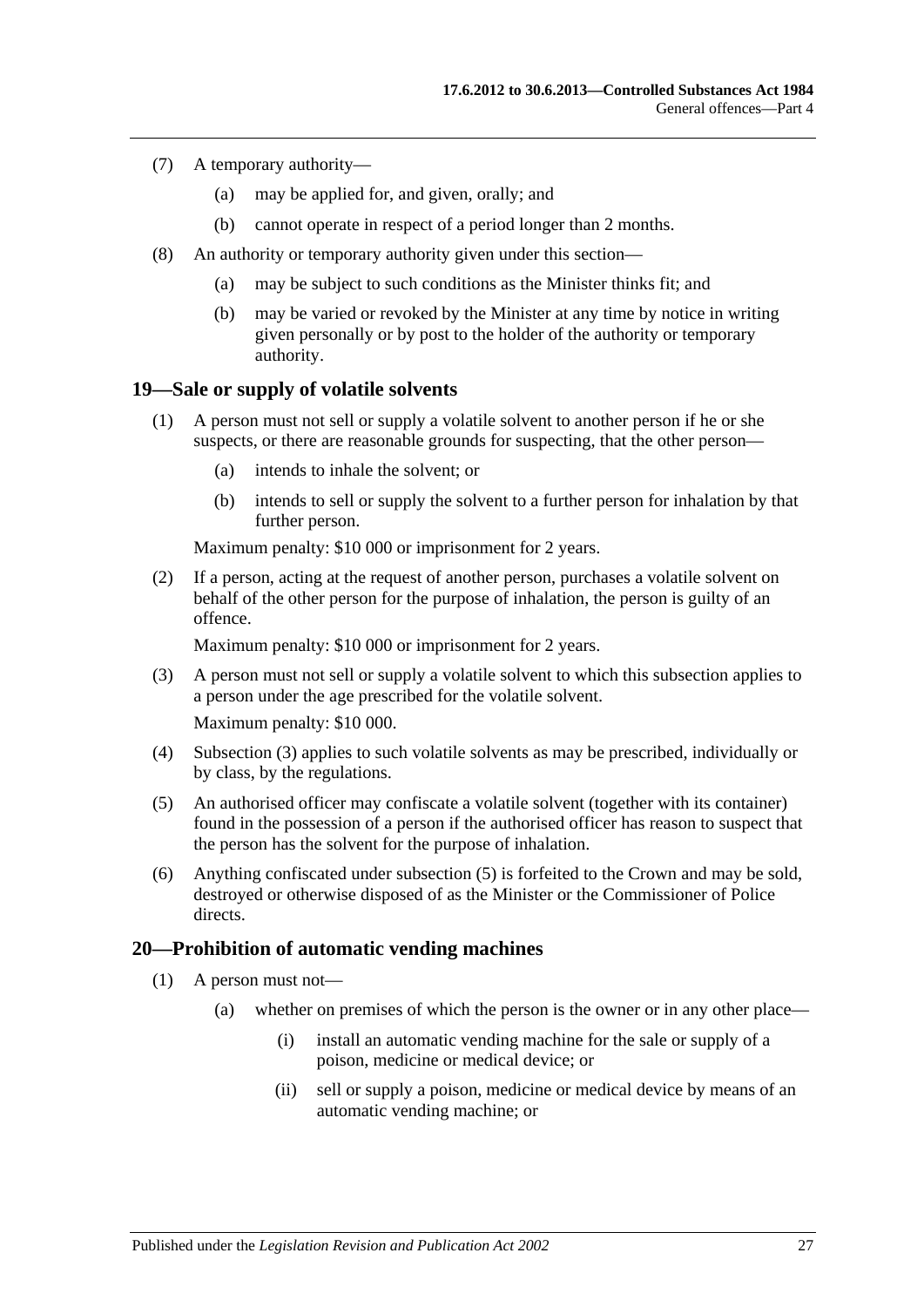(b) permit or suffer any such vending machine to be installed or operated on premises of which he or she is the owner.

Maximum penalty: \$5 000.

(2) This section does not apply to a poison, medicine or medical device prescribed, or of a class prescribed, by regulation or in circumstances prescribed by regulation.

### <span id="page-27-0"></span>**21—Sale, supply, possession or administration of other potentially harmful substances or devices**

- <span id="page-27-4"></span>(1) The Minister may, by notice published in the Gazette, prohibit the sale, supply, possession or administration of—
	- (a) any substance or device specified in the order, being a substance or device that should not, in the Minister's opinion, be sold, supplied, possessed or administered pending evaluation of its harmful properties; and
	- (b) in the case of a substance, any preparation containing that substance.
- (2) A person must not contravene a notice published under [subsection](#page-27-4) (1).

Maximum penalty: \$10 000 or imprisonment for 2 years.

- (3) The Minister may, by notice published in the Gazette, vary or revoke a notice published under [subsection](#page-27-4) (1).
- (4) On publishing a notice under this section, the Minister must refer the subject matter of the notice to the Advisory Council for its consideration.

#### <span id="page-27-1"></span>**22—Possession**

(1) A person must not have in his or her possession a poison to which this section applies unless licensed to do so by the Minister.

Maximum penalty: \$10 000.

(2) This section applies to such poisons (other than drugs of dependence) as may be prescribed, individually or by class, by the regulations.

## <span id="page-27-2"></span>**23—Quality**

(1) A person must not sell by wholesale or by retail or supply a poison, medicine or medical device that does not conform with the regulations. Maximum penalty: \$10 000.

(2) It is a defence for a person charged with an offence against this section to prove that he or she did not know and could not, by the exercise of reasonable diligence, have known that the subject matter of the offence did not conform with the regulations.

## <span id="page-27-3"></span>**24—Packaging and labelling**

A person must not sell by wholesale or by retail or supply to a person a poison, medicine or medical device unless—

- (a) it is enclosed in a package or container; and
- (b) the package or container conforms with the regulations; and
- (c) the package or container is labelled in accordance with the regulations.

Maximum penalty: \$10 000.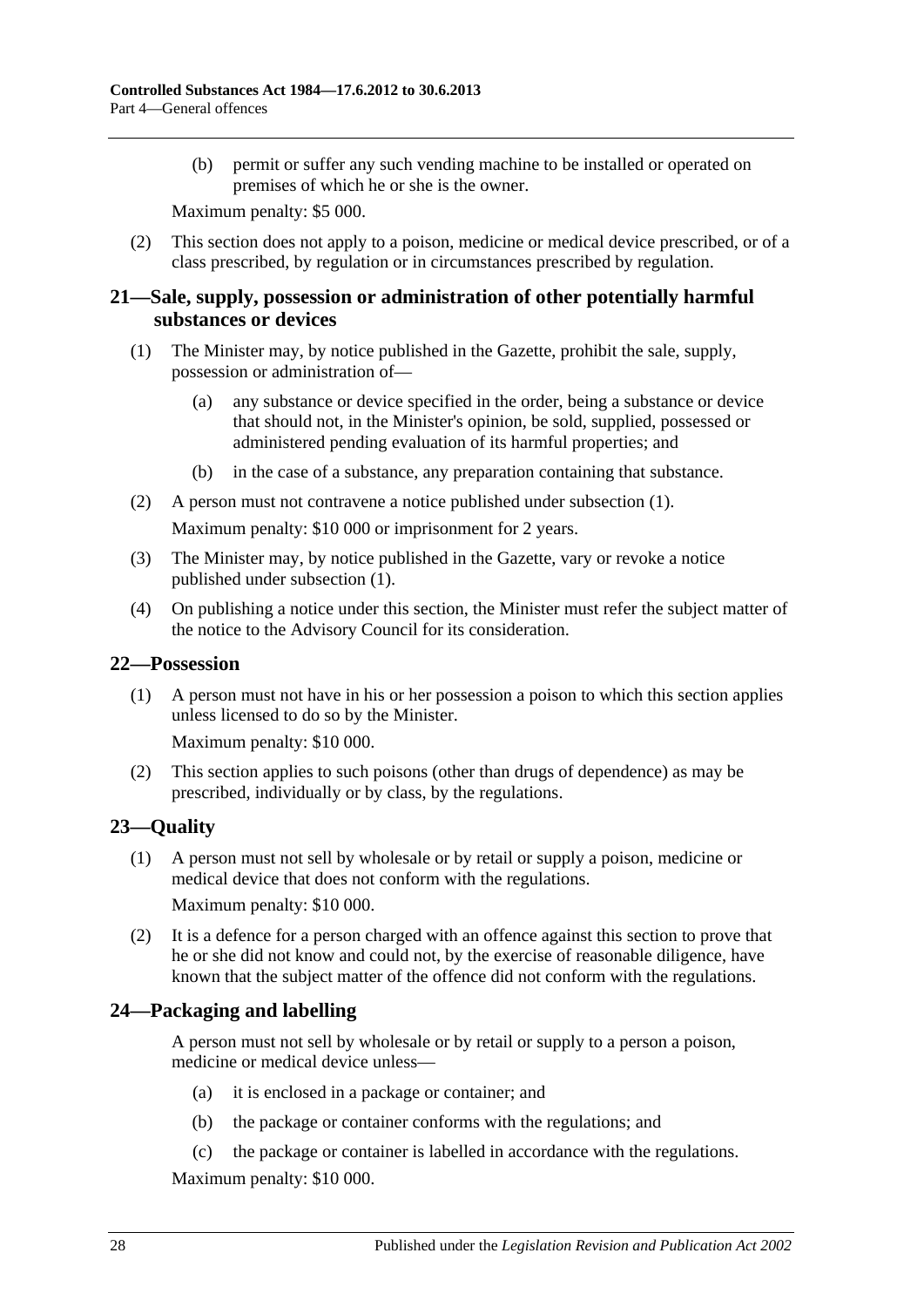#### <span id="page-28-0"></span>**25—Storage**

A person must not store a poison, medicine or medical device contrary to the regulations.

Maximum penalty: \$10 000.

#### <span id="page-28-1"></span>**26—Transport**

A person must not transport a poison, medicine or medical device contrary to the regulations.

Maximum penalty: \$10 000.

#### <span id="page-28-2"></span>**27—Use**

A person must not—

- (a) use a poison, medicine or medical device for a purpose or in a manner prohibited by the regulations; or
- (b) sell, supply, prescribe, or purchase a poison, medicine or medical device for a purpose prohibited by the regulations.

Maximum penalty: \$10 000.

#### <span id="page-28-3"></span>**28—Prohibition of advertisement**

(1) A person must not advertise that a poison, controlled drug, medicine or medical device to which this section applies is available for sale or supply. Maximum penalty: \$10 000.

(2) This section applies to such poisons, controlled drugs, medicines and medical devices as may be prescribed, individually or by class, by the regulations.

#### <span id="page-28-4"></span>**29—Regulation of advertisement**

A person must comply with the regulations in advertising that a poison, medicine or medical device is available for sale or supply.

Maximum penalty: \$10 000.

#### <span id="page-28-5"></span>**30—Forgery etc of prescriptions**

(1) A person must not forge or fraudulently alter or utter a prescription or other document, or have in his or her possession such a prescription or document knowing it to be forged or fraudulently altered, with a view to obtaining a prescription drug.

Maximum penalty: \$15 000 or imprisonment for 5 years.

- (2) A person must not knowingly, by false representation, obtain—
	- (a) a prescription drug; or
	- (b) a prescription for a prescription drug.

Maximum penalty: \$10 000 or imprisonment for 2 years.

(2a) A person must not, in or in connection with obtaining a prescription drug, give to the person prescribing or supplying the drug a name or address that is false. Maximum penalty: \$10 000.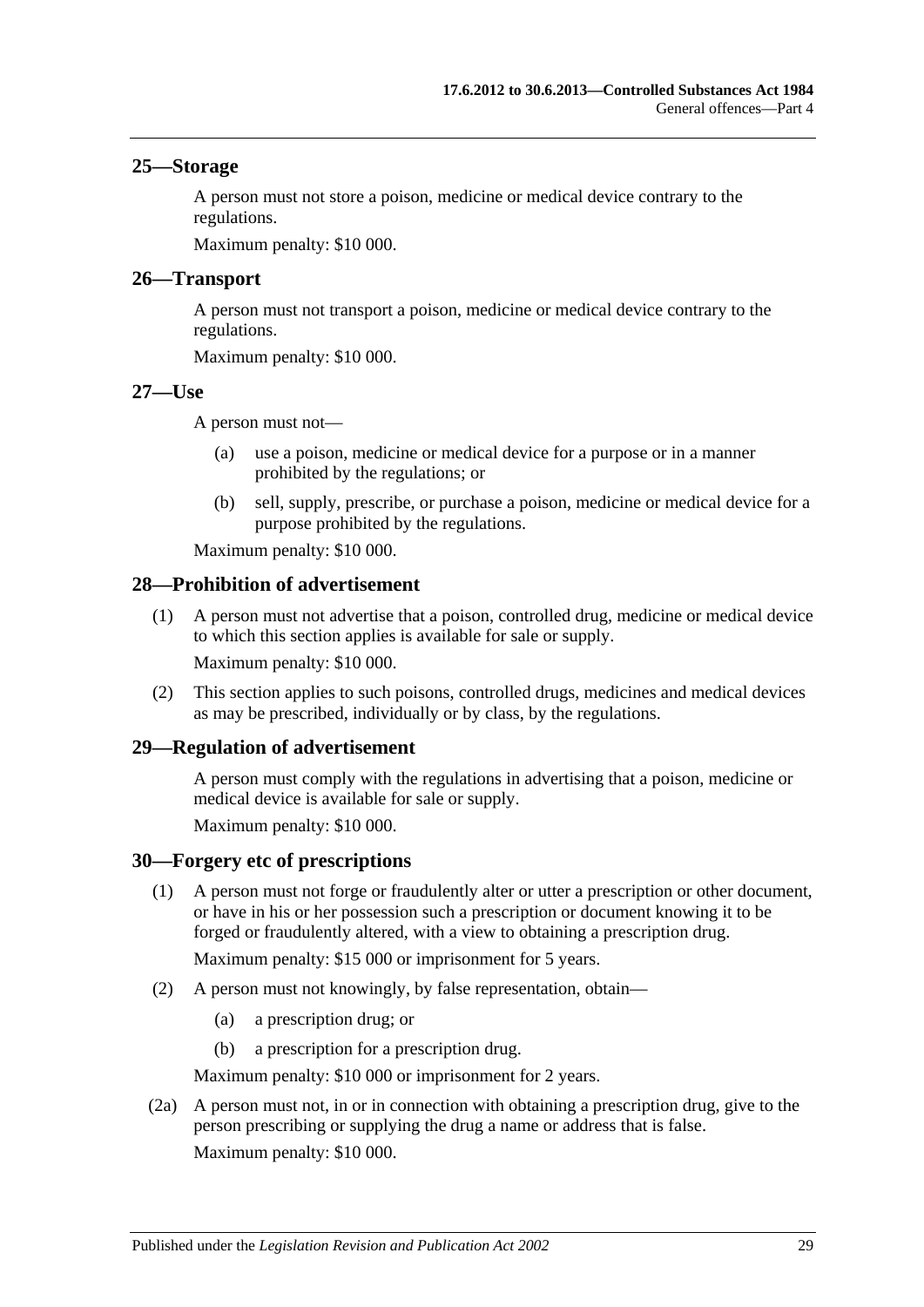(3) A pharmacist must retain any prescription or other document that he or she has reasonable cause to believe has been forged or fraudulently altered and must forthwith deliver any such prescription or document to the Commissioner of Police.

## <span id="page-29-0"></span>**Part 5—Offences relating to controlled drugs, precursors and plants**

## <span id="page-29-1"></span>**Division 1—Preliminary**

## <span id="page-29-3"></span><span id="page-29-2"></span>**31—Application of Part**

- (1) This Part does not apply to—
	- (a) the manufacture, sale or supply of a poison, or the sale or supply of equipment for use in connection with the consumption or administration of a poison, by a pharmacist if the pharmacist is acting in the ordinary course of the pharmacist's profession; or
	- (ab) the sale by retail of a poison, or of equipment for use in connection with the consumption or administration of a poison, by a registered health practitioner if the practitioner is acting in the ordinary course of the practitioner's profession and—
		- (i) the practitioner is a dentist, medical practitioner or nurse practitioner; or
		- (ii) the practitioner's registration is endorsed under section 94 of the *Health Practitioner Regulation National Law* as being qualified to sell a scheduled medicine or class of scheduled medicines and the poison is a scheduled medicine or of a class of scheduled medicines specified in the endorsement; or
		- (iii) the practitioner is authorised to sell the poison by the regulations; or
	- (ac) the supply of a poison, or of equipment for use in connection with the consumption or administration of a poison, by a registered health practitioner if the practitioner is acting in the ordinary course of the practitioner's profession and—
		- (i) the practitioner is a dentist, medical practitioner, nurse or midwife; or
		- (ii) the practitioner's registration is endorsed under section 94 of the *Health Practitioner Regulation National Law* as being qualified to supply a scheduled medicine or class of scheduled medicines and the poison is a scheduled medicine or of a class of scheduled medicines specified in the endorsement; or
		- (iii) the practitioner is authorised to supply the poison by the regulations; or
	- (ad) the administration of a poison by a registered health practitioner if the practitioner is acting in the ordinary course of the practitioner's profession and—
		- (i) the practitioner is a dentist, medical practitioner, nurse or midwife; or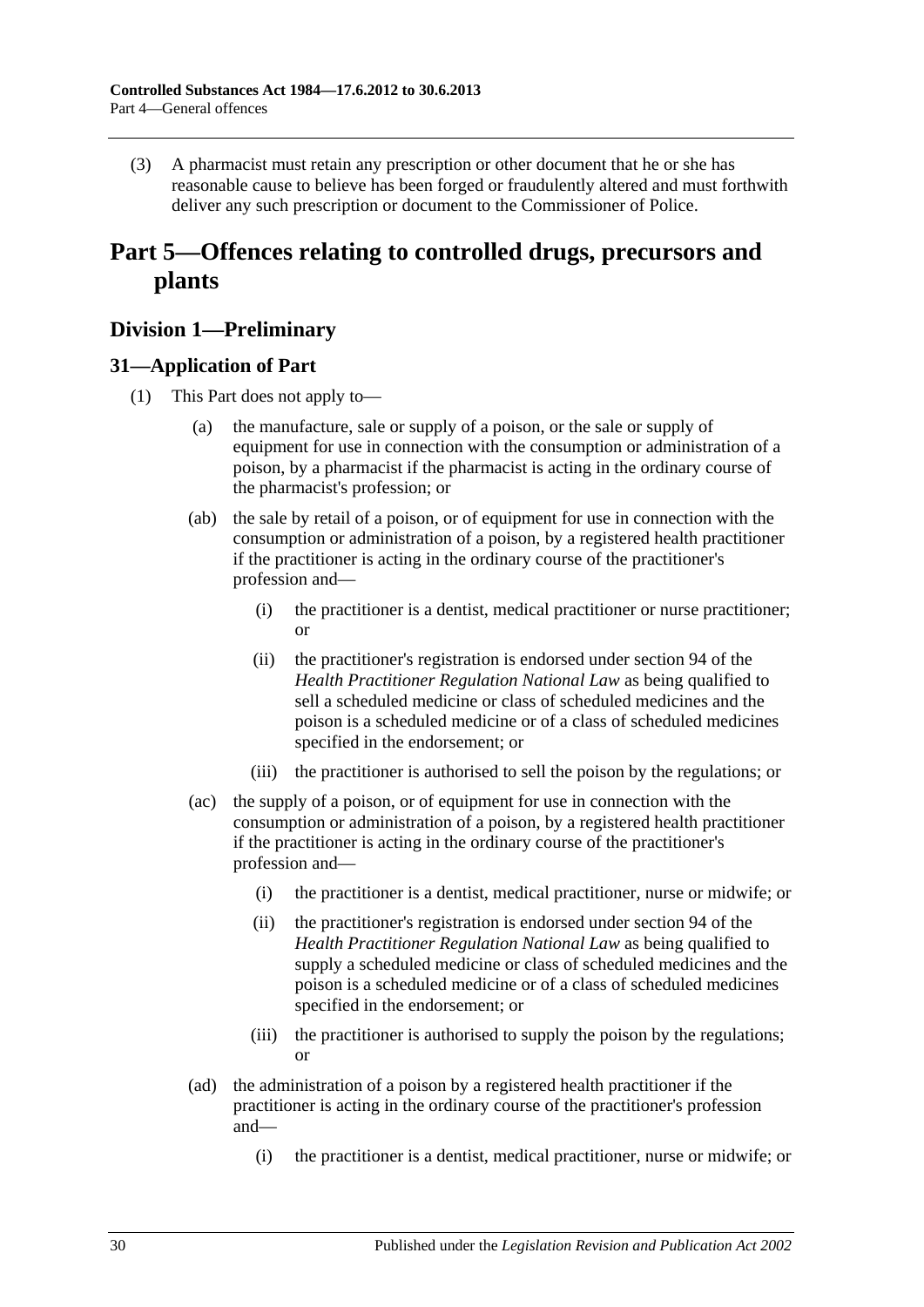- (ii) the practitioner's registration is endorsed under section 94 of the *Health Practitioner Regulation National Law* as being qualified to administer a scheduled medicine or class of scheduled medicines and the poison is a scheduled medicine or of a class of scheduled medicines specified in the endorsement; or
- (iii) the practitioner is authorised to administer the poison by the regulations; or
- (ae) the manufacture, sale, supply or administration of a poison, or the sale or supply of equipment for use in connection with the consumption or administration of a poison, by a veterinary surgeon if the veterinary surgeon is acting in the ordinary course of the veterinary surgeon's profession; or
- (af) the possession of a poison or equipment if that possession is incidental to an activity described in a preceding paragraph; or
- (ag) the manufacture, sale, supply, administration or possession of a substance, or the sale, supply or possession of equipment, by a person who is acting in accordance with a licence or permit issued by the Minister under this Act; or
- <span id="page-30-1"></span><span id="page-30-0"></span>(b) the possession of a relevant controlled drug, or of equipment for use in connection with the consumption or administration of a relevant controlled drug, by—
	- (i) a person—
		- (A) for whom the drug has been lawfully prescribed; or
		- (B) to whom the drug has been lawfully supplied for the purpose of consumption or administration by the person; or
	- (ii) a person—
		- (A) being the owner of an animal for whom the drug has been lawfully prescribed; or
		- (B) to whom the drug has been lawfully supplied for the purpose of consumption by or administration to an animal owned by the person; or
	- (iii) a person acting on behalf of a person referred to in [subparagraph](#page-30-0) (i) or [\(ii\);](#page-30-1) or
- (c) the administration or supply, or the giving of permission for the administration or supply, of a relevant controlled drug to a person—
	- (i) for whom the drug has been lawfully prescribed; or
	- (ii) to whom the drug has been lawfully supplied for the purpose of consumption or administration by the person; or
- (d) the consumption or administration of a relevant controlled drug by a person—
	- (i) for whom the drug has been lawfully prescribed; or
	- (ii) to whom the drug has been lawfully supplied for the purpose of consumption or administration by the person.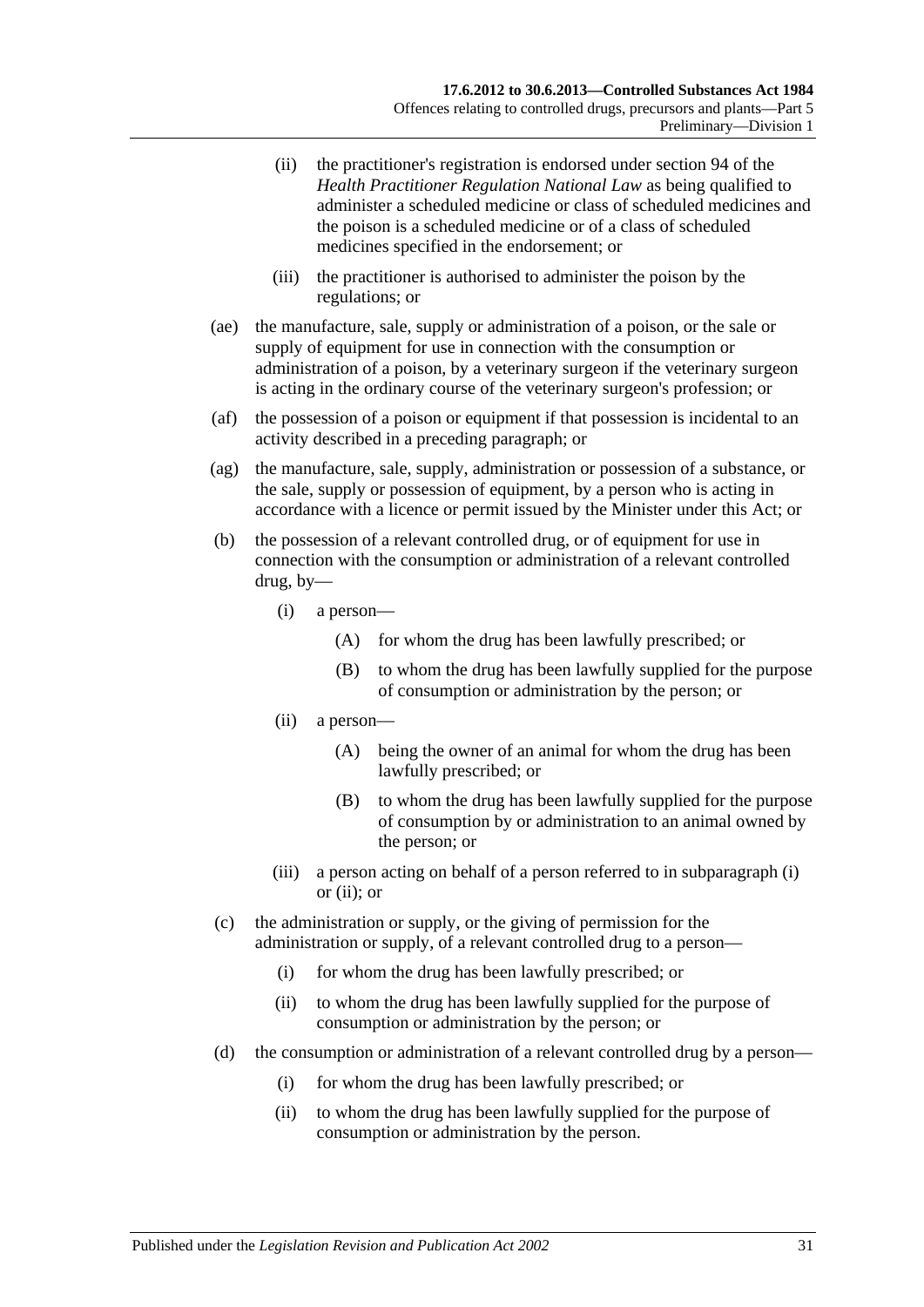- (2) In proceedings for an offence against this Part, [subsection](#page-29-3) (1) is to be treated as providing exceptions, and no proof will be required in relation to any exception by the prosecution but the application of an exception will be a matter for proof by the defendant.
- (3) In this section—

*relevant controlled drug* means a controlled drug other than a controlled drug of a kind excluded from this definition by regulation.

## <span id="page-31-1"></span><span id="page-31-0"></span>**Division 2—Commercial offences**

## **Subdivision 1—Trafficking in controlled drugs**

## <span id="page-31-4"></span><span id="page-31-2"></span>**32—Trafficking**

(1) A person who traffics in a large commercial quantity of a controlled drug is guilty of an offence.

Maximum penalty: \$500 000 or imprisonment for life, or both.

<span id="page-31-5"></span>(2) A person who traffics in a commercial quantity of a controlled drug is guilty of an offence.

Maximum penalty:

- (a) for a basic offence—\$200 000 or imprisonment for 25 years, or both;
- (b) for an aggravated offence—\$500 000 or imprisonment for life, or both.
- <span id="page-31-6"></span>(2a) A person who, in a prescribed area, traffics in a controlled drug is guilty of an offence. Maximum penalty:
	- (a) for a basic offence—\$75 000 or imprisonment for 15 years, or both;
	- (b) for an aggravated offence—\$200 000 or imprisonment for 25 years, or both.
- <span id="page-31-3"></span>(3) A person who traffics in a controlled drug is guilty of an offence.

Maximum penalty:

- (a) for a basic offence—\$50 000 or imprisonment for 10 years, or both;
- (b) for an aggravated offence—\$75 000 or imprisonment for 15 years, or both.
- (4) An offence against [subsection](#page-31-3) (3) involving cannabis, cannabis resin or cannabis oil (and not involving any other controlled drug) must be prosecuted, and dealt with by the Magistrates Court, as a summary offence but if the Court determines that a person found guilty of such an offence should be sentenced to a term of imprisonment exceeding 2 years, the Court must commit the person to the District Court for sentence.
- (5) If, in any proceedings for an offence against [subsection](#page-31-4) (1), [\(2\),](#page-31-5) [\(2a\)](#page-31-6) or [\(3\)](#page-31-3) it is proved that the defendant had possession of a trafficable quantity of a controlled drug, it is presumed, in the absence of proof to the contrary—
	- (a) in a case where it is alleged that the defendant was taking part in the process of sale of the drug, that the defendant—
		- (i) was acting for the purpose of sale of the drug; and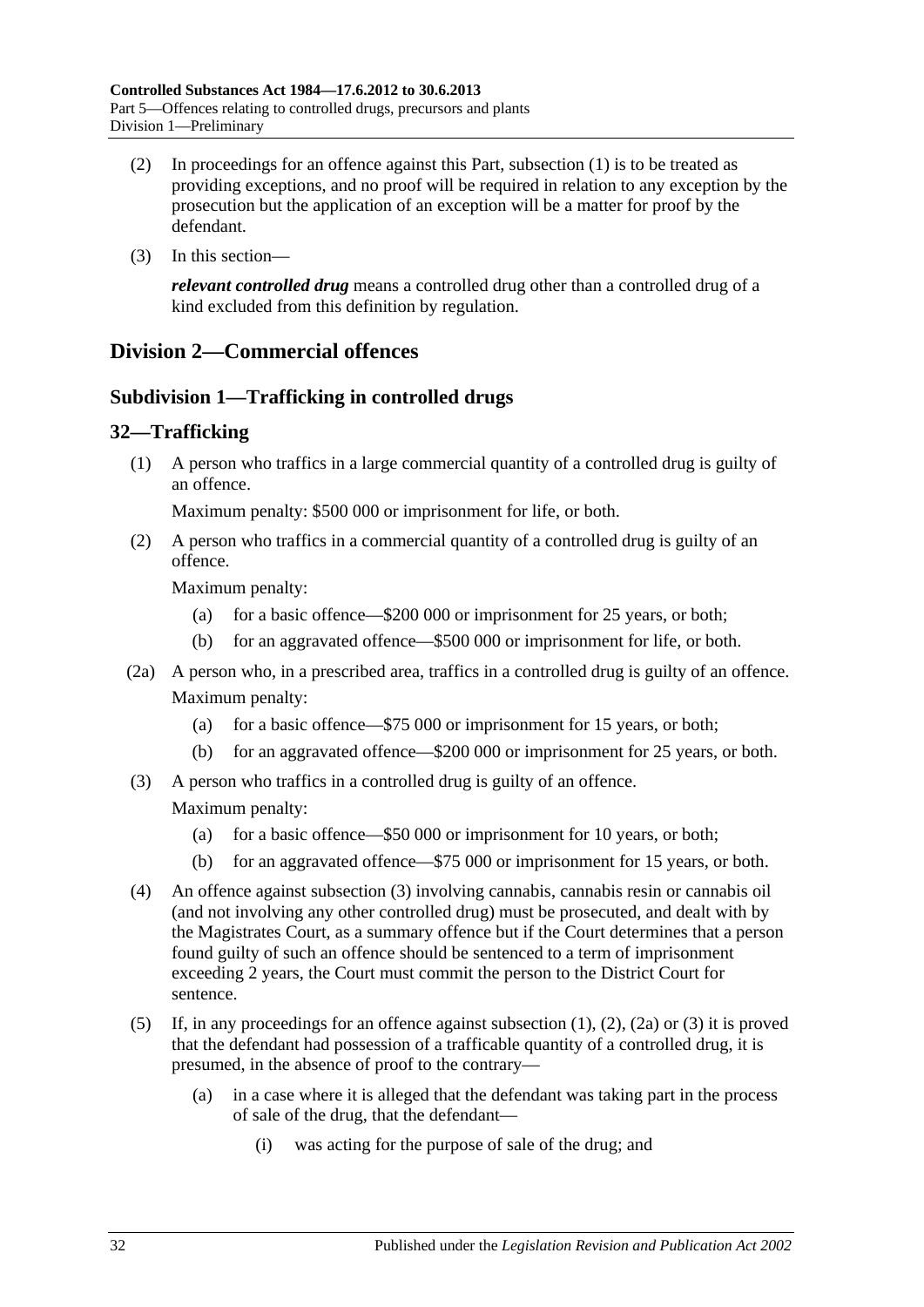- (ii) had the relevant belief concerning the sale of the drug necessary to constitute the offence; or
- (b) in any other case—that the defendant had the relevant intention concerning the sale of the drug necessary to constitute the offence.
- (6) In this section—

#### *prescribed area* means—

- (a) prescribed licensed premises or an area being used in connection with prescribed licensed premises; or
- (b) premises at which members of the public are gathered for a public entertainment or an area being used in connection with such premises;

#### **Example—**

Areas *being used in connection with* premises would include—

- (a) a car parking area specifically provided for the use of patrons of the premises;
- (b) an area in which people are queuing to enter the premises.

#### *prescribed licensed premises* means—

- (a) premises in respect of which 1 of the following classes of licence is in force under the *[Liquor Licensing Act](http://www.legislation.sa.gov.au/index.aspx?action=legref&type=act&legtitle=Liquor%20Licensing%20Act%201997) 1997*:
	- (i) a hotel licence;
	- (ii) a restaurant licence that includes an extended trading authorisation;
	- (iii) an entertainment venue licence;
	- (iv) a club licence that includes an extended trading authorisation;
	- (v) a special circumstances licence that includes an extended trading authorisation;
	- (vi) a licence of a class prescribed by regulation;
- (b) the premises defined in the casino licence, within the meaning of the *[Casino](http://www.legislation.sa.gov.au/index.aspx?action=legref&type=act&legtitle=Casino%20Act%201997)  Act [1997](http://www.legislation.sa.gov.au/index.aspx?action=legref&type=act&legtitle=Casino%20Act%201997)*, as the premises to which the licence relates;
- (c) premises subject to a licence prescribed by regulation;

*public entertainment* means a dance, performance, exhibition or event that is calculated to attract and entertain members of the public, whether admission is open, procured by the payment of money or restricted to members of a club or a class of persons with some other qualification or characteristic.

## <span id="page-32-0"></span>**Subdivision 2—Manufacture of controlled drugs**

#### <span id="page-32-2"></span><span id="page-32-1"></span>**33—Manufacture of controlled drugs for sale**

(1) A person who manufactures a large commercial quantity of a controlled drug intending to sell any of it or believing that another person intends to sell any of it is guilty of an offence.

Maximum penalty: \$500 000 or imprisonment for life, or both.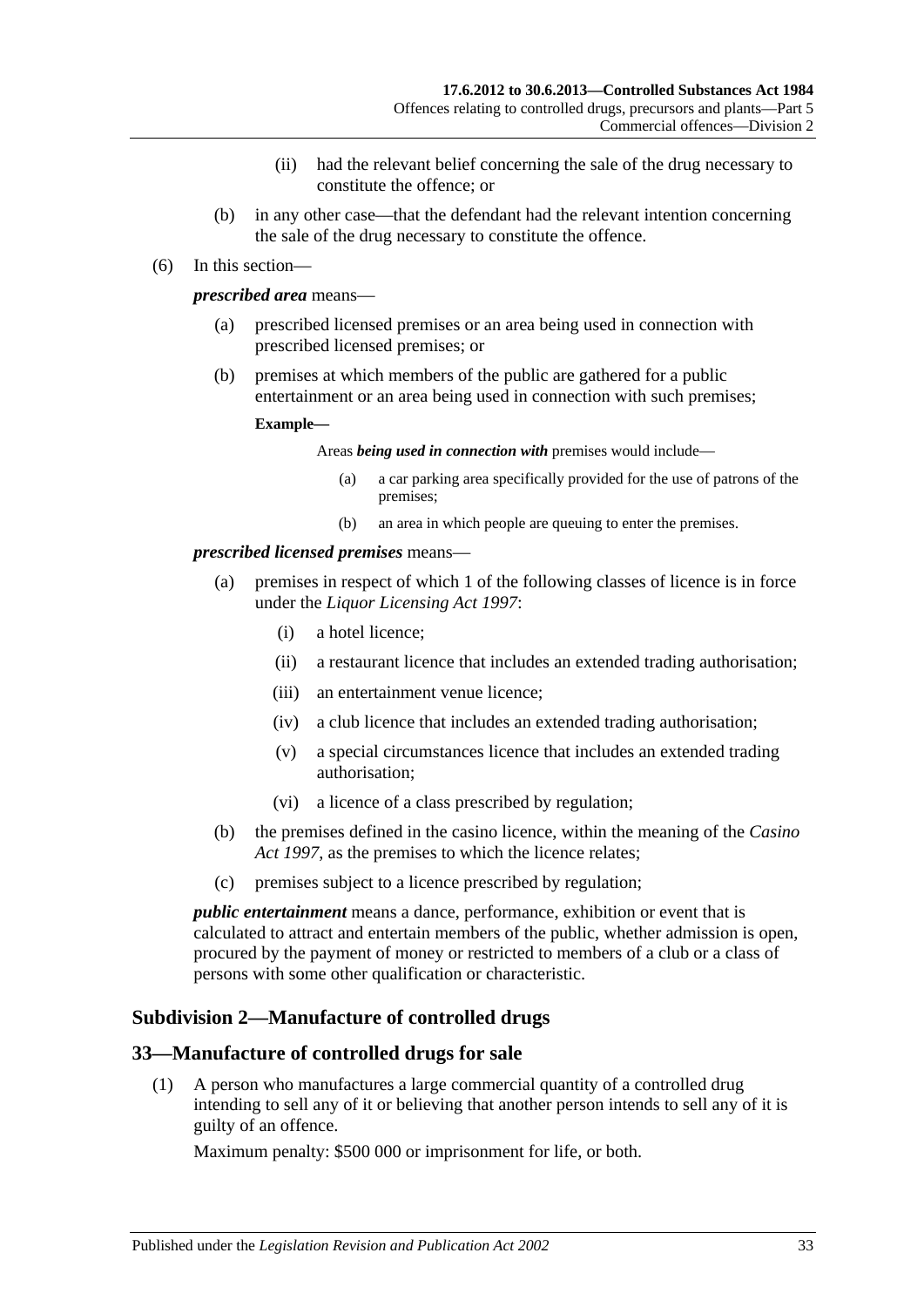<span id="page-33-1"></span>(2) A person who manufactures a commercial quantity of a controlled drug intending to sell any of it or believing that another person intends to sell any of it is guilty of an offence.

Maximum penalty:

- (a) for a basic offence—\$200 000 or imprisonment for 25 years, or both;
- (b) for an aggravated offence—\$500 000 or imprisonment for life, or both.
- <span id="page-33-2"></span>(3) A person who manufactures a controlled drug intending to sell any of it or believing that another person intends to sell any of it is guilty of an offence.

Maximum penalty:

- (a) for a basic offence—\$50 000 or imprisonment for 10 years, or both;
- (b) for an aggravated offence—\$75 000 or imprisonment for 15 years, or both.
- $(4)$  If
	- (a) in any proceedings for an offence against [subsection](#page-32-2)  $(1)$ ,  $(2)$  or  $(3)$  it is proved that the defendant manufactured a trafficable quantity of a controlled drug; or
	- (b) in any proceedings for an offence of attempting or conspiring to commit an offence against [subsection](#page-32-2)  $(1)$ ,  $(2)$  or  $(3)$  it is proved that the defendant attempted or conspired (as the case may require) to manufacture a trafficable quantity of a controlled drug,

it is presumed, in the absence of proof to the contrary, that the defendant had the relevant intention or belief concerning the sale of the drug necessary to constitute the offence.

#### <span id="page-33-0"></span>**33A—Sale, manufacture etc of controlled precursor**

- (1) A person who—
	- (a) sells a large commercial quantity of a controlled precursor; or
	- (b) has possession of a large commercial quantity of a controlled precursor intending to sell it,

believing that the person to whom it is, or is to be, sold or another person intends to use any of it to unlawfully manufacture a controlled drug is guilty of an offence.

Maximum penalty:

- (a) for a basic offence—\$200 000 or imprisonment for 25 years, or both;
- (b) for an aggravated offence—\$500 000 or imprisonment for life, or both.
- (2) A person who—
	- (a) sells a commercial quantity of a controlled precursor; or
	- (b) has possession of a commercial quantity of a controlled precursor intending to sell it,

believing that the person to whom it is, or is to be, sold or another person intends to use any of it to unlawfully manufacture a controlled drug is guilty of an offence. Maximum penalty:

- (a) for a basic offence—\$75 000 or imprisonment for 15 years, or both;
- (b) for an aggravated offence—\$200 000 or imprisonment for 25 years, or both.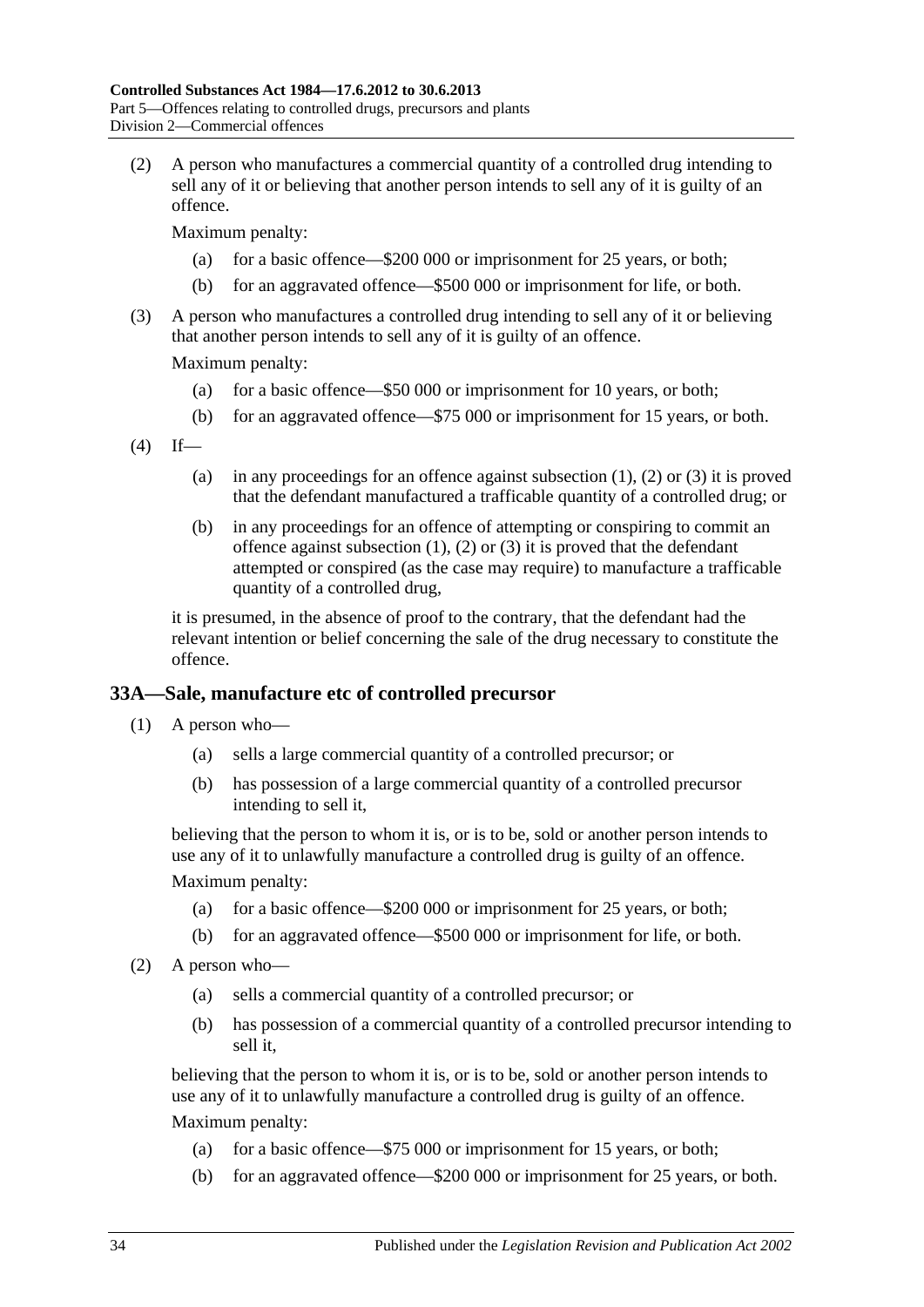- (3) A person who—
	- (a) sells a controlled precursor; or
	- (b) has possession of a controlled precursor intending to sell it,

believing that the person to whom it is, or is to be, sold or another person intends to use any of it to unlawfully manufacture a controlled drug is guilty of an offence. Maximum penalty:

- (a) for a basic offence—\$50 000 or imprisonment for 10 years, or both;
- (b) for an aggravated offence—\$75 000 or imprisonment for 15 years, or both.
- (4) A person who manufactures a controlled precursor—
	- (a) intending to unlawfully manufacture a controlled drug; and
	- (b) intending to sell any of the drug so manufactured or believing that another person intends to sell any of it,

is guilty of an offence.

Maximum penalty:

- (a) for a basic offence—\$50 000 or imprisonment for 10 years, or both;
- (b) for an aggravated offence—\$75 000 or imprisonment for 15 years, or both.
- (5) A person who manufactures a controlled precursor—
	- (a) intending to sell any of the precursor to another person; and
	- (b) believing that that person, or another person, intends to use the controlled precursor to unlawfully manufacture a controlled drug,

is guilty of an offence.

Maximum penalty:

- (a) for a basic offence—\$50 000 or imprisonment for 10 years, or both;
- (b) for an aggravated offence—\$75 000 or imprisonment for 15 years, or both.

## <span id="page-34-0"></span>**Subdivision 3—Cultivation and sale of controlled plants**

#### <span id="page-34-2"></span><span id="page-34-1"></span>**33B—Cultivation of controlled plants for sale**

(1) A person who cultivates a large commercial quantity of a controlled plant intending to sell any of them or their products or believing that another person intends to sell any of them or their products is guilty of an offence.

Maximum penalty: \$500 000 or imprisonment for life, or both.

<span id="page-34-3"></span>(2) A person who cultivates a commercial quantity of a controlled plant intending to sell any of them or their products or believing that another person intends to sell any of them or their products is guilty of an offence.

Maximum penalty:

- (a) for a basic offence—\$200 000 or imprisonment for 25 years, or both;
- (b) for an aggravated offence—\$500 000 or imprisonment for life, or both.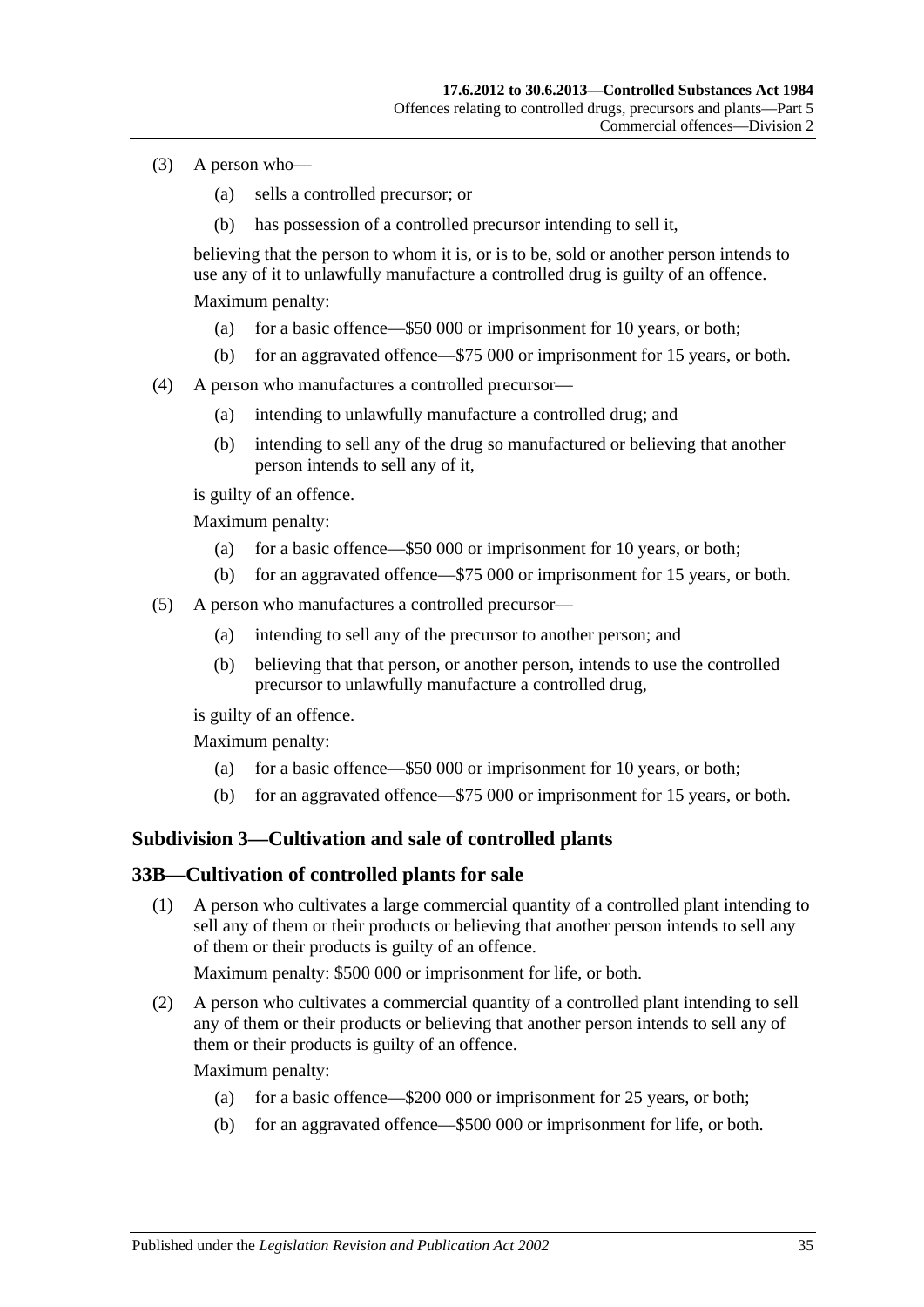<span id="page-35-1"></span>(3) A person who cultivates a controlled plant intending to sell it or any of its products or believing that another person intends to sell it or any of its products is guilty of an offence.

Maximum penalty:

- (a) for a basic offence—\$50 000 or imprisonment for 10 years, or both;
- (b) for an aggravated offence—\$75 000 or imprisonment for 15 years, or both.
- (4) An offence against [subsection](#page-35-1) (3) involving a cannabis plant (and not involving any other controlled plant) must be prosecuted, and dealt with by the Magistrates Court, as a summary offence but if the Court determines that a person found guilty of such an offence should be sentenced to a term of imprisonment exceeding 2 years, the Court must commit the person to the District Court for sentence.
- (5) If, in any proceedings for an offence against [subsection](#page-34-2) (1), [\(2\)](#page-34-3) or [\(3\),](#page-35-1) it is proved that the defendant cultivated a trafficable quantity of a controlled plant, it is presumed, in the absence of proof to the contrary, that the defendant had the relevant intention or belief concerning the sale of the plants or their products necessary to constitute the offence.

## <span id="page-35-0"></span>**33C—Sale of controlled plants**

- (1) A person who—
	- (a) sells a large commercial quantity of a controlled plant; or
	- (b) has possession of a large commercial quantity of a controlled plant intending to sell any of them or their products,

is guilty of an offence.

Maximum penalty: \$500 000 or imprisonment for life, or both.

- (2) A person who—
	- (a) sells a commercial quantity of a controlled plant; or
	- (b) has possession of a commercial quantity of a controlled plant intending to sell any of them or their products,

is guilty of an offence.

Maximum penalty:

- (a) for a basic offence—\$200 000 or imprisonment for 25 years, or both;
- (b) for an aggravated offence—\$500 000 or imprisonment for life, or both.
- (3) A person who—
	- (a) sells a controlled plant; or
	- (b) has possession of a controlled plant intending to sell it or its products,

is guilty of an offence.

Maximum penalty:

- (a) for a basic offence—\$50 000 or imprisonment for 10 years, or both;
- (b) for an aggravated offence—\$75 000 or imprisonment for 15 years, or both.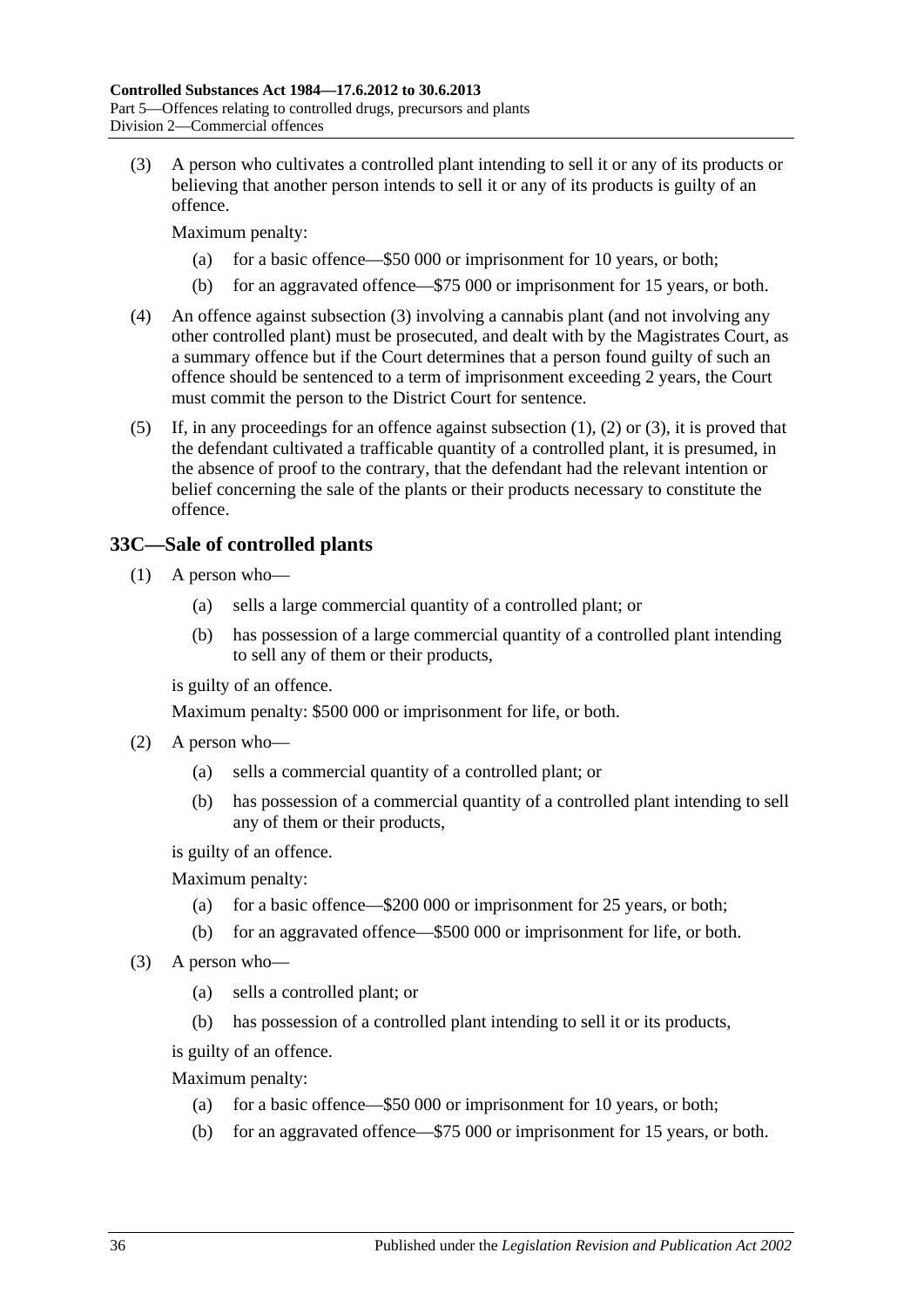- (4) An offence against [subsection](#page-35-0) (3) involving a cannabis plant (and not involving any other controlled plant) must be prosecuted, and dealt with by the Magistrates Court, as a summary offence but if the Court determines that a person found guilty of such an offence should be sentenced to a term of imprisonment exceeding 2 years, the Court must commit the person to the District Court for sentence.
- (5) If, in any proceedings for an offence against [subsection](#page-35-1) (1), [\(2\)](#page-35-2) or [\(3\)](#page-35-0) it is proved that the defendant had possession of a trafficable quantity of a controlled plant, it is presumed, in the absence of proof to the contrary, that the defendant had the relevant intention concerning the sale of the plants or their products necessary to constitute the offence.

## **Subdivision 4—Sale of equipment etc**

## **33D—Sale of equipment**

A person who—

- (a) sells a piece of equipment for use in connection with the smoking, consumption or administration of a controlled drug, or the preparation of such a drug for smoking, consumption or administration; or
- (b) has possession of a piece of equipment, intending to sell it for such use,

is guilty of an offence.

Maximum penalty: \$10 000 or imprisonment for 2 years, or both.

## **33DA—Sale of instructions**

- (1) A person who, without reasonable excuse (proof of which lies on the person)—
	- (a) sells a document containing instructions for the manufacture of a controlled drug or the cultivation of a controlled plant; or
	- (b) has possession of a document containing instructions for the manufacture of a controlled drug or the cultivation of a controlled plant, intending to sell it,

is guilty of an offence.

Maximum penalty:

- (a) for a basic offence—\$10 000 or imprisonment for 3 years, or both;
- (b) for an aggravated offence—\$15 000 or imprisonment for 5 years, or both.
- (2) In this section—

*document* includes any record of information whether in documentary, magnetic, electronic or other form.

## <span id="page-36-0"></span>**Division 3—Offences involving children and school zones**

## **33E—Application of Division**

- (1) A person is not guilty of an offence against this Division if, at the time of the offence, the person was a child.
- (2) Subject to [subsection](#page-37-0) (3), a person may be guilty of an offence against this Division involving another person who was a child whether or not the person knew that the other person was a child.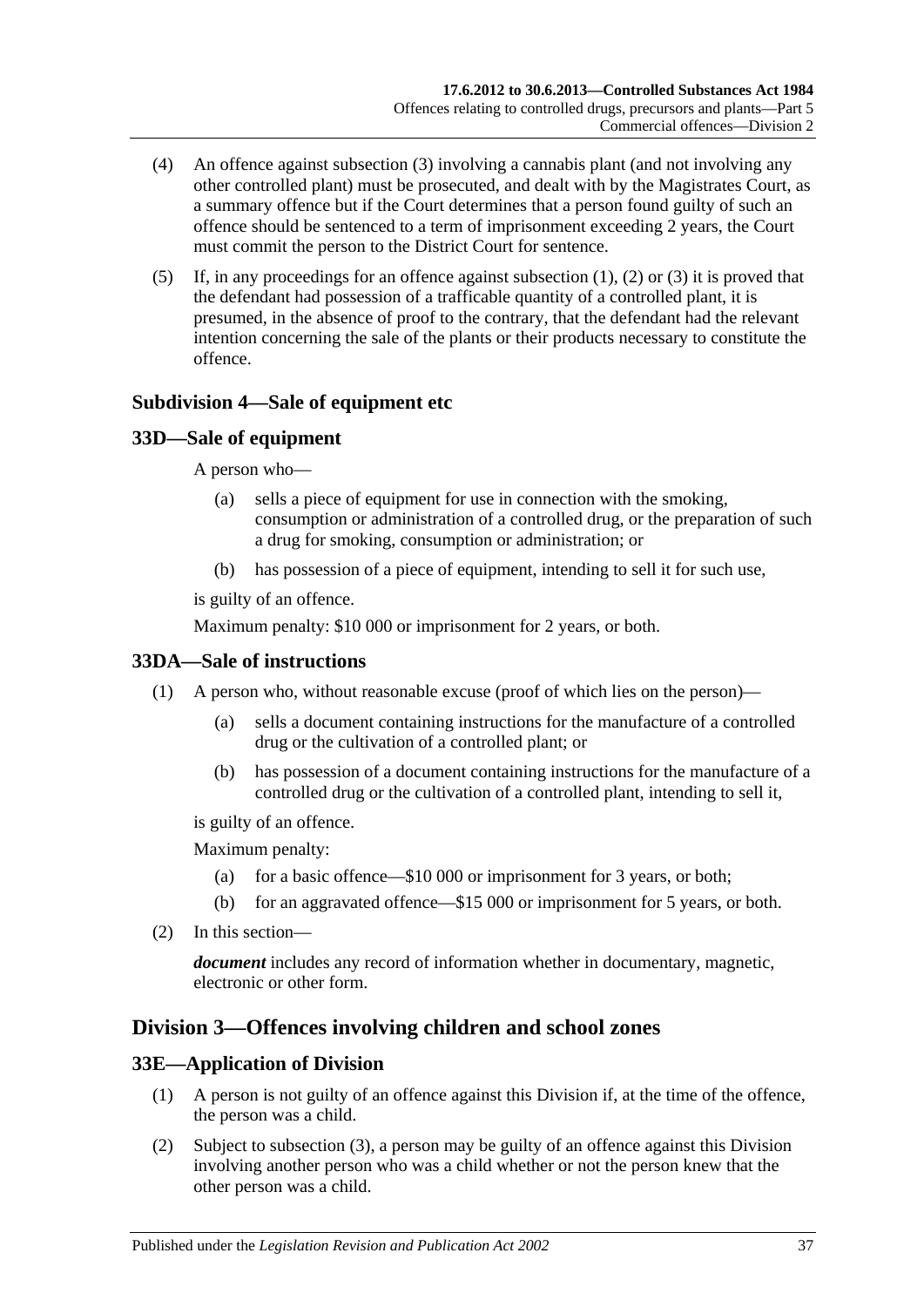<span id="page-37-0"></span>(3) However, it is a defence to a charge of an offence against this Division involving another who was a child if it is proved that the defendant believed on reasonable grounds that the other person had attained 18 years of age.

## <span id="page-37-1"></span>**33F—Sale, supply or administration of controlled drug to child**

A person who—

- (a) sells, supplies or administers a controlled drug to a child; or
- (b) has possession of a controlled drug intending to sell, supply or administer the drug to a child,

is guilty of an offence.

Maximum penalty: \$1 000 000 or imprisonment for life, or both.

## **33G—Sale, supply or administration of controlled drug in school zone**

- (1) A person who—
	- (a) sells, supplies or administers a controlled drug to another person in a school zone; or
	- (b) has possession, in a school zone, of a controlled drug intending to sell, supply or administer the drug to another person,

is guilty of an offence.

Maximum penalty: \$1 000 000 or imprisonment for life, or both.

(2) If, in any proceedings for an offence against this section it is proved that the defendant had possession of a trafficable quantity of a controlled drug, it is presumed, in the absence of proof to the contrary that the defendant had the relevant intention concerning the sale or supply of the drug necessary to constitute the offence.

## **33GA—Sale of equipment to child for use in connection with consumption of controlled drugs**

A person who—

- (a) sells a piece of equipment to a child for use in connection with the smoking, consumption or administration of a controlled drug, or the preparation of such a drug for smoking, consumption or administration; or
- (b) has possession of a piece of equipment, intending to sell it to a child for such use,

is guilty of an offence.

Maximum penalty: \$20 000 or imprisonment for 2 years, or both.

## **33GB—Sale of instructions to a child**

- (1) A person who, without reasonable excuse (proof of which lies on the person)—
	- (a) sells to a child a document containing instructions for the manufacture of a controlled drug or the cultivation of a controlled plant; or
	- (b) has possession of a document containing instructions for the manufacture of a controlled drug or the cultivation of a controlled plant, intending to sell it to a child,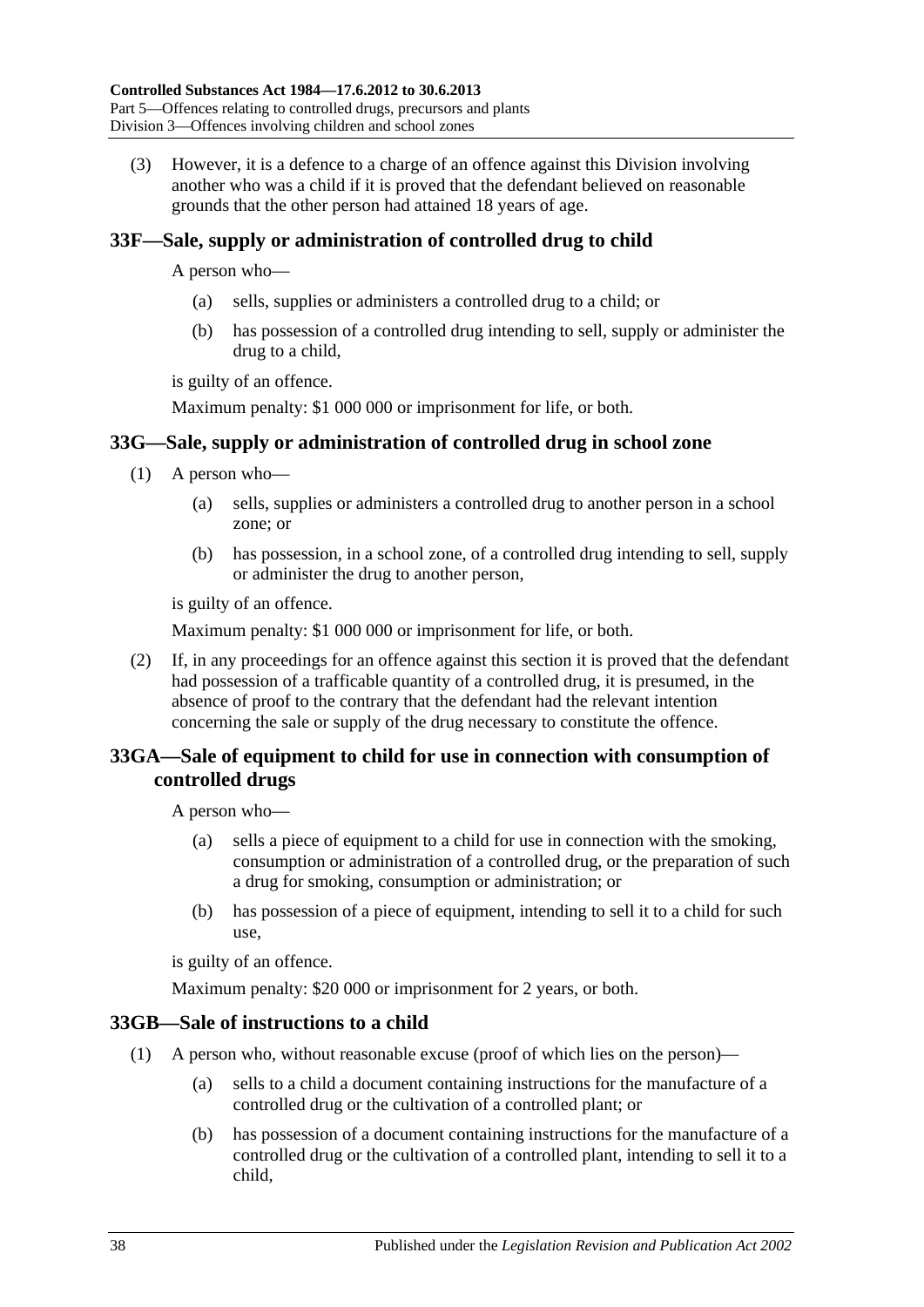is guilty of an offence.

Maximum penalty:

- (a) for a basic offence—\$20 000 or imprisonment for 3 years, or both;
- (b) for an aggravated offence—\$30 000 or imprisonment for 5 years, or both.
- (2) In this section—

*document* includes any record of information whether in documentary, magnetic, electronic or other form.

#### <span id="page-38-0"></span>**33H—Procuring child to commit offence**

A person who procures a child to commit an offence against this Part is guilty of an offence.

Maximum penalty: \$1 000 000 or imprisonment for life, or both.

#### **Division 4—Other offences**

#### <span id="page-38-1"></span>**33I—Supply or administration of controlled drug**

- (1) A person who—
	- (a) supplies or administers a controlled drug (other than cannabis, cannabis resin or cannabis oil) to another person; or
	- (b) has possession of a controlled drug (other than cannabis, cannabis resin or cannabis oil) intending to supply or administer the drug to another person,

is guilty of an offence.

Maximum penalty: \$50 000 or imprisonment for 10 years, or both.

- (2) A person who—
	- (a) supplies or administers cannabis, cannabis resin or cannabis oil to another person; or
	- (b) has possession of cannabis, cannabis resin or cannabis oil intending to supply or administer the cannabis, cannabis resin or cannabis oil to another person,

is guilty of an offence.

Maximum penalty: \$2 000 or imprisonment for 2 years, or both.

#### **33J—Manufacture of controlled drugs**

- (1) A person who manufactures a controlled drug is guilty of an offence. Maximum penalty: \$35 000 or imprisonment for 7 years, or both.
- (2) A person who has possession of—
	- (a) a controlled precursor; or
	- (b) any prescribed equipment,

intending to use it to manufacture a controlled drug is guilty of an offence.

Maximum penalty: \$15 000 or imprisonment for 5 years, or both.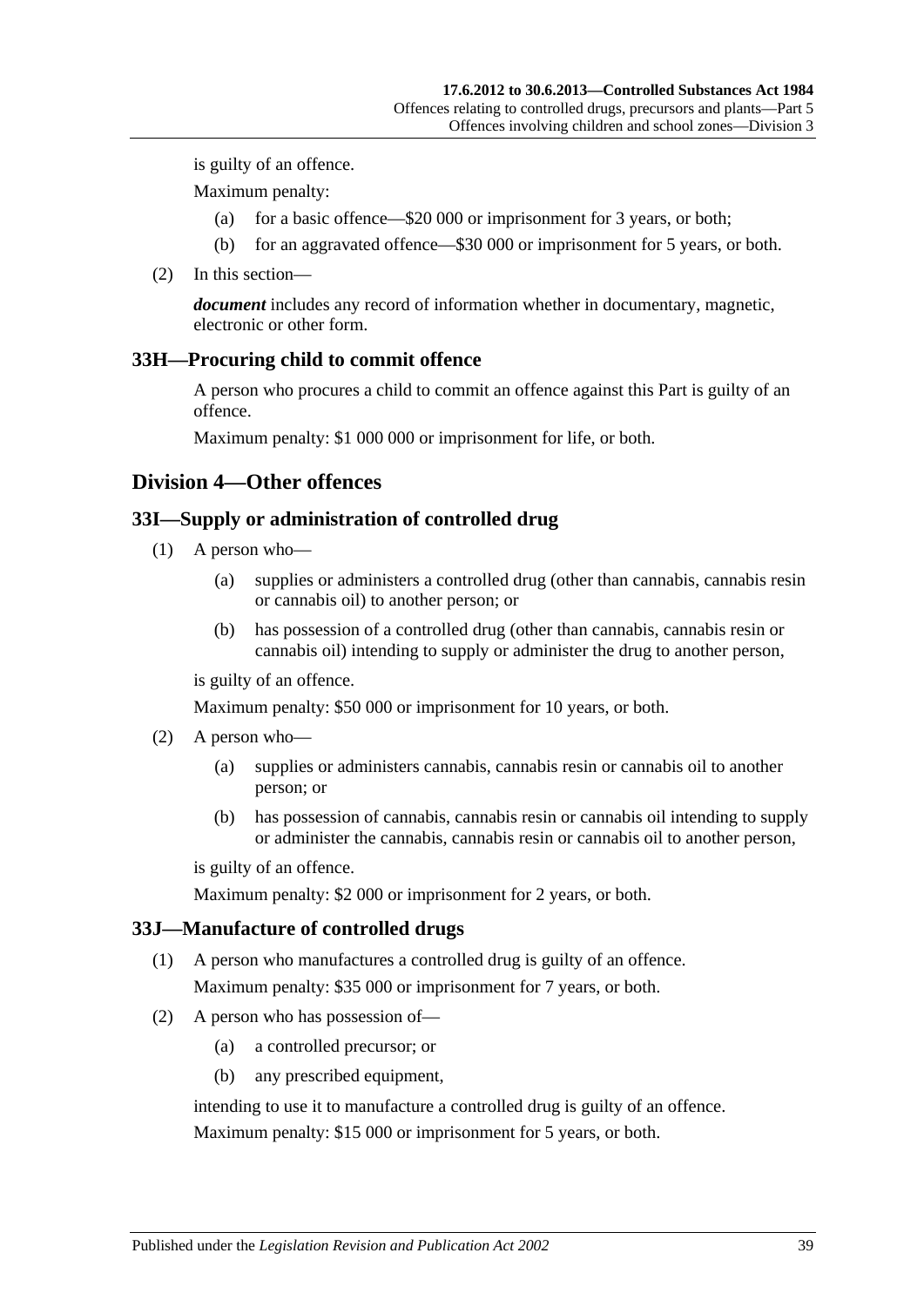## **33K—Cultivation of controlled plants**

- (1) A person who—
	- (a) cultivates a controlled plant (other than a cannabis plant); or
	- (ab) cultivates a cannabis plant by artificially enhanced cultivation; or
	- (b) cultivates more than the prescribed number of cannabis plants; or
	- (c) cultivates a cannabis plant intending to supply the plant or to supply or administer any product of the plant to another person,

is guilty of an offence.

Maximum penalty: \$2 000 or imprisonment for 2 years, or both.

<span id="page-39-0"></span>(2) A person who cultivates not more than the prescribed number of cannabis plants is guilty of an offence.

Maximum penalty: \$1 000 or imprisonment for 6 months, or both.

(3) A court sentencing a person for an offence against [subsection](#page-39-0) (2) that is a simple cannabis offence (within the meaning of [section](#page-49-0) 45A) must not impose any sentence of imprisonment in relation to the offence.

#### **33L—Possession or consumption of controlled drug etc**

- (1) A person who—
	- (a) has possession of a controlled drug (other than cannabis, cannabis resin or cannabis oil); or
	- (b) smokes, consumes or administers to himself or herself, or permits another person to administer to him or her, a controlled drug (other than cannabis, cannabis resin or cannabis oil); or
	- (c) has possession of any piece of equipment for use in connection with the smoking, consumption or administration of a controlled drug (other than cannabis, cannabis resin or cannabis oil), or the preparation of such a drug for smoking, consumption or administration,

is guilty of an offence.

Maximum penalty: \$2 000 or imprisonment for 2 years, or both.

- <span id="page-39-3"></span><span id="page-39-2"></span><span id="page-39-1"></span>(2) A person who—
	- (a) has possession of any cannabis, cannabis resin or cannabis oil; or
	- (b) smokes or consumes any cannabis, cannabis resin or cannabis oil; or
	- (c) has possession of any piece of equipment for use in connection with the smoking or consumption of cannabis, cannabis resin or cannabis oil, or the preparation of cannabis, cannabis resin or cannabis oil for smoking or consumption,

is guilty of an offence.

Maximum penalty: \$500.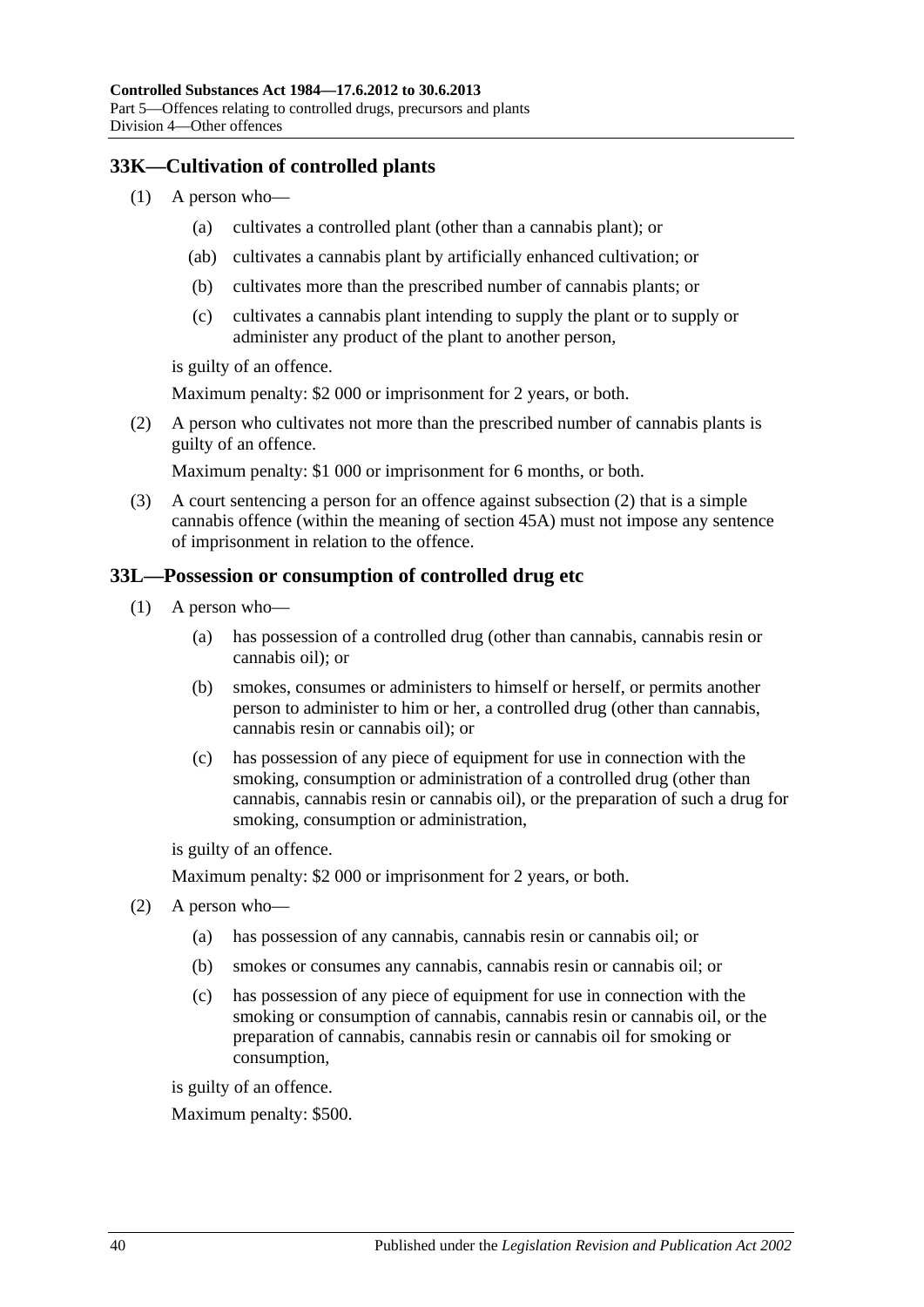### <span id="page-40-1"></span>**33LA—Possession or supply of prescribed equipment**

A person who, without reasonable excuse (proof of which lies on the person)—

- (a) has possession of any prescribed equipment; or
- (b) supplies to another person any prescribed equipment; or
- (c) has possession of any prescribed equipment intending to supply it to another person,

is guilty of an offence.

Maximum penalty: \$10 000 or imprisonment for 2 years, or both.

#### **33LAB—Possession or supply of instructions**

- (1) A person who, without reasonable excuse (proof of which lies on the person)—
	- (a) has possession of a document containing instructions for the manufacture of a controlled drug or the cultivation of a controlled plant; or
	- (b) supplies to another person a document containing instructions for the manufacture of a controlled drug or the cultivation of a controlled plant; or
	- (c) has possession of a document containing instructions for the manufacture of a controlled drug or the cultivation of a controlled plant intending to supply it to another person,

is guilty of an offence.

Maximum penalty: \$10 000 or imprisonment for 2 years, or both.

(2) In this section—

*document* includes any record of information whether in documentary, magnetic, electronic or other form.

## <span id="page-40-0"></span>**33LB—Possession or supply of prescribed quantity of controlled precursor**

- (1) A person who, without reasonable excuse (proof of which lies on the person)—
	- (a) has possession of a prescribed quantity of a controlled precursor; or
	- (b) supplies to another person a prescribed quantity of a controlled precursor; or
	- (c) has possession of a prescribed quantity of a controlled precursor intending to supply it to another person,

is guilty of an offence.

Maximum penalty: \$10 000 or imprisonment for 3 years, or both.

(2) A person who, without reasonable excuse (proof of which lies on the person)—

 $(a)$ 

- (i) has possession of a prescribed quantity of a controlled precursor; or
- (ii) supplies to another person a prescribed quantity of a controlled precursor; or
- (iii) has possession of a prescribed quantity of a controlled precursor intending to supply it to another person; and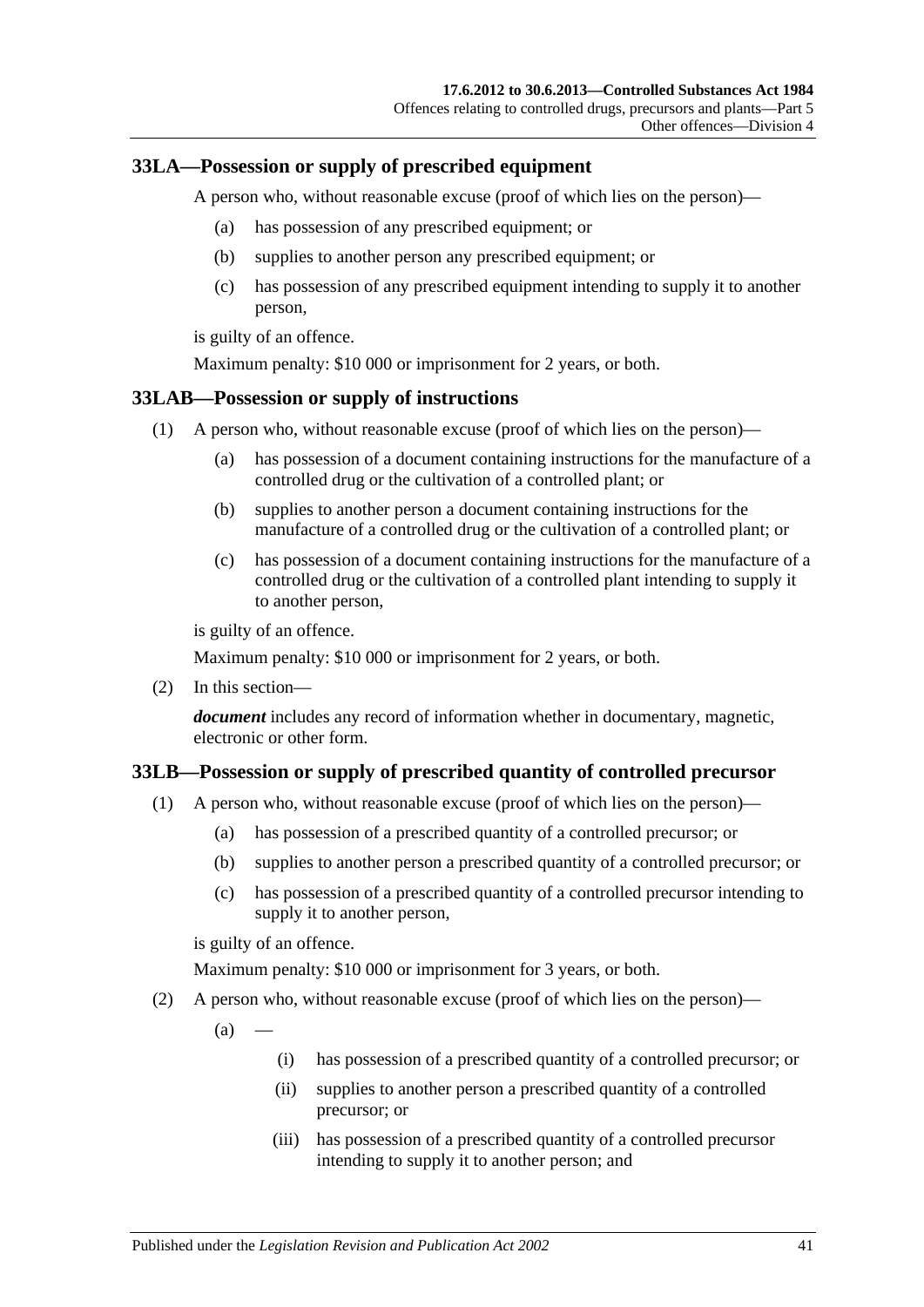- $(b)$ 
	- (i) has possession of a prescribed quantity of another kind of controlled precursor or any prescribed equipment; or
	- (ii) supplies to another person a prescribed quantity of another kind of controlled precursor or any prescribed equipment; or
	- (iii) has possession of a prescribed quantity of another kind of controlled precursor or any prescribed equipment intending to supply it to another person,

is guilty of an offence.

Maximum penalty: \$15 000 or imprisonment for 5 years, or both.

(5) In this section—

*prescribed quantity* of a controlled precursor means—

- (a) in relation to a controlled precursor contained in a mixture—
	- (i) a quantity of the precursor that equals or exceeds the amount prescribed for the purposes of this section for the precursor in its pure form; or
	- (ii) a quantity of the mixture that equals or exceeds the amount prescribed for the purposes of this section for a mixture containing the precursor; or
- (b) in relation to a controlled precursor that is not contained in a mixture—a quantity of the precursor that equals or exceeds the amount prescribed for the purposes of this section for the precursor in its pure form.

## **Division 5—General provisions relating to offences**

#### **33M—Interpretation**

In this Division—

*controlled substance* means a controlled drug, controlled precursor or controlled plant.

## **33N—Aggregation of offences**

- $(1)$  If—
	- (a) a person has committed offences against this Part in relation to different batches of controlled substances (whether or not controlled substances of the same kind); and
	- (b) the offences were committed by the person on the same occasion or within 7 days of each other or in the course of an organised commercial activity relating to controlled substances carried on by the person,

the person may be charged with a single offence against this Part in respect of all of the different batches of controlled substances and, subject to [section](#page-42-0) 33O, the quantity of controlled substances concerned for the purposes of that offence is the total quantity of the controlled substances in the different batches.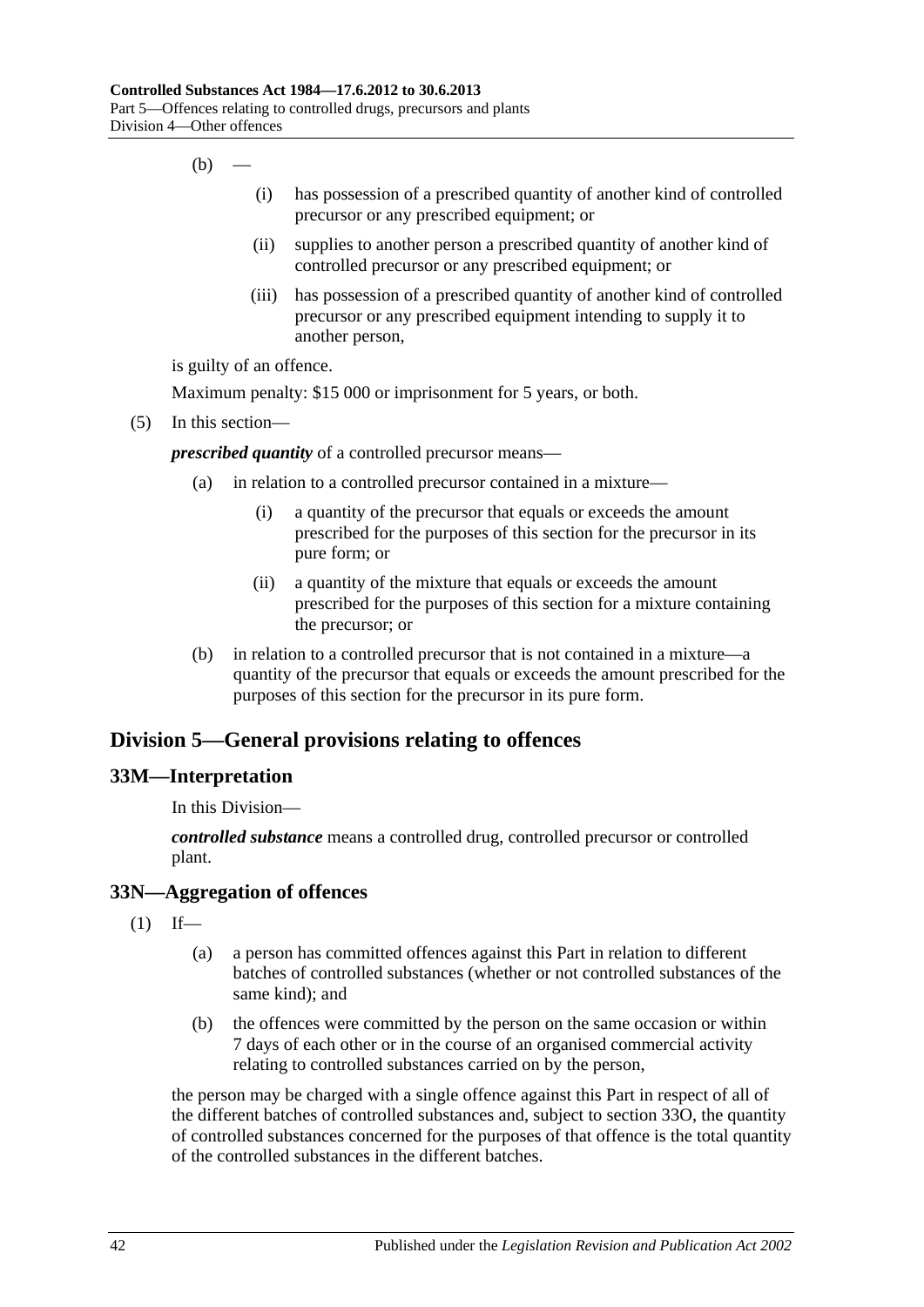- (2) If the prosecution seeks to rely on this section to charge a person with a single offence in respect of different batches of controlled substances—
	- (a) the fact that the prosecution intends to do so must be set out in the charge; and
	- (b) the charge must contain adequate particulars of the defendant's conduct in relation to each of the batches or in relation to the total quantity of the controlled substances in the different batches; and
	- (c) it is not necessary for the prosecution to specify, if the charge relates to conduct of the defendant on different occasions, the exact dates of each occasion or to specify the exact quantity of each batch.
- (3) The presumption under [section](#page-31-0) 32(5), [33\(4\)](#page-33-0) or [33B\(5\)](#page-35-3) may only apply in a case where the prosecution seeks to rely on this section if—
	- (a) the charge relates to conduct of the defendant on the same occasion; or
	- (b) the charge relates to conduct of the defendant on different occasions within 7 days of each other and on at least one occasion involved a trafficable quantity of a controlled substance.
- (4) Nothing in this section prevents a person being charged with separate offences in respect of different batches of controlled substances.
- (5) However, if a person has been convicted or acquitted of a single offence against this Part in respect of different batches of controlled substances, the person may not be charged with a separate offence in respect of any of the batches.
- (6) A person may not be charged with a single offence against this Part in respect of different batches of controlled substances if the person has been convicted or acquitted of a separate offence in respect of any of the batches.

## <span id="page-42-0"></span>**33O—Offences involving more than one kind of substance**

- (1) If a person is charged with a single offence against this Part and the charge relates to more than one kind of controlled substance, the quantity of the controlled substances for the purposes of the charge is to be determined as follows:
	- (a) the quantity is a trafficable quantity if the sum of the fractions obtained by dividing the actual quantity of each kind of controlled substance by the quantity prescribed in relation to that kind of controlled substance (in its pure form) for the purposes of the definition of *trafficable quantity* in [section](#page-3-0) 4 is equal to or greater than 1;
	- (b) the quantity is a commercial quantity if the sum of the fractions obtained by dividing the actual quantity of each kind of controlled substance by the quantity prescribed in relation to that kind of controlled substance (in its pure form) for the purposes of the definition of *commercial quantity* in [section](#page-3-0) 4 is equal to or greater than 1;
	- (c) the quantity is a large commercial quantity if the sum of the fractions obtained by dividing the actual quantity of each kind of controlled substance by the quantity prescribed in relation to that kind of controlled substance (in its pure form) for the purposes of the definition of *large commercial quantity* in [section](#page-3-0) 4 is equal to or greater than 1.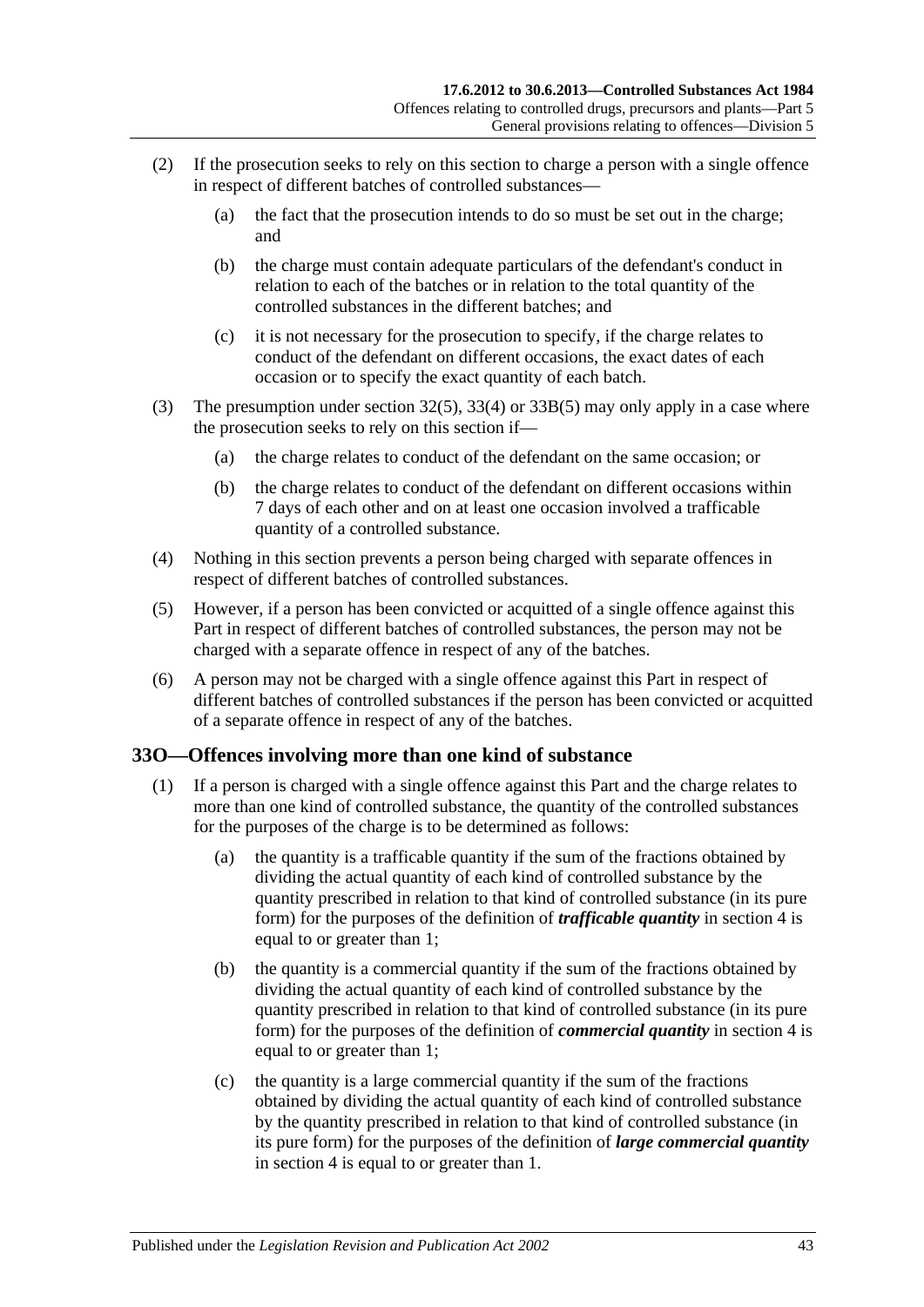(2) If there is no quantity prescribed in relation to a particular kind of controlled substance in its pure form for the purposes of the relevant definition, the quantity of that controlled substance must be disregarded for the purposes of a calculation under this section.

## **33OA—Basis for determining quantity of controlled substance**

- (1) If, for the purposes of the definition of *trafficable quantity*, *commercial quantity* or *large commercial quantity* in [section](#page-3-1) 4(1) or the definition of *prescribed quantity* in [section](#page-40-0) 33LB, the regulations prescribe more than 1 of the following in relation to a particular controlled drug or controlled precursor:
	- (a) an amount for the drug or precursor in its pure form;
	- (b) an amount for a mixture containing the drug or precursor;
	- (c) a number of discrete dosage units for a mixture containing the drug or precursor,

then, in proceedings for an offence against this Part involving that drug or precursor contained in a mixture, the question of whether or not the quantity of the drug or precursor the subject of the proceedings was a trafficable quantity, commercial quantity, large commercial quantity or prescribed quantity will be determined by reference to—

- (d) if the charge alleges a particular quantity of the drug or precursor in its pure form—the prescribed amount for the drug or precursor in its pure form; or
- (e) if the charge alleges a particular quantity of the mixture containing the drug or precursor—the prescribed amount for a mixture containing the drug or precursor; or
- (f) if the charge alleges a particular number of discrete dosage units of the mixture containing the drug or precursor—the prescribed number of discrete dosage units for a mixture containing the drug or precursor.
- (2) If, for the purposes of the definition of *trafficable quantity*, *commercial quantity* or *large commercial quantity* in [section](#page-3-1) 4(1), the regulations prescribe both a number of a particular controlled plant and a weight of that plant, then, in proceedings for an offence against this Part involving that plant, the question of whether or not the quantity of the plant the subject of the proceedings was a trafficable quantity, commercial quantity or large commercial quantity will be determined by reference  $t_0$ 
	- (a) if the charge alleges a particular number of the plant—the prescribed number for the plant; or
	- (b) if the charge alleges a particular weight of the plant—the prescribed weight for the plant.

## **33P—Knowledge or recklessness with respect to identity or quantity**

(1) In any proceedings against a person for an offence against this Part relating to a controlled substance, the prosecution must establish that the person knew, or was reckless with respect to, the fact that the substance was or was to be a controlled substance.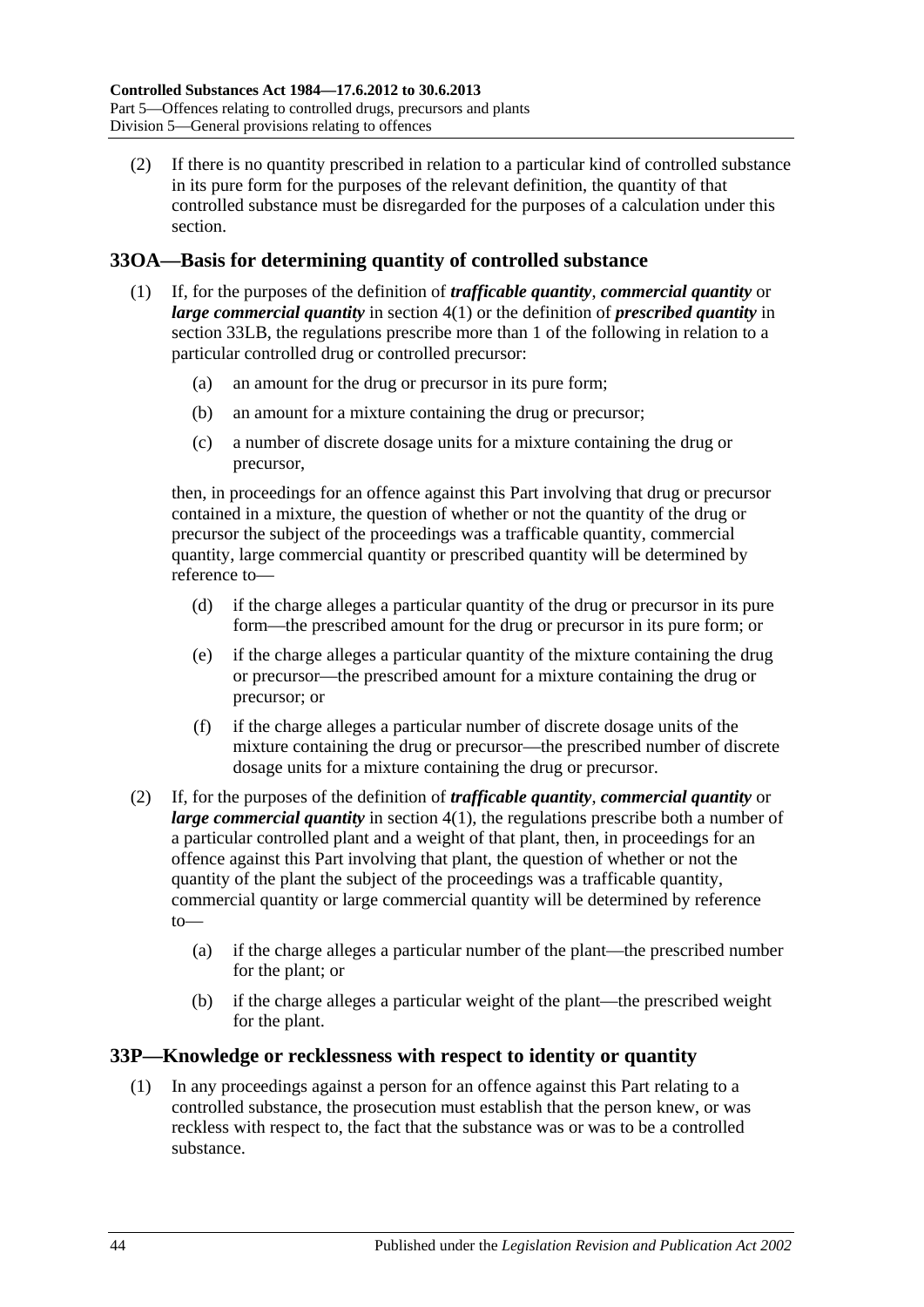(2) The prosecution need not establish that the person knew, or was reckless with respect to, the particular identity of the controlled substance.

## **33Q—Alternative conviction—mistake as to identity of controlled substance**

- (1) If, in any proceedings against a person for an offence against this Part relating to a particular quantity of a controlled substance—
	- (a) the court is satisfied that, at the time of the conduct constituting the offence, the person was under a mistaken belief about the identity of the controlled substance; and
	- (b) the person would have been guilty of another equivalent or lesser offence against this Part if his or her mistaken belief had been correct,

the court may find the person not guilty of the offence charged but guilty of the other equivalent or lesser offence (and the person is liable to be punished accordingly).

- (2) The burden of proving a mistaken belief as to the identity of a controlled substance lies on the defendant.
- (3) For the purposes of this section, an equivalent or lesser offence is an offence for which the maximum penalty is the same as or less than the maximum penalty for the offence charged.

## **33R—Alternative verdicts**

- (1) If, in any proceedings against a person for an offence against this Part, the court is not satisfied that the person committed the offence but is satisfied that the person committed another equivalent or lesser offence against this Part, the court may find the person not guilty of the offence charged but guilty of the other equivalent or lesser offence (and the person is liable to be punished accordingly).
- (2) For the purposes of this section, an equivalent or lesser offence is an offence for which the maximum penalty is the same as or less than the maximum penalty for the offence charged.

#### **33S—No accessorial liability for certain offences**

Section 267 of the *[Criminal Law Consolidation Act](http://www.legislation.sa.gov.au/index.aspx?action=legref&type=act&legtitle=Criminal%20Law%20Consolidation%20Act%201935) 1935* does not apply—

- (a) in relation to an offence against [section](#page-31-1) 32, [33](#page-32-0) or [33B;](#page-34-0) or
- (b) in circumstances prescribed by regulation.

## **Division 6—Procedure in relation to simple possession offences**

#### **34—Application of this Division**

This Division does not apply in relation to a child who is alleged to have committed a simple possession offence.

#### <span id="page-44-0"></span>**35—Accreditation of drug assessment and treatment services**

(1) The Minister may, by instrument in writing, accredit such suitably qualified persons or bodies as drug assessment services or drug treatment services as are necessary for the purposes of this Division.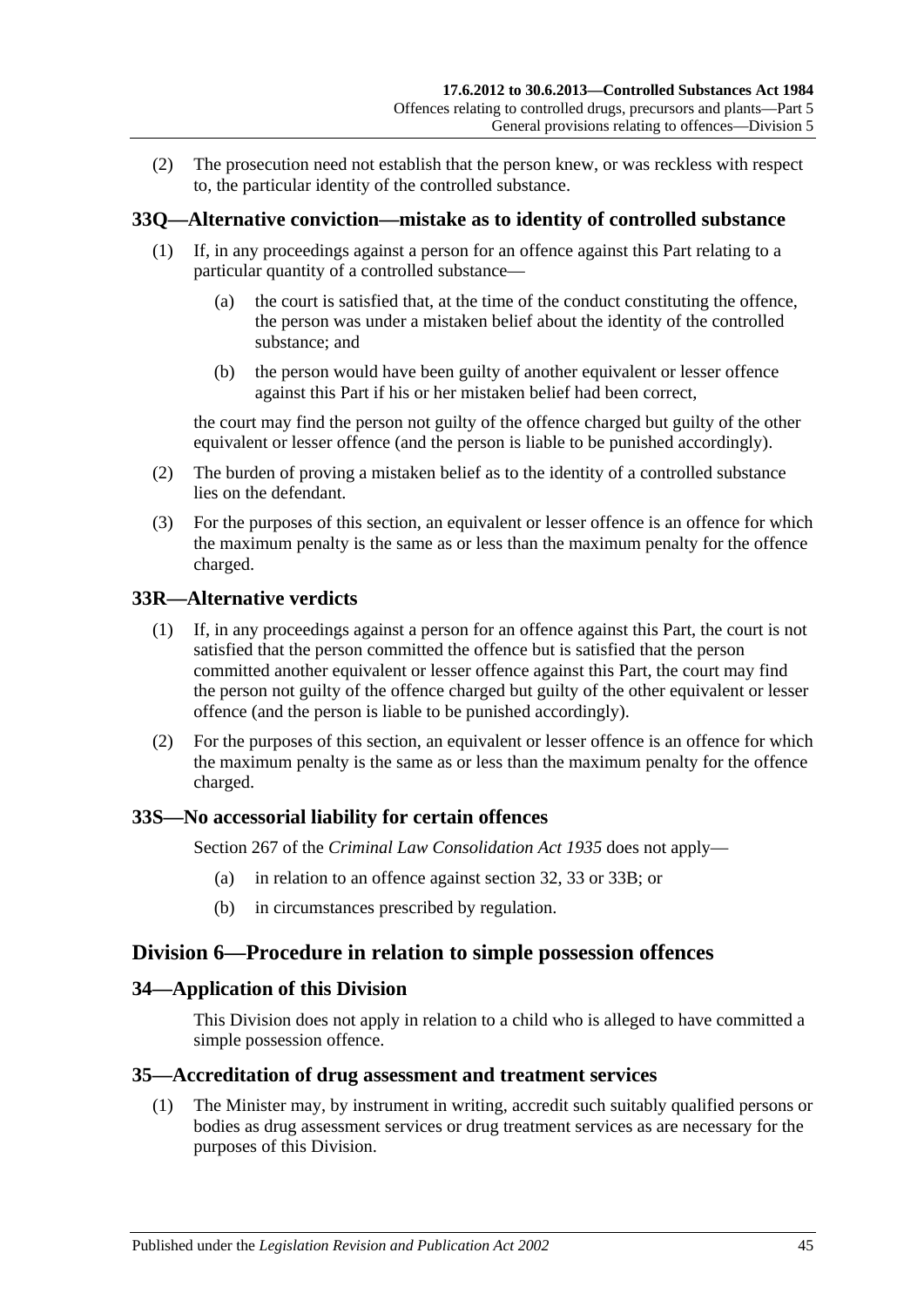- (2) Without limiting [subsection](#page-44-0) (1), the Minister may establish panels of persons with a view to the accreditation of such a panel as a drug assessment service under that subsection.
- (3) The Minister may, in an instrument of accreditation, impose conditions on the accreditation.
- (4) The Minister may, by notice in writing to an accredited drug assessment service or drug treatment service—
	- (a) vary or revoke any of the conditions imposed on the accreditation or impose further conditions; or
	- (b) revoke the accreditation.

#### **36—Referral for assessment**

- (1) If a person is alleged to have committed a simple possession offence, a police officer must refer the person to a nominated assessment service and give the person a notice that sets out particulars of the date, place and time at which the person must attend the service.
- (2) A copy of the referral notice must be forwarded to the nominated assessment service.
- (3) A referral under this section operates as a stay of proceedings (if any) for the alleged offence.

#### **37—Assessment of referred person**

- (1) On a person being referred to an assessment service under this Division, the service must proceed to carry out and complete its assessment as expeditiously as reasonably practicable.
- (2) For the purposes of carrying out the assessment, the service may, by notice in writing given personally or by post, require the person to—
	- (a) give written consent to—
		- (i) the release of the person's medical and other treatment records to the service and to any drug treatment service that is to provide treatment to the person pursuant to an undertaking under this Division;
		- (ii) the release to the service of—
			- (A) records held by or on behalf of an assessment service or any agency or instrumentality of the Crown relating to previous assessments of, or undertakings entered into by, the person under this Division; and
			- (B) the person's criminal record (ie, record of any convictions recorded against the person); or
	- (b) attend the service for such further number of interviews as the service thinks fit; or
	- (c) submit to an examination, by the service or by any other person, to determine whether the person is experiencing physical, psychological or social problems connected with the misuse of drugs and, if so, the treatment (if any) appropriate for the person.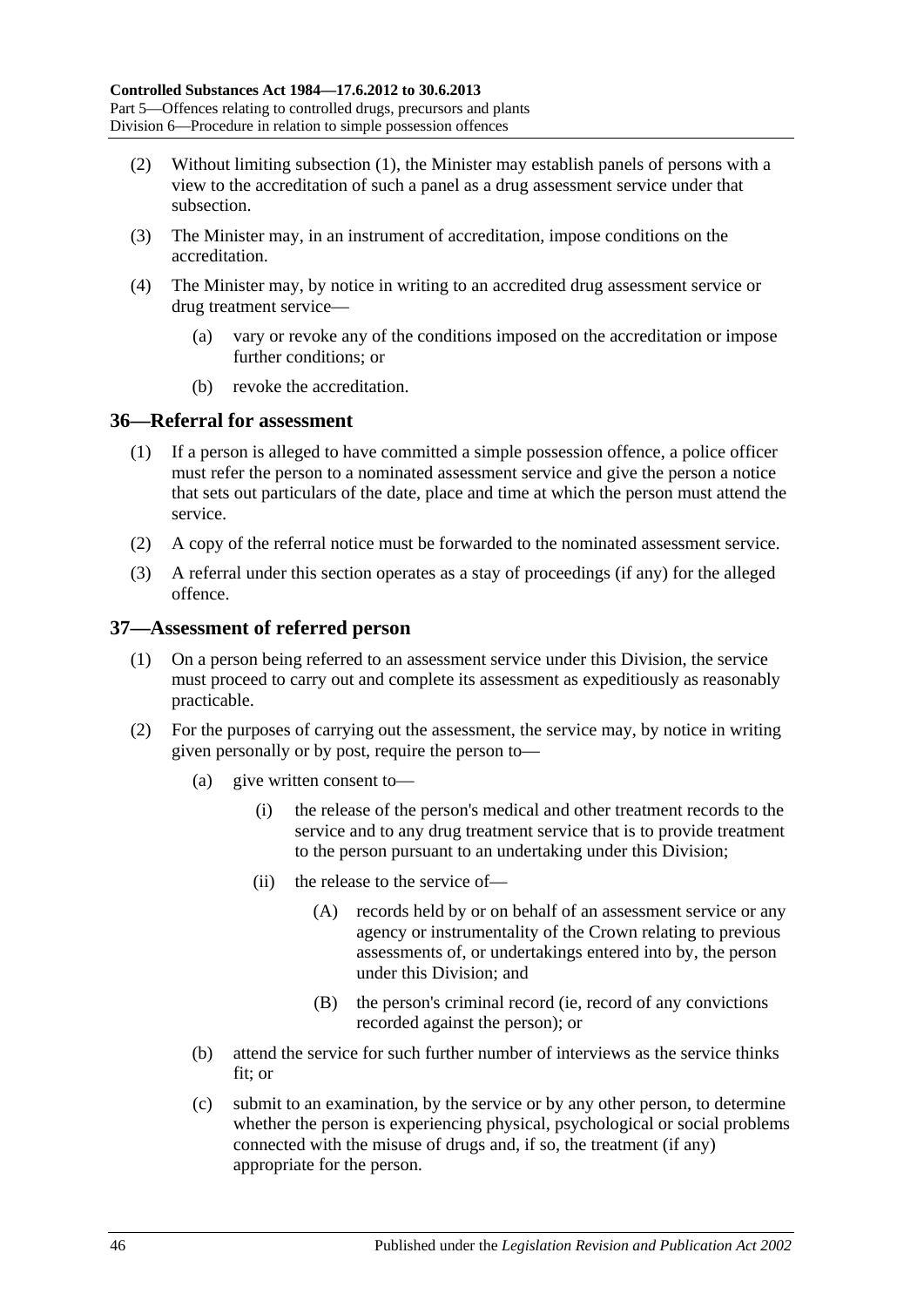- <span id="page-46-0"></span>(3) The assessment service must, by notice in writing to the person given personally or by post, terminate the person's referral to the service—
	- (a) if the person fails, without reasonable excuse, to attend the service in accordance with the referral notice or with any other notice requiring the person to attend; or
	- (b) if at any time during the assessment it becomes apparent to the service that—
		- (i) it would not in the circumstances be appropriate to require the person to enter into an undertaking under this Division; or
		- (ii) the person does not admit to the allegation (but the service is not required to ascertain this); or
		- (iii) the person does not want the service to deal with the matter,

and may, in the same manner, terminate the referral—

- (c) if the person hinders, or does not cooperate with, the service in carrying out the assessment; or
- (d) if the person, without reasonable excuse, refuses or fails to comply with a requirement under this Division to give written consent to the release of records or to submit to an examination; or
- (e) if the person refuses to comply with a requirement to enter into an undertaking under this Division or, without reasonable excuse, contravenes or fails to comply with an undertaking entered into under this Division.
- (4) A notice under [subsection](#page-46-0) (3) must set out a short statement of the service's reasons for the termination.
- (5) The service must give a copy of the notice of termination to the Commissioner of Police.

#### **38—Undertakings**

- (1) An assessment service may, on the completion of an assessment under this Division, require the person alleged to have committed the offence to enter into a written undertaking relating to—
	- (a) the treatment that the person will undertake; or
	- (b) participation by the person in a programme of an educative, preventive or rehabilitative nature; or
	- (c) any other matters that will, in the opinion of the service, assist the person to overcome any personal problems that may tend to lead, or that may have led, to the misuse of drugs.
- (2) The undertaking can only require the person to undergo treatment with a drug treatment service that is accredited under this Division.
- (3) If the person enters into the undertaking—
	- (a) the person must be given a copy of the undertaking; and
	- (b) any complaint laid against the person for the alleged simple possession offence must be withdrawn; and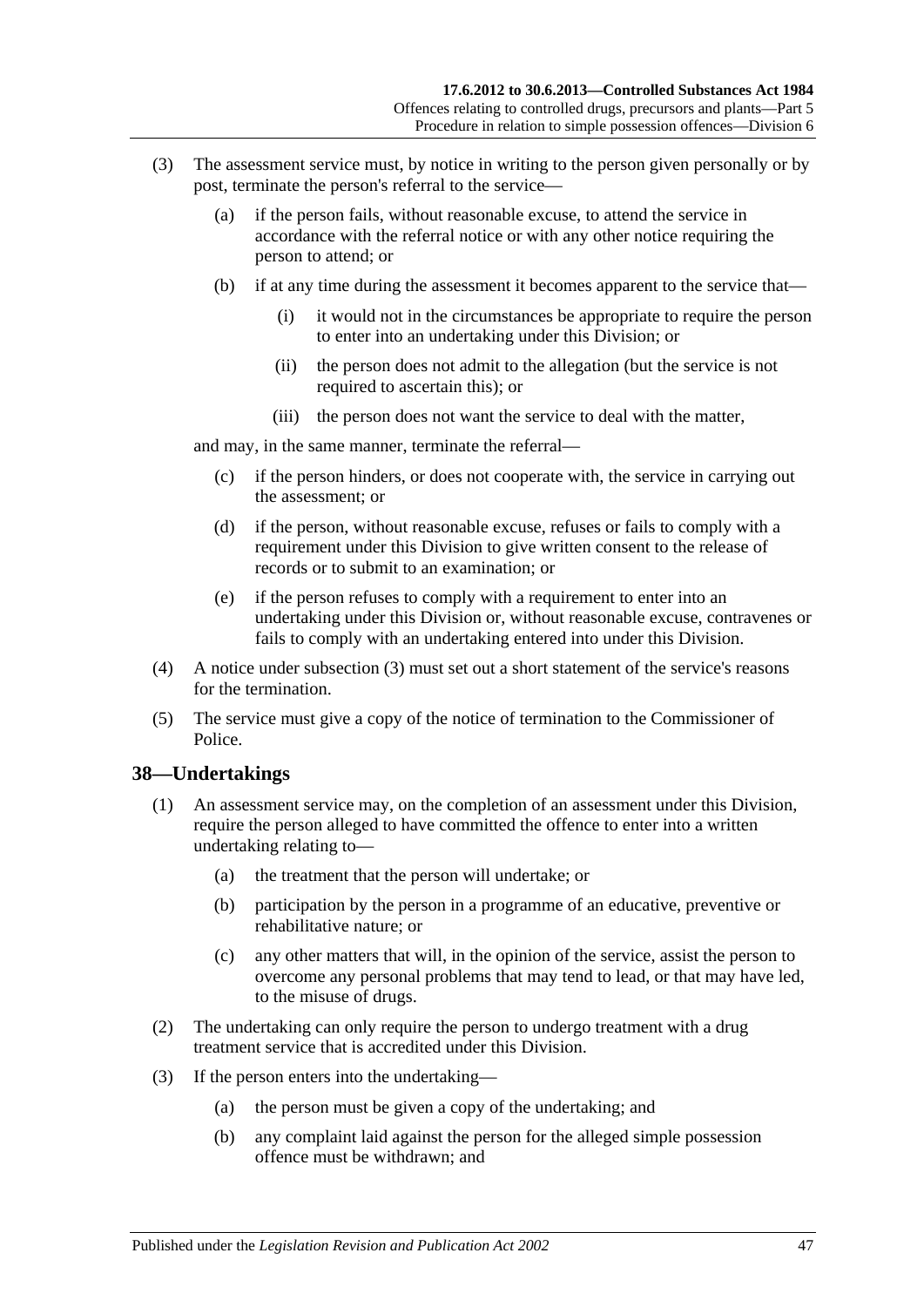- (c) the person must, if remanded in custody for the alleged simple possession offence but not otherwise subject to detention, be released from detention or, if on bail for the offence, the bail agreement must be discharged.
- (4) The undertaking will be effective for a period, not exceeding 6 months, determined by the service and specified in the undertaking.
- (5) The service may, at the request or with the consent of the person bound by the undertaking, vary the terms of the undertaking, but not so that the total period of the undertaking exceeds 6 months.
- (6) The service must notify the Commissioner of Police that the person has entered into an undertaking, of any extension to the period of the undertaking and, if it occurs, of the expiry of the undertaking.

#### **39—Release from custody for the purposes of assessment or undertaking**

If a person who is in custody has been given a notice under this Division requiring the person to attend an assessment service or any other place, or has entered into an undertaking under this Division requiring the person to attend at any place, the manager of the place in which the person is being detained must cause the person to be brought to the service or other place as required by the notice or undertaking.

#### **40—Prosecution of simple possession offences**

- (1) A prosecution for a simple possession offence alleged to have been committed by a person cannot proceed unless the person has been referred to an assessment service under this Division and the referral has been terminated by the service.
- (2) The fact that a person alleged to have committed a simple possession offence participates in an assessment or enters into an undertaking under this Division does not constitute an admission of guilt, and will not be regarded as evidence tending to establish guilt, in relation to the alleged offence.
- (3) If the referral of a person is terminated under this Division, evidence—
	- (a) of anything said or done by the person in the course of being assessed or carrying out an undertaking; or
	- (b) of the reasons for the termination,

is not admissible in any proceedings against the person for the alleged offence.

(4) On the expiry of an undertaking under this Division, the person who entered into it is immune from prosecution for the alleged offence to which the undertaking related.

## **40A—Confidentiality**

A person who is, or has been, engaged in duties related to the administration of this Division must not disclose information relating to a person referred for assessment under this Division, being information obtained in the course of those duties, unless the disclosure is made—

- (a) in the administration of this Division; or
- (b) as authorised or required by law; or
- (c) with the consent of the person to whom the information relates.

Maximum penalty: \$10 000.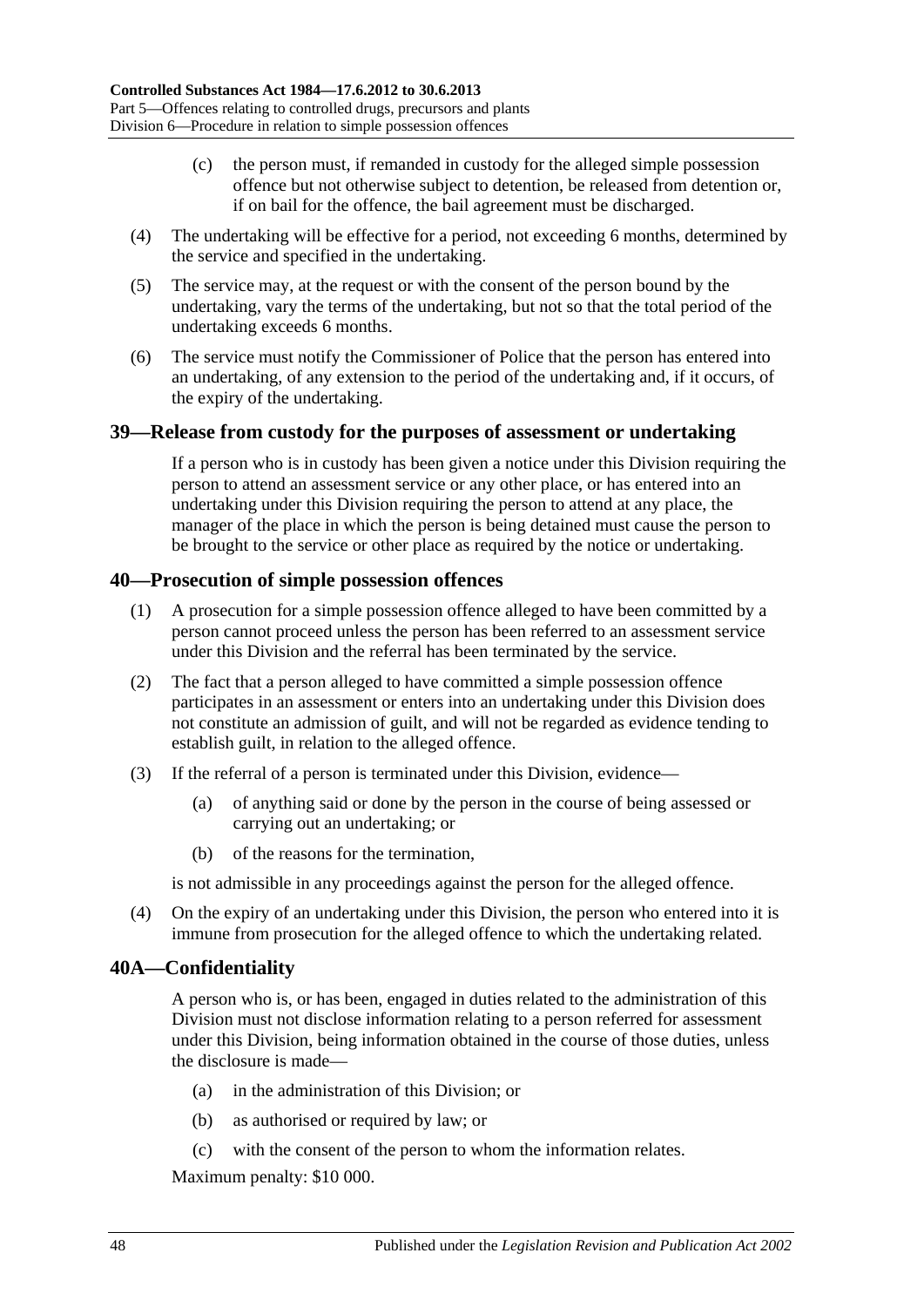# **Part 6—Offences, penalties etc**

## **43—Aggravated offences**

- <span id="page-48-0"></span>(1) An aggravated offence is an offence committed in circumstances where—
	- (a) the offender committed the offence for the benefit of a criminal organisation, or 2 or more members of a criminal organisation, or at the direction of, or in association with, a criminal organisation; or
	- (b) in the course of, or in connection with, the offence the offender identified himself or herself in some way as belonging to, or otherwise being associated with, a criminal organisation (whether or not the offender did in fact belong to, or was in fact associated with, the organisation).
- <span id="page-48-1"></span>(2) For the purposes of [subsection](#page-48-0)  $(1)(b)$ , a person will be taken to have identified himself or herself as belonging to, or as being associated with, a criminal organisation if the person displayed (whether on an article of clothing, as a tattoo or otherwise) the insignia of the criminal organisation unless the person proves that he or she did not display the insignia knowingly or recklessly.
- (3) [Subsection](#page-48-1) (2) does not limit the ways in which a person may identify himself or herself as belonging to, or being associated with, a criminal organisation.
- (4) If a person is charged with an aggravated offence, the circumstances alleged to aggravate the offence must be stated in the instrument of charge.
- (5) In this section—

*criminal organisation* has the same meaning as in Part 3B of the *[Criminal Law](http://www.legislation.sa.gov.au/index.aspx?action=legref&type=act&legtitle=Criminal%20Law%20Consolidation%20Act%201935)  [Consolidation Act](http://www.legislation.sa.gov.au/index.aspx?action=legref&type=act&legtitle=Criminal%20Law%20Consolidation%20Act%201935) 1935*.

(6) This section does not prevent a court from taking into account, in the usual way, the circumstances of and surrounding the commission of an offence for the purpose of determining sentence.

#### **Examples—**

- 1 A person is charged with a basic offence and the court finds that the offence was committed in circumstances that would have justified a charge of the offence in its aggravated form. In this case, the court may, in sentencing, take into account the circumstances of aggravation for the purpose of determining penalty but must (of course) fix a penalty within the limits appropriate to the basic offence.
- 2 A person is charged with an aggravated offence and the court finds a number (but not all) of the circumstances alleged in the instrument of charge to aggravate the offence have been established. In this case, the court may, in sentencing, take into account the established circumstances of and surrounding the aggravated offence (whether alleged in the instrument of charge or not) but must not (of course) take account of circumstances alleged in the instrument of charge that were not established.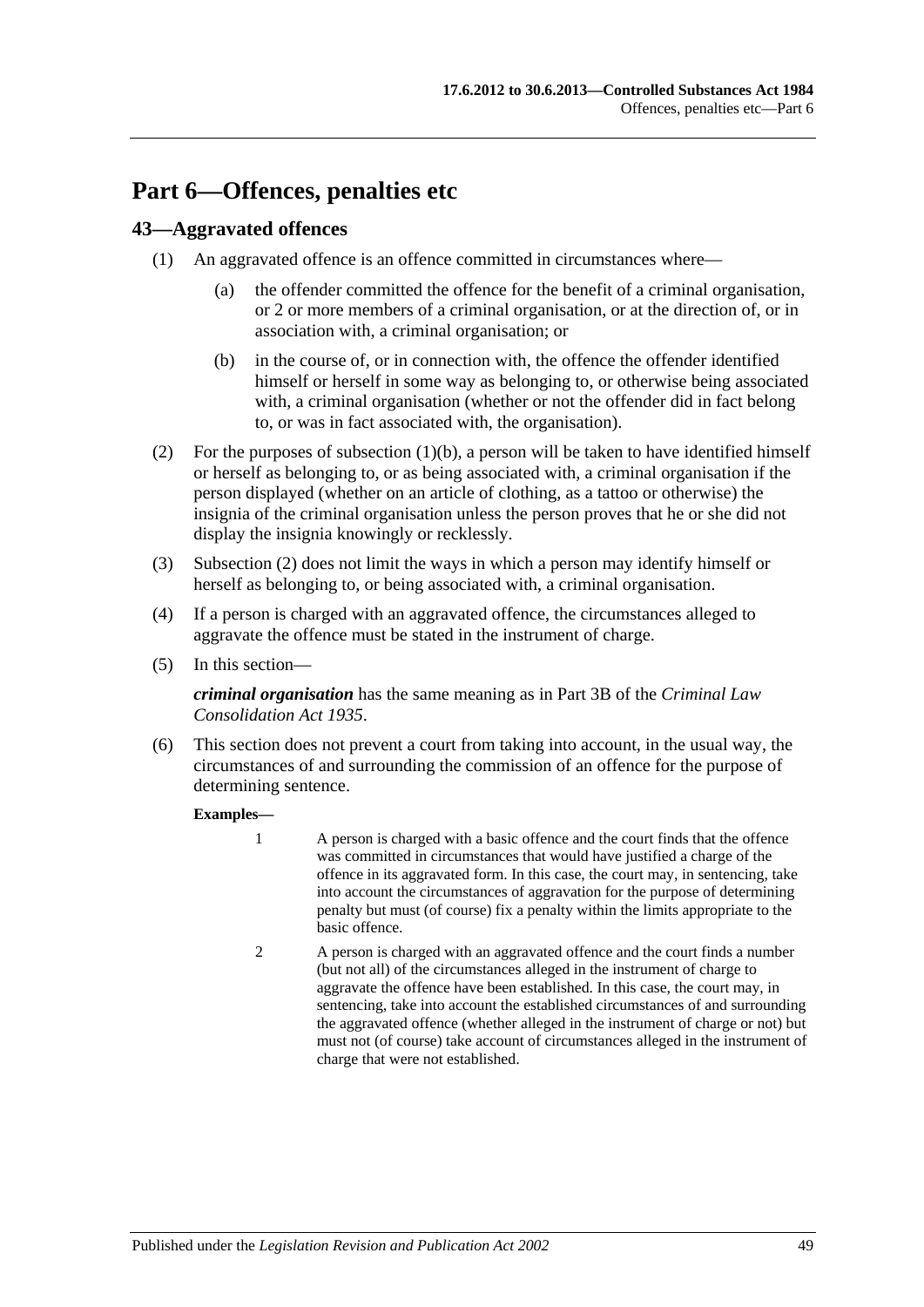### **44—Matters to be considered when court fixes penalty**

- (1) In determining the penalty to be imposed on a person convicted of an indictable or minor indictable offence against this Act, the court must take into consideration—
	- (a) subject to [subsection](#page-49-1) (2), the nature of the substance or goods involved in the commission of the offence; and
	- (b) the quantity of the substance or goods involved in the commission of the offence; and
	- (c) the personal circumstances of the convicted person (being a natural person), including the circumstances relating to the person's use (if at all) of any controlled drug; and
	- (d) in the case of an offence against Part 5 [Division 2](#page-31-2) or [3—](#page-36-0)
		- (i) the commercial or other motives of the convicted person in committing the offence; and
		- (ii) the financial gain that is likely to have accrued to the convicted person as a result of the commission of the offence (but this is not to be taken into consideration if that financial gain is the subject of an application under the *[Criminal Assets Confiscation Act](http://www.legislation.sa.gov.au/index.aspx?action=legref&type=act&legtitle=Criminal%20Assets%20Confiscation%20Act%202005) 2005*); and
	- (da) in the case of an offence against [section](#page-37-1) 33F, [33H](#page-38-0) or [33I—](#page-38-1)whether the offence occurred within a school zone or at or near any prescribed place; and
	- (e) any other relevant factor.
- <span id="page-49-1"></span>(2) In determining the penalty to be imposed in respect of a summary or indictable offence against [Part 5](#page-29-0) involving a controlled drug (other than cannabis, cannabis resin or cannabis oil), the degree of physical or other harm generally associated with the consumption of that particular type of controlled drug, as compared with other types of controlled drugs, is not a relevant consideration and the court must determine the penalty on the basis that controlled drugs are all categorised equally as very harmful.
- (3) If a person is convicted by a court of an indictable offence against this Act and an offence against section 32 of the *[Criminal Law Consolidation Act](http://www.legislation.sa.gov.au/index.aspx?action=legref&type=act&legtitle=Criminal%20Law%20Consolidation%20Act%201935) 1935* constituted of having the custody or control of a firearm or imitation firearm for the purpose of—
	- (a) using, or causing or permitting another person to use, the firearm in the course of committing the indictable offence against this Act; or
	- (b) carrying, or causing or permitting another person to carry, the firearm when committing the indictable offence against this Act,

the court must make any sentences of imprisonment imposed for the 2 offences cumulative unless the court is satisfied that special reasons exist for not doing so.

#### <span id="page-49-0"></span>**45A—Expiation of simple cannabis offences**

- (1) A prosecution for a simple cannabis offence cannot be commenced except by—
	- (a) the Director of Public Prosecutions; or
	- (b) a police officer; or
	- (c) a person authorised in writing by the Director of Public Prosecutions to commence the prosecution.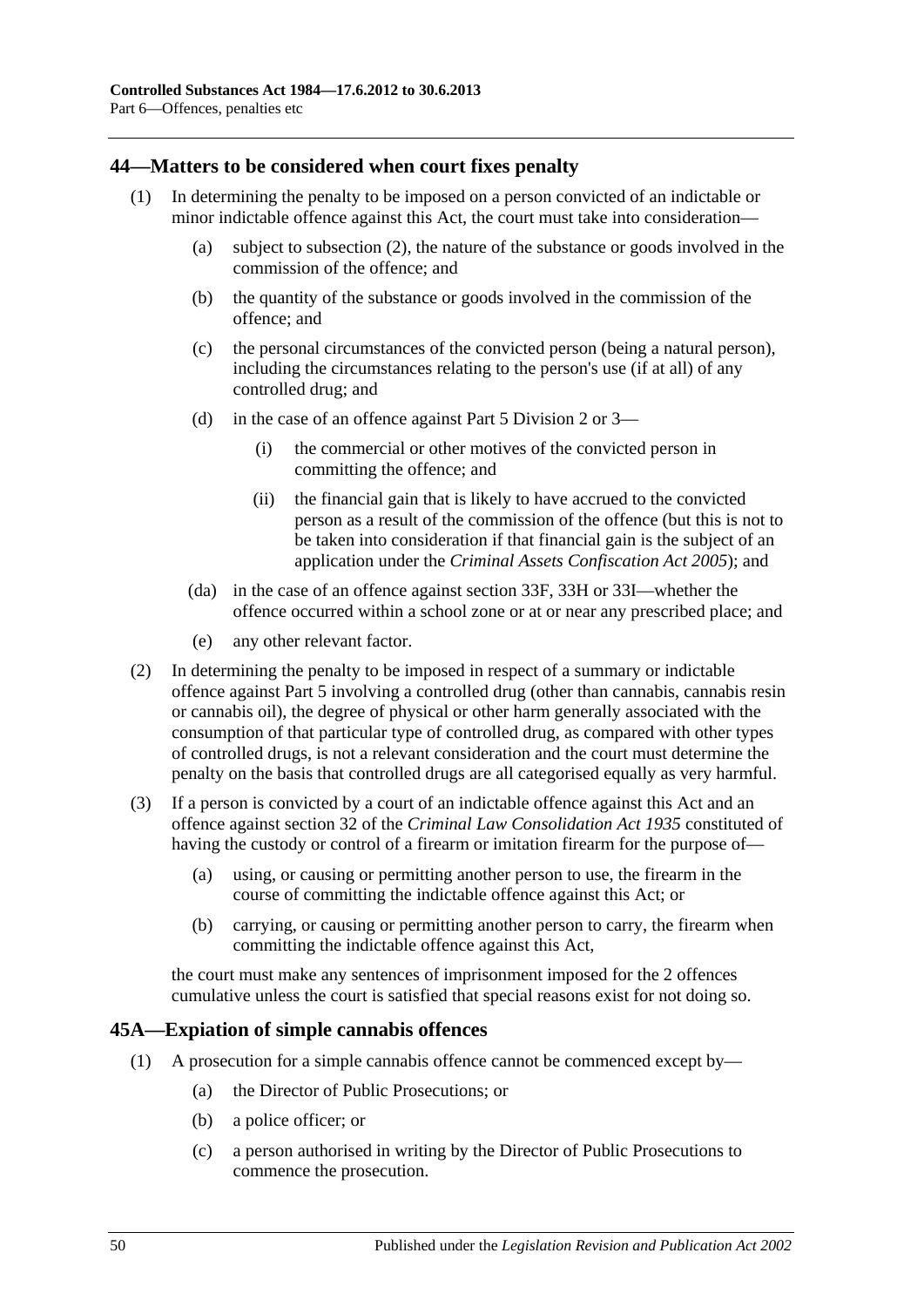- <span id="page-50-0"></span>(2) Subject to this section, if a person (not being a child) is alleged to have committed a simple cannabis offence, then before a prosecution is commenced, an expiation notice must be given to the alleged offender under the *[Expiation of Offences Act](http://www.legislation.sa.gov.au/index.aspx?action=legref&type=act&legtitle=Expiation%20of%20Offences%20Act%201996) 1996*.
- (3) Expiation fees (which may vary according to any factor) may be fixed by regulation for the purposes of this section.
- (7) Non-compliance with [subsection](#page-50-0) (2) does not invalidate a prosecution.
- (8) For the purposes of this section—

*simple cannabis offence* means—

- (a) an offence against [section](#page-39-0) 33K(2) involving the cultivation (not being artificially enhanced cultivation) of cannabis plants other than an offence involving the cultivation of a number of cannabis plants in excess of the number prescribed by regulation for the purposes of this paragraph; or
- (b) an offence against section [33L\(2\)\(a\)](#page-39-1) other than an offence involving the possession of quantities of cannabis, cannabis resin or cannabis oil in excess of the quantity prescribed by regulation for the purposes of this paragraph; or
- (c) an offence against section [33L\(2\)\(b\)](#page-39-2) other than an offence alleged to have been committed in—
	- (i) a public place; or
	- (ii) a place of a kind prescribed by regulation; or
- (d) an offence against section  $33L(2)(c)$ .

# **Part 7—Search, seizure, forfeiture and analysis**

#### **50—Authorised officers**

- <span id="page-50-1"></span>(1) The following persons are authorised officers for the purposes of this Act:
	- (a) a police officer; and
	- (b) any other person appointed by the Minister, by instrument in writing, to be an authorised officer for the purposes of this Act.
- (2) The Minister must provide an authorised officer appointed under [subsection](#page-50-1) (1)(b) with a certificate of identification.
- (3) An authorised officer appointed under [subsection](#page-50-1) (1)(b) must, on demand by a person in relation to whom the officer is exercising any powers under this Act, produce the certificate of identification for the inspection of that person.

#### **51—Analysts**

- (1) Subject to [subsection](#page-50-2) (2), the Governor may appoint such number of persons to be analysts as the Governor thinks necessary or desirable for the purposes of this Act.
- <span id="page-50-2"></span>(2) No person who has a direct or indirect interest in the manufacture, production, sale or supply of any substance or device to which this Act applies may be appointed as an analyst.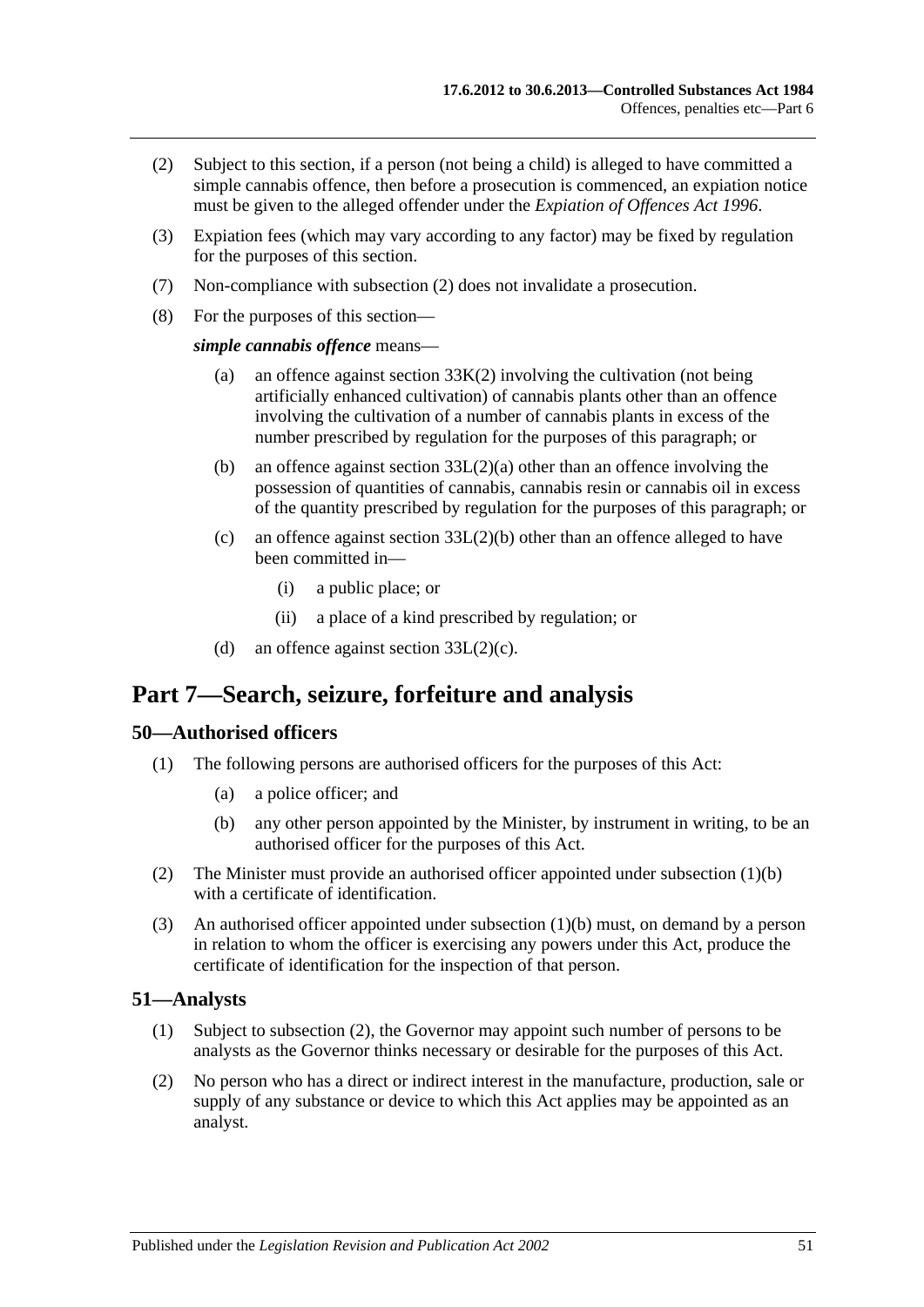Part 7—Search, seizure, forfeiture and analysis

#### <span id="page-51-3"></span>**52—Power to search, seize etc**

- <span id="page-51-1"></span><span id="page-51-0"></span>(1) Subject to this section, an authorised officer may
	- enter at any time any premises for the purposes of ascertaining whether the provisions of this Act, or of a licence, authority or permit granted under this Act, are being complied with or have been contravened; and
	- (b) if reasonably necessary for that purpose, break into or open any part of the premises, or anything in or on the premises; and
	- (c) for the purposes of [paragraph](#page-51-0) (a) or [\(b\),](#page-51-1) require the driver of any vehicle, the master of any vessel or the pilot of any aircraft to stop that vehicle, vessel or aircraft.
- (2) While an authorised officer is in or on any premises pursuant to this section, the officer may—
	- (a) inspect or search the premises or any equipment or other thing on the premises;
	- (b) require any person to produce any books, papers or documents (including a written record that reproduces, in an understandable form, information stored by computer, microfilm or other process) or any substance, equipment or device;
	- (c) examine any books, papers or documents (including a written record that reproduces, in an understandable form, information stored by computer, microfilm or other process) and take extracts from any of them or make copies of any of them;
	- (d) examine any substance, equipment or device;
	- (e) take and remove from the premises samples of any substance or goods;
	- (f) carry out any tests;
	- (g) take any photographs or films or make any audio or audiovisual record;
	- (h) require the holder of a licence, authority or permit under this Act to produce that licence, authority or permit for inspection;
	- (i) if the officer suspects on reasonable grounds that an offence against this Act has been committed, seize and remove from the premises anything that the officer has reasonable cause to suspect affords evidence of the offence;
	- (j) give such directions as are reasonably necessary for, or incidental to, the effective exercise of the officer's powers under this Act.
- (3) The powers conferred by [subsection](#page-51-1) (1)(b) may only be exercised by an authorised officer who is a police officer.
- <span id="page-51-2"></span>(4) An authorised officer must not exercise the powers conferred by [subsection](#page-51-0) (1)(a) and [\(b\)](#page-51-1) except on the authority of a warrant issued by a senior police officer, magistrate or justice, unless the powers are being exercised in relation to—
	- (a) premises that are used by a registered health practitioner or veterinary surgeon in the ordinary course of his or her profession; or
	- (b) premises that are used in the course of an activity in respect of which a licence, authority or permit has been granted under this Act; or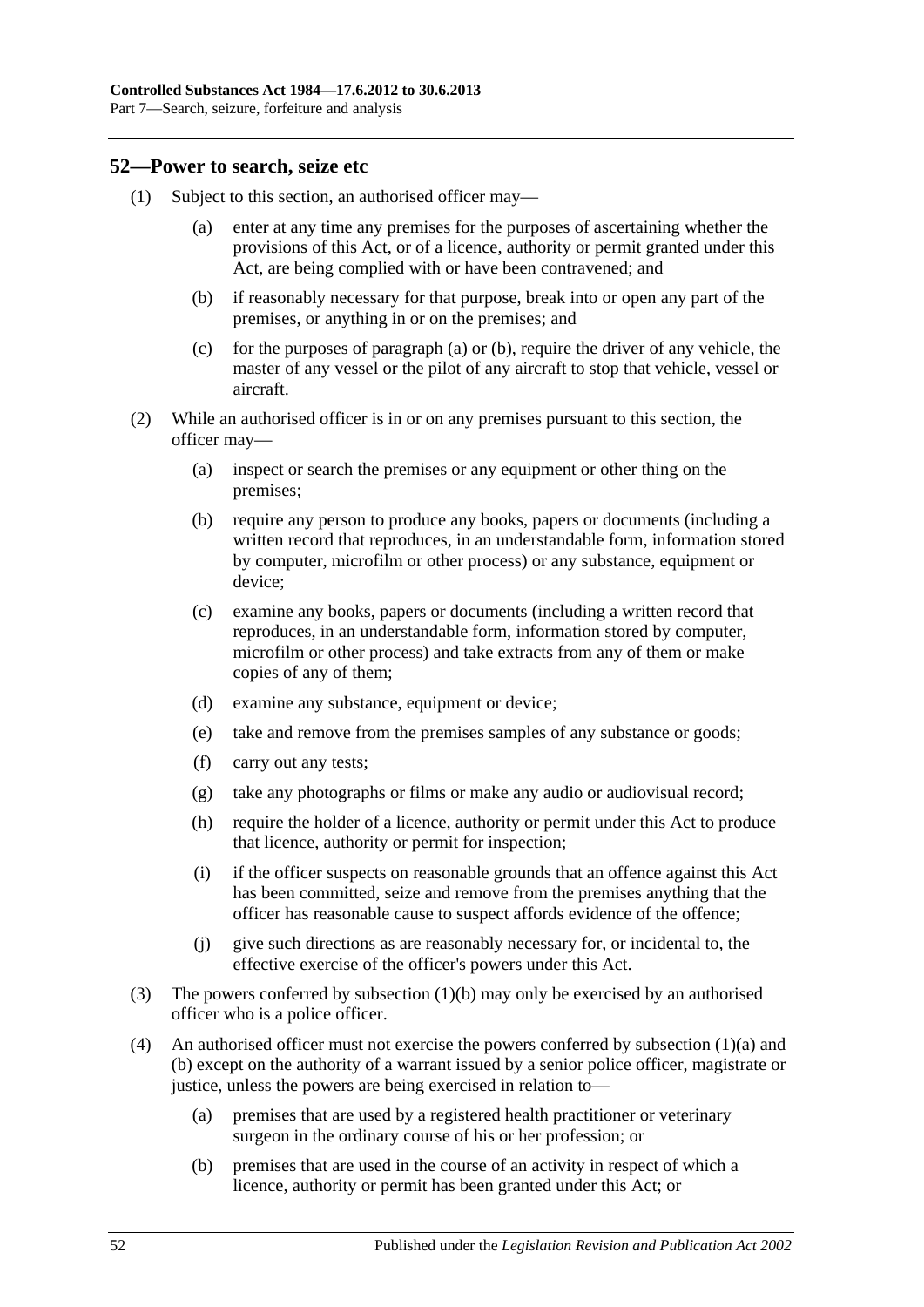(c) premises that are used for a non-residential purpose and in which the authorised officer reasonably suspects poisons, medicines, medical devices or volatile solvents are being stored, used or sold,

provided that the powers are exercised during ordinary business hours.

- (5) A senior police officer, magistrate or justice must not issue a warrant under [subsection](#page-51-2) (4) unless satisfied, on information given on oath—
	- (a) that there are reasonable grounds for suspecting that an offence against this Act has been, is being, or is about to be, committed; and
	- (b) that a warrant is reasonably required in the circumstances.
- (6) An authorised officer who is a police officer may search any person whom the officer reasonably suspects has in his or her possession any substance or equipment in contravention of this Act.
- (9) If an authorised officer who is a police officer reasonably suspects that any substance or equipment that would afford evidence of an offence against this Act is in any vehicle, vessel or aircraft, the officer may—
	- (a) require the driver of the vehicle, the master of the vessel or the pilot of the aircraft to stop the vehicle, vessel or aircraft; and
	- (b) detain and search the vehicle, vessel or aircraft; and
	- (c) seize and remove from the vehicle, vessel or aircraft anything that the officer reasonably suspects would afford evidence of an offence against this Act.
- (10) Nothing in this section derogates from the power of a police officer to do anything authorised under [section](#page-52-0) 52A or [52B.](#page-54-0)
- (11) A police officer may, in exercising powers pursuant to a warrant issued under [subsection](#page-51-2) (4) or any other powers under this section, use a drug detection dog or an electronic drug detection system.

## <span id="page-52-0"></span>**52A—General drug detection powers**

- (1) A police officer may carry out general drug detection in relation to—
	- (a) any property in an area to which this section applies; and
	- (b) any person who is in, or is apparently attempting to enter or to leave, an area to which this section applies; and
	- (c) any property in the possession of such a person.
- (2) This section applies to the following areas:
	- (a) licensed premises or a carparking area specifically provided for the use of patrons of any licensed premises;
	- (b) a public venue or a carparking area specifically provided for the use of patrons of any public venue;
	- (c) a public passenger carrier or any place at which public passenger carriers may take up, or set down, passengers;
	- (d) a public place in relation to which the exercise of powers under this section is authorised in accordance with [subsection](#page-53-0) (3).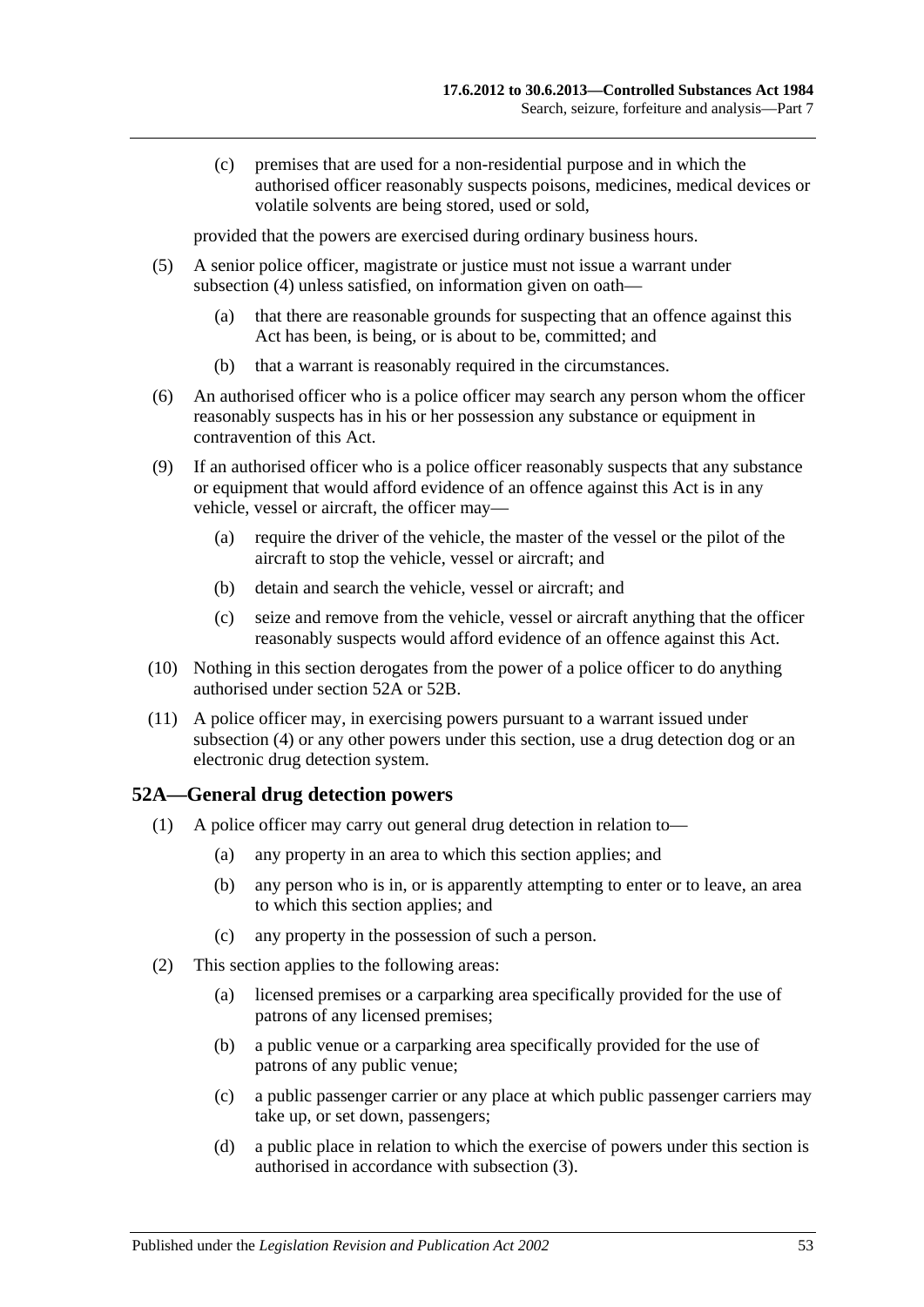- <span id="page-53-0"></span>(3) A senior police officer may authorise the exercise of powers under this section in relation to a public place.
- (4) An authorisation granted by a senior police officer under [subsection](#page-53-0) (3)—
	- (a) must be granted in accordance with any guidelines issued by the Commissioner in relation to such authorisations; and
	- (b) must define the public place to which the authorisation relates; and
	- (c) may be subject to conditions specified by the officer granting the authorisation; and
	- (d) operates for an initial period (not exceeding 14 days) specified by the officer granting the authorisation; and
	- (e) may be renewed from time to time by a senior police officer for a further period (not exceeding 14 days).
- (5) An authorisation granted under [subsection](#page-53-0) (3) may be varied or revoked by a senior police officer at any time.
- (6) A police officer exercising powers under this section may—
	- (a) enter and remain in any premises or place necessary for the purpose of exercising those powers; and
	- (b) give such directions as are reasonably necessary for, or incidental to, the effective exercise of those powers.
- (7) A police officer may only detain a person, by directions given under this section, for so long as is reasonably necessary to carry out general drug detection in relation to the person and any property in the possession of the person.
- (8) In this section—

#### *licensed premises* means—

- licensed premises within the meaning of the *[Liquor Licensing Act](http://www.legislation.sa.gov.au/index.aspx?action=legref&type=act&legtitle=Liquor%20Licensing%20Act%201997) 1997*, other than premises in respect of which only a restaurant licence or residential licence is in force; and
- (b) the premises defined in the casino licence, within the meaning of the *[Casino](http://www.legislation.sa.gov.au/index.aspx?action=legref&type=act&legtitle=Casino%20Act%201997)  Act [1997](http://www.legislation.sa.gov.au/index.aspx?action=legref&type=act&legtitle=Casino%20Act%201997)*, as the premises to which the licence relates;

*public passenger carrier* means a bus, tram, train, vessel or aircraft used for the purpose of carrying passengers for hire or reward;

#### *public place* includes—

- (a) a place to which free access is permitted to the public, with the express or tacit consent of the owner or occupier of that place; and
- (b) a place to which the public are admitted on payment of money, the test of admittance being the payment of money only; and
- (c) a road, street, footway, court, alley or thoroughfare which the public are allowed to use, notwithstanding that that road, street, footway, court, alley or thoroughfare is on private property;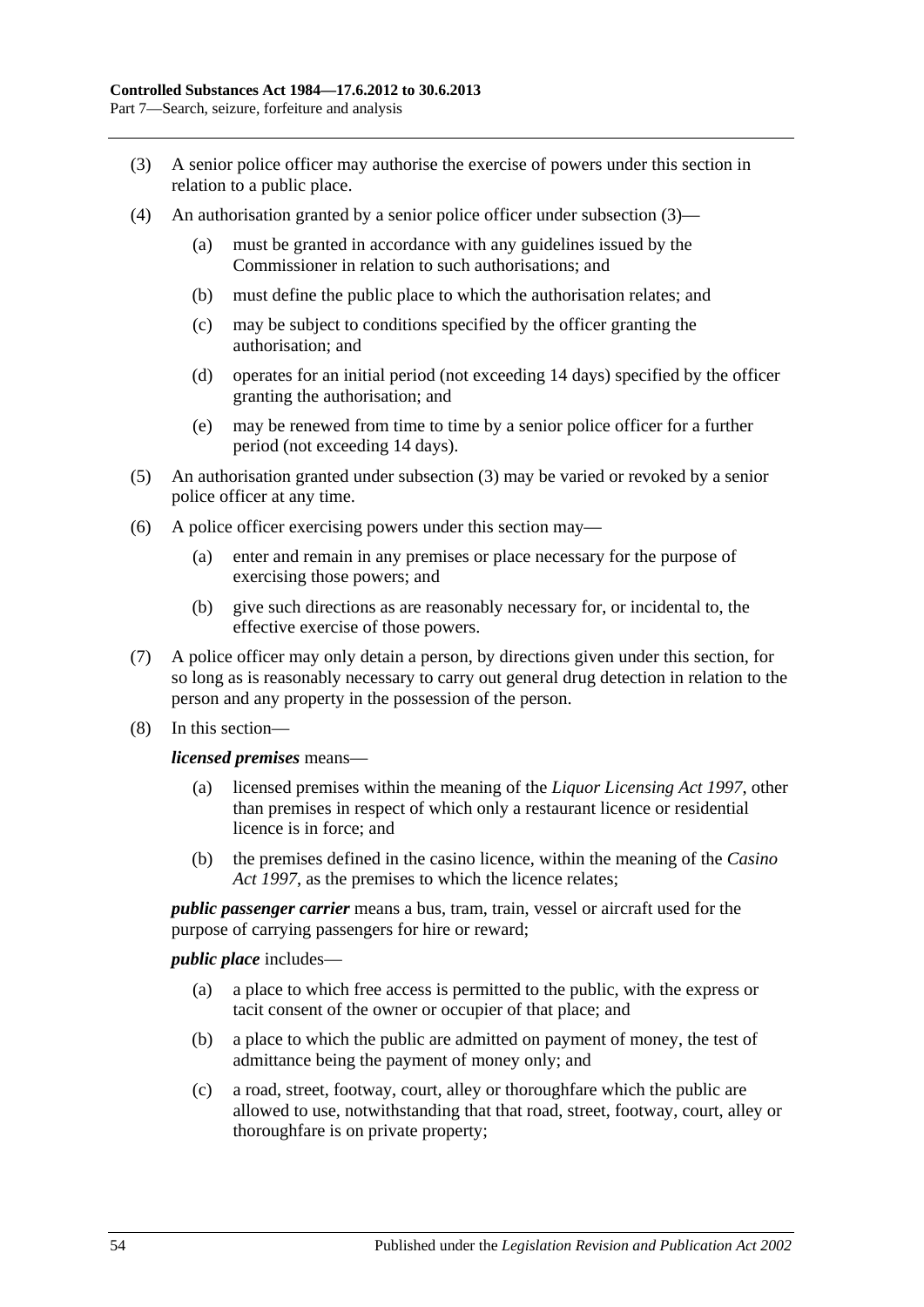*public venue* means a place where members of the public are gathered for an entertainment or an event or activity of any kind, whether admission is open, procured by the payment of money or restricted to members of a club or a class of persons with some other qualification or characteristic, but does not include a church or place of public worship.

#### <span id="page-54-1"></span><span id="page-54-0"></span>**52B—Special powers relating to drug transit routes**

- (1) A senior police officer may, if he or she reasonably suspects that an area is being, or is likely to be, used for the transport of controlled drugs, controlled precursors or controlled plants in contravention of this Act, authorise the exercise of powers under this section in relation to the area.
- (2) An authorisation granted by a senior police officer under [subsection](#page-54-1) (1)—
	- (a) must be granted in accordance with any guidelines issued by the Commissioner in relation to such authorisations; and
	- (b) must define the area to which the authorisation relates; and
	- (c) may be subject to conditions specified by the officer granting the authorisation; and
	- (d) operates for an initial period (not exceeding 14 days) specified by the officer granting the authorisation; and
	- (e) may be renewed from time to time by a senior police officer for a further period (not exceeding 14 days).
- (3) An authorisation granted under [subsection](#page-54-1) (1) may be varied or revoked by a senior police officer at any time.
- (4) An area may only be subject to an authorisation under this section if—
	- (a) the whole of the area is situated more than 30 kilometres from the General Post Office at Adelaide; and
	- (b) the total size of the area is not more than 5 square kilometres.
- (5) If the exercise of powers under this section in relation to an area is authorised, a police officer may—
	- (a) require the driver of a vehicle within the area to stop the vehicle (whether at a drug detection point established in accordance with [subsection](#page-55-0) (7) or at any other location); and
	- (b) detain the vehicle and carry out general drug detection in relation to the vehicle and any persons or property in or on the vehicle; and
	- (c) allow a drug detection dog to enter any part of the vehicle not designed for the purpose of carrying passengers while the vehicle is moving; and
	- (d) direct a person to open any part of the vehicle and give such other directions as are reasonably necessary for, or incidental to, the effective exercise of powers under this section.
- (6) A police officer may only detain a person who is in a vehicle, by directions given under this section, for so long as is reasonably necessary to carry out general drug detection in relation to the vehicle and any persons or property in the vehicle.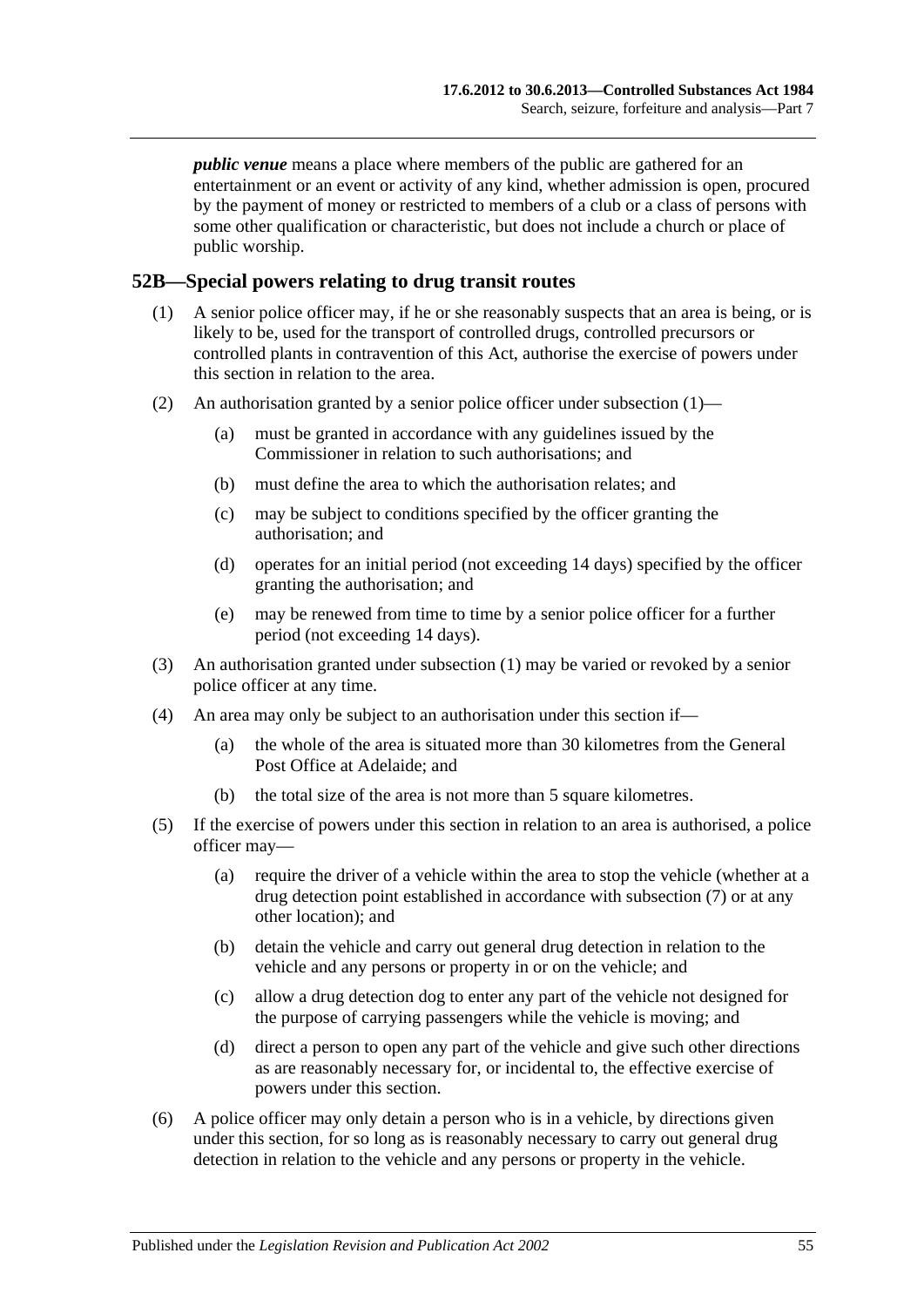- <span id="page-55-0"></span>(7) A drug detection point may be established by police officers at any time on or in the vicinity of any road within an area in relation to which the exercise of powers under this section is authorised for the purpose of exercising those powers in relation to persons driving motor vehicles on the road.
- (8) A drug detection point must be established in such a way, and consist of such facilities and warning and other devices, as the Commissioner of Police considers necessary in order to enable vehicles to be stopped in a safe and orderly manner.
- (9) The Commissioner of Police must—
	- (a) establish procedures to be followed by police officers in the exercise of powers under this section, being procedures designed to prevent as far as reasonably practicable any undue delay or inconvenience to persons being subjected to the powers; and
	- (b) establish procedures to ensure that the exercise of powers under this section is not authorised in relation to more than 3 areas at any one time.

## **52C—Report to Minister on issue of authorisations**

- (1) The Commissioner of Police must, on or before 30 September in each year (other than the calendar year in which this section comes into operation), provide a report to the Attorney-General specifying the following information in relation to the financial year ending on the preceding 30 June:
	- (a) the number of authorisations granted by senior police officers under [sections](#page-52-0) 52A and [52B](#page-54-0) during that financial year;
	- (b) the public places or areas in relation to which those authorisations were granted;
	- (c) the periods during which the authorisations applied;
	- (d) the number of occasions on which a drug detection dog or electronic drug detection system indicated detection of the presence of a controlled drug, controlled precursor or controlled plant in the course of the exercise of powers under [sections](#page-52-0) 52A and [52B.](#page-54-0)
- (2) The Attorney-General must, within 12 sitting days after receipt of a report under this section, cause copies of the report to be laid before each House of Parliament.

## **52D—General provisions relating to exercise of powers**

- (1) Nothing in this Part derogates from the power of a police officer to do anything pursuant to a general search warrant issued under the *[Summary Offences Act](http://www.legislation.sa.gov.au/index.aspx?action=legref&type=act&legtitle=Summary%20Offences%20Act%201953) 1953*.
- (2) An authorised officer may, in exercising powers under this Part, be assisted by such persons as the authorised officer considers necessary or desirable in the circumstances.
- (3) A person must not—
	- (a) hinder or obstruct an authorised officer, or a person accompanying an authorised officer, in the exercise of the powers conferred by this Part; or
	- (b) refuse or fail to comply with a requirement made of the person, or a direction given to the person, pursuant to [section](#page-51-3) 52, [52A](#page-52-0) or [52B.](#page-54-0)

Maximum penalty: \$10 000 or imprisonment for 2 years.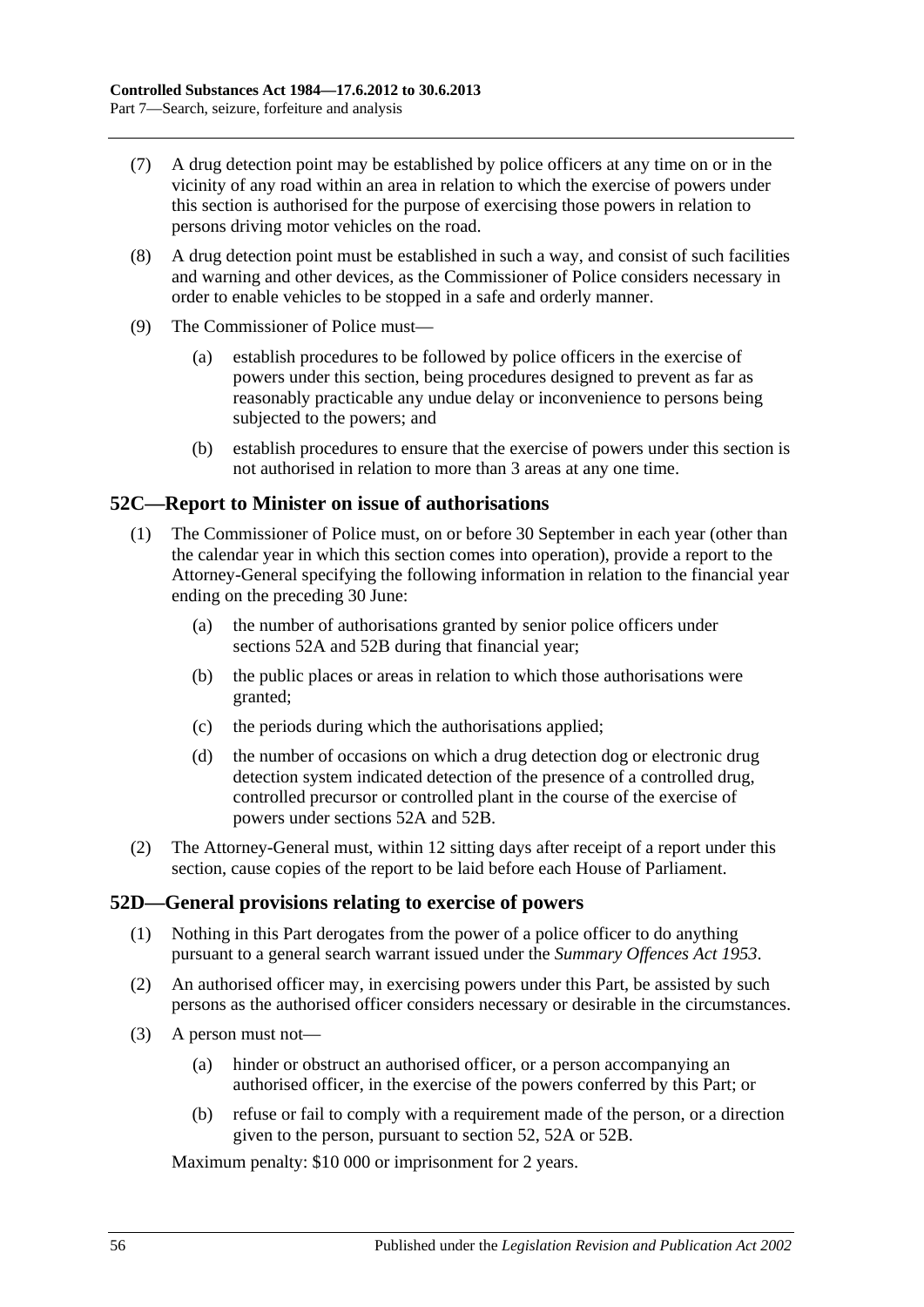- (4) In any proceedings, an apparently genuine document purporting to be a certificate signed by the Commissioner of Police (or a delegate of the Commissioner of Police), and certifying that—
	- (a) a particular public place was subject to an authorisation properly granted by a senior police officer in accordance with [section](#page-53-0) 52A(3) during a period specified in the certificate; or
	- (b) a particular area was subject to an authorisation properly granted by a senior police officer in accordance with [section](#page-54-1) 52B(1) during a period specified in the certificate; or
	- (c) a dog used during a specified period to carry out general drug detection within a specified area, or at a specified place, was a drug detection dog; or
	- (d) a device or system used during a specified period to carry out general drug detection within a specified area, or at a specified place, was an electronic drug detection system,

constitutes proof, in the absence of proof to the contrary, of the matters so certified.

- (5) For the avoidance of doubt, an indication—
	- (a) by a drug detection dog that the dog has detected the presence of a controlled drug, controlled precursor or controlled plant; or
	- (b) by an electronic drug detection system that the system has detected the presence of a controlled drug, controlled precursor or controlled plant,

constitutes reasonable grounds to suspect that a controlled drug, controlled precursor or controlled plant is present.

#### **52E—Seized property and forfeiture**

- (1) Subject to this section, seized property must be held pending proceedings for an offence against this Act relating to the property.
- <span id="page-56-0"></span>(2) If seized property—
	- (a) is a controlled drug, controlled plant, controlled precursor or a poison; or
	- (b) is, in the opinion of the Commissioner of Police, likely to constitute a danger if stored pending proceedings for an offence against this Act relating to the property,

the Commissioner of Police may direct that the property be destroyed, whether or not a person has been or is to be charged with an offence in relation to it.

- (3) Property referred to in [subsection](#page-56-0) (2) may be destroyed at the place at which it was seized or at any other suitable place.
- (4) If a charge is laid, or is to be laid, for an offence in relation to property referred to in [subsection](#page-56-0) (2)—
	- (a) samples of the property that provide a true representation of the nature of the property must be taken and kept for evidentiary purposes; and
	- (b) the defendant is entitled to have a portion of the sample analysed by an analyst (see [section](#page-58-0) 53); and
	- (c) the defendant must be given written notice of that entitlement.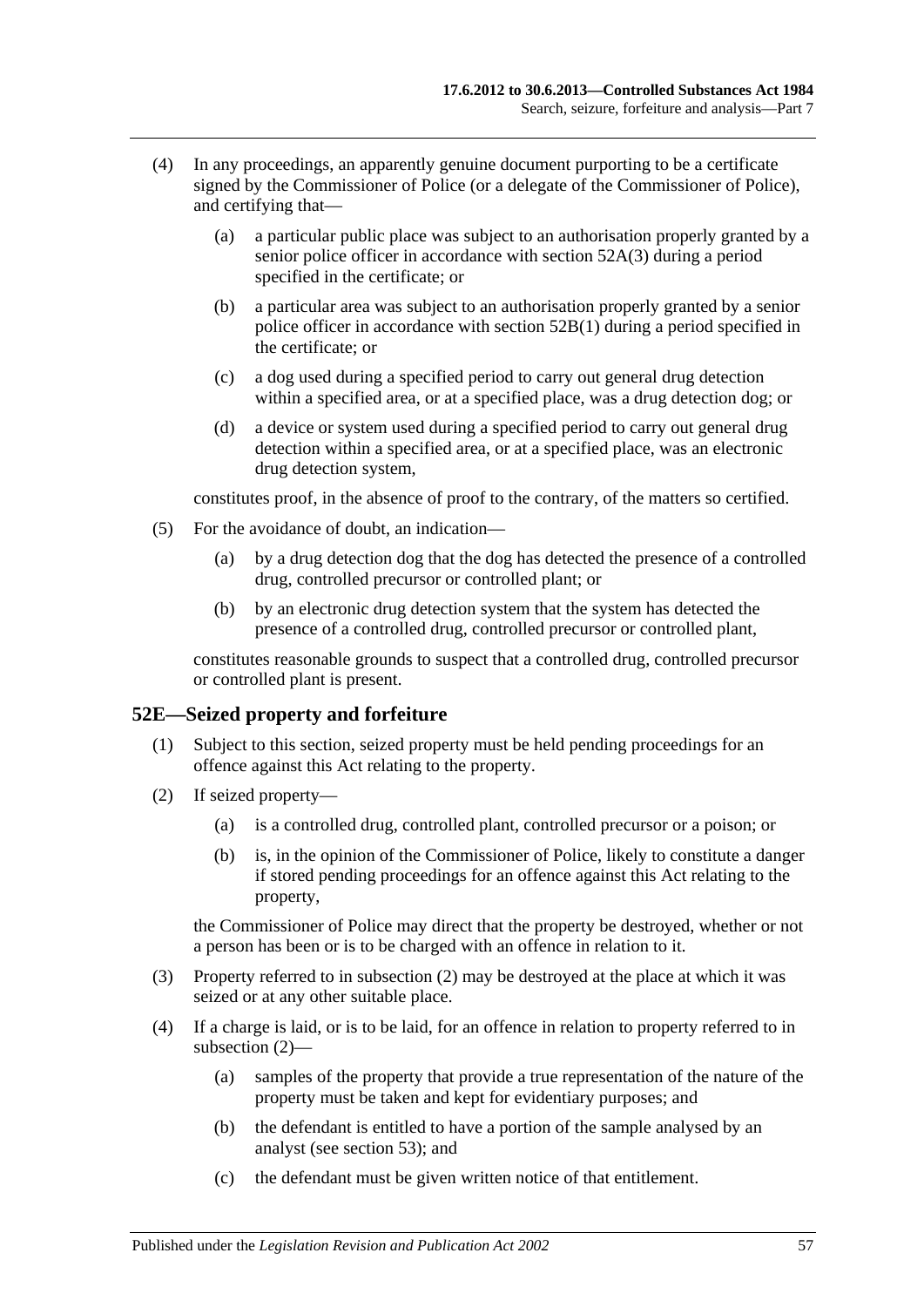- (5) Possession of samples taken under this section must remain at all times within the control of the Commissioner of Police or his or her nominee.
- (6) The regulations may make provision relating to the taking of samples of seized property and analysis of those samples.
- (6a) If a person is convicted of an offence in relation to property destroyed in accordance with [subsection](#page-56-0) (2), the court may order the convicted person to pay the reasonable costs of destruction to the Commissioner of Police.
- <span id="page-57-3"></span>(7) If the Magistrates Court on application by an authorised officer, or any court hearing proceedings under this Act, finds that seized property—
	- (a) was the subject of an offence against this Act; or
	- (b) consists of equipment, devices, substances, documents or records acquired, used or intended for use for, or in connection with, the manufacture, or the smoking, consumption or administration, of a controlled drug or the cultivation of a controlled plant,

the court may, by order, forfeit the property to the Crown.

- (8) Property that is the subject of an order for forfeiture under this section may be sold, destroyed or otherwise disposed of as the Commissioner of Police directs.
- <span id="page-57-2"></span>(9) Subject to [subsections](#page-57-0) (10) and [\(11\),](#page-57-1) if seized property has not been forfeited to the Crown in proceedings under this Act commenced within the prescribed period after its seizure, a person from whose lawful possession the property was seized, or a person with legal title to it, is entitled to recover from the Commissioner of Police (if necessary, by action in a court of competent jurisdiction) the property itself, or if it has been damaged or destroyed or has deteriorated, compensation of an amount equal to its market value at the time of its seizure.
- <span id="page-57-0"></span>(10) [Subsection](#page-57-2) (9) does not apply to property that has been destroyed under [subsection](#page-56-0) (2) if the property—
	- (a) was the subject of an offence against this Act; or
	- (b) consists of equipment, devices, substances, documents or records acquired, used or intended for use for, or in connection with, the manufacture, or the smoking, consumption or administration, of a controlled drug or the cultivation of a controlled plant.
- <span id="page-57-1"></span>(11) Despite [subsection](#page-57-2) (9), a court hearing proceedings under that subsection in relation to property that has not been destroyed under [subsection](#page-56-0) (2) may, if it thinks fit, make an order under [subsection](#page-57-3) (7) for forfeiture of the property to the Crown.
- (12) Nothing in this section affects the operation of the *[Criminal Assets Confiscation](http://www.legislation.sa.gov.au/index.aspx?action=legref&type=act&legtitle=Criminal%20Assets%20Confiscation%20Act%202005)  Act [2005](http://www.legislation.sa.gov.au/index.aspx?action=legref&type=act&legtitle=Criminal%20Assets%20Confiscation%20Act%202005)*.
- (13) In this section—

*prescribed period* means two years or such longer period as the Magistrates Court may, on application by an authorised officer, allow;

*seized property* means anything—

(a) seized under this Act; or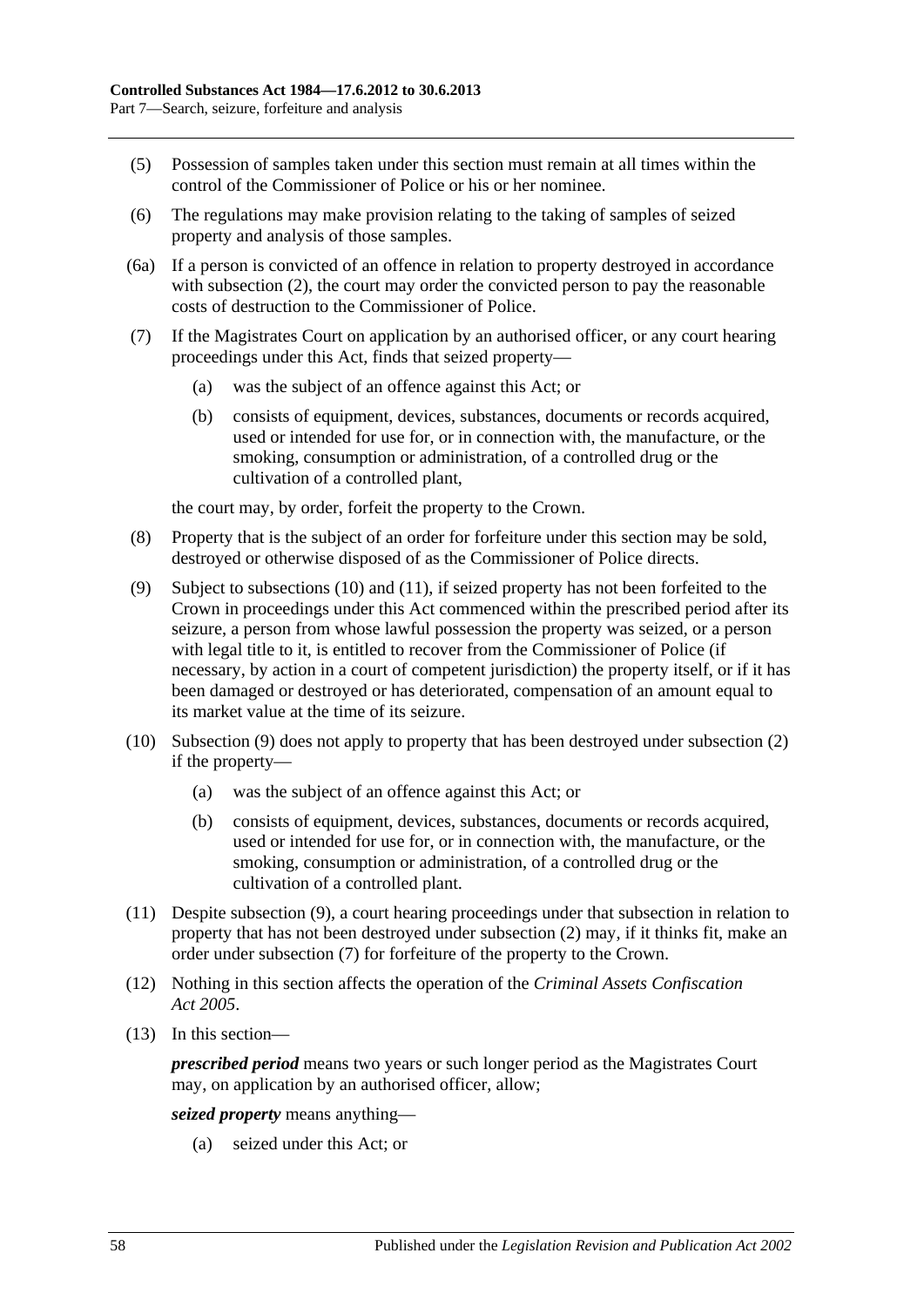(b) seized otherwise than under this Act that is evidence of an offence against this Act.

## <span id="page-58-0"></span>**53—Analysis**

- (1) An authorised officer may cause any substance seized or taken pursuant to this Part to be analysed by, or under the supervision of, an analyst.
- (1a) An analysis under this section may include a determination as to the weight, amount or quantity of any substance (and such determination must comply with any requirements prescribed by regulation).
- <span id="page-58-1"></span>(2) Any person may, for the purposes of ascertaining whether a substance is, or is not, a particular poison, prescription drug, drug of dependence, controlled drug, controlled precursor, controlled plant or medicine, or for any other evidentiary purpose, cause the substance to be analysed by, or under the supervision of, an analyst.
- (3) A person who initiates an analysis pursuant to [subsection](#page-58-1) (2) must do so in the prescribed manner and on payment of the prescribed fee.
- (4) An analyst must, on the completion of an analysis pursuant to this section, certify in the prescribed form the results of the analysis, and—
	- (a) in the case of an analysis initiated by an authorised officer who is a police officer—must forward the certificate to the Commissioner of Police; or
	- (b) in the case of an analysis initiated by any other authorised officer—must forward the certificate to the Department; or
	- (c) in any other case—must forward the certificate to the person who initiated the analysis.

# **Part 8—Miscellaneous**

## **55—Licences, authorities and permits**

- (1) The Minister may, in the Minister's absolute discretion, grant or refuse a licence, authority or permit for the purposes of this Act.
- (2) The Minister may grant a licence, authority or permit subject to such conditions as the Minister thinks fit and specifies in the licence, authority or permit and may at any time, by notice in writing given personally or by post to the holder, vary or revoke a condition, or attach a further condition, to the licence, authority or permit.
- (2a) If a person who holds a licence, authority or permit contravenes or fails to comply with a condition of that licence, authority or permit, the holder is guilty of an offence. Maximum penalty: \$5 000.
- (2b) The Minister may fix fees payable in respect of a licence, authority or permit (including application fees, fees for grant and renewal and periodic fees) and may waive or reduce a fee payable if the Minister considers it appropriate to do so.
- (3) On the expiry of the term of a licence granted under this Act, the Minister must, if application for renewal has been made in the due manner and the appropriate fee paid, renew the licence for a further term.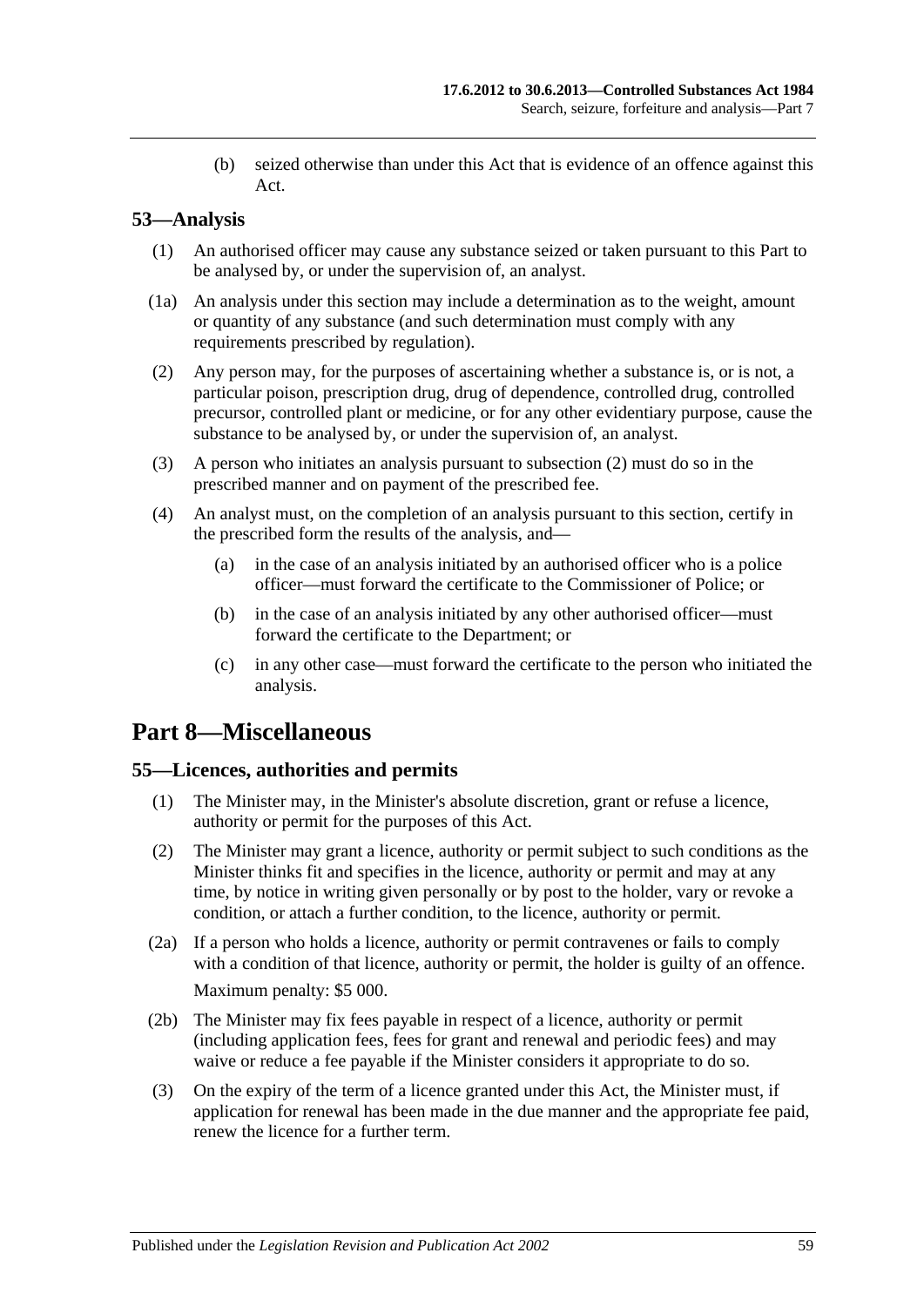- (4) The Minister may, by notice in writing given personally or by post to the holder of a licence, authority or permit granted under this Act, suspend or revoke the licence, authority or permit if—
	- (a) the holder obtained it improperly; or
	- (b) the holder is found guilty of an offence against this Act; or
	- (c) the holder has, in the opinion of the Minister, contravened or failed to comply with a condition of the licence, authority or permit.
- <span id="page-59-0"></span>(5) A person whose licence, authority or permit is suspended or revoked under [subsection](#page-59-0) (4)(c) may appeal to the Administrative and Disciplinary Division of the District Court against the suspension or revocation.
- (6) Subject to [subsection](#page-59-1) (8), an appeal must be instituted within 1 month of the suspension or revocation.
- (7) The Minister must, if required by the appellant, state in writing the reasons for the suspension or revocation.
- <span id="page-59-1"></span>(8) If the reasons of the Minister are not given to the appellant, in writing, at the time of making the decision to suspend or revoke and the appellant (within 1 month of the making of the decision) requires the Minister to state the reasons in writing, the time for instituting the appeal runs from the time at which the appellant receives the written statement of those reasons.

#### **56—Permits for research etc**

- (1) The Minister may issue a permit authorising, subject to such conditions as may be specified in the permit, the person named in the permit to manufacture, cultivate, sell, supply, administer or have in his or her possession a poison, controlled drug, controlled precursor, controlled plant, medicine or medical device for the purposes of analysis, research, instruction or training.
- (2) Despite any other provision of this Act, the holder of a permit issued under this section is not guilty of an offence against this Act in respect of anything done pursuant to and in accordance with the permit.

## <span id="page-59-2"></span>**57—Power of Minister to prohibit certain activities**

- (1) If a person—
	- (a) has been convicted of an offence against this Act; or
	- (b) has, in the opinion of the Minister, contravened or failed to comply with a condition of a licence, authority or permit granted under this Act; or
	- (c) has, in the opinion of the Minister, prescribed, supplied or administered a prescription drug in an irresponsible manner,

the Minister may, by order, prohibit the person from manufacturing, producing, packaging, selling, supplying, prescribing, administering, using or having possession of any substance or device specified in the order.

- <span id="page-59-3"></span>(2) The Minister may, by subsequent order, revoke an order under [subsection](#page-59-2) (1).
- (3) The Minister must publish an order made under [subsection](#page-59-2) (1) or [\(2\)](#page-59-3) in the Gazette and must cause a copy of the order to be served personally or by post on the person to whom it applies.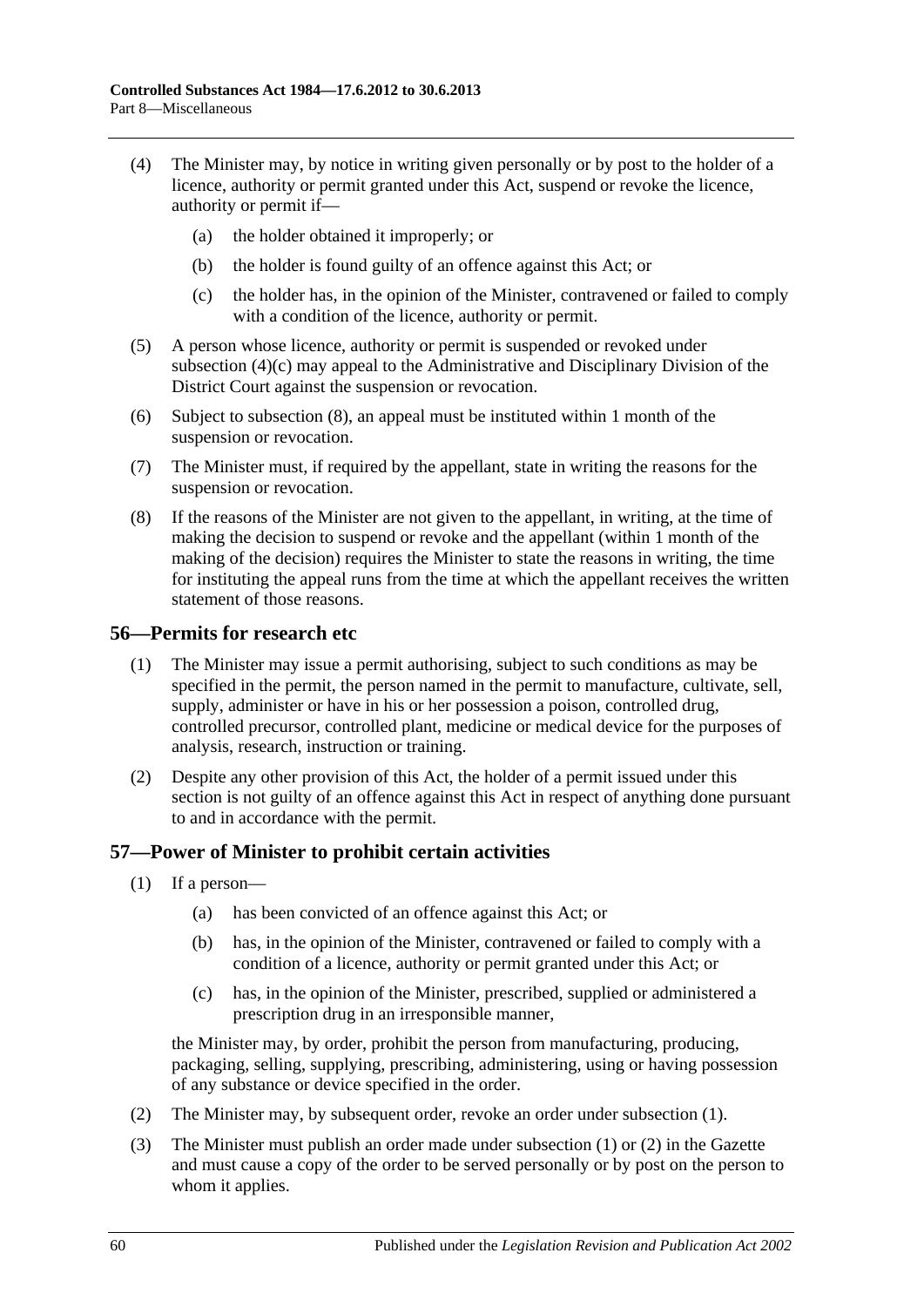- (4) A person must not contravene an order made under this section. Maximum penalty: \$10 000 or imprisonment for 2 years.
- (5) A person to whom an order under [subsection](#page-59-2) (1) applies may appeal to the Administrative and Disciplinary Division of the District Court against the order.
- (6) Subject to [subsection](#page-60-0) (8), an appeal must be instituted within 1 month of the making of the order.
- (7) The Minister must, if required by the appellant, state in writing the reasons for the order.
- <span id="page-60-0"></span>(8) If the reasons of the Minister are not given to the appellant, in writing, at the time of making the order and the appellant (within 1 month of the making of the order) requires the Minister to state the reasons in writing, the time for instituting the appeal runs from the time at which the appellant receives the written statement of those reasons.

## <span id="page-60-1"></span>**57A—Warnings**

- (1) Subject to this section, if the Minister is satisfied that—
	- (a) a substance or device might be dangerous to persons consuming or using the substance or device (whether because of a failure to comply with a requirement under this Act or otherwise); or
	- (b) an advertisement or other published material relating to a substance or device contains instructions or other material that might be dangerous to persons consuming or using the substance or device,

the Minister may take such action as the Minister thinks fit to warn the public against the risks or potential risks.

- (2) The Minister may only take action under this section—
	- (a) in relation to a substance, if the substance is a poison or medicine or is a substance that the Minister is satisfied has the potential to be harmful to humans or is or may be used, or is designed to be used, as a medicine; or
	- (b) in relation to a device, if the device is a medical device or is a device that the Minister is satisfied is or may be used, or is designed to be used, as a medical device.
- (3) For the purpose of [subsection](#page-60-1) (1), the Minister may publish the trade name or description of a substance or device and may identify manufacturers, sellers, suppliers or importers of the substance or device.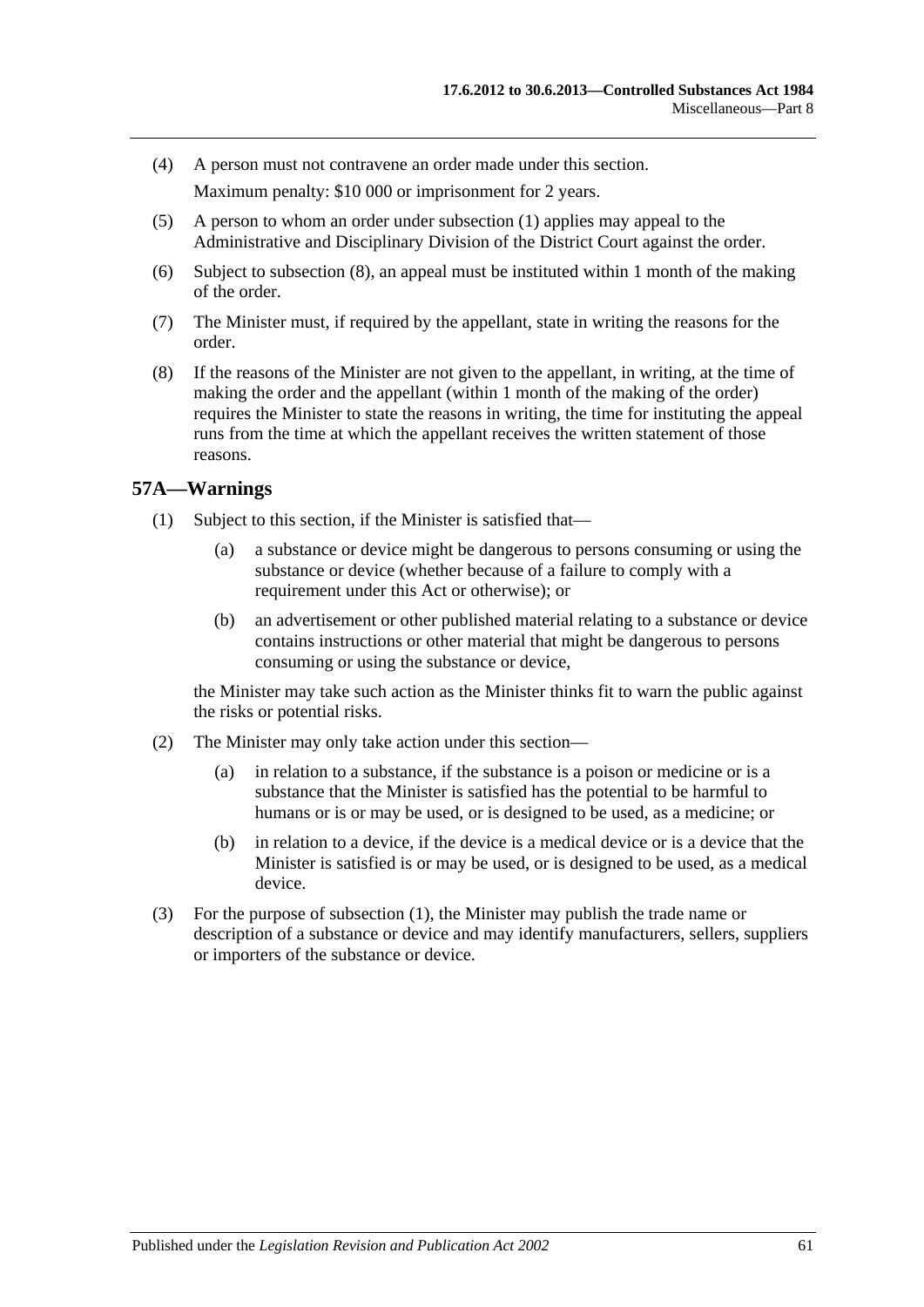### <span id="page-61-0"></span>**58—Publication of information**

- (1) If the Minister believes on reasonable grounds that a person has a history of consuming poisons or medicines in a quantity or manner that presents a risk to the person's health or has obtained or attempted to obtain a poison, medicine or medical device by false pretences or other unlawful means or for an unlawful purpose, the Minister may, for the purpose of preventing or restricting the supply of such a substance or device to that person, publish information relating to that person to all or any of the following classes of persons:
	- (a) persons concerned in the management of hospitals or nursing homes who are responsible for the supply of such substances or devices to patients attending the hospitals or nursing homes; and
	- (b) registered health practitioners; and
	- (c) veterinary surgeons; and
	- (f) any other prescribed class of persons, being persons who deal in or supply such substances or devices in the ordinary course of their business or profession.
- (1a) The Minister may publish information to a class of persons referred to in [subsection](#page-61-0) (1)-
	- (a) by publishing the information to a professional association prescribed by regulation whose members belong to that class of persons; or
	- (b) in any other manner the Minister thinks fit.
- (2) Information published under this section is privileged unless it is proved that it was done with malice.
- (3) A person to whom information was published under this section must not communicate that information to any other person except so far as it may be necessary to do so in order to achieve the purpose of the publication.

## **60—Minister may require certain information to be given**

- (1) For the purpose of ascertaining—
	- (a) whether any substance or device is, or ought to be, one to which this Act applies; or
	- (b) whether any requirements under this Act relating to a substance or device are appropriate and effective,

the Minister may, by notice in writing given personally or by post to a person who manufactures, produces, packs, sells, supplies, imports or advertises a substance or device, require that person to furnish to the Minister such information relating to the substance or device as may be specified in the notice.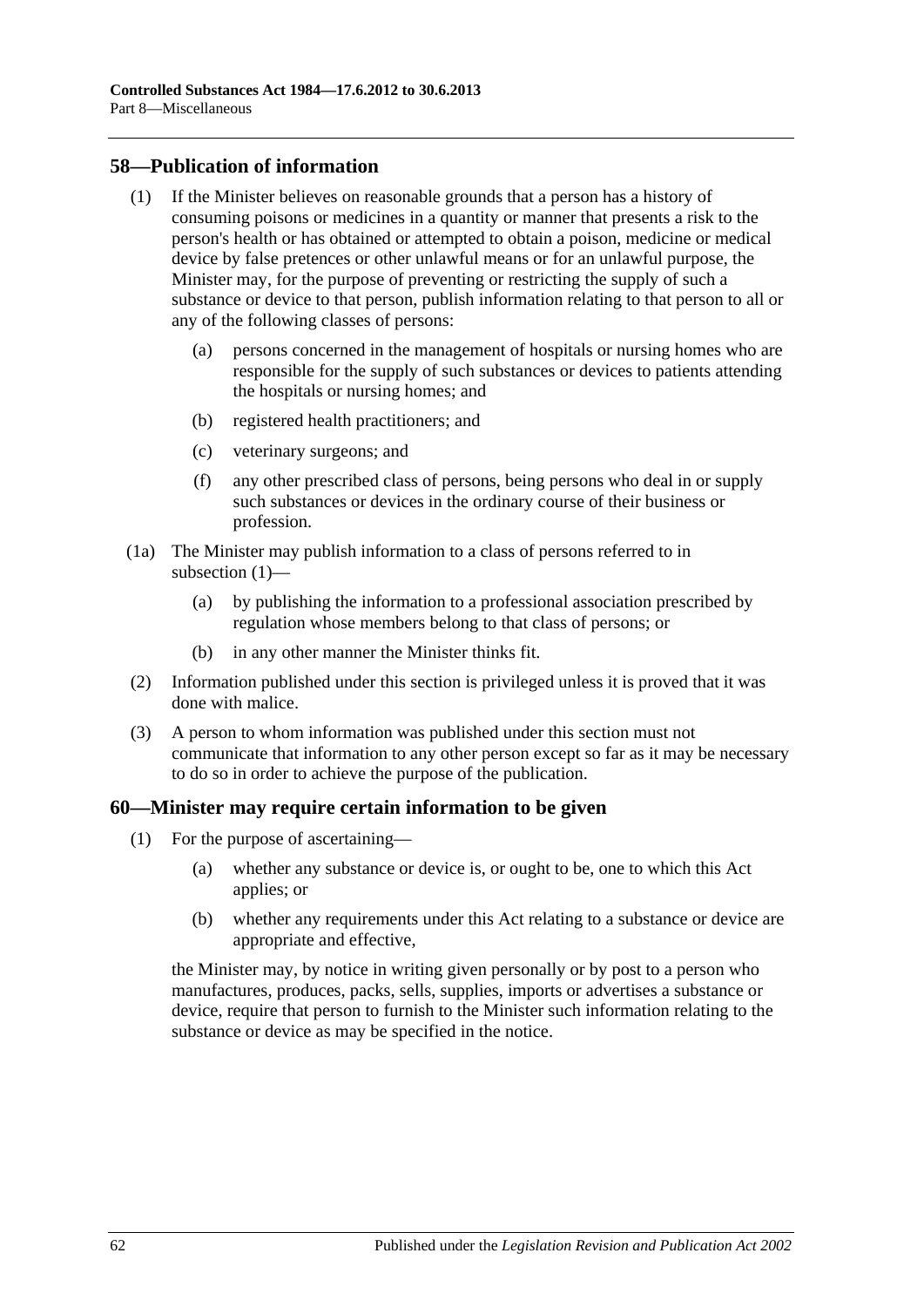- (2) If the Minister has reasonable cause to believe that there is extensive misuse of a prescription drug or a volatile solvent in a particular area, the Minister may, by notice in writing given personally or by post to a registered health practitioner, veterinary surgeon or supplier practising or operating in, or in the vicinity of, that area, require him or her to furnish to the Minister such particulars as may be specified relating to—
	- (a) in the case of a registered health practitioner (other than a pharmacist) or veterinary surgeon—the quantities in which and the number and frequency of occasions on which a prescription drug specified in the notice was prescribed, supplied or administered by him or her;
	- (b) in the case of a pharmacist or supplier—the quantities in which and the number and frequency of occasions on which a prescription drug or volatile solvent specified in the notice was supplied by him or her.
- (3) A notice under this section may require any such information or particulars to be furnished in such manner and within such period, being not less than 14 days, as may be specified in the notice.
- (4) A person to whom a notice under this section has been given must not fail to comply with the notice.

Maximum penalty: \$5 000.

#### **60A—Confidentiality**

- <span id="page-62-0"></span>(1) A person must not divulge—
	- (a) information relating to trade processes; or
	- (b) medical records or details of medical treatment of a person,

obtained (whether by that person or some other person) in the administration or enforcement of this Act except—

- (c) in connection with the administration or enforcement of this Act; or
- (d) as authorised or required by law; or
- (e) with the consent of the person from whom the information was obtained or to whom the information relates; or
- (f) for the purpose of any legal proceedings arising out of the administration or enforcement of this Act; or
- (g) to a law enforcement, prosecution or health authority of another jurisdiction as may be reasonably required for the purpose of the administration or enforcement of a law of that jurisdiction.

Maximum penalty: \$10 000

(2) [Subsection](#page-62-0) (1)(b) does not prevent the disclosure of statistical or other information that could not reasonably be expected to lead to the identification of any person to whom it relates.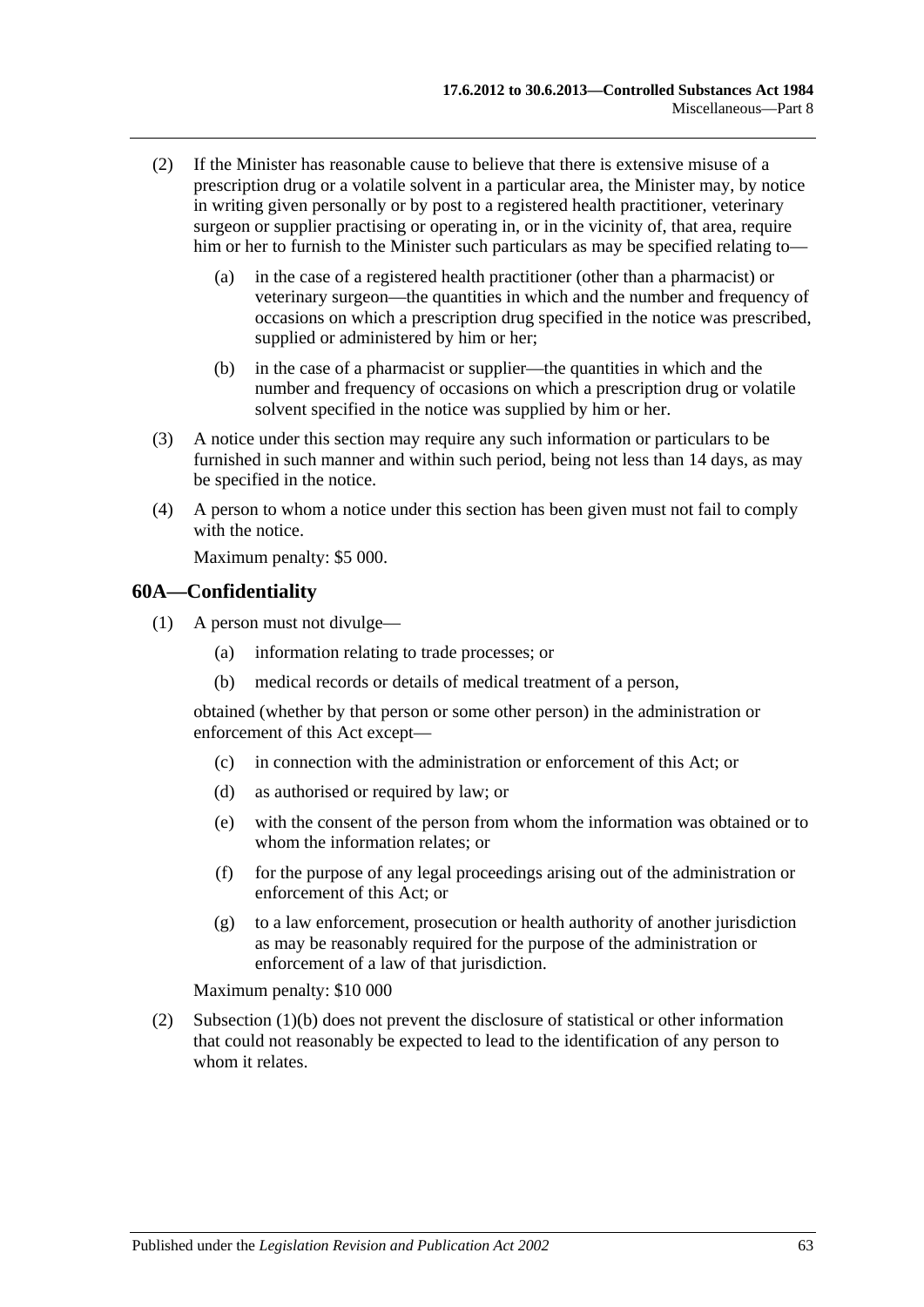#### **60B—False or misleading information**

A person must not make a statement that is false or misleading in a material particular (whether by reason of the inclusion or omission of any particular) in any information provided, or record kept, under this Act.

Maximum penalty: \$5 000.

#### **61—Evidentiary provisions**

- (1) In any proceedings for an offence against this Act, an apparently genuine document purporting to be signed by the Minister and to certify that a person named in the certificate did, or did not, hold a licence, authority or permit under this Act on a specified day will, in the absence of proof to the contrary, be proof of the matters so certified.
- (2) In any proceedings for an offence against this Act, an apparently genuine document purporting to be signed by an analyst and to certify that an analysis of a substance referred to in the certificate was carried out by, or under the supervision of, the analyst will, in the absence of proof to the contrary, be proof of any facts stated in the certificate—
	- (a) tending to identify the substance analysed or tending to identify the substance analysed as an analogue of another substance for the purposes of this Act; and
	- (ab) as to the weight, amount or quantity of the substance analysed; and
	- (b) relating to the nature and results of the analysis.
- (2a) In any proceedings for an offence against this Act, an apparently genuine document purporting to be a certificate issued under a corresponding law and to certify that an analysis of a substance referred to in the certificate was carried out in accordance with the corresponding law will, in the absence of proof to the contrary, be proof of any facts stated in the certificate—
	- (a) tending to identify the substance analysed or tending to identify the substance analysed as an analogue of another substance for the purposes of this Act; and
	- (ab) as to the weight, amount or quantity of the substance analysed; and
	- (b) relating to the nature and results of the analysis.
- (3) In any proceedings for an offence against this Act, an apparently genuine document purporting to be signed by the Minister and to certify that a person named in the certificate is an authorised officer, or an analyst, as the case may be, will, in the absence of proof to the contrary, be proof of the matter certified.
- (4) In this section—

*corresponding law* means a law of the Commonwealth, another State, or a Territory that is prescribed by regulation for the purposes of this definition.

## **62A—Delegation**

- (1) The Minister may delegate a power or function vested in or conferred on the Minister by or under this Act—
	- (a) to a particular person or body; or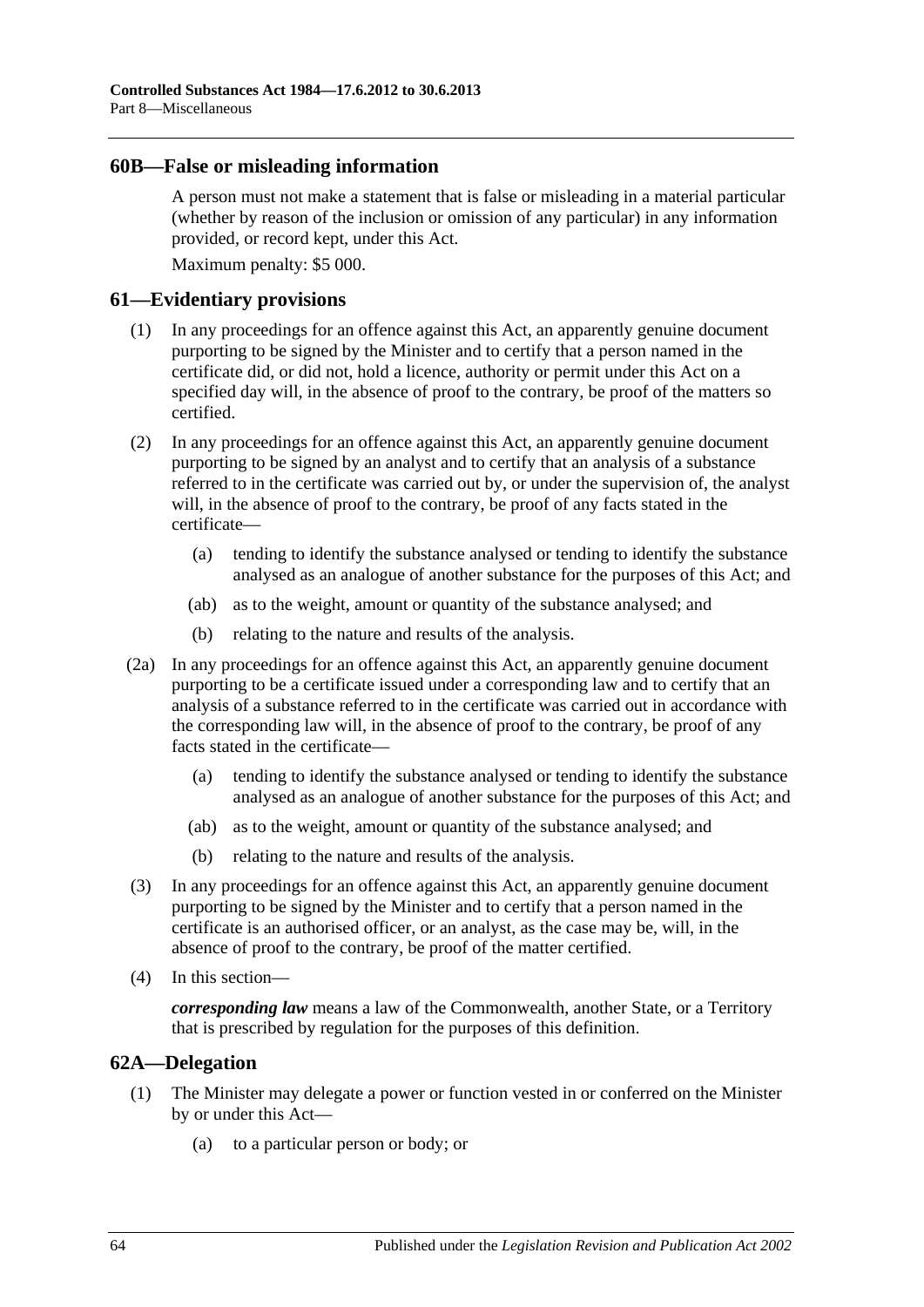- (b) to the person for the time being holding or acting in a particular office or position.
- (2) A power or function delegated under this section may, if the instrument of delegation so provides, be further delegated.
- (3) A delegation—
	- (a) may be absolute or conditional; and
	- (b) does not derogate from the power of the delegator to act in a matter; and
	- (c) is revocable at will by the delegator.

#### <span id="page-64-0"></span>**63—Regulations**

- (1) The Governor may make such regulations as are contemplated by, or as are necessary or expedient for the purposes of, this Act.
- (2) The Minister must consult with the Advisory Council in relation to any regulation proposed to be made under this Act (other than a regulation proposed to be made under [section](#page-40-1) 33LA).
- (3) No regulation may be made prescribing an amount relating to a controlled drug, controlled precursor or controlled plant for the purposes of [Part 5](#page-29-0) or [section](#page-49-0) 45A except on the recommendation of the Advisory Council.
- (4) Without limiting the generality of [subsection](#page-64-0) (1), the regulations may—
	- (a) regulate, restrict or prohibit the manufacture, production, packaging, sale (whether by wholesale or retail), supply, prescribing, administration, possession, use, handling, labelling, storing, transporting, disposal or advertising of any poison, controlled precursor, medicine, medical device or volatile solvent;
	- (b) prescribe standards, or provide for the prescription by a person, a committee of persons or an authority, of standards, with which any poison, controlled precursor, medicine or medical device must conform;
	- (ba) regulate the installation, sale, supply or operation of an automatic vending machine for the sale or supply of a poison, medicine or medical device (in circumstances in which that is not prohibited);
	- (c) prescribe the form of any notice, application, certificate, warrant or other document to be given, made or granted under this Act;
	- (d) prescribe fees in respect of anything to be done under this Act, and provide for the remission of fees in specified circumstances;
	- (e) provide for or regulate the classes, application for, grant, term, refusal, renewal, suspension or revocation of licences and permits under this Act by a person, a committee of persons or an authority;
	- (f) require any specified person, or persons of a specified class, to keep records or provide information in relation to any poison, controlled drug, controlled precursor, controlled plant, medicine, medical device or volatile solvent;
	- (g) provide for and regulate the inspection, examination, testing or analysis of any substance or goods;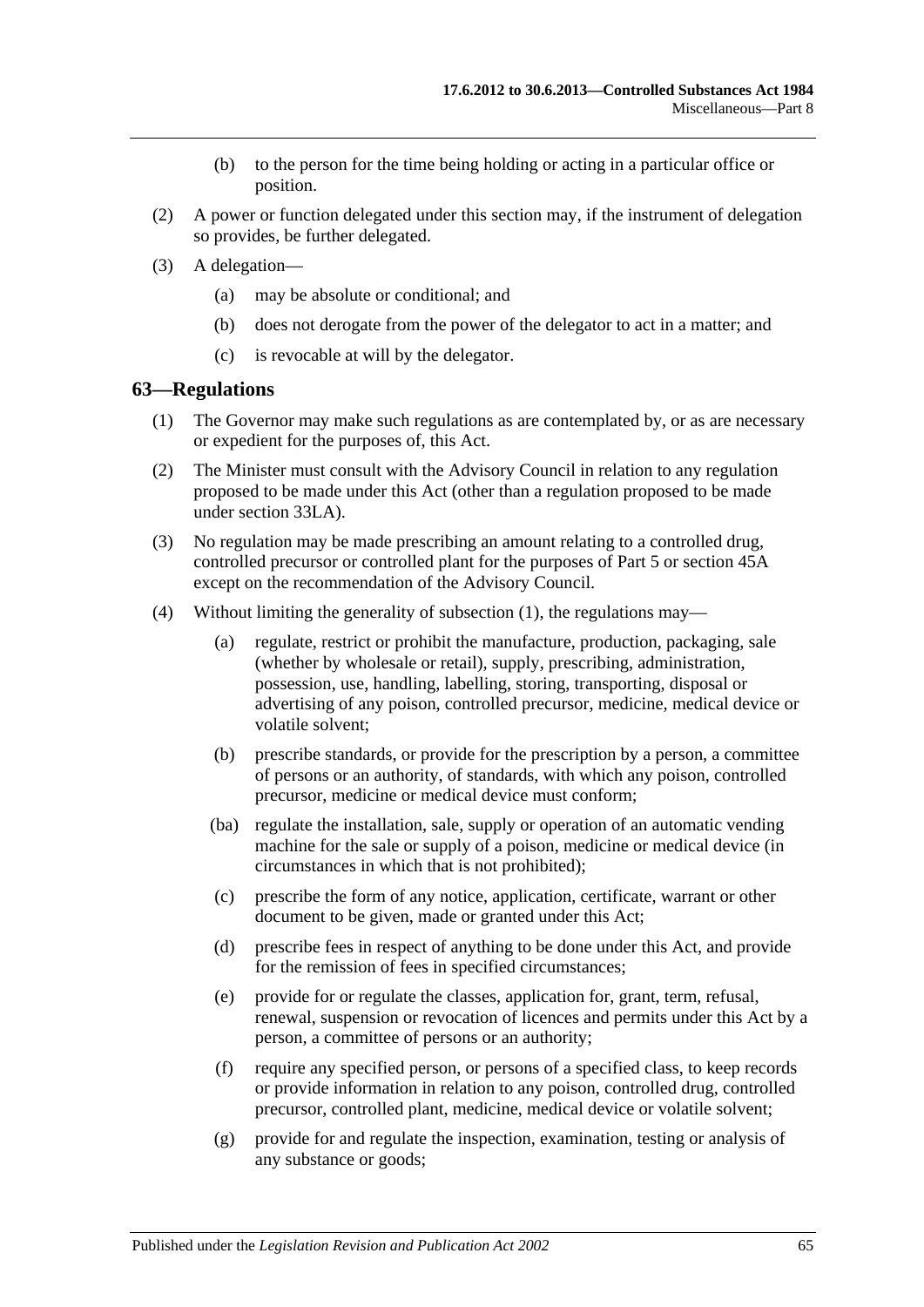- (h) exempt, conditionally or unconditionally, any person, poison, controlled precursor, medicine or medical device from any provision of this Act or the applied provisions, or provide for all or any of those exemptions to be given by a person or committee of persons or an authority;
- (i) prescribe penalties, not exceeding \$5 000, for breach of, or non-compliance with, any regulation.
- (5) The regulations may refer to or, by reference, incorporate (with or without modifications) any code, standard, pharmacopoeia or other document published inside or outside of this State, either as in force at the time the regulations are made or as in force from time to time.
- (5a) If a code, standard, pharmacopoeia or other document is referred to or incorporated in the regulations (or in a code, standard, pharmacopoeia or other document referred to or incorporated in the regulations)—
	- (a) a copy of the code, standard, pharmacopoeia or other document must be kept available for inspection by members of the public, without charge and during normal office hours, at an office or offices specified in the regulations; and
	- (b) evidence of the contents of the code, standard, pharmacopoeia or other document may be given in any legal proceedings by production of a document apparently certified by the Minister to be a true copy of the code, standard, pharmacopoeia or other document.
- (6) Any regulation under this Act may be of general or limited application according to—
	- (a) the classes of persons or things; or
	- (b) the circumstances; or
	- (c) any other specified factor,

to which the regulation is expressed to apply.

(7) The regulations may provide that a matter or thing in respect of which regulations may be made is to be determined according to the discretion of the Minister.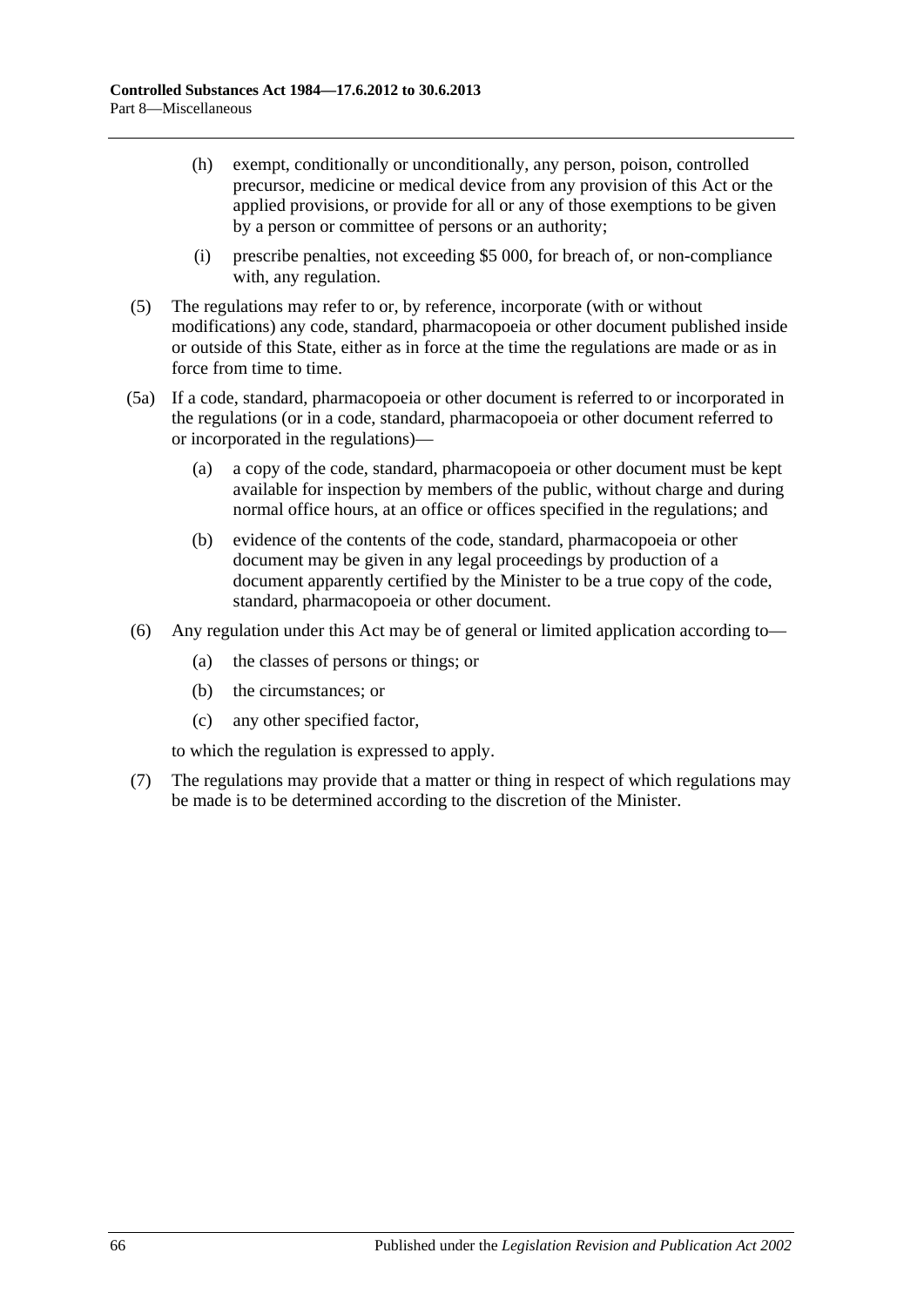# **Legislative history**

## **Notes**

- Amendments of this version that are uncommenced are not incorporated into the text.
- Please note—References in the legislation to other legislation or instruments or to titles of bodies or offices are not automatically updated as part of the program for the revision and publication of legislation and therefore may be obsolete.
- Earlier versions of this Act (historical versions) are listed at the end of the legislative history.
- For further information relating to the Act and subordinate legislation made under the Act see the Index of South Australian Statutes or www.legislation.sa.gov.au.

## **Principal Act and amendments**

New entries appear in bold.

| Year    | N <sub>0</sub> | Title                                                                              | Assent     | Commencement                                                                                                                                                                                                                                                                                                                                                |
|---------|----------------|------------------------------------------------------------------------------------|------------|-------------------------------------------------------------------------------------------------------------------------------------------------------------------------------------------------------------------------------------------------------------------------------------------------------------------------------------------------------------|
| 1984    | 52             | <b>Controlled Substances Act 1984</b>                                              | 24.5.1984  | 9.5.1985 (Gazette 9.5.1985 p1399) except<br>s 19-3.3.1986 (Gazette 27.2.1986 p421)<br>and except s 22-1.7.1988 (Gazette<br>19.5.1988 p1246) and except<br>s 21-9.2.1989 (Gazette 9.2.1989 p354)<br>and except ss 12(7), 13–18 $&$<br>23-29-4.1.1996 (Gazette 4.1.1996 p2)<br>and except ss $3(1)$ , $12(5)$ , (6) &<br>20-1.7.2011 (Gazette 9.6.2011 p2544) |
| 1986    | 17             | Crimes (Confiscation of Profits)<br>Act 1986                                       | 20.3.1986  | 1.3.1987 (Gazette 19.2.1987 p381)                                                                                                                                                                                                                                                                                                                           |
| 1986 43 |                | <b>Statutes Amendment (Analysts)</b><br>Act 1986                                   | 4.9.1986   | 16.10.1986 (Gazette 16.10.1986 p1373)                                                                                                                                                                                                                                                                                                                       |
| 1986 64 |                | Controlled Substances Act Amendment 6.11.1986<br>Act 1986                          |            | 20.11.1986 (Gazette 20.11.1986 p1638)<br>except s 8-30.4.1987 (Gazette 30.4.1987<br>p1133) and except s 7-29.3.1990<br>(Gazette 29.3.1990 p884)                                                                                                                                                                                                             |
| 1990    | 28             | Controlled Substances Act Amendment26.4.1990<br>Act 1990                           |            | 26.4.1990                                                                                                                                                                                                                                                                                                                                                   |
| 1990    | 29             | Controlled Substances Act Amendment26.4.1990<br>Act (No. 2) 1990                   |            | 26.9.1991 (Gazette 26.9.1991 p890)                                                                                                                                                                                                                                                                                                                          |
| 1991    | 13             | <b>Pharmacists Act 1991</b>                                                        | 4.4.1991   | 21.11.1991 (Gazette 21.11.1991 p1328)                                                                                                                                                                                                                                                                                                                       |
| 1991    | 49             | Director of Public Prosecutions<br>Act 1991                                        | 21.11.1991 | 6.7.1992 (Gazette 25.6.1992 p1869)                                                                                                                                                                                                                                                                                                                          |
| 1991    | 69             | <b>Statutes Repeal and Amendment</b><br>$(Courts)$ Act 1991                        | 12.12.1991 | 6.7.1992 (Gazette 2.7.1992 p209)                                                                                                                                                                                                                                                                                                                            |
| 1992    | 44             | Controlled Substances (Classification 10.9.1992<br>of Offences) Amendment Act 1992 |            | 6.7.1992: $s$ 2                                                                                                                                                                                                                                                                                                                                             |
| 1994    | 27             | Controlled Substances (Destruction of 26.5.1994<br>Cannabis) Amendment Act 1994    |            | 13.10.1994 (Gazette 13.10.1994 p944)                                                                                                                                                                                                                                                                                                                        |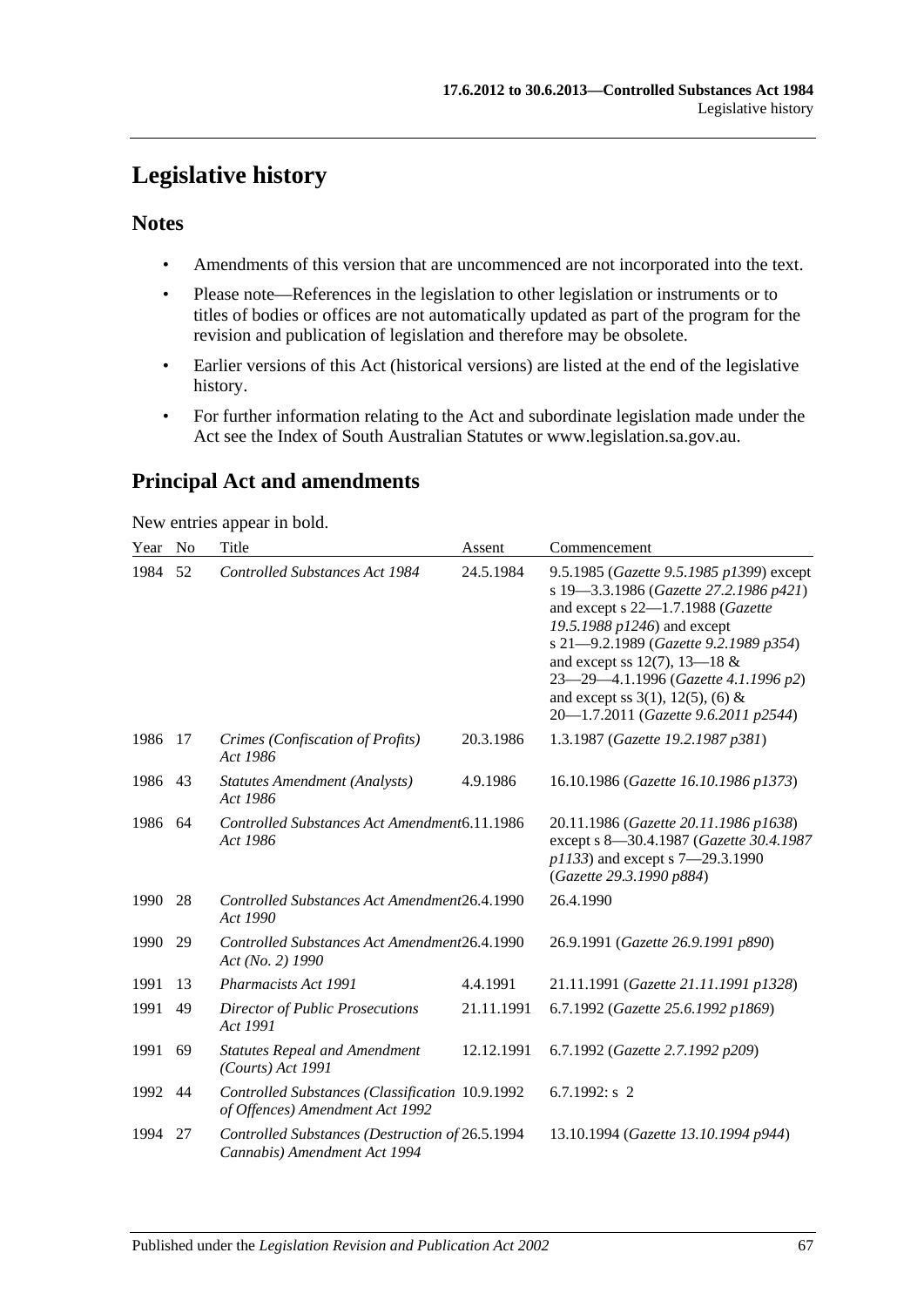#### **Controlled Substances Act 1984—17.6.2012 to 30.6.2013** Legislative history

| 1995 98 |     | <b>Controlled Substances (General</b><br>Offences-Poisons) Amendment<br>Act 1995                   | 14.12.1995 | 4.1.1996 (Gazette 4.1.1996 p2)                                                                                                                                                                                                         |
|---------|-----|----------------------------------------------------------------------------------------------------|------------|----------------------------------------------------------------------------------------------------------------------------------------------------------------------------------------------------------------------------------------|
| 1996 34 |     | <b>Statutes Amendment and Repeal</b><br>(Common Expiation Scheme) Act 1996                         | 2.5.1996   | Sch (cl 12)-3.2.1997 (Gazette<br>19.12.1996 p1923)                                                                                                                                                                                     |
| 1999    | 59  | <b>Controlled Substances</b><br>(Miscellaneous) Amendment Act 1999                                 | 19.8.1999  | 19.8.1999                                                                                                                                                                                                                              |
| 2000    | -34 | South Australian Health Commission 6.7.2000<br>(Administrative Arrangements)<br>Amendment Act 2000 |            | Sch 1 (cl 4)-6.7.2000 (Gazette 6.7.2000<br>p5)                                                                                                                                                                                         |
| 2000 87 |     | Controlled Substances (Drug Offence 14.12.2000<br>Diversion) Amendment Act 2000                    |            | 1.10.2001 (Gazette 27.9.2001 p4295)                                                                                                                                                                                                    |
| 2002 47 |     | Controlled Substances (Cannabis)<br><b>Amendment Act 2002</b>                                      | 12.12.2002 | 1.2.2003 (Gazette 16.1.2003 p180)                                                                                                                                                                                                      |
| 2004    | 48  | Controlled Substances (Repeal of<br><b>Sunset Provision</b> ) Amendment Act<br>2004                | 16.12.2004 | 30.9.2004: s 2                                                                                                                                                                                                                         |
| 2005    | 19  | Criminal Assets Confiscation Act 20059.6.2005                                                      |            | Sch 1 (cll 2-4)-2.4.2006 (Gazette<br>16.2.2006 p578)                                                                                                                                                                                   |
| 2005    | 80  | Controlled Substances (Serious Drug 8.12.2005<br>Offences) Amendment Act 2005                      |            | Pt 2 (ss $4(2)$ , (4), 5, 6, 12, 18, 19(2), 21,<br>23-28)-12.1.2006 (Gazette 12.1.2006<br>$p43$ ; ss 4(1), (3), (5)—(12), 7—11,<br>$13-17$ , 19(1), (3), (4), 20, 22, 29, 30 &<br>Sch 1 (cl 6)-3.12.2007 (Gazette<br>22.11.2007 p4294) |
| 2007 35 |     | <b>Statutes Amendment (Petroleum</b><br>Products) Act 2007                                         | 20.9.2007  | Pt 2 (s 4)-1.7.2008 (Gazette 13.3.2008<br>p1006)                                                                                                                                                                                       |
| 2007    | 50  | Controlled Substances (Possession of 29.11.2007<br>Prescribed Equipment) Amendment<br>Act 2007     |            | 26.9.2008 (Gazette 25.9.2008 p4575)<br>except s 4-19.10.2008 (Gazette<br>16.10.2008 p4834)                                                                                                                                             |
| 2008    | 3   | Health Care Act 2008                                                                               | 13.3.2008  | Sch 4 (cl 4)-1.7.2008 (Gazette<br>26.6.2008 p2563)                                                                                                                                                                                     |
| 2008    | 11  | Summary Offences (Drug<br>Paraphernalia) Amendment Act 2008                                        | 8.5.2008   | Sch 1 (cll 1 & 2)-8.6.2008 (Gazette<br>5.6.2008 p1872)                                                                                                                                                                                 |
| 2008 32 |     | Controlled Substances (Controlled<br>Drugs, Precursors and Cannabis)<br>Amendment Act 2008         | 31.7.2008  | 10.9.2009 (Gazette 10.9.2009 p4410)                                                                                                                                                                                                    |
| 2008    | 33  | <b>Controlled Substances (Drug</b><br>Detection Powers) Amendment Act<br>2008                      | 31.7.2008  | Pt 2 (ss $4-8$ )-23.10.2008 ( <i>Gazette</i><br>23.10.2008 p4931)                                                                                                                                                                      |
| 2009 84 |     | <b>Statutes Amendment (Public Sector</b><br>Consequential Amendments) Act 2009                     | 10.12.2009 | Pt 37 (ss 68 & 69)-1.2.2010 (Gazette<br>28.1.2010 p320)                                                                                                                                                                                |
| 2010 5  |     | <b>Health Practitioner Regulation</b><br>National Law (South Australia) Act<br>2010                | 1.7.2010   | Sch 1 (cl 6)-1.7.2010 (Gazette 1.7.2010<br>p3338)                                                                                                                                                                                      |
| 2010    | 17  | <b>Controlled Substances</b><br>(Miscellaneous) Amendment Act 2010                                 | 14.10.2010 | 28.11.2010 (Gazette 25.11.2010 p5401)                                                                                                                                                                                                  |
| 2011    | 3   | Controlled Substances (Therapeutic<br>Goods and Other Matters)<br>Amendment Act 2011               | 3.3.2011   | 9.6.2011 except ss 4–26, 28–32 &<br>Sch 1-1.7.2011 (Gazette 9.6.2011<br>p2544)                                                                                                                                                         |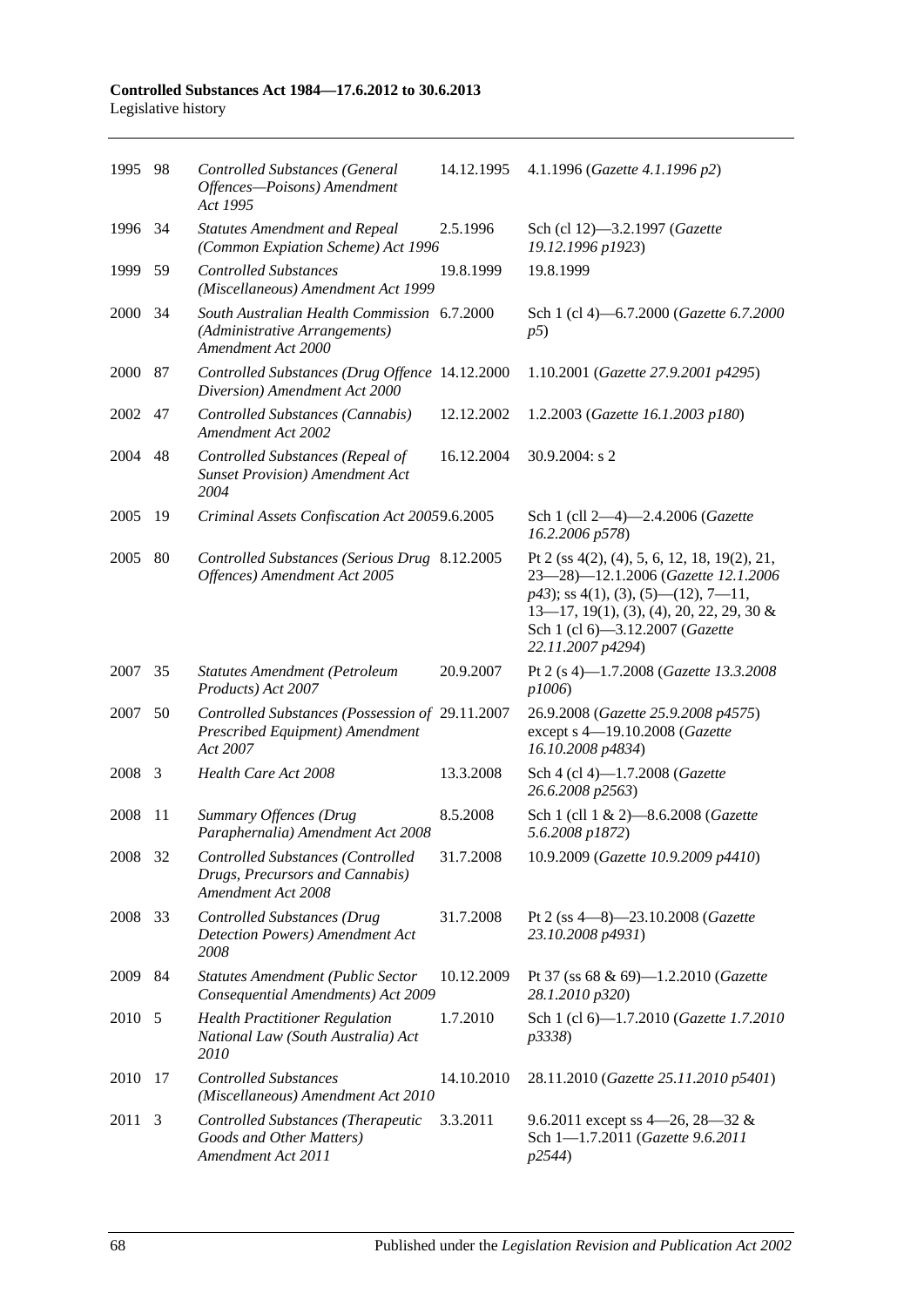| 2011 25 |    | <b>Controlled Substances (Offences</b><br>Relating to Instructions) Amendment<br>Act 2011 | 21.7.2011  | 28.8.2011 (Gazette 18.8.2011 p3490)                                 |
|---------|----|-------------------------------------------------------------------------------------------|------------|---------------------------------------------------------------------|
| 2011    | 36 | Statutes Amendment (Directors'<br>Liability) Act 2011                                     | 22.9.2011  | Pt 8 (s 10)-1.1.2012 ( <i>Gazette</i><br>15.12.2011 p4988)          |
| 2012 12 |    | <b>Statutes Amendment (Serious and</b><br><b>Organised Crime</b> ) Act 2012               | 10.5.2012  | Pt 4 (ss 17-25)-17.6.2012 (Gazette<br>14.6.2012 p2756               |
| 2012    | 43 | <b>Statutes Amendment (Courts)</b><br>Efficiency Reforms) Act 2012                        | 22.11.2012 | Pt 3 (ss $6-9$ )-1.7.2013 ( <i>Gazette</i><br>$16.5.2013$ $p1541$ ) |

## **Provisions amended**

New entries appear in bold.

Entries that relate to provisions that have been deleted appear in italics.

| Provision               | How varied                                                               | Commencement |
|-------------------------|--------------------------------------------------------------------------|--------------|
| Long title              | amended by 59/1999 s 13 (Sch)                                            | 19.8.1999    |
|                         | amended by 3/2011 s 4                                                    | 1.7.2011     |
|                         | amended under Legislation Revision and<br>Publication Act 2002           | 28.8.2011    |
| Pt1                     |                                                                          |              |
| s <sub>2</sub>          | deleted by 59/1999 s 13 (Sch)                                            | 19.8.1999    |
| s 3 before omission     |                                                                          |              |
| $s \frac{3}{2}$         | deleted by 59/1999 s 13 (Sch)                                            | 19.8.1999    |
| s <sub>3</sub>          | omitted under Legislation Revision and<br><b>Publication Act 2002</b>    | 28.8.2011    |
| s <sub>4</sub>          |                                                                          |              |
| s(4(1))                 | s 4 redesignated as $s$ 4(1) by 64/1986 s 3(b)                           | 20.11.1986   |
| <b>Advisory Council</b> | the Advisory Council amended to read Advisory<br>Council by 3/2011 Sch 1 | 1.7.2011     |
|                         | aggravated offence inserted by 12/2012 s 17(1)                           |              |
| analyst                 | substituted by $43/1986$ s $5(a)$                                        | 16.10.1986   |
|                         | applied provisions inserted by $3/2011$ s $5(1)$                         | 1.7.2011     |
| cultivation             | artificially enhanced inserted by 32/2008 s 4(1)                         | 10.9.2009    |
| assessment panel        | deleted by $87/2000 s3$                                                  | 1.10.2001    |
|                         | assessment service inserted by 87/2000 s 3                               | 1.10.2001    |
| authorised officer      | substituted by $32/2008$ s $4(2)$                                        | 10.9.2009    |
| basic offence           | inserted by 12/2012 s 17(2)                                              | 17.6.2012    |
| botanist                | deleted by $43/1986 s 5(b)$                                              | 16.10.1986   |
| cannabis                | substituted by $29/1990$ s $3(a)$                                        | 26.9.1991    |
| cannabis oil            | substituted by $29/1990$ s $3(a)$                                        | 26.9.1991    |
| cannabis resin          | substituted by $29/1990$ s $3(a)$                                        | 26.9.1991    |
| child                   | substituted by $29/1990$ s $3(b)$                                        | 26.9.1991    |
| commercial<br>quantity  | inserted by $80/2005$ s $4(1)$                                           | 3.12.2007    |
|                         | amended by 32/2008 s 4(3)                                                | 10.9.2009    |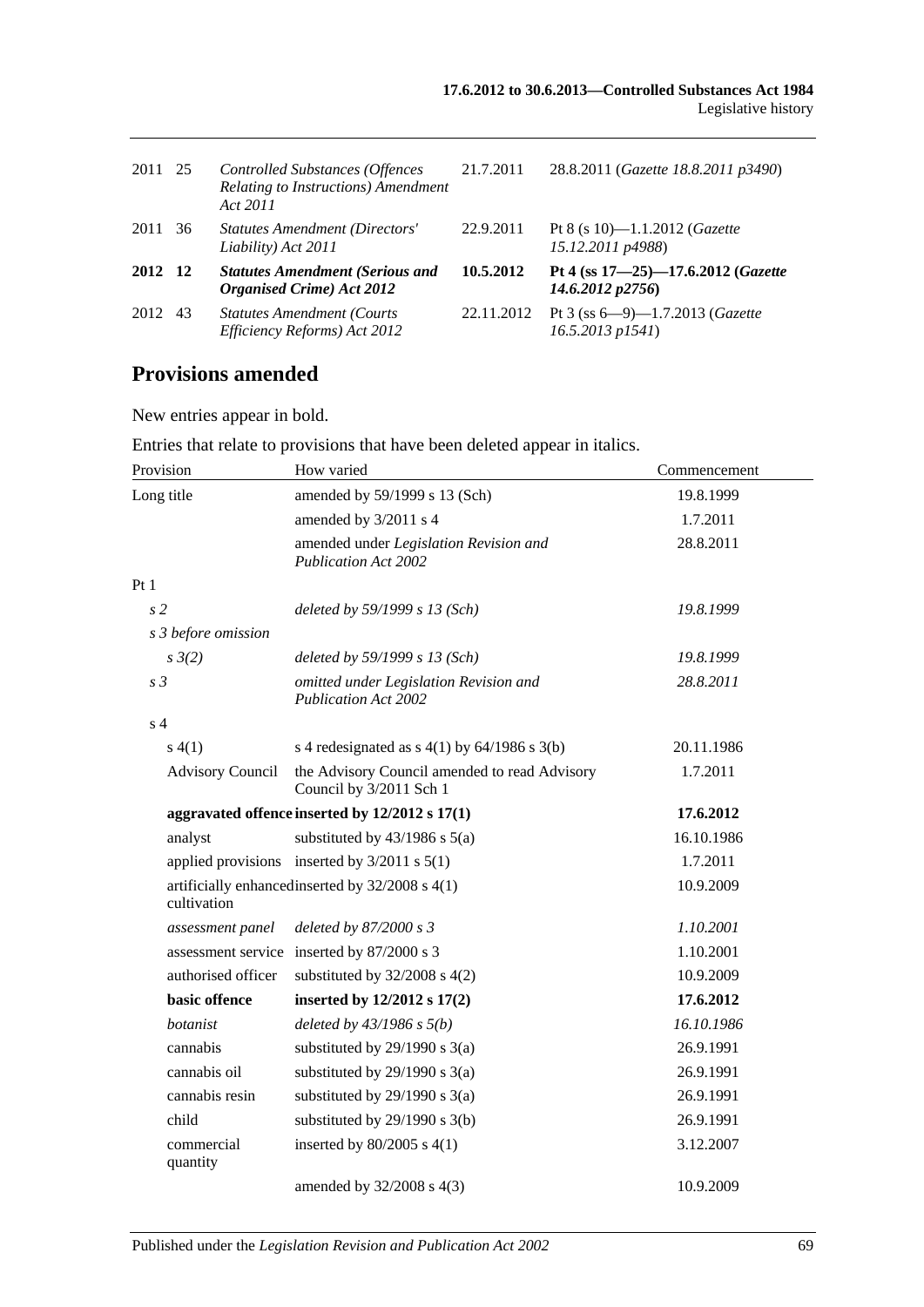#### **Controlled Substances Act 1984—17.6.2012 to 30.6.2013** Legislative history

|                                           | Commonwealth Actinserted by 3/2011 s 5(2)                    | 1.7.2011   |
|-------------------------------------------|--------------------------------------------------------------|------------|
| Commonwealth<br>Minister                  | inserted by $3/2011$ s $5(2)$                                | 1.7.2011   |
| Commonwealth<br>Secretary                 | inserted by $3/2011$ s $5(2)$                                | 1.7.2011   |
| Commonwealth<br>therapeutic goods<br>laws | inserted by $3/2011$ s $5(2)$                                | 1.7.2011   |
| controlled drug                           | inserted by $80/2005$ s $4(1)$                               | 3.12.2007  |
| controlled plant                          | inserted by $80/2005$ s $4(1)$                               | 3.12.2007  |
|                                           | controlled precursor inserted by 80/2005 s 4(1)              | 3.12.2007  |
| cultivate                                 | inserted by $80/2005$ s $4(1)$                               | 3.12.2007  |
| dentist                                   | amended by 59/1999 s 13 (Sch)                                | 19.8.1999  |
|                                           | amended by $80/2005$ s $4(2)$                                | 12.1.2006  |
|                                           | substituted by $5/2010$ Sch 1 cl $6(1)$                      | 1.7.2010   |
| Department                                | the Department inserted by $34/2000$ Sch 1 cl $4(a)$         | 6.7.2000   |
|                                           | the Department amended to read Department by<br>3/2011 Sch 1 | 1.7.2011   |
|                                           | discrete dosage unit inserted by $32/2008$ s $4(4)$          | 10.9.2009  |
|                                           | substituted by 17/2010 s 4                                   | 28.11.2010 |
|                                           | drug detection dog inserted by $33/2008$ s 4(1)              | 23.10.2008 |
| electronic drug<br>detection system       | inserted by $33/2008$ s $4(2)$                               | 23.10.2008 |
| general drug<br>detection                 | inserted by $33/2008$ s $4(2)$                               | 23.10.2008 |
| the Health<br>Commission                  | deleted by 3/2008 Sch 4 cl 4                                 | 1.7.2008   |
| large commercial<br>quantity              | inserted by $80/2005$ s $4(3)$                               | 3.12.2007  |
|                                           | amended by 32/2008 s 4(5)                                    | 10.9.2009  |
| manufacture                               | inserted by $80/2005$ s $4(3)$                               | 3.12.2007  |
| medical device                            | inserted by $3/2011$ s $5(3)$                                | 1.7.2011   |
|                                           | medical practitioner amended by 59/1999 s 13 (Sch)           | 19.8.1999  |
|                                           | substituted by $5/2010$ Sch 1 cl $6(2)$                      | 1.7.2010   |
| medicine                                  | inserted by $3/2011$ s $5(4)$                                | 1.7.2011   |
| midwife                                   | inserted by $3/2011$ s $5(4)$                                | 1.7.2011   |
| nurse                                     | amended by $64/1986$ s $3(a)$                                | 20.11.1986 |
|                                           | amended by $80/2005$ s $4(4)$                                | 12.1.2006  |
|                                           | substituted by $5/2010$ Sch 1 cl $6(3)$                      | 1.7.2010   |
| nurse practitioner                        | inserted by $3/2011$ s $5(5)$                                | 1.7.2011   |
| pharmacist                                | substituted by 13/1991 (Sch 2)                               | 21.11.1991 |
|                                           | substituted by $5/2010$ Sch 1 cl $6(4)$                      | 1.7.2010   |
| plant                                     | deleted by $29/1990 s3(c)$                                   | 26.9.1991  |
| possession                                | substituted by $80/2005$ s $4(5)$                            | 3.12.2007  |
| produce                                   | deleted by $80/2005$ s $4(6)$                                | 3.12.2007  |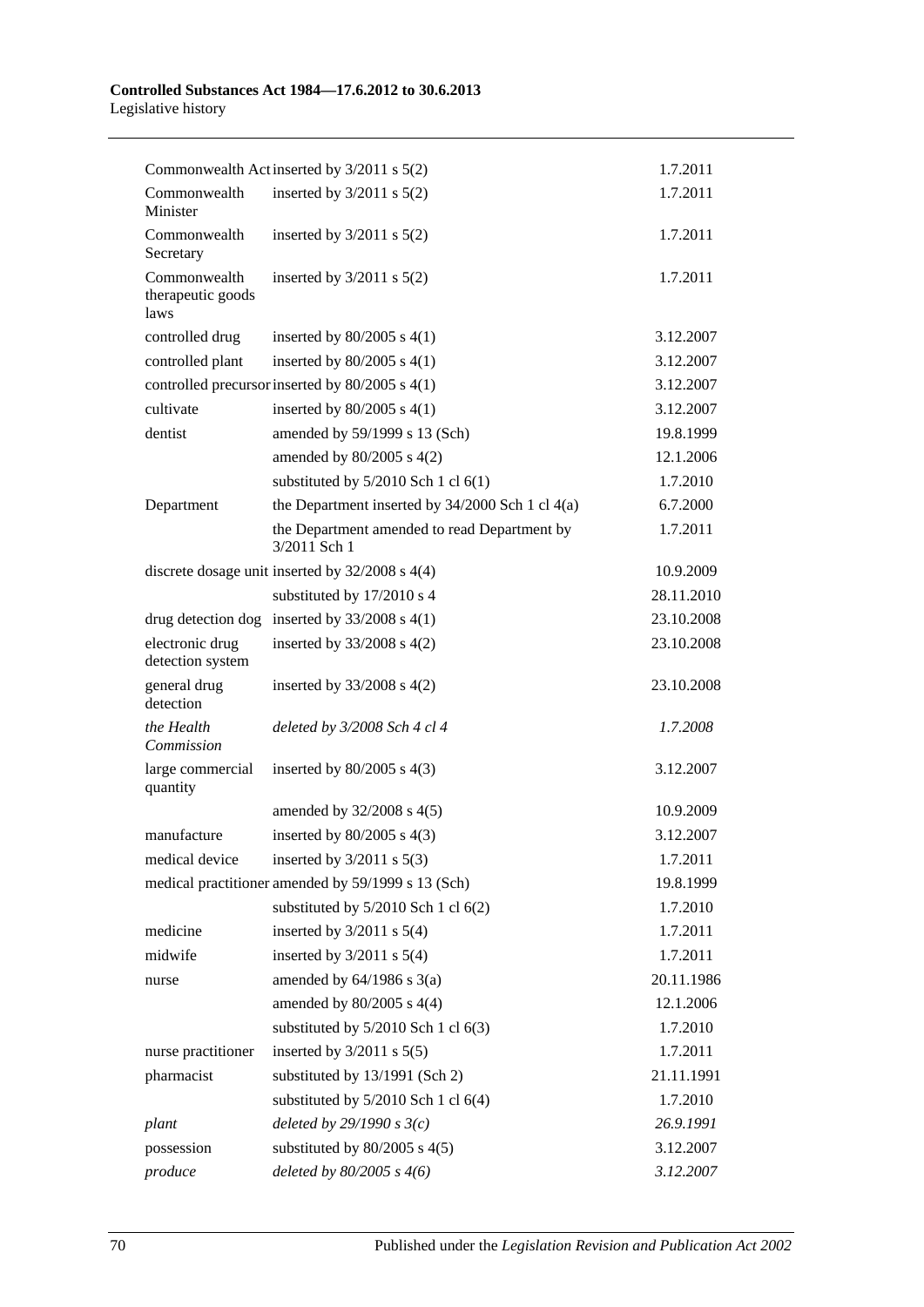|                | product                           | inserted by $80/2005$ s 4(6)                         | 3.12.2007  |
|----------------|-----------------------------------|------------------------------------------------------|------------|
|                | prohibited<br>substance           | deleted by $80/2005$ s $4(7)$                        | 3.12.2007  |
|                | registered health<br>practitioner | inserted by $3/2011$ s $5(6)$                        | 1.7.2011   |
|                | related person or<br>body         | deleted by 17/1986 s 13 (Sch)                        | 1.3.1987   |
|                | sell                              | substituted by $80/2005$ s $4(8)$                    | 3.12.2007  |
|                |                                   | senior police officer inserted by 33/2008 s 4(3)     | 23.10.2008 |
|                |                                   | amended by 3/2011 Sch 1                              | 1.7.2011   |
|                | school zone                       | inserted by $29/1990$ s $3(d)$                       | 26.9.1991  |
|                | simple possession<br>offence      | substituted by $80/2005$ s 4(9)                      | 3.12.2007  |
|                | supply                            | substituted by $80/2005$ s $4(10)$                   | 3.12.2007  |
|                | therapeutic device                | deleted by $3/2011$ s $5(7)$                         | 1.7.2011   |
|                | therapeutic<br>substance          | deleted by $3/2011 s 5(7)$                           | 1.7.2011   |
|                | traffic                           | inserted by $80/2005$ s $4(11)$                      | 3.12.2007  |
|                |                                   | trafficable quantity inserted by $80/2005$ s $4(11)$ | 3.12.2007  |
|                |                                   | amended by 32/2008 s 4(6)                            | 10.9.2009  |
|                | veterinary surgeon                | amended by 59/1999 s 13 (Sch)                        | 19.8.1999  |
|                |                                   | amended by 3/2011 Sch 1                              | 1.7.2011   |
|                | s(4(2)                            | inserted by $64/1986$ s $3(b)$                       | 20.11.1986 |
|                | s(4(3))                           | inserted by $64/1986$ s $3(b)$                       | 20.11.1986 |
|                |                                   | substituted by $80/2005$ s $4(12)$                   | 3.12.2007  |
|                | $s\ 4(4)$ (8)                     | inserted by $80/2005$ s $4(12)$                      | 3.12.2007  |
| s <sub>5</sub> |                                   |                                                      |            |
|                | $s 5(2)$ and (3)                  | amended by 59/1999 s 13 (Sch)                        | 19.8.1999  |
| Pt 2           |                                   |                                                      |            |
| s <sub>6</sub> |                                   |                                                      |            |
|                | s(6(1))                           | substituted by 59/1999 s 13 (Sch)                    | 19.8.1999  |
|                | s(6(2)                            | amended by 59/1999 s 13 (Sch)                        | 19.8.1999  |
|                |                                   | amended by 34/2000 Sch 1 cl 4(b)                     | 6.7.2000   |
|                |                                   | amended by 80/2005 s 5(1), (2)                       | 12.1.2006  |
|                |                                   | amended by 32/2008 s 5                               | 10.9.2009  |
|                |                                   | amended by 3/2011 Sch 1                              | 1.7.2011   |
|                | s 6(4)                            | amended by 59/1999 s 13 (Sch)                        | 19.8.1999  |
|                |                                   | amended by 3/2011 Sch 1                              | 1.7.2011   |
| s 7            |                                   |                                                      |            |
|                | s(7(1))                           | amended by 59/1999 s 13 (Sch)                        | 19.8.1999  |
|                |                                   | amended by 3/2011 Sch 1                              | 1.7.2011   |
|                | $s \, 7(2)$ and (3)               | amended by 59/1999 s 13 (Sch)                        | 19.8.1999  |
|                | $s \, 7(4)$                       | amended by 59/1999 s 13 (Sch)                        | 19.8.1999  |
|                |                                   | amended by 3/2011 Sch 1                              | 1.7.2011   |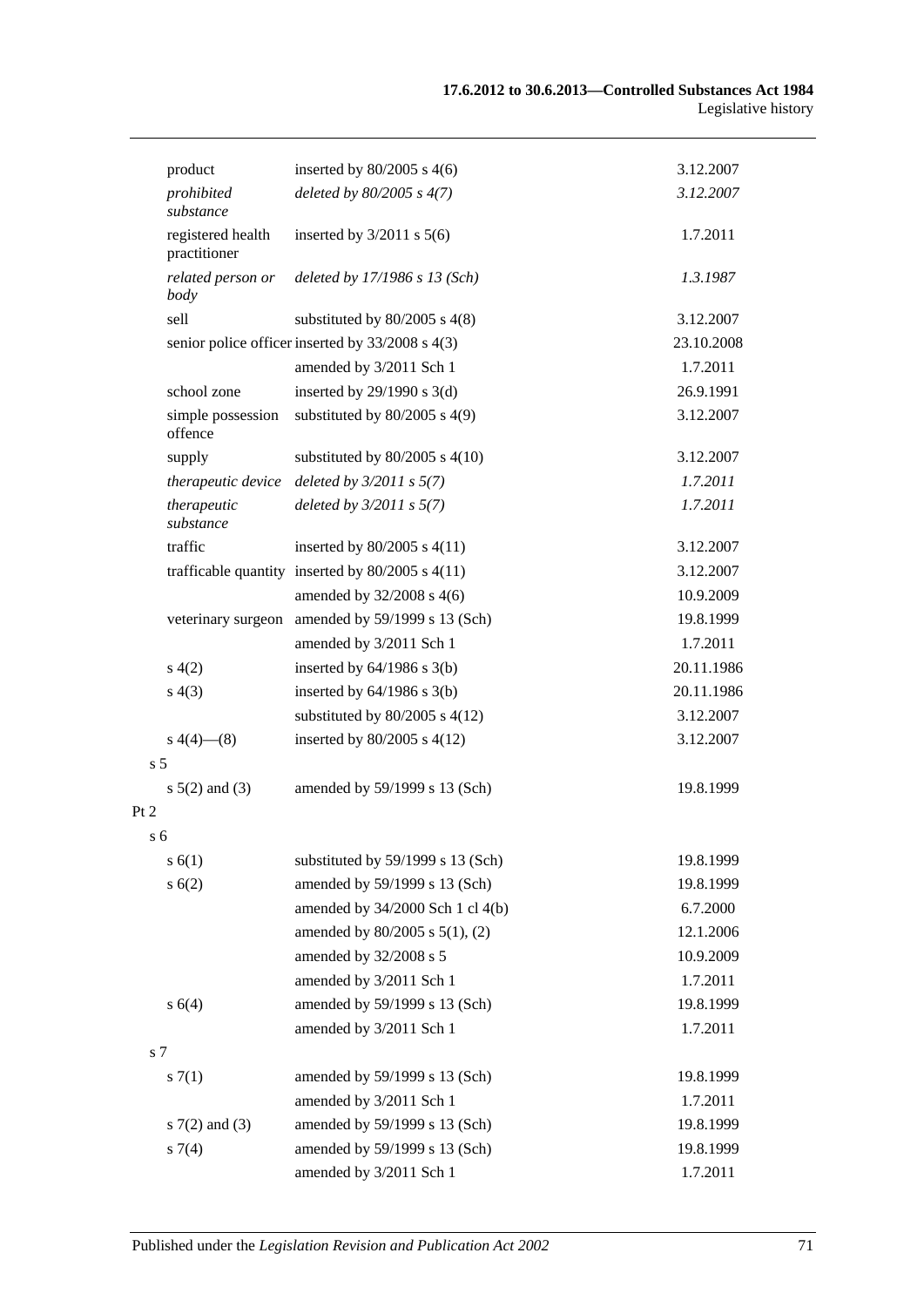#### **Controlled Substances Act 1984—17.6.2012 to 30.6.2013** Legislative history

| ss 8 and 9            | amended by 59/1999 s 13 (Sch)                                                                           | 19.8.1999 |
|-----------------------|---------------------------------------------------------------------------------------------------------|-----------|
| s 10                  |                                                                                                         |           |
| 10(1)                 | substituted by 59/1999 s 13 (Sch)                                                                       | 19.8.1999 |
| 10(2)                 | amended by 59/1999 s 13 (Sch)                                                                           | 19.8.1999 |
| 10(3)                 | amended by 59/1999 s 13 (Sch)                                                                           | 19.8.1999 |
|                       | amended by 80/2005 s 6                                                                                  | 12.1.2006 |
| s $10(4)$ —(6)        | amended by 59/1999 s 13 (Sch)                                                                           | 19.8.1999 |
| s 10A                 | inserted by 84/2009 s 68                                                                                | 1.2.2010  |
| s 11                  |                                                                                                         |           |
| s 11(3)               | amended by 59/1999 s 13 (Sch)                                                                           | 19.8.1999 |
|                       | amended by 3/2011 Sch 1                                                                                 | 1.7.2011  |
| $s 11(5)$ —(7)        | amended by 59/1999 s 13 (Sch)                                                                           | 19.8.1999 |
| Pt 2A                 | inserted by 3/2011 s 6                                                                                  | 1.7.2011  |
| Pt 3                  |                                                                                                         |           |
| s 12                  |                                                                                                         |           |
| s $12(1)$ and $(3)$   | amended by 59/1999 s 13 (Sch)                                                                           | 19.8.1999 |
| s 12(4)               | amended by 59/1999 s 13 (Sch)                                                                           | 19.8.1999 |
|                       | amended by $80/2005$ s $7(1)$                                                                           | 3.12.2007 |
| s $12(4a)$ and $(4b)$ | inserted by $80/2005$ s $7(2)$                                                                          | 3.12.2007 |
| s $12(5)$ and (6)     | amended by 59/1999 s 13 (Sch) but deleted by<br>$3/2011$ s $7(1)$ immediately following<br>commencement | 1.7.2011  |
| s 12(7)               | amended by 59/1999 s 13 (Sch)                                                                           | 19.8.1999 |
| s 12(8)               | amended by $3/2011$ s $7(2)$                                                                            | 1.7.2011  |
| Pt 4                  |                                                                                                         |           |
| s 13                  |                                                                                                         |           |
| s 13(1)               | amended by 98/1995 s 3                                                                                  | 4.1.1996  |
|                       | amended by 59/1999 s 13 (Sch)                                                                           | 19.8.1999 |
|                       | amended by 34/2000 Sch 1 cl 4(c)                                                                        | 6.7.2000  |
|                       | amended by 80/2005 s 8(1)                                                                               | 3.12.2007 |
|                       | amended by 3/2011 s 8(1), (2)                                                                           | 1.7.2011  |
| s 13(2)               | amended by $3/2011$ s $8(3)$                                                                            | 1.7.2011  |
| s 13(3)               | inserted by 59/1999 s 2                                                                                 | 19.8.1999 |
| s 13(4)               | inserted by $80/2005$ s $8(2)$                                                                          | 3.12.2007 |
| s 14                  |                                                                                                         |           |
| s 14(1)               | amended by 98/1995 s 4                                                                                  | 4.1.1996  |
|                       | amended by 59/1999 s 13 (Sch)                                                                           | 19.8.1999 |
|                       | amended by 34/2000 Sch 1 cl 4(d)                                                                        | 6.7.2000  |
|                       | amended by $3/2011$ s $9(1)$                                                                            | 1.7.2011  |
| s 14(2)               | amended by 3/2011 s 9(2)                                                                                | 1.7.2011  |
| s 14(3)               | inserted by 59/1999 s 3                                                                                 | 19.8.1999 |
| s 15                  |                                                                                                         |           |
| s 15(1)               | amended by 98/1995 s 5                                                                                  | 4.1.1996  |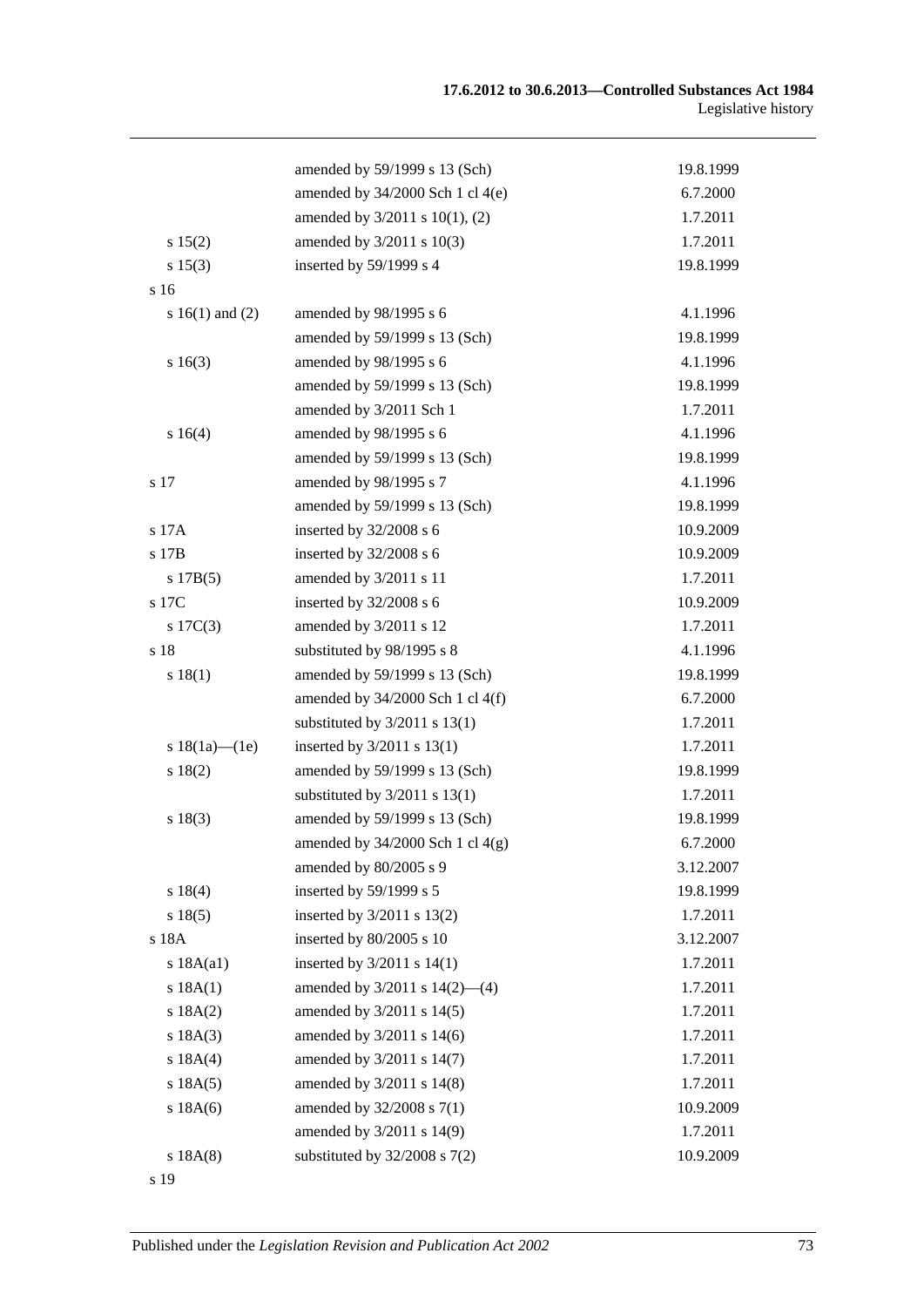#### **Controlled Substances Act 1984—17.6.2012 to 30.6.2013** Legislative history

| 19(1)             | s 19 amended by 98/1995 s 9                 | 4.1.1996  |
|-------------------|---------------------------------------------|-----------|
|                   | s 19 amended by 59/1999 s 13 (Sch)          | 19.8.1999 |
|                   | s 19 redesignated as s 19(1) by 35/2007 s 4 | 1.7.2008  |
| $s 19(2)$ (6)     | inserted by 35/2007 s 4                     | 1.7.2008  |
| s 20              |                                             |           |
| $s \ 20(1)$       | amended by 98/1995 s 10                     |           |
|                   | amended by 59/1999 s 13 (Sch)               |           |
|                   | amended by 80/2005 s 11(1), (2)             |           |
|                   | amended by 3/2011 s 15(1)                   | 1.7.2011  |
| $\frac{20(2)}{2}$ | substituted by $80/2005$ s $11(3)$          |           |
|                   | amended by 3/2011 s 15(1), (2)              | 1.7.2011  |
| s 21              |                                             |           |
| $s\ 21(1)$        | amended by 59/1999 s 13 (Sch)               | 19.8.1999 |
|                   | amended by 80/2005 s 12(1), (2)             | 12.1.2006 |
| $s\ 21(2)$        | amended by 98/1995 s 11                     | 4.1.1996  |
|                   | amended by 59/1999 s 13 (Sch)               | 19.8.1999 |
| $s \, 21(4)$      | amended by 59/1999 s 13 (Sch)               | 19.8.1999 |
|                   | amended by 3/2011 Sch 1                     | 1.7.2011  |
| s 22              |                                             |           |
| $s\,22(1)$        | amended by 98/1995 s 12                     | 4.1.1996  |
|                   | amended by 59/1999 s 13 (Sch)               | 19.8.1999 |
|                   | amended by 34/2000 Sch 1 cl 4(h)            | 6.7.2000  |
| s 23              |                                             |           |
| $s\,23(1)$        | amended by 98/1995 s 13                     | 4.1.1996  |
|                   | amended by 59/1999 s 13 (Sch)               | 19.8.1999 |
|                   | amended by 3/2011 s 16                      | 1.7.2011  |
| $s\,23(2)$        | amended by 59/1999 s 13 (Sch)               | 19.8.1999 |
| s 24              | substituted by 98/1995 s 14                 | 4.1.1996  |
|                   | amended by 59/1999 s 13 (Sch)               | 19.8.1999 |
|                   | amended by 3/2011 s 17                      | 1.7.2011  |
| s <sub>25</sub>   | amended by 98/1995 s 15                     | 4.1.1996  |
|                   | amended by 59/1999 s 13 (Sch)               | 19.8.1999 |
|                   | amended by 3/2011 s 18                      | 1.7.2011  |
| s <sub>26</sub>   | amended by 98/1995 s 16                     | 4.1.1996  |
|                   | amended by 59/1999 s 13 (Sch)               | 19.8.1999 |
|                   | amended by 3/2011 s 19                      | 1.7.2011  |
| s 27              | substituted by 98/1995 s 17                 | 4.1.1996  |
|                   | amended by 59/1999 s 13 (Sch)               | 19.8.1999 |
|                   | amended by 3/2011 s 20                      | 1.7.2011  |
| s 28              |                                             |           |
| $s\,28(1)$        | amended by 98/1995 s 18                     | 4.1.1996  |
|                   | amended by 59/1999 s 13 (Sch)               | 19.8.1999 |
|                   | amended by 3/2011 s 21(1)                   | 1.7.2011  |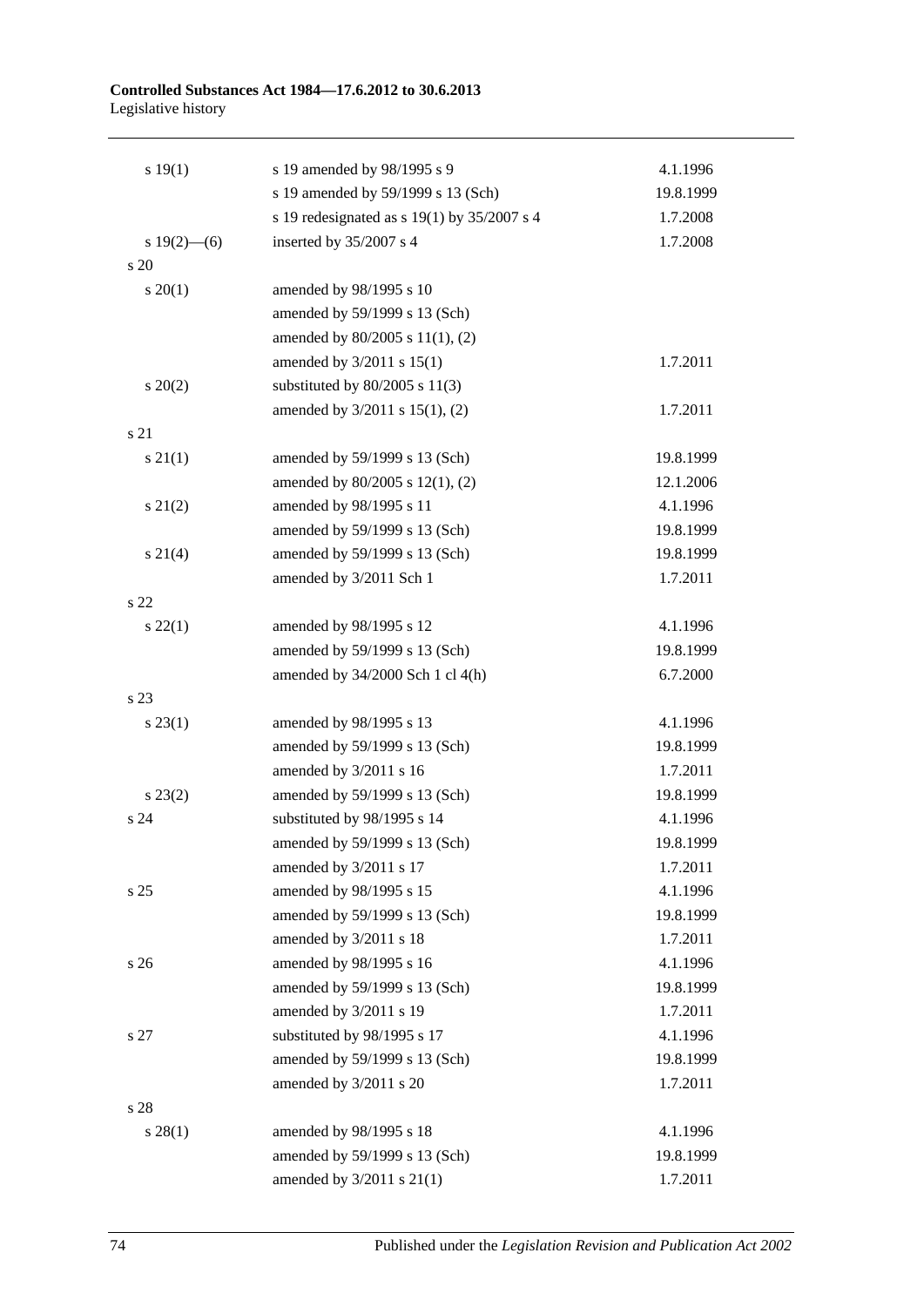| $s\,28(2)$                                   | amended by $3/2011$ s $21(2)$         | 1.7.2011   |
|----------------------------------------------|---------------------------------------|------------|
| s 29                                         | amended by 98/1995 s 19               | 4.1.1996   |
|                                              | amended by 59/1999 s 13 (Sch)         | 19.8.1999  |
|                                              | amended by 3/2011 s 22                | 1.7.2011   |
| s 30                                         |                                       |            |
| $s \ 30(1)$                                  | amended by $98/1995$ s $20(a)$        | 4.1.1996   |
|                                              | amended by 59/1999 s 13 (Sch)         | 19.8.1999  |
| $s \ 30(2)$                                  | amended by 98/1995 s 20(b)            | 4.1.1996   |
|                                              | amended by 59/1999 s 13 (Sch)         | 19.8.1999  |
| $s \ 30(2a)$                                 | inserted by $98/1995$ s $20(c)$       | 4.1.1996   |
|                                              | amended by 59/1999 s 13 (Sch)         | 19.8.1999  |
| $s \ 30(3)$                                  | amended by 59/1999 s 13 (Sch)         | 19.8.1999  |
| $Pt\,5$                                      |                                       |            |
| heading                                      | substituted by 80/2005 s 13           | 3.12.2007  |
| Pt 5 Div 1 before<br>substitution by 80/2005 |                                       |            |
| s <sub>31</sub>                              |                                       |            |
| s3I(1)                                       | amended by 59/1999 s 13 (Sch)         | 19.8.1999  |
| $s \, 3I(2)$                                 | amended by $64/1986 s 4$              | 20.11.1986 |
|                                              | amended by 59/1999 s 13 (Sch)         | 19.8.1999  |
| $s \frac{3I(3)}{3}$                          | amended by 59/1999 s 13 (Sch)         | 19.8.1999  |
|                                              | amended by $34/2000$ Sch 1 cl $4(i)$  | 6.7.2000   |
| $s \, 3I(4)$                                 | amended by 59/1999 s 13 (Sch)         | 19.8.1999  |
| $s \, 3I(5)$                                 | inserted by $59/1999 s 6$             | 19.8.1999  |
| s <sub>32</sub>                              |                                       |            |
| $s\,32(1)$                                   | amended by 59/1999 s 13 (Sch)         | 19.8.1999  |
| $s\,32(2)$                                   | amended by 59/1999 s 13 (Sch)         | 19.8.1999  |
|                                              | amended by $34/2000$ Sch 1 cl $4(j)$  | 6.7.2000   |
| $s \, 32(3)$ and (4)                         | amended by 59/1999 s 13 (Sch)         | 19.8.1999  |
| $s\,32(5)$                                   | amended by 64/1986 s 5                | 20.11.1986 |
|                                              | amended by $29/1990 s 4(a)$           | 26.9.1991  |
|                                              | amended by $69/1991 s 16(a)$ , (b)    | 6.7.1992   |
|                                              | amended by $44/1992 s 3(a), (b)$      | 6.7.1992   |
|                                              | $B(b)(iii)$ deleted by 44/1992 s 3(c) | 6.7.1992   |
|                                              | amended by 59/1999 s 13 (Sch)         | 19.8.1999  |
| $s\,32(5a)$                                  | inserted by $28/1990 s 2$             | 26.4.1990  |
| $s\,32(6)$                                   | substituted by $29/1990 s 4(b)$       | 26.9.1991  |
| $s\,32(7)$                                   | inserted by 59/1999 s 7               | 19.8.1999  |
| s <sub>33</sub>                              |                                       |            |
| $s \, 33(1)$                                 | amended by $64/1986 s 6(a)$           | 20.11.1986 |
|                                              | amended by 59/1999 s 13 (Sch)         | 19.8.1999  |
|                                              | amended by $34/2000$ Sch 1 cl $4(k)$  | 6.7.2000   |
| $s\,33(1a)$                                  | inserted by $64/1986$ s $6(b)$        | 20.11.1986 |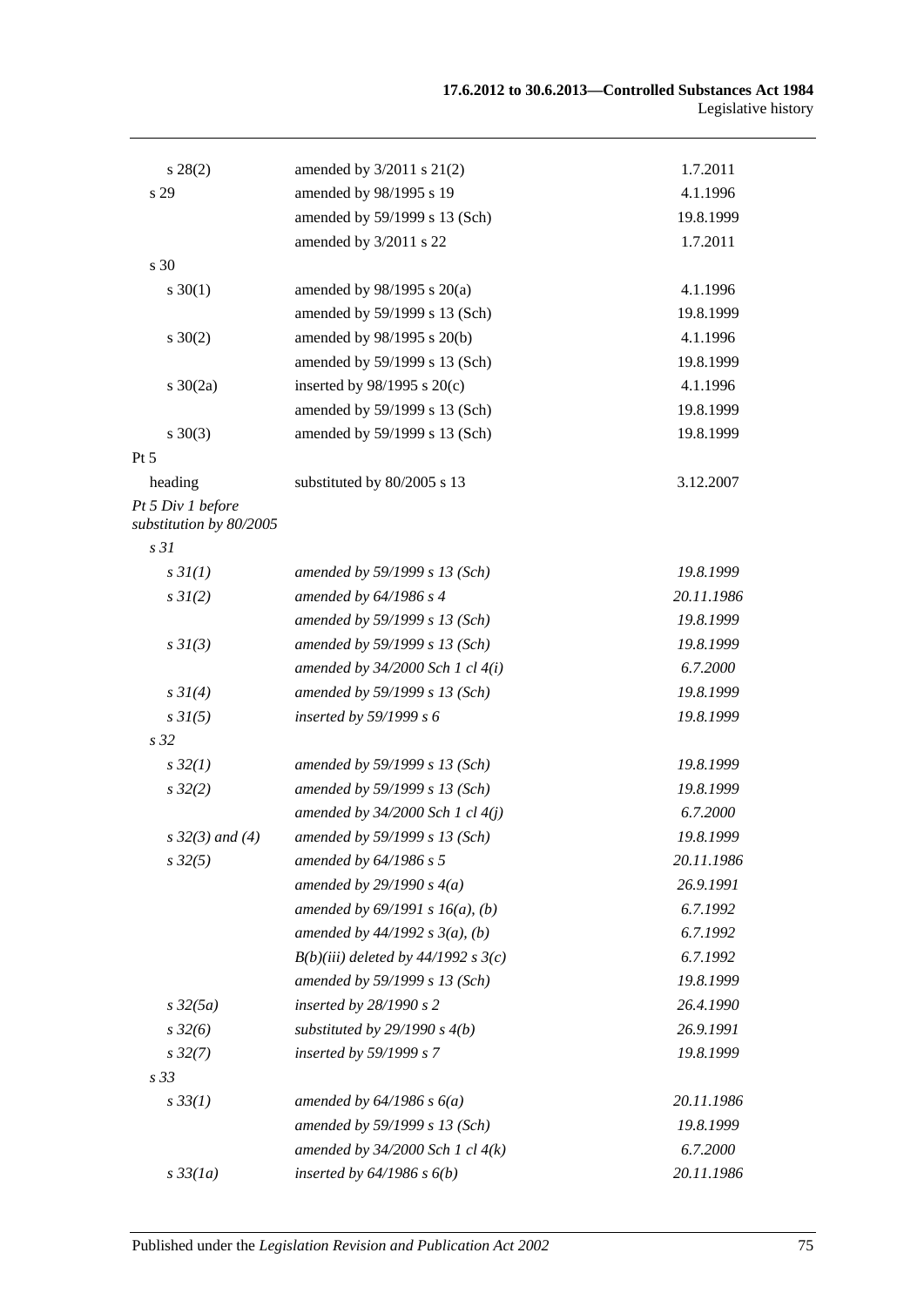|                     | amended by 59/1999 s 13 (Sch)              | 19.8.1999  |
|---------------------|--------------------------------------------|------------|
|                     | amended by 34/2000 Sch 1 cl 4(l)           | 6.7.2000   |
| $s \, 33(2)$        | amended by 59/1999 s 13 (Sch)              | 19.8.1999  |
| $s \, 33(3)$        | amended by $64/1986 s 6(c)$                | 20.11.1986 |
|                     | amended by $34/2000$ Sch 1 cl $4(m)$       | 6.7.2000   |
| $s \, 33(4)$        | amended by $64/1986 s 6(d)$                | 20.11.1986 |
|                     | amended by $34/2000$ Sch 1 cl $4(n)$       | 6.7.2000   |
| $s \, 33(5)$        | amended by $64/1986 s 6(e)$                | 20.11.1986 |
|                     | amended by $34/2000$ Sch 1 cl $4(o)$ , (p) | 6.7.2000   |
| $s \frac{33}{6}$    | amended by 59/1999 s 13 (Sch)              | 19.8.1999  |
| Pt 5 Div 1          | substituted by 80/2005 s 14                | 3.12.2007  |
| s 31                |                                            |            |
| $s \, 31(1)$        | amended by 32/2008 s 8(1), (2)             | 10.9.2009  |
|                     | amended by 3/2011 s 23                     | 1.7.2011   |
| $s \ 31(3)$         | inserted by $32/2008$ s $8(3)$             | 10.9.2009  |
| Pt 5 Div 2          | substituted by 80/2005 s 14                | 3.12.2007  |
| Pt 5 Div 2 Subdiv 1 |                                            |            |
| s 32                |                                            |            |
| $s\,32(2)$          | amended by 12/2012 s 18(1)                 | 17.6.2012  |
| $s \frac{32}{2a}$   | inserted by $17/2010$ s $5(1)$             | 28.11.2010 |
|                     | amended by 12/2012 s 18(2)                 | 17.6.2012  |
| $s\,32(3)$          | amended by 12/2012 s 18(3)                 | 17.6.2012  |
| $s \, 32(5)$        | amended by 17/2010 s 5(2)                  | 28.11.2010 |
| $s \, 32(6)$        | inserted by 17/2010 s 5(3)                 | 28.11.2010 |
| Pt 5 Div 2 Subdiv 2 |                                            |            |
| s 33                |                                            |            |
| $s\,33(2)$          | amended by 12/2012 s 19(1)                 | 17.6.2012  |
| $s\,33(3)$          | amended by 12/2012 s 19(2)                 | 17.6.2012  |
| $s \; 33(4)$        | substituted by 32/2008 s 9                 | 10.9.2009  |
| s 33A               |                                            |            |
| $s \, 33A(1)$       | substituted by 25/2011 s 4                 | 28.8.2011  |
|                     | amended by 12/2012 s 20(1)                 | 17.6.2012  |
| $s \, 33A(2)$       | substituted by 25/2011 s 4                 | 28.8.2011  |
|                     | amended by 12/2012 s 20(2)                 | 17.6.2012  |
| $s \, 33A(3)$       | substituted by 25/2011 s 4                 | 28.8.2011  |
|                     | amended by 12/2012 s 20(3)                 | 17.6.2012  |
| s 33A(4)            | amended by 12/2012 s 20(4)                 | 17.6.2012  |
| $s$ 33A $(5)$       | amended by 12/2012 s 20(5)                 | 17.6.2012  |
| Pt 5 Div 2 Subdiv 3 |                                            |            |
| s33B                |                                            |            |
| s 33B(2)            | amended by 12/2012 s 21(1)                 | 17.6.2012  |
| $s$ 33B(3)          | amended by 12/2012 s 21(2)                 | 17.6.2012  |
|                     |                                            |            |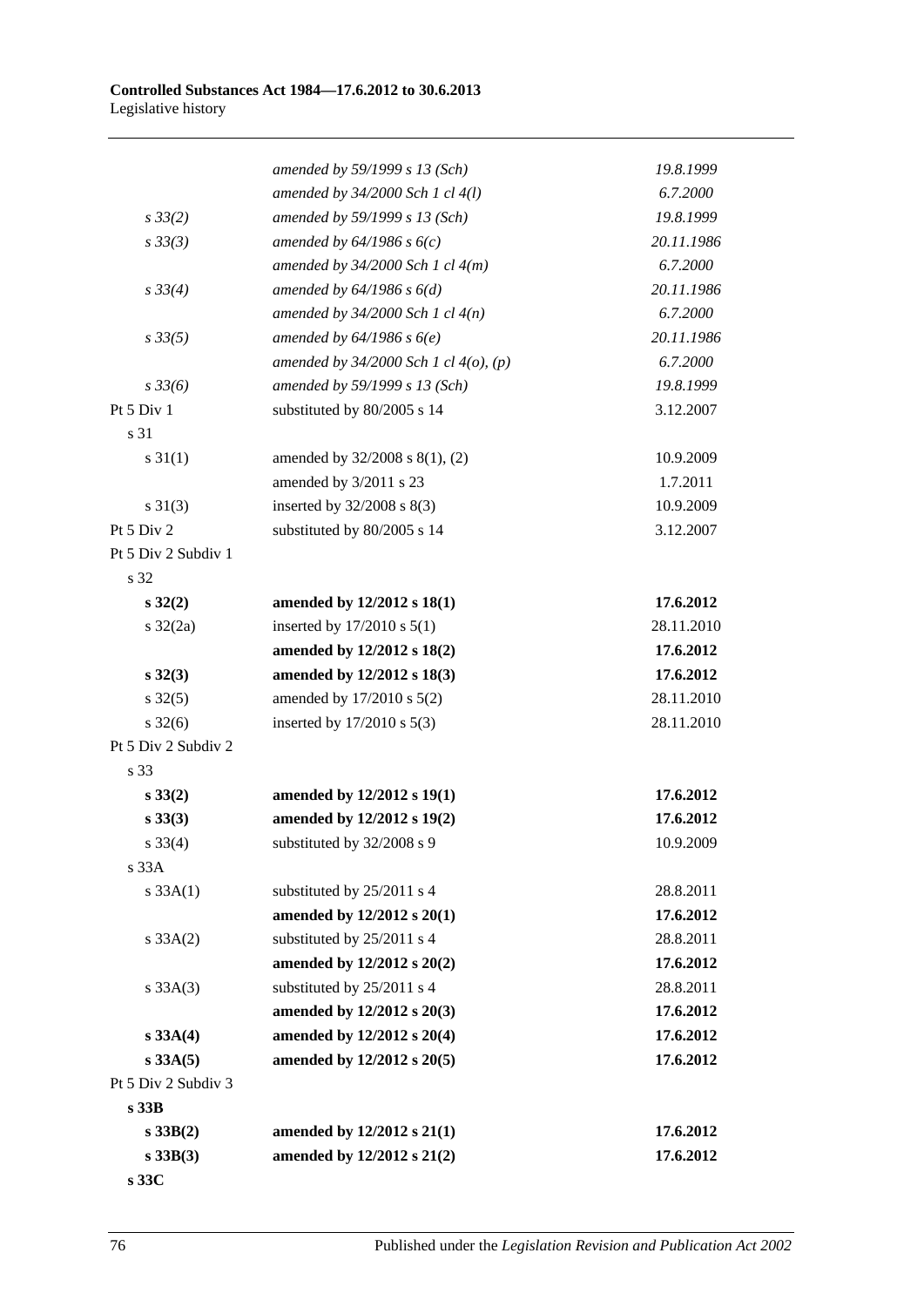| $s \, 33C(2)$          | amended by 12/2012 s 22(1)                     | 17.6.2012  |
|------------------------|------------------------------------------------|------------|
| $s\,33C(3)$            | amended by 12/2012 s 22(2)                     | 17.6.2012  |
| Pt 5 Div 2 Subdiv 4    |                                                |            |
| heading                | substituted by 25/2011 s 5                     | 28.8.2011  |
| s 33D                  | amended by 11/2008 Sch 1 cl 1                  | 8.6.2008   |
| $s$ 33DA               | inserted by 25/2011 s 6                        | 28.8.2011  |
| $s$ 33DA $(1)$         | amended by 12/2012 s 23                        | 17.6.2012  |
| Pt $5$ Div $3$         | inserted by 80/2005 s 14                       | 3.12.2007  |
| s 33GA                 | inserted by 11/2008 Sch 1 cl 2                 | 8.6.2008   |
| s 33GB                 | inserted by 25/2011 s 7                        | 28.8.2011  |
| $s$ 33GB $(1)$         | amended by 12/2012 s 24                        | 17.6.2012  |
| Pt 5 Div 4             | inserted by 80/2005 s 14                       | 3.12.2007  |
| s <sub>33J</sub>       |                                                |            |
| s $33J(1)$             | s 33J redesignated as s 33J(1) by 32/2008 s 10 | 10.9.2009  |
| s $33J(2)$             | inserted by 32/2008 s 10                       | 10.9.2009  |
| s 33K                  |                                                |            |
| s $33K(1)$             | amended by 32/2008 s 11(1)                     | 10.9.2009  |
| $s \, 33K(2)$          | amended by 32/2008 s 11(2)                     | 10.9.2009  |
| $s \, 33K(3)$          | inserted by 32/2008 s 11(3)                    | 10.9.2009  |
| s 33LA                 | inserted by 50/2007 s 4                        | 19.10.2008 |
|                        | substituted by 25/2011 s 8                     | 28.8.2011  |
| s 33LAB                | inserted by 25/2011 s 9                        | 28.8.2011  |
| s 33LB                 | inserted by 32/2008 s 12                       | 10.9.2009  |
| s $33LB(1)$ and $(2)$  | substituted by 25/2011 s 10                    | 28.8.2011  |
| $s \, 33LB(3)$ and (4) | deleted by 25/2011 s 10                        | 28.8.2011  |
| Pt $5$ Div $5$         | inserted by 80/2005 s 14                       | 3.12.2007  |
| s 330                  |                                                |            |
| $s \, 33O(2)$          | amended by 3/2011 Sch 1                        | 1.7.2011   |
| s 330A                 | inserted by 32/2008 s 13                       | 10.9.2009  |
| Pt 5 Div 6             |                                                |            |
| heading                | inserted by 80/2005 s 14                       | 3.12.2007  |
| s 34                   | substituted by 64/1986 s 7                     | 29.3.1990  |
|                        | amended by 59/1999 s 13 (Sch)                  | 19.8.1999  |
|                        | substituted by 87/2000 s 4                     | 1.10.2001  |
| s 35                   | amended by 59/1999 s 13 (Sch)                  | 19.8.1999  |
|                        | substituted by 87/2000 s 4                     | 1.10.2001  |
| s 36                   | amended by 59/1999 s 13 (Sch)                  | 19.8.1999  |
|                        | substituted by 87/2000 s 4                     | 1.10.2001  |
| $s \, 36(1)$           | amended by 3/2011 Sch 1                        | 1.7.2011   |
| ss 37-39               | amended by 59/1999 s 13 (Sch)                  | 19.8.1999  |
|                        | substituted by 87/2000 s 4                     | 1.10.2001  |
| s 40                   | substituted by 87/2000 s 4                     | 1.10.2001  |
| s 40A                  | inserted by 87/2000 s 4                        | 1.10.2001  |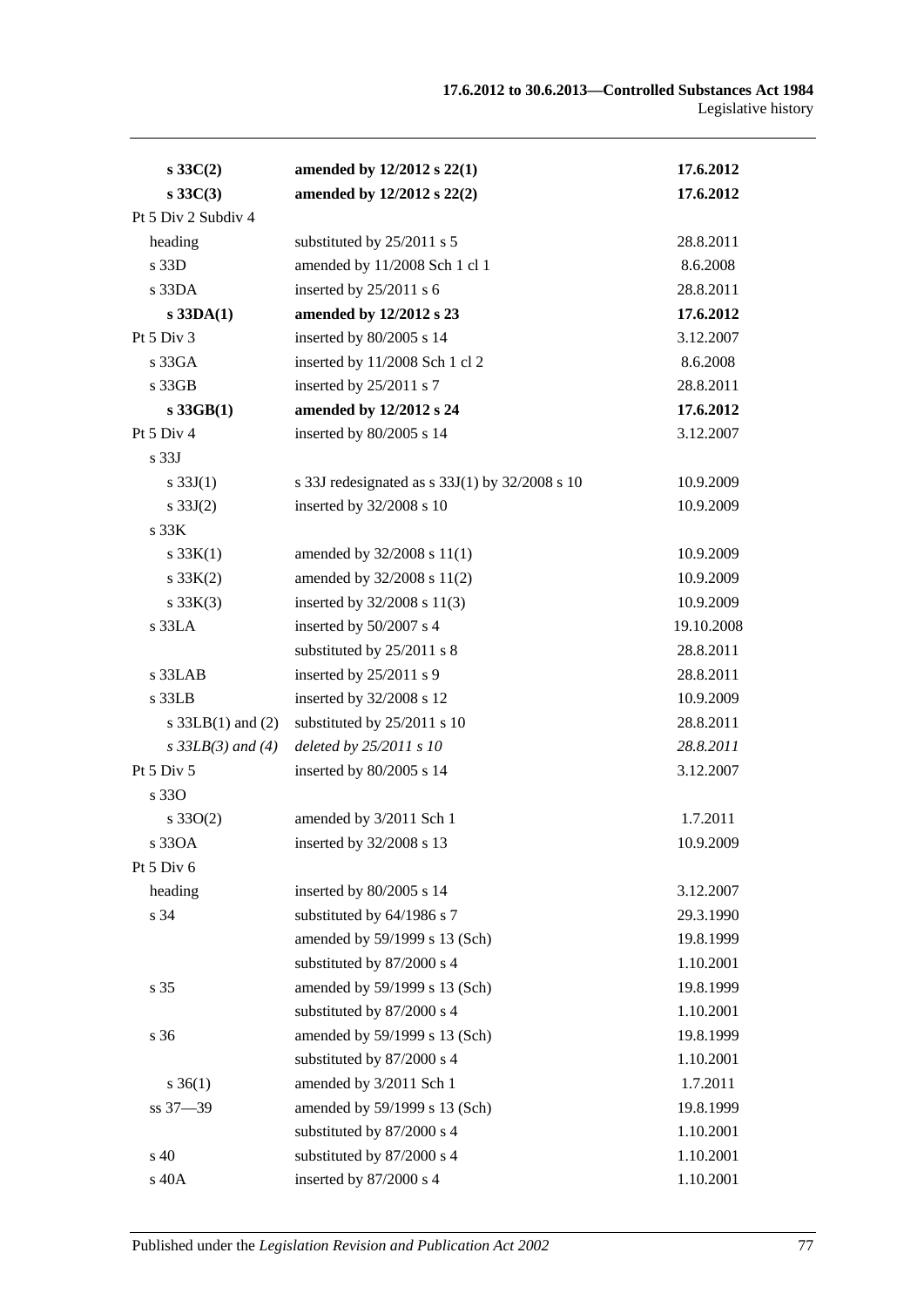#### **Controlled Substances Act 1984—17.6.2012 to 30.6.2013** Legislative history

| $s$ 40 $B$                              | inserted by $87/2000 s 4$                                                | 1.10.2001 |
|-----------------------------------------|--------------------------------------------------------------------------|-----------|
|                                         | deleted by $48/2004$ s 4                                                 | 30.9.2004 |
| $Pt\ 6$                                 | heading substituted by 59/1999 s 8                                       | 19.8.1999 |
| Div 1 heading                           | deleted by 59/1999 s 9                                                   | 19.8.1999 |
| ss 41 and 42                            | amended by 59/1999 s 13 (Sch)                                            | 19.8.1999 |
|                                         | deleted by 80/2005 s 15                                                  | 3.12.2007 |
| 19/2005                                 | s 43 before deletion by substituted by 17/1986 s 13 (Sch)                | 1.3.1987  |
| $s\,43(1)$ and (2)                      | deleted by $69/1991 s 16(c)$                                             | 6.7.1992  |
| $s\,43(3)$                              | amended by 59/1999 s 13 (Sch)                                            | 19.8.1999 |
| $s\,43$                                 | deleted by 19/2005 Sch 1 cl 2                                            | 2.4.2006  |
| s <sub>43</sub>                         | inserted by 12/2012 s 25                                                 | 17.6.2012 |
| s <sub>44</sub>                         |                                                                          |           |
| $s\,44(1)$                              | s 44 amended by 29/1990 s 5                                              | 26.9.1991 |
|                                         | s 44 amended by 59/1999 s 13 (Sch)                                       | 19.8.1999 |
|                                         | s 44 amended by 87/2000 s 5                                              | 1.10.2001 |
|                                         | s 44 amended by 19/2005 Sch 1 cl 3                                       | 2.4.2006  |
|                                         | s 44 amended by 80/2005 s 16(1)–(3)                                      | 3.12.2007 |
|                                         | s 44(db) deleted by 80/2005 s 16(3)                                      | 3.12.2007 |
|                                         | s 44 amended and redesignated as s 44(1) by<br>$32/2008$ s $14(1)$ , (2) | 10.9.2009 |
|                                         | amended by 3/2011 Sch 1                                                  | 1.7.2011  |
| $s\ 44(2)$ and (3)                      | inserted by $32/2008$ s $14(2)$                                          | 10.9.2009 |
| $s\,45$                                 | amended by 59/1999 s 13 (Sch)                                            | 19.8.1999 |
|                                         | amended by 3/2011 Sch 1                                                  | 1.7.2011  |
|                                         | deleted by 36/2011 s 10                                                  | 1.1.2012  |
| $s$ 45 $A$                              | inserted by $64/1986$ s 8                                                | 30.4.1987 |
| s 45A(1)                                | amended by 49/1991 Sch 2                                                 | 6.7.1992  |
|                                         | amended by 59/1999 s 13 (Sch)                                            | 19.8.1999 |
|                                         | amended by 3/2011 Sch 1                                                  | 1.7.2011  |
| $s\,45A(2)$                             | amended by 34/1996 s 4 (Sch cl 12)                                       | 3.2.1997  |
|                                         | amended by 59/1999 s 13 (Sch)                                            | 19.8.1999 |
| $s\,45A(3)$                             | substituted by 34/1996 s 4 (Sch cl 12)                                   | 3.2.1997  |
| $s\,45A(4)$ - (6)                       | deleted by 34/1996 s 4 (Sch cl 12)                                       | 3.2.1997  |
| $s\,45A(8)$                             | amended by 29/1990 s 6                                                   | 26.9.1991 |
| artificially<br>enhanced<br>cultivation | inserted by $47/2002$ s $3(a)$                                           | 1.2.2003  |
|                                         | deleted by 32/2008 s 15                                                  | 10.9.2009 |
| child                                   | deleted by 80/2005 s 17                                                  | 3.12.2007 |
| simple cannabis<br>offence              | amended by 59/1999 s 13 (Sch)                                            | 19.8.1999 |
|                                         | amended by 47/2002 s 3(b)                                                | 1.2.2003  |
|                                         | substituted by 80/2005 s 17                                              | 3.12.2007 |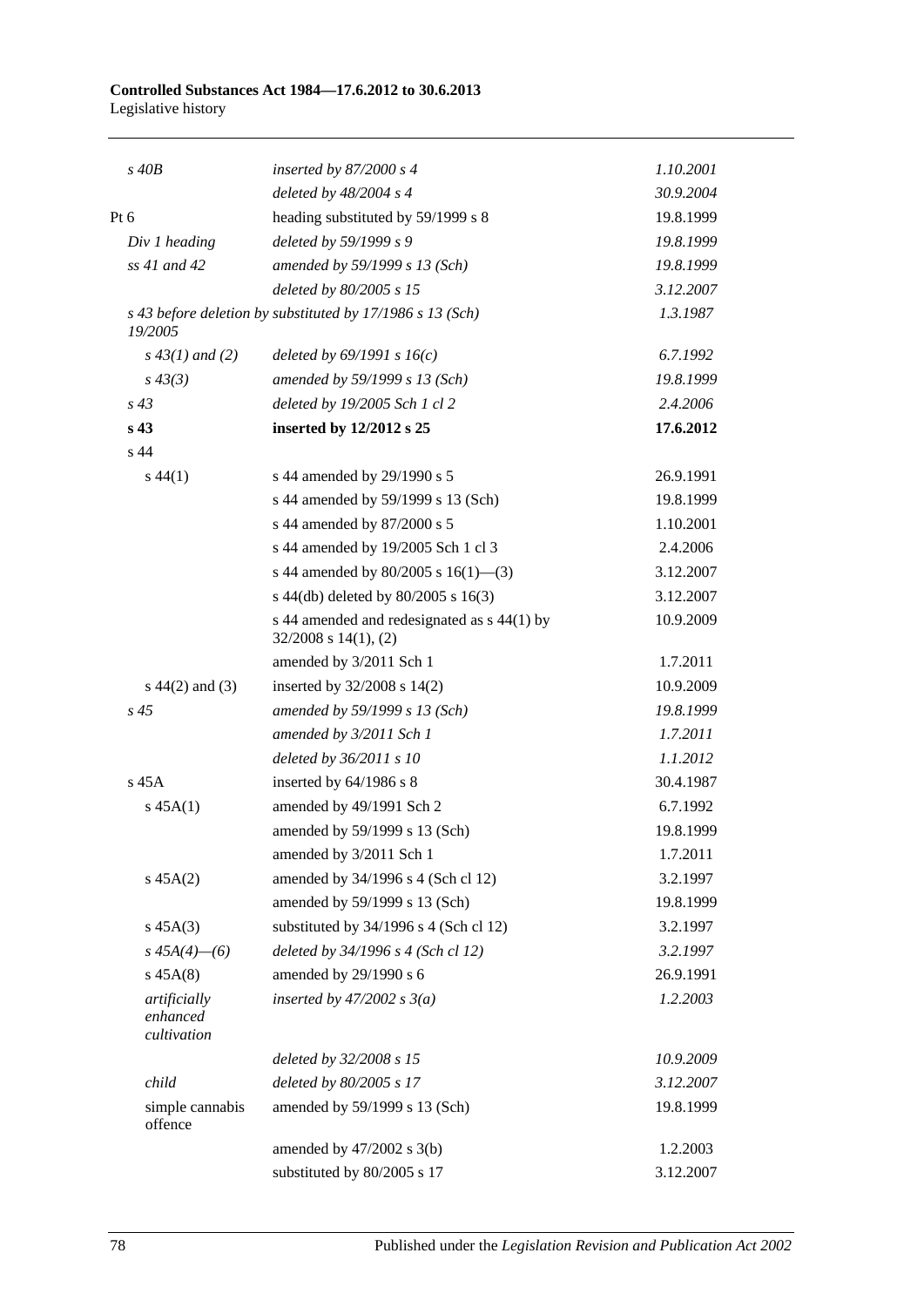| Pt 6 Div 2        | amended by 17/1986 s 13 (Sch)             | 1.3.1987   |
|-------------------|-------------------------------------------|------------|
|                   | deleted by 59/1999 s 10                   | 19.8.1999  |
| Pt 7              | heading substituted by 59/1999 s 11       | 19.8.1999  |
| s <sub>50</sub>   |                                           |            |
| s 50(1)           | amended by 32/2008 s 16                   | 10.9.2009  |
|                   | amended by 3/2011 Sch 1                   | 1.7.2011   |
| s 50(2)           | amended by 59/1999 s 13 (Sch)             | 19.8.1999  |
|                   | amended by 3/2011 s 24                    | 1.7.2011   |
| $s\ 50(3)$        | amended by 59/1999 s 13 (Sch)             | 19.8.1999  |
|                   | amended by 3/2011 Sch 1                   | 1.7.2011   |
| s 51              |                                           |            |
| s 51(1)           | amended by $43/1986$ s $5(c)$             | 16.10.1986 |
|                   | amended by 59/1999 s 13 (Sch)             | 19.8.1999  |
|                   | amended by 32/2008 s 17                   | 10.9.2009  |
| s 51(2)           | amended by $43/1986$ s $5(d)$             | 16.10.1986 |
|                   | amended by 59/1999 s 13 (Sch)             | 19.8.1999  |
| s <sub>52</sub>   |                                           |            |
| s 52(1)           | amended by 3/2011 Sch 1                   | 1.7.2011   |
| s 52(2)           | amended by 17/1986 s 13 (Sch)             | 1.3.1987   |
|                   | amended by 59/1999 s 13 (Sch)             | 19.8.1999  |
|                   | amended by $80/2005$ s $18(1)$ —(3)       | 12.1.2006  |
|                   | amended by 3/2011 Sch 1                   | 1.7.2011   |
| s 52(3)           | amended by 3/2011 Sch 1                   | 1.7.2011   |
| s 52(4)           | amended by 59/1999 s 13 (Sch)             | 19.8.1999  |
|                   | amended by 80/2005 s 18(4)                | 12.1.2006  |
|                   | amended by $3/2011$ s $25(1)$ —(3), Sch 1 | 1.7.2011   |
| s 52(5)           | amended by 59/1999 s 13 (Sch)             | 19.8.1999  |
|                   | amended by 3/2011 s 25(4), Sch 1          | 1.7.2011   |
| $s\,52(6)$        | amended by 59/1999 s 13 (Sch)             | 19.8.1999  |
|                   | amended by $33/2008$ s $5(1)$ , (2)       | 23.10.2008 |
|                   | amended by 3/2011 Sch 1                   | 1.7.2011   |
| $s 52(7)$ and (8) | amended by 59/1999 s 13 (Sch)             | 19.8.1999  |
|                   | deleted by $33/2008 s 5(3)$               | 23.10.2008 |
| s 52(9)           | amended by 59/1999 s 13 (Sch)             | 19.8.1999  |
|                   | amended by 33/2008 s 5(4), (5)            | 23.10.2008 |
|                   | amended by 3/2011 Sch 1                   | 1.7.2011   |
| s 52(10)          | amended by 59/1999 s 13 (Sch)             | 19.8.1999  |
|                   | amended by 33/2008 s 5(6)                 | 23.10.2008 |
|                   | amended by 3/2011 Sch 1                   | 1.7.2011   |
| s 52(11)          | amended by 59/1999 s 13 (Sch)             | 19.8.1999  |
|                   | substituted by $80/2005$ s $18(5)$        | 12.1.2006  |
|                   | substituted by $33/2008$ s $5(7)$         | 23.10.2008 |
|                   | amended by 3/2011 Sch 1                   | 1.7.2011   |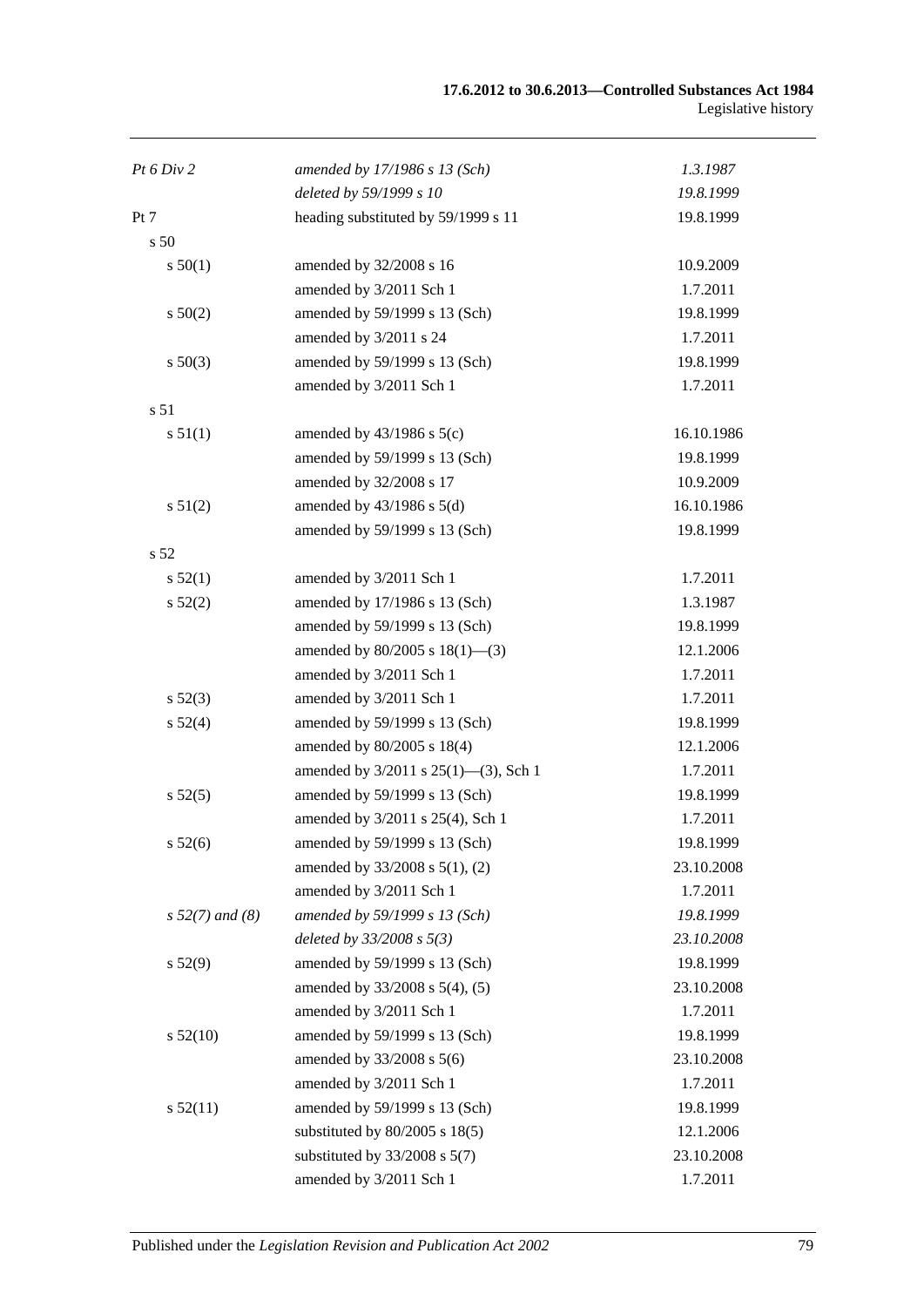#### **Controlled Substances Act 1984—17.6.2012 to 30.6.2013** Legislative history

| $s\,52(12)$                        | amended by 98/1995 s 21                                                    | 4.1.1996   |
|------------------------------------|----------------------------------------------------------------------------|------------|
|                                    | amended by 59/1999 s 13 (Sch)                                              | 19.8.1999  |
|                                    | deleted by $33/2008 s 5(7)$                                                | 23.10.2008 |
| s $52A$ -see s $52E$               |                                                                            |            |
| $s$ 52A                            | inserted by $33/2008$ s 6                                                  | 23.10.2008 |
| s $52A(1)$ , (6) and<br>(7)        | amended by 3/2011 Sch 1                                                    | 1.7.2011   |
| s 52B                              | inserted by 33/2008 s 6                                                    | 23.10.2008 |
| s $52B(4)$ —(7) and<br>(9)         | amended by 3/2011 Sch 1                                                    | 1.7.2011   |
| $s$ 52 $C$                         | inserted by $33/2008$ s 6                                                  | 23.10.2008 |
| $s$ 52D                            | inserted by 33/2008 s 6                                                    | 23.10.2008 |
| $s$ 52D(1)                         | amended by 3/2011 Sch 1                                                    | 1.7.2011   |
| s 52E                              | s 52A inserted by 27/1994 s 3                                              | 13.10.1994 |
|                                    | s 52A substituted by 59/1999 s 12                                          | 19.8.1999  |
|                                    | s 52A redesignated as s 52E by 33/2008 s 7                                 | 23.10.2008 |
| s 52E(2)                           | amended by 80/2005 s 19(1)                                                 | 3.12.2007  |
| $s$ 52E(6a)                        | inserted by $80/2005$ s 19(2)                                              | 12.1.2006  |
|                                    | amended by 3/2011 Sch 1                                                    | 1.7.2011   |
| $s$ 52E(7)                         | amended by 80/2005 s 19(3)                                                 | 3.12.2007  |
| $s$ 52E(10)                        | amended by 80/2005 s 19(4)                                                 | 3.12.2007  |
| $s$ 52E(12)                        | substituted by 19/2005 Sch 1 cl 4                                          | 2.4.2006   |
| $s$ 52E(13)                        |                                                                            |            |
| prescribed period                  | the prescribed period amended to read prescribed<br>period by 3/2011 Sch 1 | 1.7.2011   |
| s 53                               |                                                                            |            |
| s 53(1)                            | amended by $43/1986$ s $5(e)$                                              | 16.10.1986 |
|                                    | amended by 59/1999 s 13 (Sch)                                              | 19.8.1999  |
| s 53(1a)                           | inserted by $17/2010$ s $6(1)$                                             | 28.11.2010 |
| s 53(2)                            | amended by $43/1986$ s $5(f)$                                              | 16.10.1986 |
|                                    | amended by 27/1994 s 4                                                     | 13.10.1994 |
|                                    | amended by 80/2005 s 20                                                    | 3.12.2007  |
|                                    | amended by 3/2011 s 26                                                     | 1.7.2011   |
| s 53(3)                            | amended by 3/2011 Sch 1                                                    | 1.7.2011   |
| s 53(4)                            | amended by $43/1986$ s $5(g)$                                              | 16.10.1986 |
|                                    | amended by 59/1999 s 13 (Sch)                                              | 19.8.1999  |
|                                    | amended by $34/2000$ Sch 1 cl $4(r)$                                       | 6.7.2000   |
|                                    | amended by 17/2010 s 6(2)                                                  | 28.11.2010 |
|                                    | amended by 3/2011 Sch 1                                                    | 1.7.2011   |
| s 54 before deletion by<br>84/2009 |                                                                            |            |
| $s\,54(1)$                         | amended by $43/1986$ s $5(h)$ , (i)                                        | 16.10.1986 |
|                                    | (d) deleted by $43/1986 s 5(i)$                                            | 16.10.1986 |
|                                    | amended by 59/1999 s 13 (Sch)                                              | 19.8.1999  |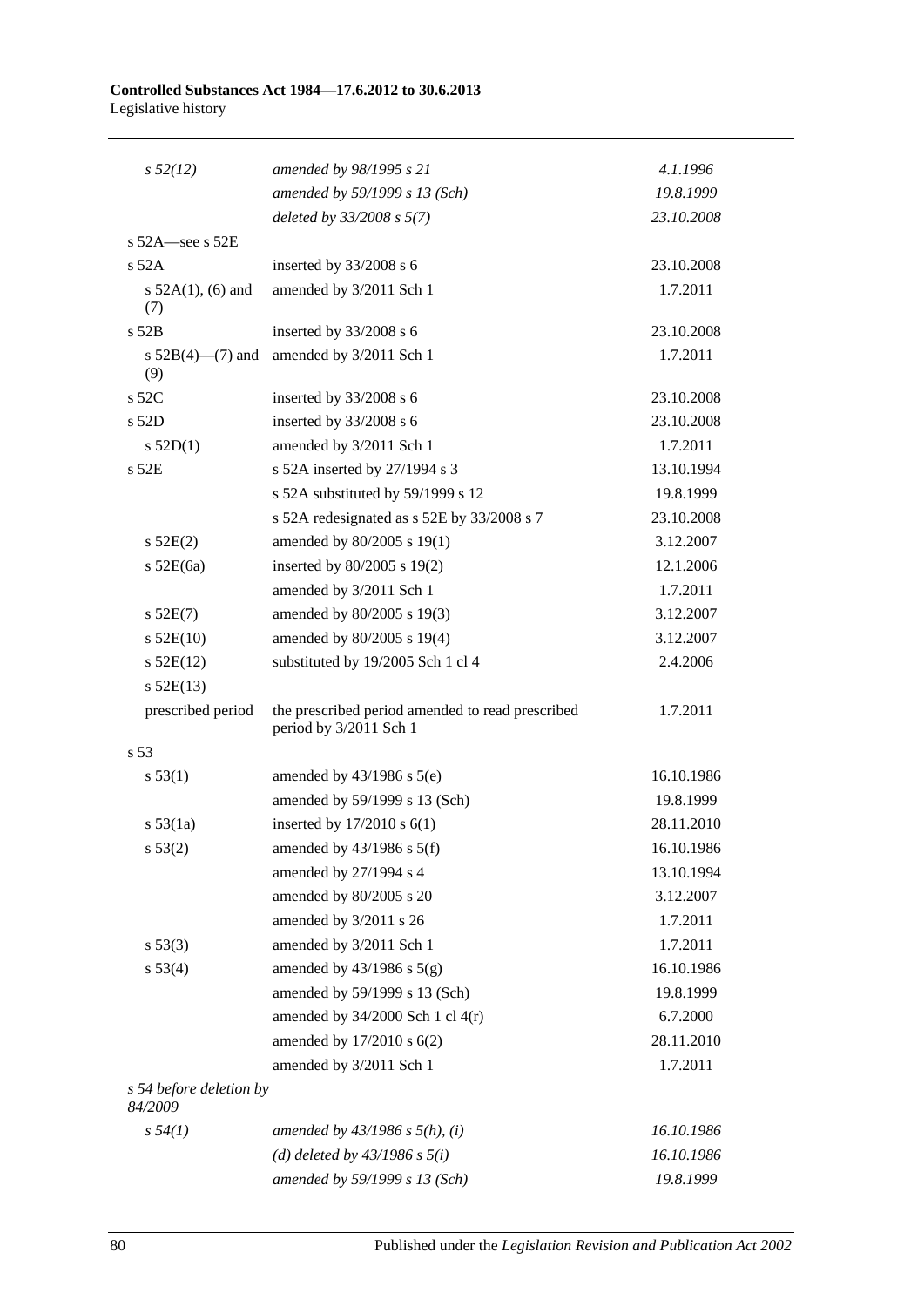| $s\,54(2)$      | amended by 59/1999 s 13 (Sch)              | 19.8.1999  |
|-----------------|--------------------------------------------|------------|
| s <sub>54</sub> | deleted by 84/2009 s 69                    | 1.2.2010   |
| Pt 8            |                                            |            |
| s <sub>55</sub> |                                            |            |
| s 55(1)         | amended by $34/2000$ Sch 1 cl $4(s)$       | 6.7.2000   |
| s 55(2)         | amended by $34/2000$ Sch 1 cl $4(t)$       | 6.7.2000   |
| s 55(2a)        | inserted by $64/1986$ s $9(a)$             | 20.11.1986 |
|                 | amended by 98/1995 s 22                    | 4.1.1996   |
|                 | amended by 59/1999 s 13 (Sch)              | 19.8.1999  |
|                 | amended by 3/2011 Sch 1                    | 1.7.2011   |
| s 55(2b)        | inserted by $3/2011$ s $27(1)$             | 9.6.2011   |
| s 55(3)         | amended by 59/1999 s 13 (Sch)              | 19.8.1999  |
|                 | amended by $34/2000$ Sch 1 cl $4(u)$       | 6.7.2000   |
|                 | amended by 3/2011 s 27(2), Sch 1           | 9.6.2011   |
| s 55(3)         | amended by 3/2011 Sch 1                    | 1.7.2011   |
| s 55(4)         | substituted by $64/1986$ s $9(b)$          | 20.11.1986 |
|                 | amended by 59/1999 s 13 (Sch)              | 19.8.1999  |
|                 | amended by $34/2000$ Sch 1 cl $4(v)$ , (w) | 6.7.2000   |
|                 | amended by 80/2005 s 21(1)                 | 12.1.2006  |
| $s 55(5)$ - (7) | inserted by $64/1986$ s $9(b)$             | 20.11.1986 |
|                 | substituted by $80/2005$ s $21(2)$         | 12.1.2006  |
| s 55(8)         | inserted by $80/2005$ s $21(2)$            | 12.1.2006  |
| s 56            |                                            |            |
| s 56(1)         | amended by 64/1986 s 10                    | 20.11.1986 |
|                 | amended by 59/1999 s 13 (Sch)              | 19.8.1999  |
|                 | amended by $34/2000$ Sch 1 cl $4(x)$       | 6.7.2000   |
|                 | substituted by 80/2005 s 22                | 3.12.2007  |
|                 | amended by 32/2008 s 18                    | 10.9.2009  |
|                 | amended by $3/2011$ s 28                   | 1.7.2011   |
| s 56(2)         | amended by 59/1999 s 13 (Sch)              | 19.8.1999  |
| s 57            |                                            |            |
| s 57(1)         | substituted by $64/1986$ s $11(a)$         | 20.11.1986 |
|                 | amended by $34/2000$ Sch 1 cl $4(y)$       | 6.7.2000   |
|                 | amended by 3/2011 Sch 1                    | 1.7.2011   |
| s 57(2)         | substituted by $64/1986$ s $11(a)$         | 20.11.1986 |
|                 | amended by $34/2000$ Sch 1 cl $4(z)$       | 6.7.2000   |
| s 57(3)         | amended by 64/1986 s 11(b)                 | 20.11.1986 |
|                 | amended by 59/1999 s 13 (Sch)              | 19.8.1999  |
|                 | amended by 34/2000 Sch 1 cl 4(za)          | 6.7.2000   |
|                 | amended by 3/2011 Sch 1                    | 1.7.2011   |
| s 57(4)         | amended by 98/1995 s 23                    | 4.1.1996   |
|                 | amended by 59/1999 s 13 (Sch)              | 19.8.1999  |
| s 57(5)         | amended by 64/1986 s 11(c)                 | 20.11.1986 |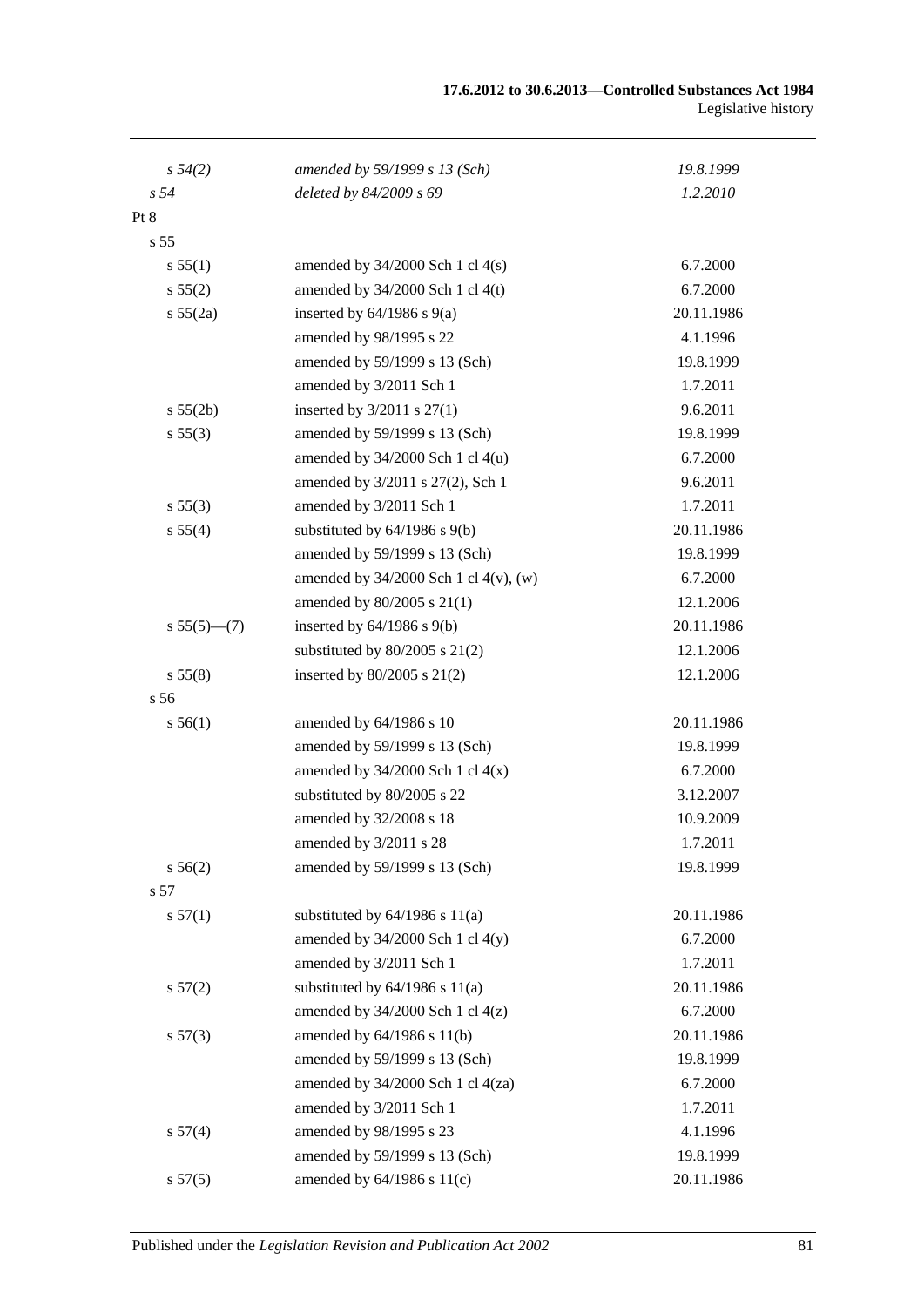|                | substituted by 80/2005 s 23                    | 12.1.2006  |
|----------------|------------------------------------------------|------------|
| s 57(6)        | amended by 59/1999 s 13 (Sch)                  | 19.8.1999  |
|                | amended by 34/2000 Sch 1 cl (zb)               | 6.7.2000   |
|                | substituted by 80/2005 s 23                    | 12.1.2006  |
| s 57(7)        | substituted by 80/2005 s 23                    | 12.1.2006  |
| s 57(8)        | inserted by 80/2005 s 23                       | 12.1.2006  |
| s 57A          | inserted by 80/2005 s 24                       | 12.1.2006  |
| s 57A(2)       | amended by 3/2011 s 29(1), (2)                 | 1.7.2011   |
| s 58           |                                                |            |
| s 58(1)        | amended by $34/2000$ Sch 1 cl $4(zc)$ , $(zd)$ | 6.7.2000   |
|                | amended by $80/2005$ s $25(1)$ —(3)            | 12.1.2006  |
|                | amended by $3/2011$ s $30(1)$ —(3)             | 1.7.2011   |
|                | (d), (e) deleted by $3/2011$ s $30(3)$         | 1.7.2011   |
| s 58(1a)       | inserted by $80/2005$ s $25(4)$                | 12.1.2006  |
| s 58(3)        | amended by 59/1999 s 13 (Sch)                  | 19.8.1999  |
| s 59           | amended by 98/1995 s 24                        | 4.1.1996   |
|                | amended by 59/1999 s 13 (Sch)                  | 19.8.1999  |
|                | deleted by 80/2005 s 26                        | 12.1.2006  |
| s 60           |                                                |            |
| s 60(1)        | amended by $34/2000$ Sch 1 cl $4(ze)$          | 6.7.2000   |
|                | substituted by 80/2005 s 27                    | 12.1.2006  |
| $s \ 60(2)$    | amended by 59/1999 s 13 (Sch)                  | 19.8.1999  |
|                | amended by $34/2000$ Sch 1 cl $4(ze)$ , $(zf)$ | 6.7.2000   |
|                | amended by 3/2011 s 31(1), (2), Sch 1          | 1.7.2011   |
| $s\ 60(4)$     | amended by 98/1995 s 25                        | 4.1.1996   |
|                | amended by 59/1999 s 13 (Sch)                  | 19.8.1999  |
| ss 60A and 60B | inserted by 80/2005 s 28                       | 12.1.2006  |
| s 61           |                                                |            |
| $s \, 61(1)$   | amended by 59/1999 s 13 (Sch)                  | 19.8.1999  |
|                | amended by $34/2000$ Sch 1 cl $4(zg)$          | 6.7.2000   |
|                | amended by 32/2008 s 19                        | 10.9.2009  |
| $s \ 61(2)$    | amended by $43/1986$ s $5(j)$                  | 16.10.1986 |
|                | amended by 59/1999 s 13 (Sch)                  | 19.8.1999  |
|                | amended by 17/2010 s 7(1), (2)                 | 28.11.2010 |
| $s \ 61(2a)$   | inserted by 80/2005 s 29(1)                    | 3.12.2007  |
|                | amended by 17/2010 s 7(3), (4)                 | 28.11.2010 |
| $s \ 61(3)$    | amended by $43/1986$ s $5(k)$                  | 16.10.1986 |
|                | amended by 59/1999 s 13 (Sch)                  | 19.8.1999  |
| $s \ 61(4)$    | inserted by 80/2005 s 29(2)                    | 3.12.2007  |
| s 61A          | inserted by 64/1986 s 12                       | 20.11.1986 |
|                | deleted by 87/2000 s 6                         | 1.10.2001  |
| s 62           | amended by 59/1999 s 13 (Sch)                  | 19.8.1999  |
|                | deleted by 3/2011 Sch 1                        | 1.7.2011   |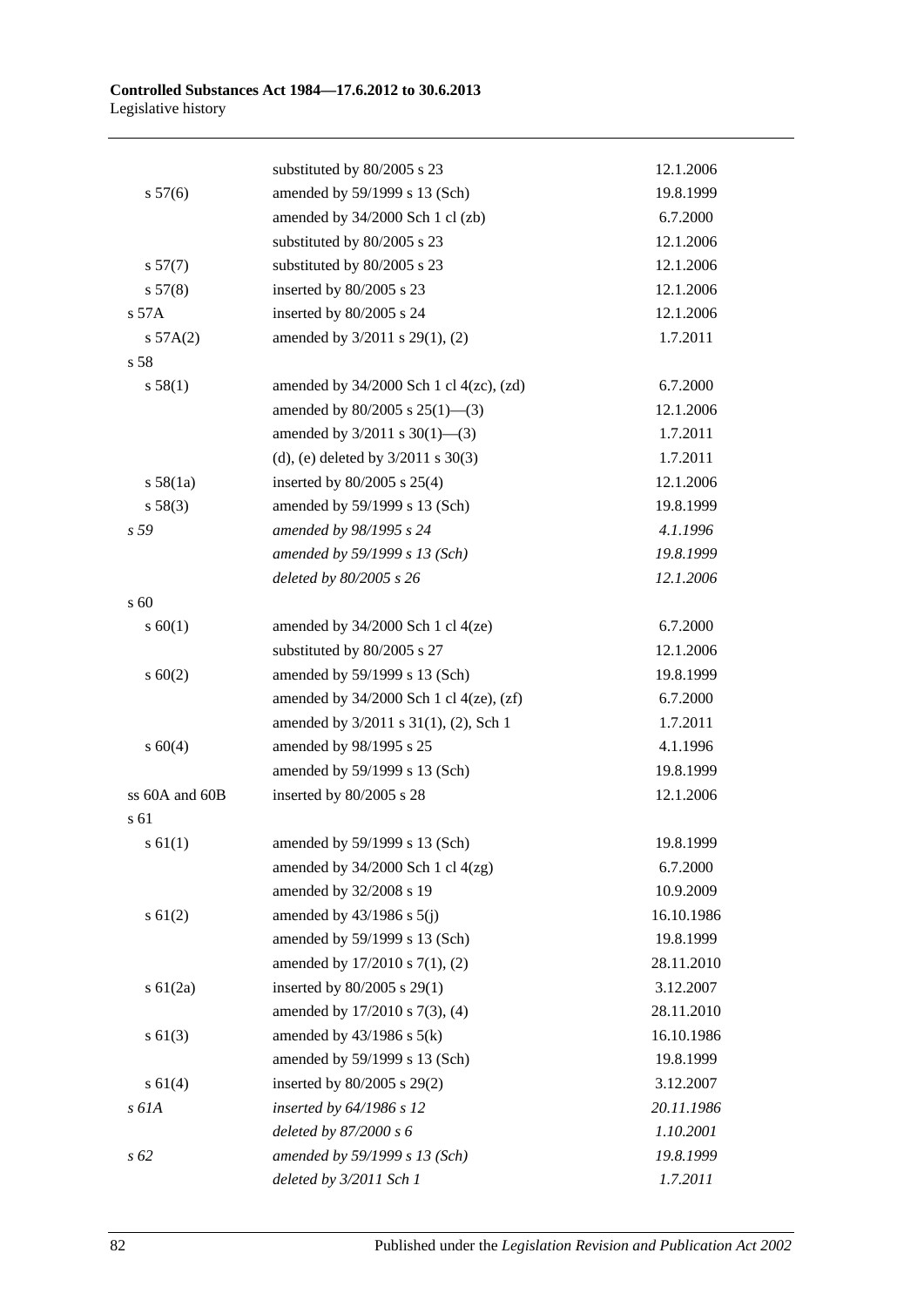| s62A         | inserted by $34/2000$ Sch 1 cl $4(zh)$ | 6.7.2000   |
|--------------|----------------------------------------|------------|
| s 63         |                                        |            |
| s 63(2)      | amended by 59/1999 s 13 (Sch)          | 19.8.1999  |
|              | amended by 50/2007 s 5                 | 26.9.2008  |
| $s \, 63(3)$ | amended by $64/1986$ s $13(a)$         | 20.11.1986 |
|              | amended by 29/1990 s 7                 | 26.9.1991  |
|              | amended by 59/1999 s 13 (Sch)          | 19.8.1999  |
|              | amended by 80/2005 s 30(1)             | 3.12.2007  |
|              | amended by 3/2011 Sch 1                | 1.7.2011   |
| s 63(4)      | amended by $64/1986$ s $13(b)$         | 20.11.1986 |
|              | amended by $98/1995$ s $26(a)$         | 4.1.1996   |
|              | amended by $80/2005$ s $30(2)$ —(5)    | 3.12.2007  |
|              | amended by $3/2011$ s $32(1)$ —(6)     | 1.7.2011   |
| $s\,63(5)$   | substituted by $98/1995$ s $26(b)$     | 4.1.1996   |
|              | amended by 32/2008 s 20                | 10.9.2009  |
| $s\,63(5a)$  | inserted by $98/1995$ s $26(b)$        | 4.1.1996   |
| $s\,63(6)$   | amended by 80/2005 s 30(6)             | 3.12.2007  |
|              | amended by 33/2008 s 8                 | 23.10.2008 |
| s 63(7)      | inserted by $3/2011$ s $32(7)$         | 1.7.2011   |
|              |                                        |            |

## **Transitional etc provisions associated with Act or amendments**

## *Statutes Repeal and Amendment (Courts) Act 1991*

#### **22—Transitional provisions—general**

- (1) This section applies to amendments made by this Act or the *[Justices Amendment](http://www.legislation.sa.gov.au/index.aspx?action=legref&type=act&legtitle=Justices%20Amendment%20Act%201991)  Act [1991](http://www.legislation.sa.gov.au/index.aspx?action=legref&type=act&legtitle=Justices%20Amendment%20Act%201991)*.
- (2) The following transitional provisions apply in relation to those amendments:
	- (a) if the effect of the amendment is to reduce the penalty for an offence, the amendment applies whether the offence was committed before or after the amendment takes effect;
	- (b) if the effect of the amendment is to increase the penalty for an offence, the amendment applies only to offences committed after it takes effect;
	- (c) if the effect of the amendment is to increase or remove a time limit for commencing proceedings for an offence, the previous limit applies in respect of an offence committed before the amendment takes effect;
	- (d) an amendment affecting the classification of an offence as summary or indictable does not apply in relation to an offence committed before the amendment takes effect.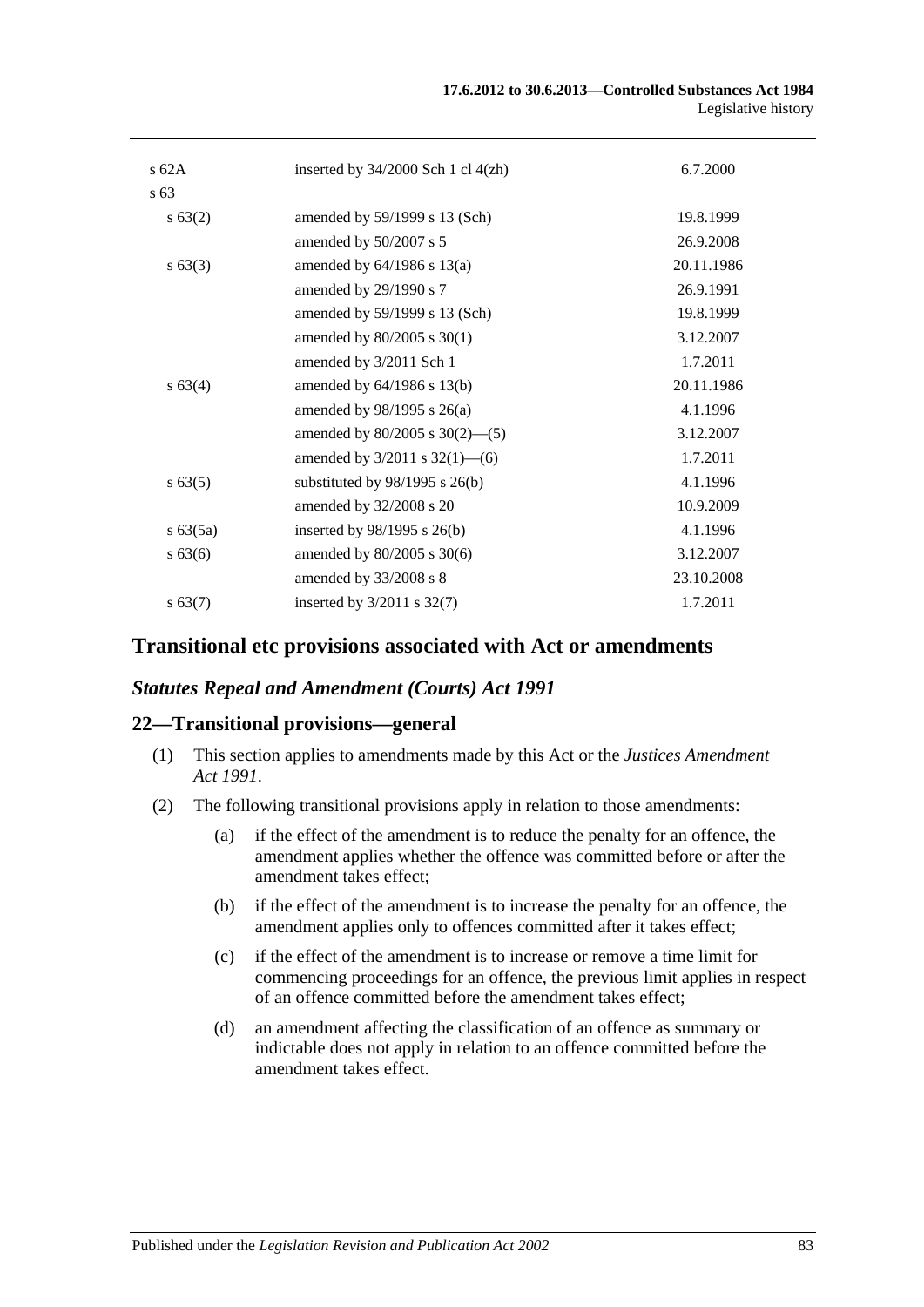# *Statutes Amendment and Repeal (Common Expiation Scheme) Act 1996*

## **5—Transitional provision**

An Act repealed or amended by this Act will continue to apply (as in force immediately prior to the repeal or amendment coming into operation) to an expiation notice issued under the repealed or amended Act.

## *Controlled Substances (Drug Offence Diversion) Amendment Act 2000*

## **7—Transitional provision**

- (1) Subject to subsection (2), Division 2 of Part 5 of the principal Act, as amended by this Act, applies in relation to a simple possession offence whether allegedly committed before or after the commencement of this Act.
- (2) Division 2 of Part 5 of the principal Act, as in force immediately before the commencement of this Act, continues to apply in relation to a simple possession offence committed before that commencement if the person alleged to have committed the offence has, at some time before that commencement, been given a notice requiring him or her to appear before an assessment panel in respect of that offence (and, for the purposes of this subsection, section 16 of the *[Acts Interpretation](http://www.legislation.sa.gov.au/index.aspx?action=legref&type=act&legtitle=Acts%20Interpretation%20Act%201915)  Act [1915](http://www.legislation.sa.gov.au/index.aspx?action=legref&type=act&legtitle=Acts%20Interpretation%20Act%201915)* applies).
- (3) The panels of legal practitioners and health professionals established by the Minister under section 34(2) and (3) of the principal Act, as in force immediately before the commencement of this Act—
	- (a) continue in existence and will be maintained by the Minister in the manner contemplated by that section; and
	- (b) together form a body that the Minister will accredit as a drug assessment service under and in accordance with the Act as in force after that commencement.

## *Controlled Substances (Cannabis) Amendment Act 2002*

## **4—Transitional provision**

Section 45A of the principal Act, as in force immediately before the commencement of this Act, continues to apply in relation to offences alleged to have been committed before that commencement.

## *Controlled Substances (Serious Drug Offences) Amendment Act 2005, Sch 1*

## **6—Transitional provision**

An amendment to the principal Act effected by a provision of this Act only applies in relation to an offence if the offence is committed on or after the commencement of the provision.

# **Historical versions**

Reprint No 1—1.7.1991 Reprint No 2—26.9.1991 Reprint No 3—21.11.1991